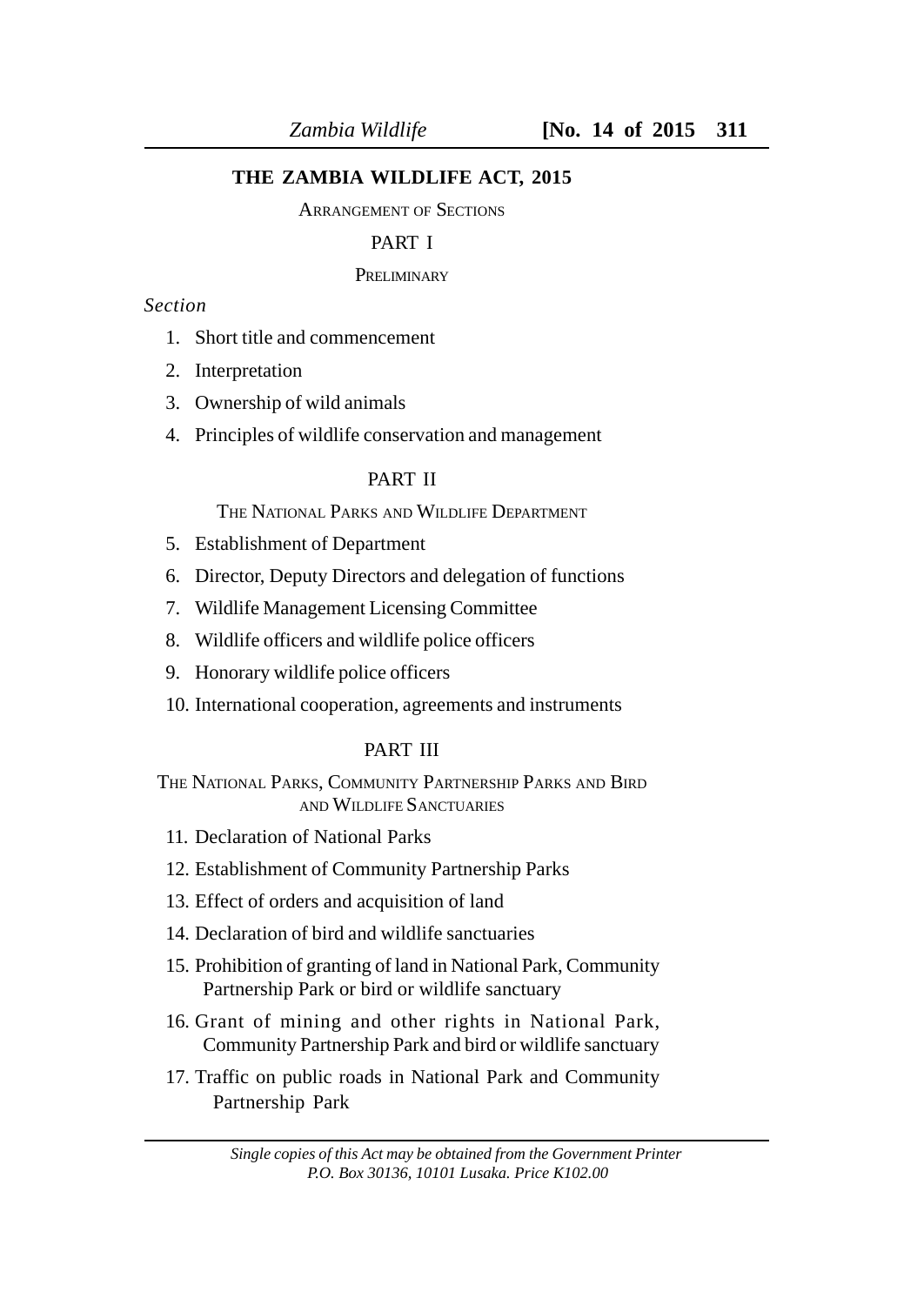- 18. Restrictions on entry into or residence in National Park or Community Partnership Park
- 19. Prohibition of hunting, etc in National Park or Community Partnership Park
- 20. Prohibition of weapons, etc. in National Park, Community Partnership Park or bird or wildlife sanctuary
- 21. Prohibition of introduction of wild animal into National Park, Community Partnership Park or bird or wildlife sanctuary
- 22. Prohibition of domestic animal in National Park, Community Partnership Park or bird or wildlife sanctuary
- 23. Prohibition of introduction of vegetation into National Park, Community Partnership Park or bird or wildlife sanctuary
- 24. Prohibition of removal of wild animal or vegetation from National Park, Community Partnership Park or bird or wildlife sanctuary
- 25. Prohibition of damage or removal of object of geological or historical interest, etc from National Park, Community Partnership Park or bird or wildlife sanctuary
- 26. Prohibition of killing, injuring or capturing of wild animal or bird within National Park, Community Partnership Park or bird or wildlife sanctuary
- 27. Regulations relating to National Parks, Community Partnership Parks, bird and wildlife sanctuaries

## PART IV

#### GAME MANAGEMENT AREAS

- 28. Declaration of Game Management Areas
- 29. Settlement in Game Management Areas
- 30. Restriction on exercise of mining rights within Game Management Area
- 31. Restriction on hunting wild animals in Game Management Area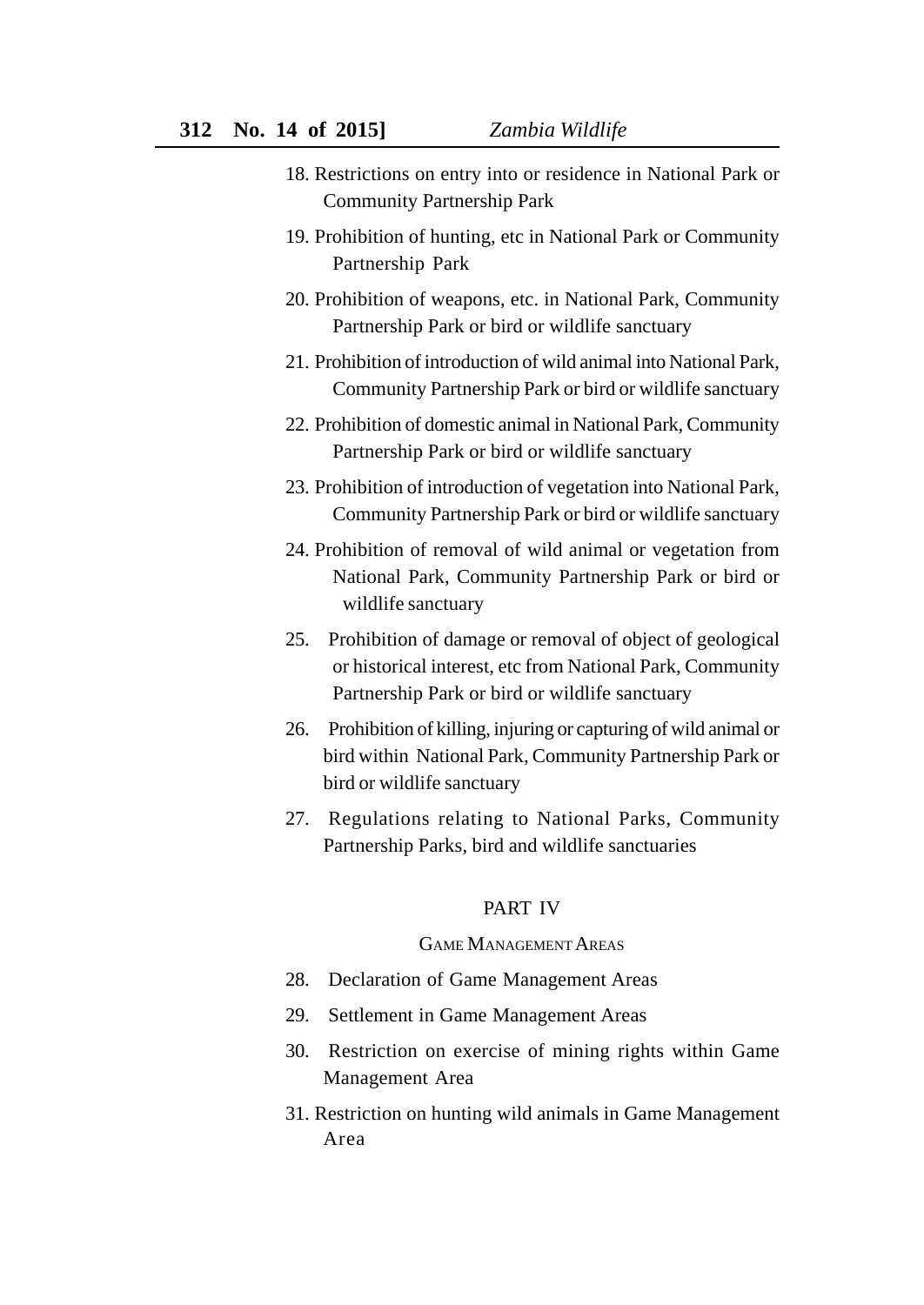# PART V

## COMMUNITY RESOURCES BOARDS

- 32. Community resources boards
- 33. Functions of board
- 34. Secretariat of board
- 35. Financial provisions

# PART VI

## GAME ANIMALS AND PROTECTED ANIMALS

- 36. Game and protected animals
- 37. Restriction on hunting game or protected animals
- 38. Wildlife impact assessment

## PART VII

## LICENCES AND PERMITS

- 39. Licences and permits
- 40. Hunting licence
- 41. Bird licence
- 42. Professional hunter's licence
- 43. Capture permit
- 44. Fishing permit
- 45. Professional guide's permit
- 46. Photographic tour operator's permit
- 47. Commercial photographic permit
- 48. Hunting concession
- 49. Refusal to issue licence or permit
- 50. Display of licence or permit
- 51. Prohibition of transfer of licence or permit
- 52. Amendment or variation of licence or permit
- 53. Surrender of licence or permit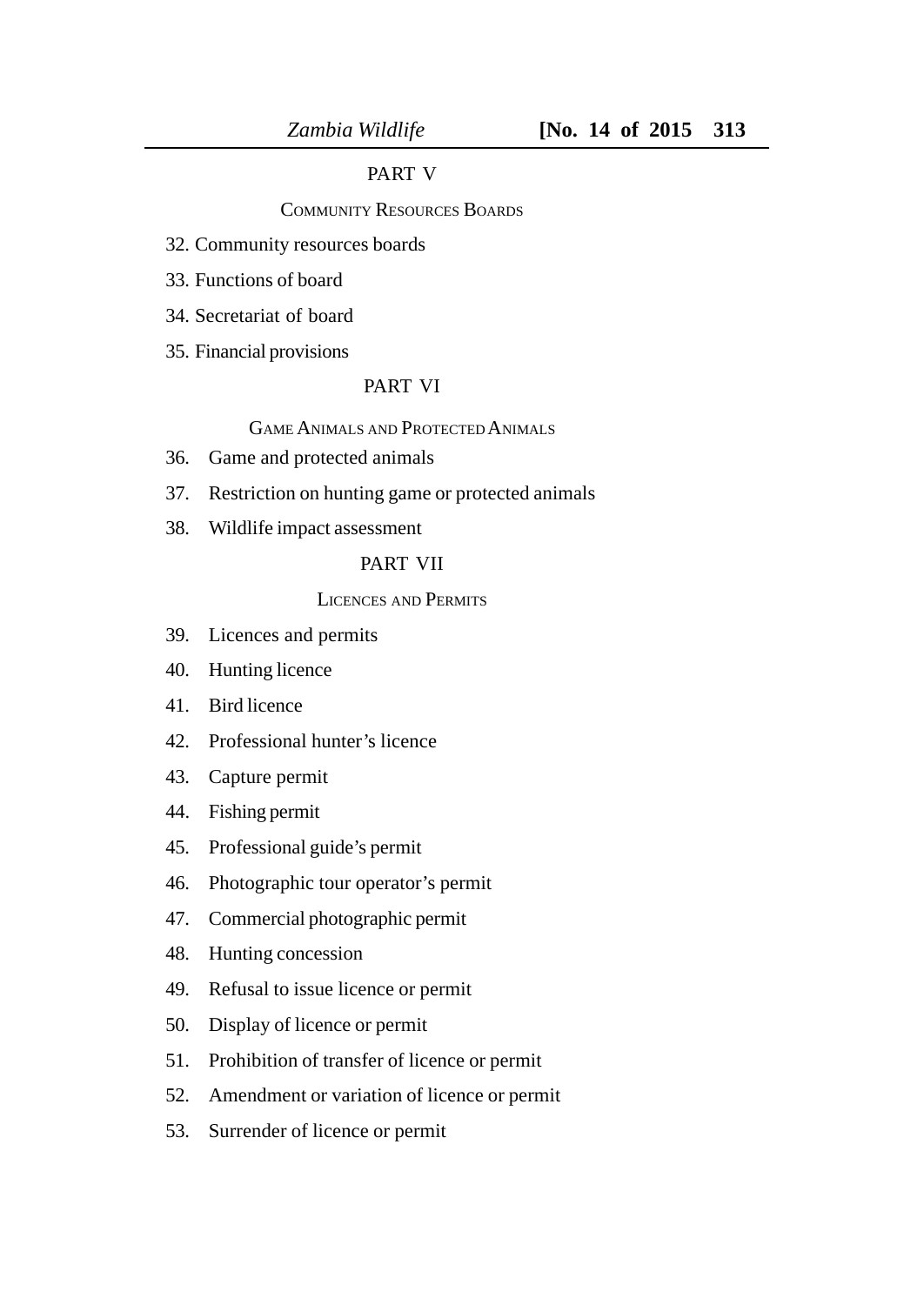- 54. Suspension or revocation of licence or permit
- 55. Renewal of licence or permit
- 56. Loss of licence or permit
- 57. Single licensing

#### PART VIII

#### HUNTING OF WILD ANIMALS

- 58. Duties of licensees and permit holders
- 59. Duties of holder of professional hunter's licence
- 60. Counting of hunted game animals or protected animals
- 61. Limitations upon persons assisting in hunting game or protected animals
- 62. Prohibition of employment of another person to hunt
- 63. Prohibition of hunting in open area
- 64. Hunting in fenced and unfenced private wildlife estate
- 65. Prohibition of hunting young game animals and females with young
- 66. Restrictions on use of motor vehicles, aircraft or boats while hunting
- 67. Restrictions on use of dogs while hunting
- 68. Prohibition of use of fire in hunting
- 69. Prohibition of use of poison, bird lime or poisoned weapon in hunting
- 70. Prohibition of possession, acquisition or use of traps, etc., for hunting
- 71. Control of use of specified weapons or methods of hunting
- 72. Prohibition of driving certain game animal or protected animal into water
- 73. Prohibition of hunting during hours of darkness
- 74. Game drives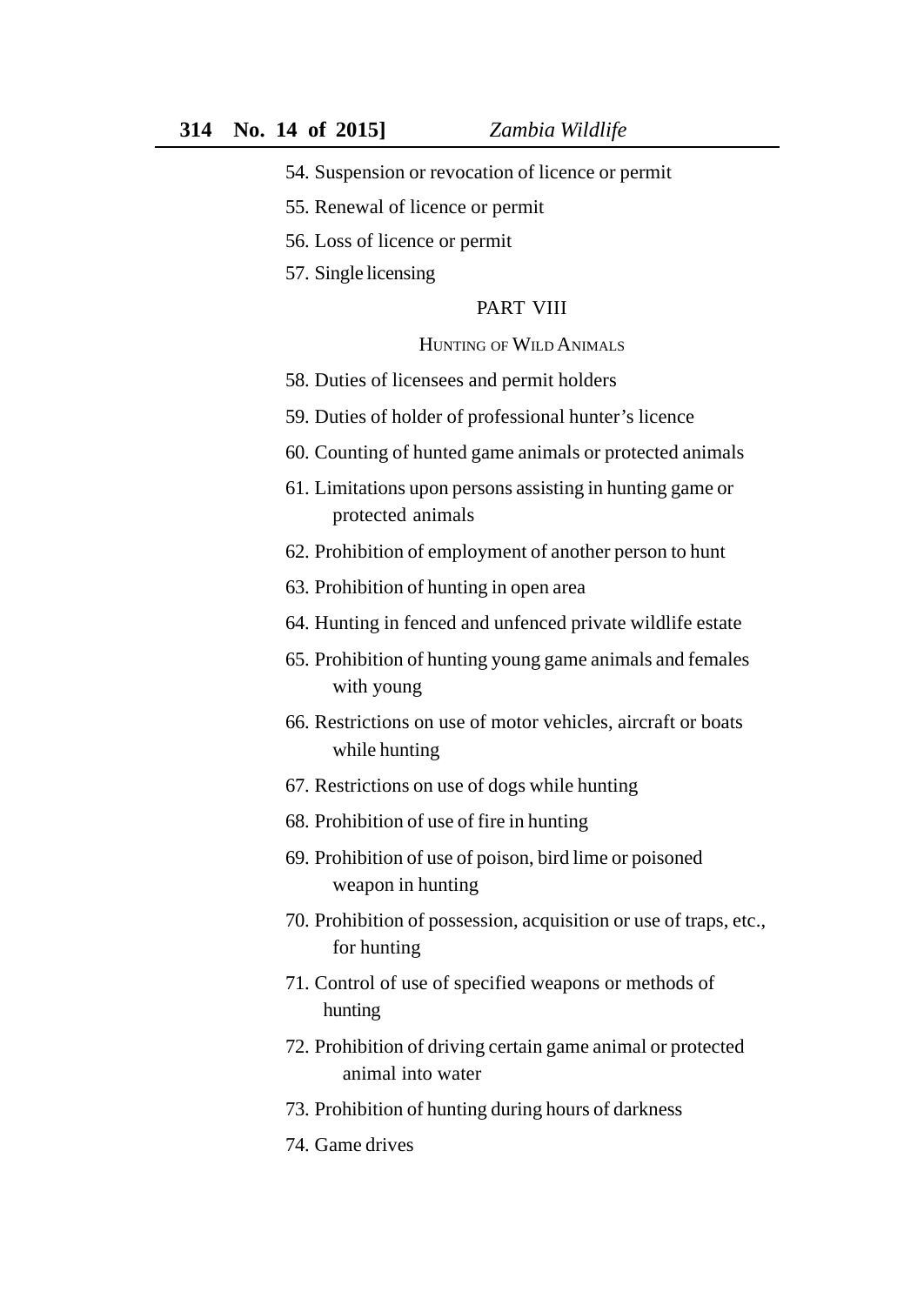## PART IX

#### KILLING, WOUNDING OR MOLESTING ANIMALS

- 75. Self-defence
- 76. Defence of property
- 77. Game or protected animal killed through accident or error
- 78. Wounding of game animal or protected animal
- 79. Wounding of dangerous animal
- 80. Cruelty to wild animals
- 81. Possession of maimed wild animal
- 82. Molesting or provoking game animal or protected animal

#### PART X

#### **TROPHIES**

- 83. Prohibited dealings in trophies
- 84. Trophy dealer's permit
- 85. Records and returns
- 86. Prescribed trophies
- 87. Certificate of ownership of trophy and prescribed trophy
- 88. Importation and exportation of trophy or prescribed trophy
- 89. Transfer of ownership of prescribed trophy
- 90. Production of ivory or horn of killed elephant or rhinoceros
- 91. Production of imported ivory or rhinoceros horn
- 92. Registration of ivory and rhinoceros horn
- 93. Prohibition of transfer of ivory or rhinoceros horn before registration
- 94. Transfer of ownership of ivory or rhinoceros horn
- 95. Government trophies
- 96. Report of possession of Government trophy
- 97. Unlawful possession of, or dealing in, Government trophies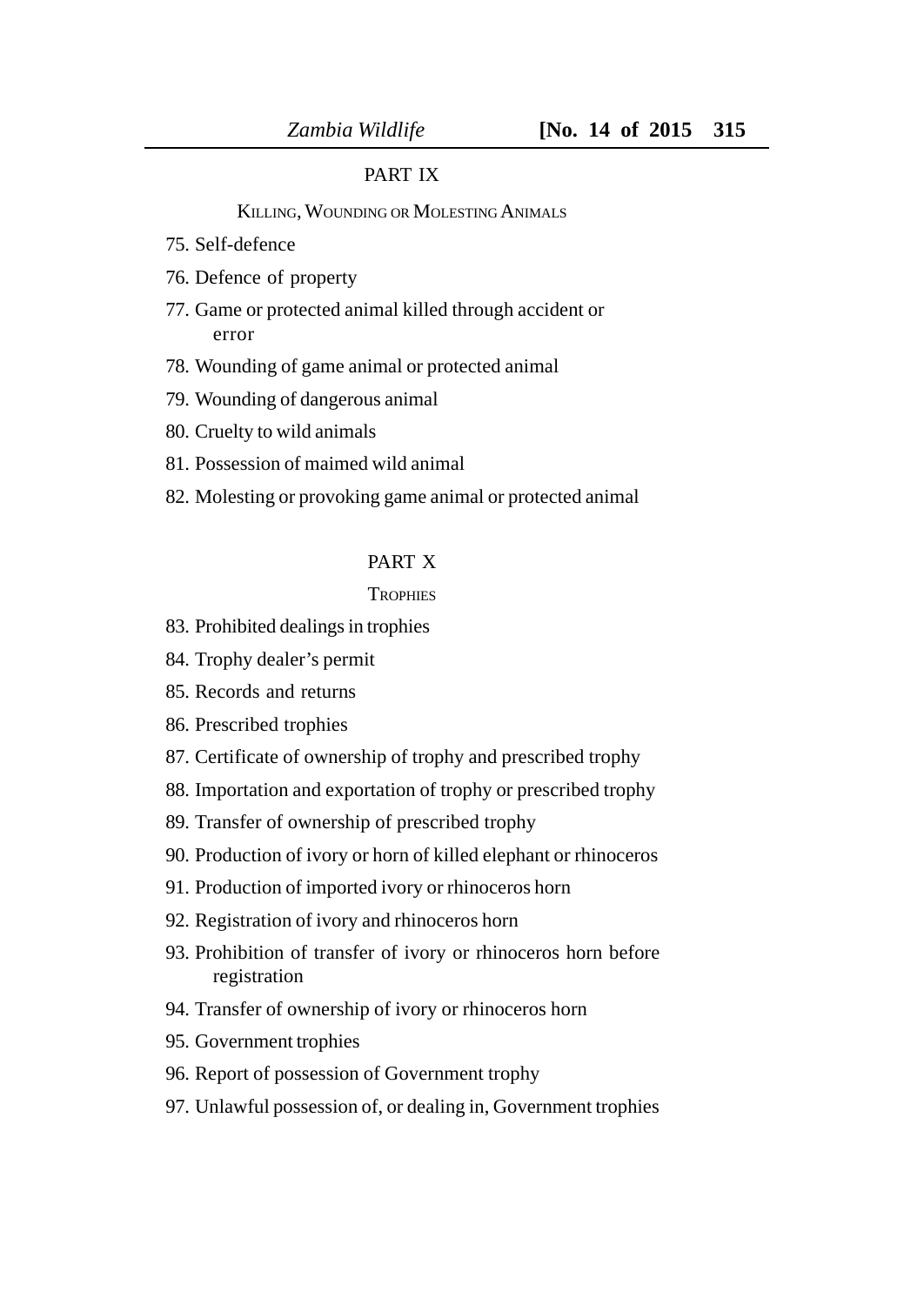## PART XI

TRADE IN WILD ANIMALS AND MEAT OF WILD ANIMALS

- 98. Prohibited dealings in live wild animals
- 99. Certificate of ownership of game animal or protected animal or meat of game or protected animal
- 100. Regulation of trade or movement of meat of game or protected animal
- 101. Sale of game animal or protected animal or meat of game or protected animal
- 102. Prohibition of importation of wild animals or meat of wild animal without permit
- 103. Prohibition of exportation of wild animals or meat of wild animal without permit
- 104. Application for import or export permit
- 105. Restriction on import or export of wild animals or meat of wild animal
- 106. Certificates of ownership of imported wild animal
- 107. Wild animals, meat and trophies in transit
- 108. Implementation of international treaties

# PART XII

#### THE WILDLIFE DEVELOPMENT FUND

- 109. Establishment of Fund
- 110. Administration of Fund and accounts
- 111. Annual report and statement of income and expenditure

#### PART XIII

#### **ENFORCEMENT**

- 112. Powers of authorised officers
- 113. Power to carry out tests and take statistics
- 114. Arrest without warrant
- 115. Power to take photographs, measurements, finger prints, etc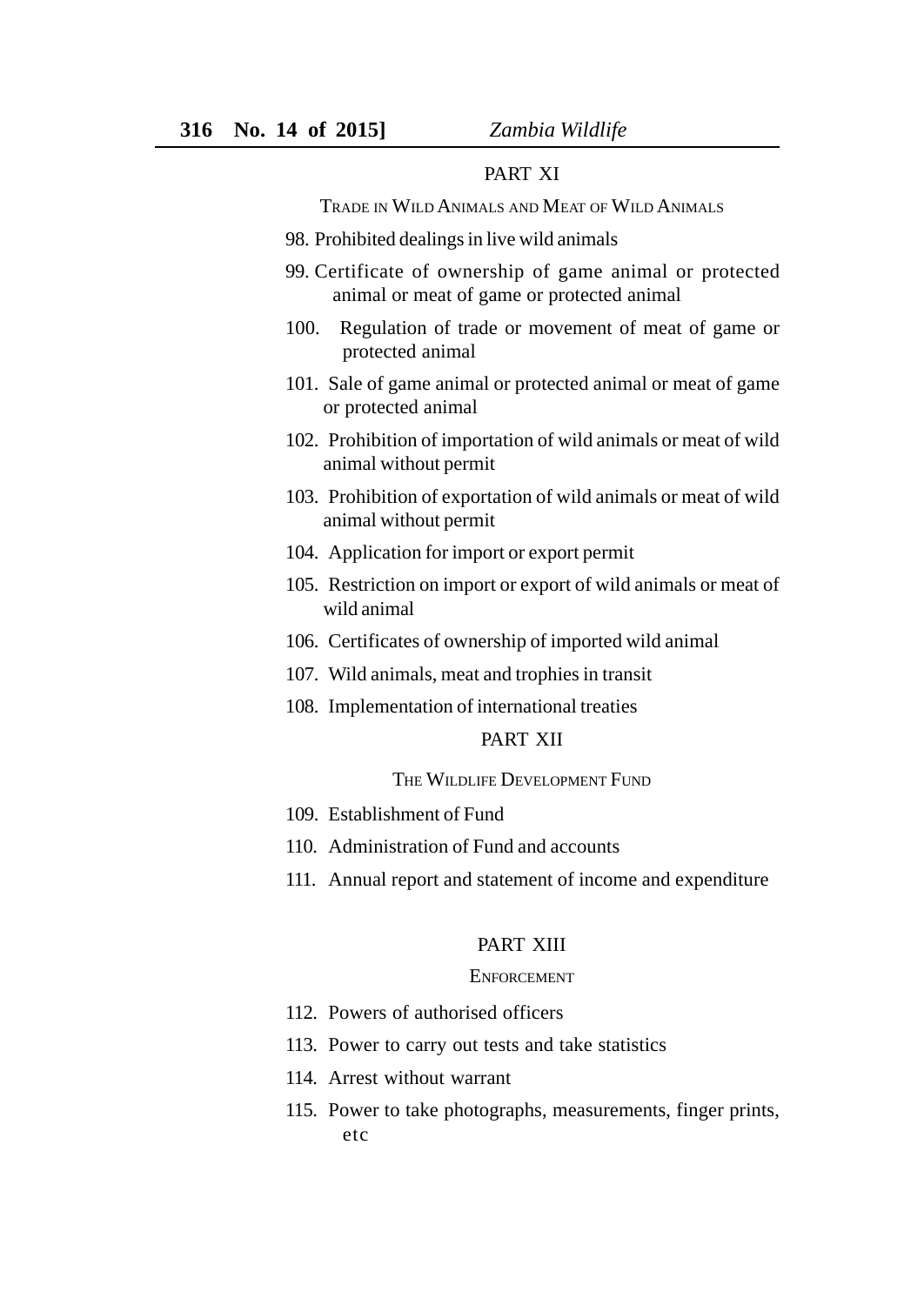- 116. Search with warrant
- 117. Obstruction of authorised officer
- 118. Demanding production of licence, permit, certificate or authorisation
- 119. Prosecution by officers
- 120. Seizure of property
- 121. Forfeiture and restoration of property
- 122. Traffic barriers and cordons
- 123. Use of firearms
- 124. Compliance with Firearms Act
- 125. Immunity of authorised officers

## PART XIV

#### OFFENCES AND PENALTIES

- 126. Prohibition of bush or grass fires in National Parks, Game Management Areas and sanctuaries
- 127. Hunting or dealing with elephant or rhinoceros
- 128. Penalty for unlawful hunting in National Park, Community Partnership Park or bird or wildlife sanctuary
- 129. Illegal possession, purchase or sale of meat of wild animal or trophy
- 130. Illegal possession, purchase or sale of protected animal, trophy or meat of protected animal or prescribed trophy
- 131. Malicious damage to infrastructure in public wildlife estate
- 132. Unauthorised possession or use of uniform or identity of authorised officer
- 133. Failure to keep registers or furnish returns
- 134. Alteration, defacement or removal of documents
- 135. Disclosure of confidential information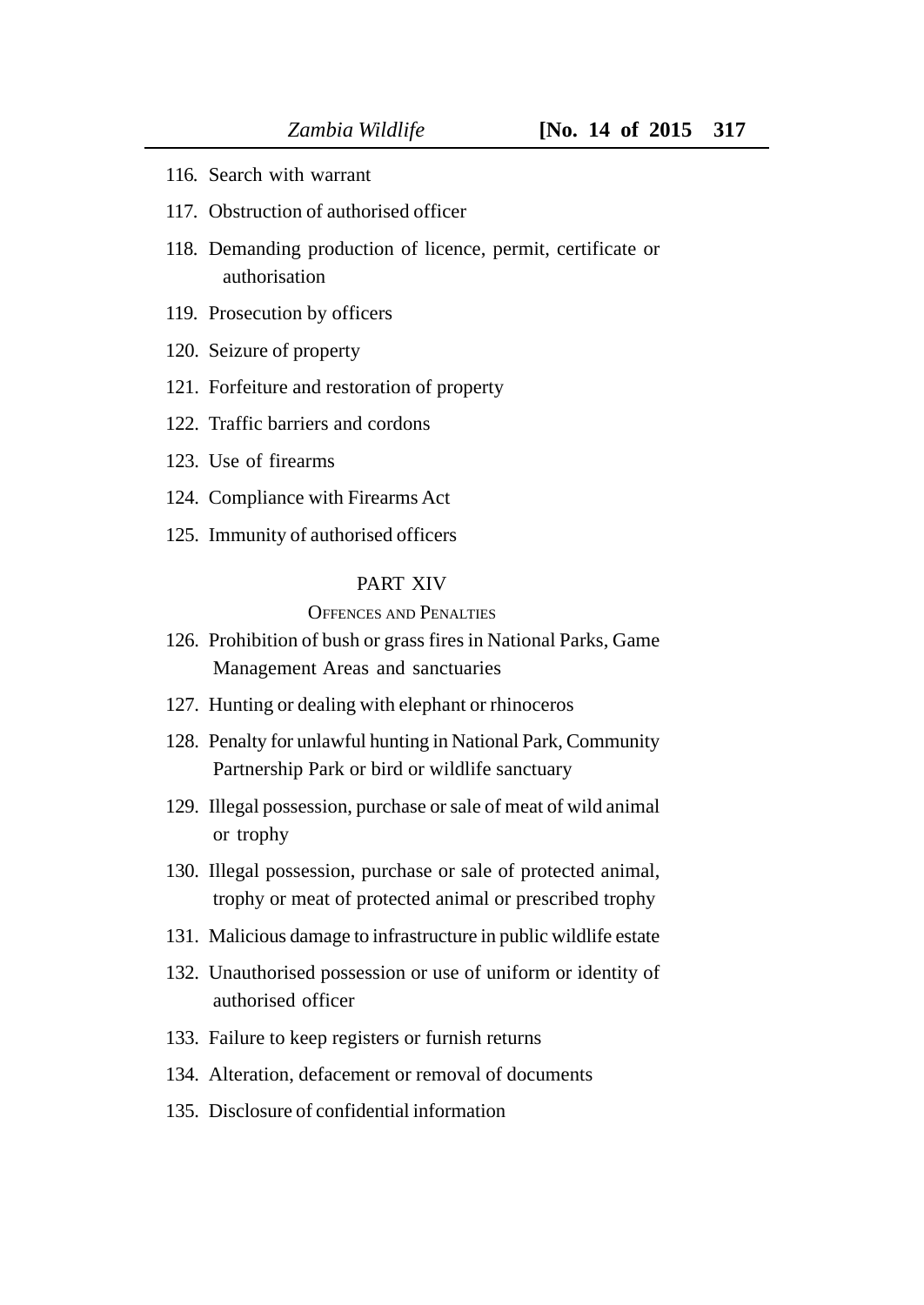- 136. General penalty
- 137. Payment of fine without appearing in court
- 138. Additional powers of court
- 139. Destruction of game pits, etc., on conviction
- 140. Forfeiture of property on conviction
- 141. Disposal of animals and goods seized
- 142. Portion of fine payable to board
- 143. Civil remedy reserved
- 144. Evidence
- 145. Exhibits

## PART XV

## GENERAL PROVISIONS

- 146. Appeals
- 147. Regulations
- 148. Repeal of Zambia Wildlife Act, 1998
- 149. Savings and transitional provisions

#### FIRST SCHEDULE

SECOND SCHEDULE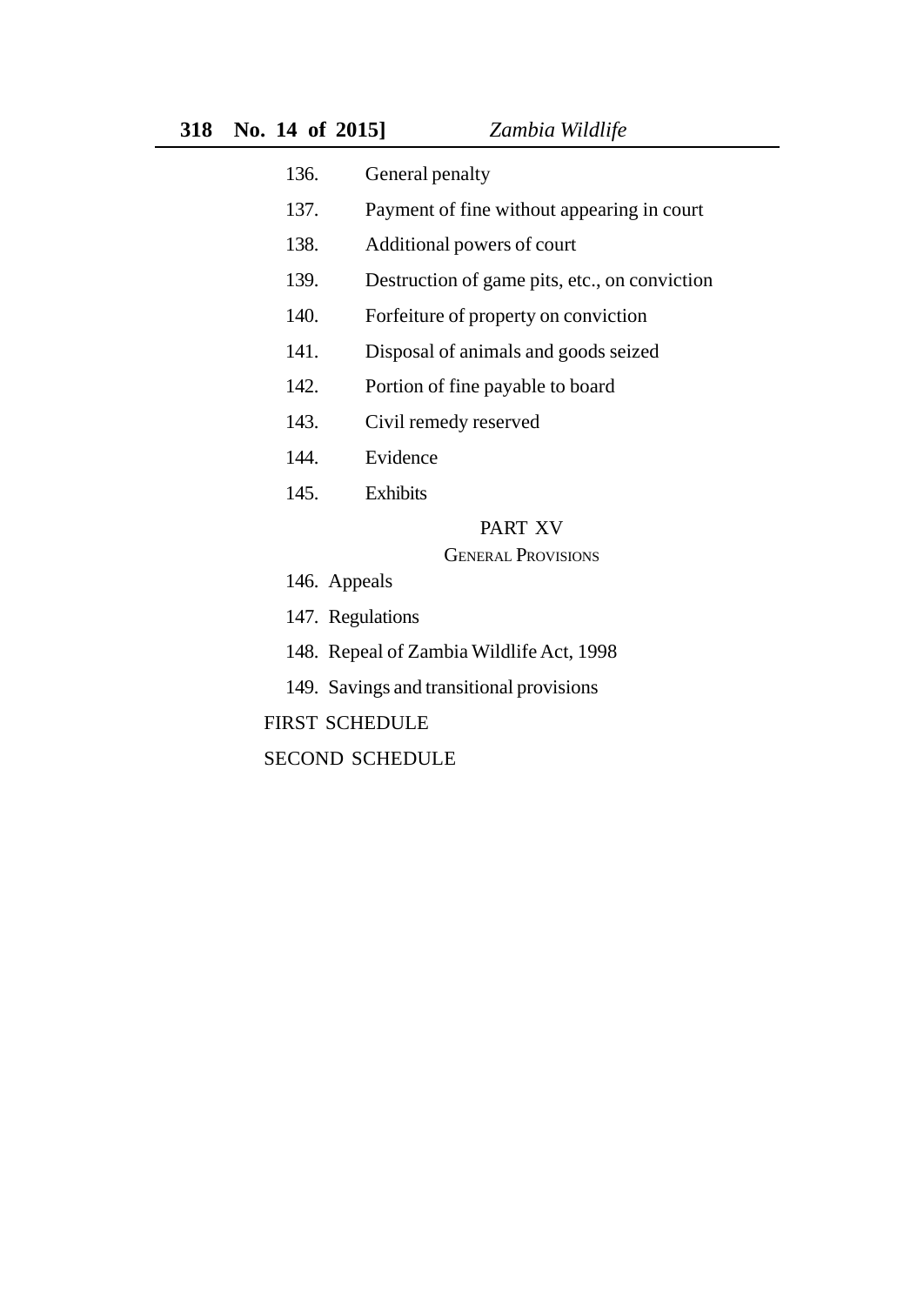GOVERNMENT OF ZAMBIA

# **ACT No. 14 of 2015**

Date of Assent: 14th August, 2015

**An Act to provide for the winding up of the affairs of the Zambia Wildlife Authority; establish the Department of National Parks and Wildlife in the Ministry responsible for tourism; provide for the appointment of a Director and other officers responsible for National Parks and Wildlife; provide for the transfer of the functions of the Authority to the Ministry responsible for tourism, Department of National Parks and Wildlife and Director of National Parks and Wildlife; establish the Wildlife Management Licencing Committee; provide for the establishment, control and management of National Parks, bird and wildlife sanctuaries and for the conservation and enhancement of wildlife eco-systems, biological diversity and objects of aesthetic, pre-historic, historical, geological, archeological and scientific interest in National Parks; provide for the promotion of opportunities for the equitable and sustainable use of the special qualities of public wildlife estates; provide for the establishment, control and comanagement of Community Partnership Parks for the conservation and restoration of ecological structures for non-consumptive forms of recreation and environmental education; provide for the sustainable use of wildlife and the effective management of the wildlife habitat in Game Management Areas; enhance the benefits of Game Management Areas to local communities and wildlife; involve local communities in the management of Game Management Areas; provide for the development and implementation of management plans; provide for the**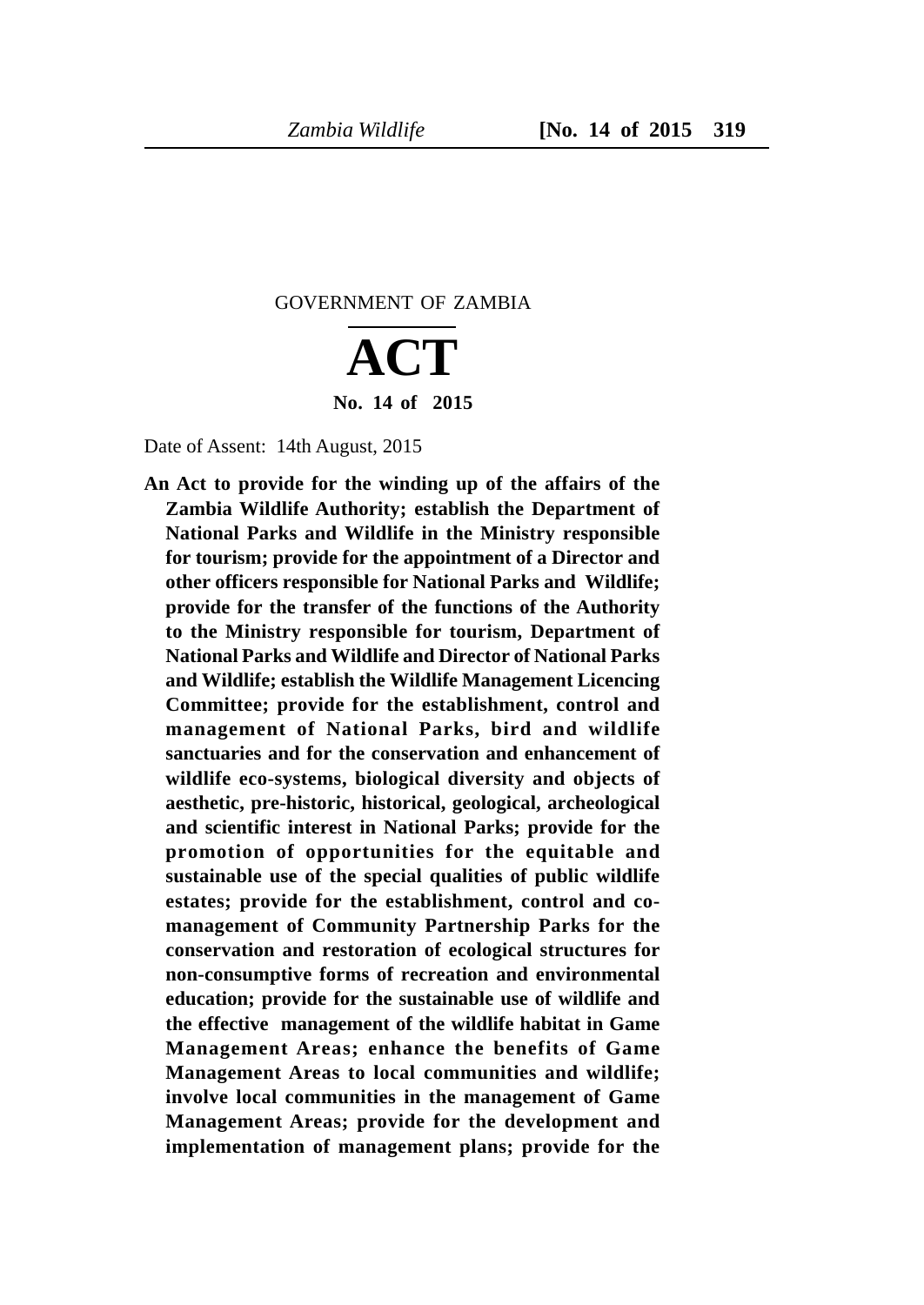**regulation of game ranching; provide for the licensing of hunting and control of the processing, sale, import and export of wild animals and trophies; provide for the implementation of the Convention on International Trade in Endangered Species of Wild Fauna and Flora, the Convention on Wetlands of International Importance especially as Waterfowl Habitat, the Convention on Biological Diversity, the Lusaka Agreement on Cooperative Enforcement Operations Directed at Illegal Trade in Wild Fauna and Flora and other international instruments to which Zambia is party; repeal the Zambia Wildlife Act, 1998; and provide for matters connected with, or incidental to, the foregoing.**

[ 14th August, 2015

**Enactment** 

ENACTED by the Parliament of Zambia

## PART I

#### **PRELIMINARY**

**1.** This Act may be cited as the Zambia Wildlife Act, 2015, and shall come into operation on such date as the Minister may appoint by statutory instrument.

commencement Interpretation

Short title and

- **2.** In this Act, unless the context otherwise requires
	- " aerodrome " means an airport, airfield, heliport, a defined area on land or water, including any buildings, installations and equipment intended to be used either wholly or in part for the arrival, departure or surface movement of aircraft;
	- " aircraft " includes flying machines, aeroplanes, seaplanes, helicopters, flying boats and other aircraft designed to be heavier than air, airships, microlites, balloons, kites and other aircraft designed to be lighter than air, whether captive, navigable or free and whether controlled by a human agency or not;
	- " animal " means a vertebrate animal, and includes a mammal, bird, fish, reptile and amphibian and the egg of a bird or reptile, but does not include a human being;
	- " appointed date " means the date appointed by the Minister under section *one*;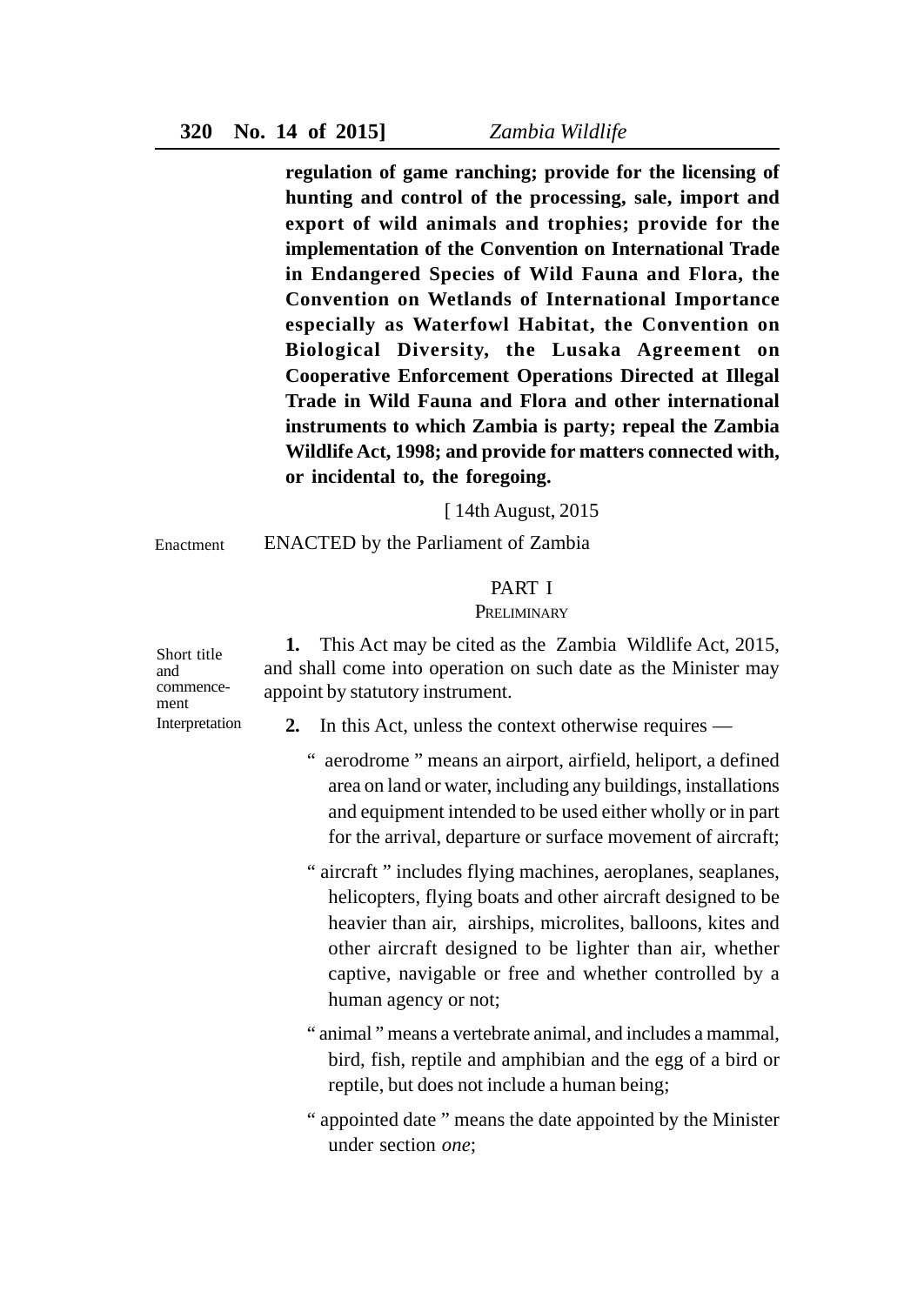- " apprentice professional guide " means a person who has attained the relevant prescribed qualifications and is training to be a professional guide under the supervision of a professional guide;
- " apprentice professional hunter " means a person who is training to be a professional hunter under the supervision of a professional hunter but is not qualified to hunt dangerous animals;
- " Assistant Director " means an Assistant Director of National Parks and Wildlife appointed in accordance with section *six*;
- " authorised officer " means a wildlife police officer, a police officer of the rank of inspector or above, a community scout or an honorary wildlife police officer;
- " barrier " means an obstruction placed across a street or road by a wildlife police officer for the purpose of preventing or detecting an offence relating to wildlife under this Act;
- " biological diversity " means the variability among living organisms from all sources, including terrestrial ecosystems, aquatic ecosystems and the ecological complexes of which they are part, and diversity within species, among species and of ecosystems;
- " bird licence " means a licence issued under section *fortyone;*
- " bird sanctuary " means an area declared as a bird sanctuary under section *fourteen*;
- " board " means a community resources board established under section *thirty-two*;
- " *bona fide client* " means a non-Zambian with a hunting licence who is a client of a hunting outfitter that has a hunting concession or owns an unfenced private wildlife estate;
- " capture " means to catch, take or collect live wild animal specimens, including eggs or nests;
- " capture permit " means a permit issued under section *fortythree;*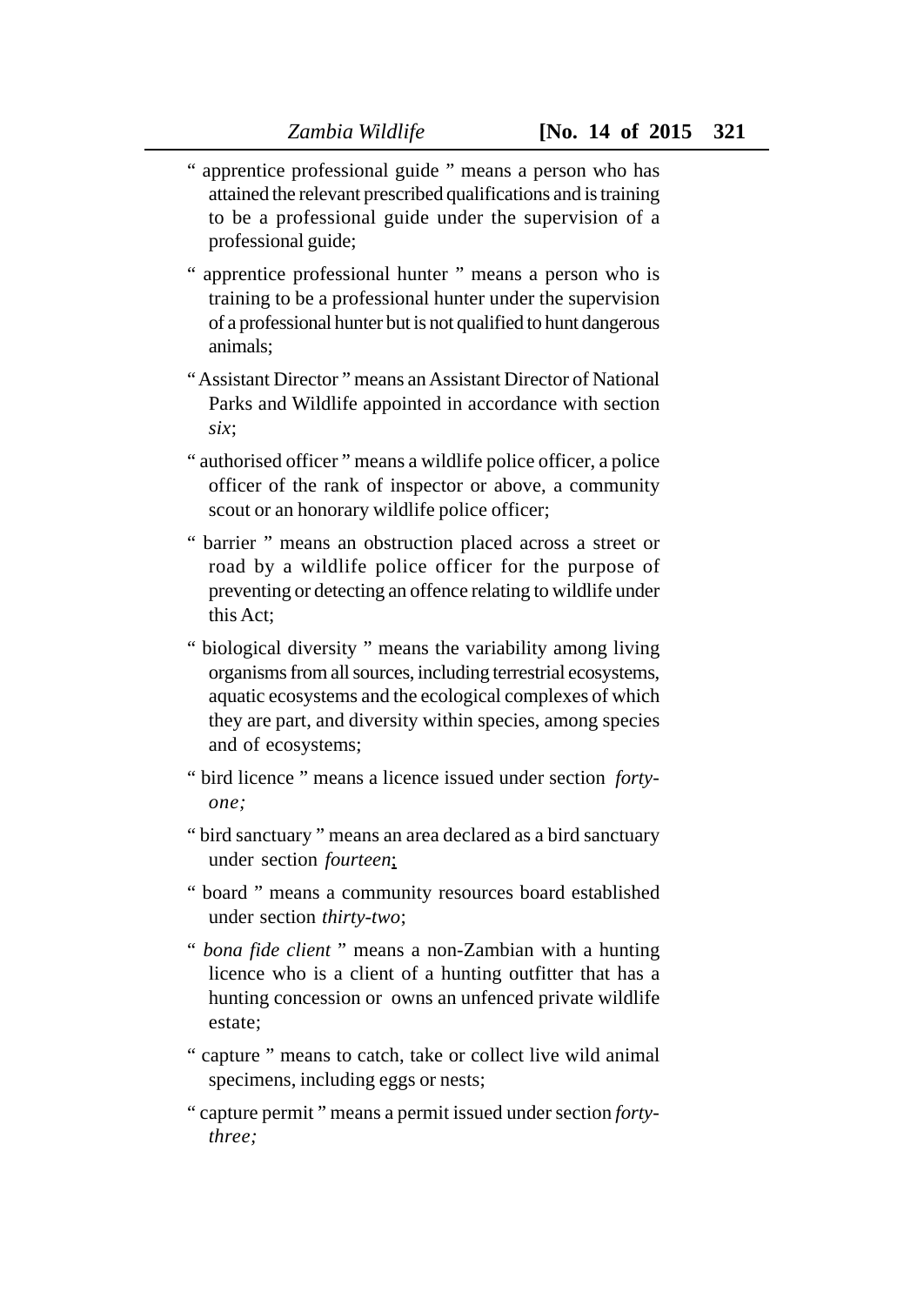| Cap. 287 | "Chief" means a person recognised as such under the Chiefs<br>Act;                                                                                                                                                                                                                                           |
|----------|--------------------------------------------------------------------------------------------------------------------------------------------------------------------------------------------------------------------------------------------------------------------------------------------------------------|
|          | "client" means a person who is booked on a hunting tour by<br>a holder of a hunting licence or a photographic tour<br>operator;                                                                                                                                                                              |
|          | " commercial photographic permit " means a permit specified<br>under section forty-seven;                                                                                                                                                                                                                    |
|          | " Committee " means the Wildlife Management Licensing<br>Committee appointed under section seven;                                                                                                                                                                                                            |
|          | " Community Partnership Park " means an area of land<br>declared a Community Partnership Park in accordance with<br>section twelve;                                                                                                                                                                          |
|          | "community scout" means a person employed by a board to<br>enforce this Act within a Community Partnership Park,<br>Game Management Area or open area under the jurisdiction<br>of a board;                                                                                                                  |
|          | "consumptive tourism" means tourism which involves tangible<br>products extracted from the environment, such as fishing<br>and hunting;                                                                                                                                                                      |
| Cap. 281 | " Council " means a city, municipal or district council<br>established under the Local Government Act;                                                                                                                                                                                                       |
|          | " court " means a subordinate court or High Court;                                                                                                                                                                                                                                                           |
|          | "dangerous animal" means an elephant, a rhinoceros,<br>hippopotamus, buffalo, lion, leopard or crocodile, and<br>includes an animal that poses a threat to property or human<br>life;                                                                                                                        |
|          | " Department " means the Department of National Parks<br>and Wildlife established under section five;                                                                                                                                                                                                        |
|          | "Director" means the Director of National Parks and Wildlife<br>appointed in accordance with section six;                                                                                                                                                                                                    |
|          | "domestic animal" means a horse, donkey, mule, camel, cow,<br>sheep, pig, goat, dog, cat or domestic fowl, or any other<br>animal of any kind or species, whether quadruped or not,<br>which is tame or which has been or is being sufficiently<br>tamed to serve some purpose for the use of a human being; |
|          | eco-system " means a living functional system which<br>contains all organisms including human beings, their<br>environment and the relationship that exists between them;                                                                                                                                    |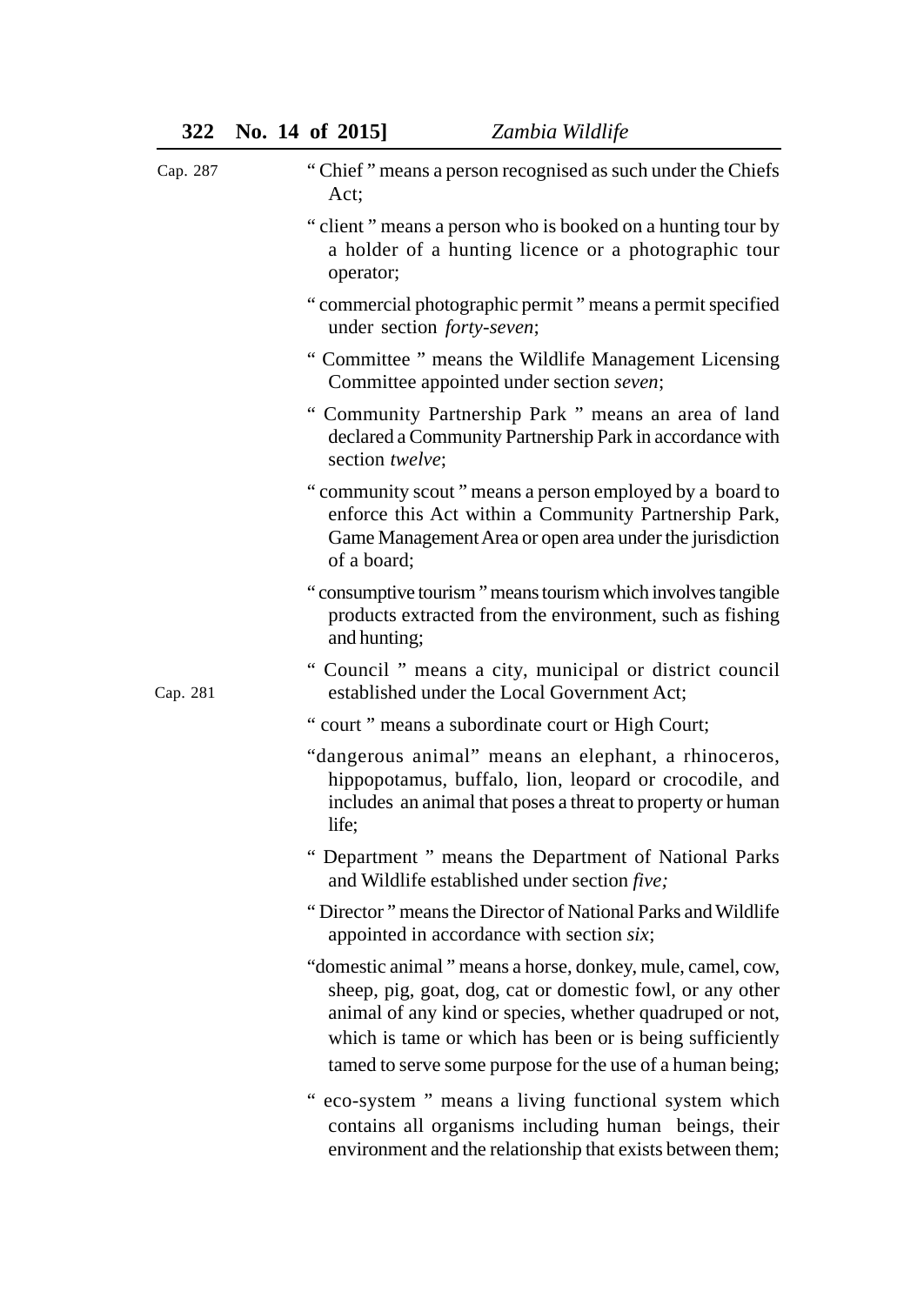- " endemic species " means an indigenous species naturally restricted to Zambia;
- " fauna " means all the animal life in a particular area;
- " fishing permit " means a permit issued under section *fortyfour;*
- " flora " means all plants and parts of the plants in a particular area;
- " Fund " means the Wildlife Development Fund established under section *one hundred and nine;*
- " game animal " means a wild animal *ferae naturae* that is not necessarily threatened or endangered but requires control in order to prevent consumptive uses inimical to its survival and is so specified by regulations issued under section *thirty-six;*
- " Game Management Area " means an area of land declared a Game Management Area under section *twenty-eight;*
- " general management plan " means a document that sets out the basic management and development philosophy for a protected area and provides strategies for addressing problems and achieving identified management objectives;
- " habitat " means a place where a species or ecological community naturally occurs;
- " harvest " means non consumptive and consumptive use of game, nongame, protected or unprotected animals;
- " honorary wildlife police officer " means a person appointed as such under section *nine;*
- " hunt " includes to kill or the doing of an act immediately directed at killing;
- " hunting block " means a Game Management Area or an area within a Game Management Area that is set aside for hunting;
- " hunting concession " means authority to hunt within a specified hunting block issued under section *forty-eight*;
- " hunting licence " means a licence issued under section *forty;*
- " hunting outfitter " means a company engaged in the business of conducting safari hunting, which holds a tourism enterprise licence and a hunting concession;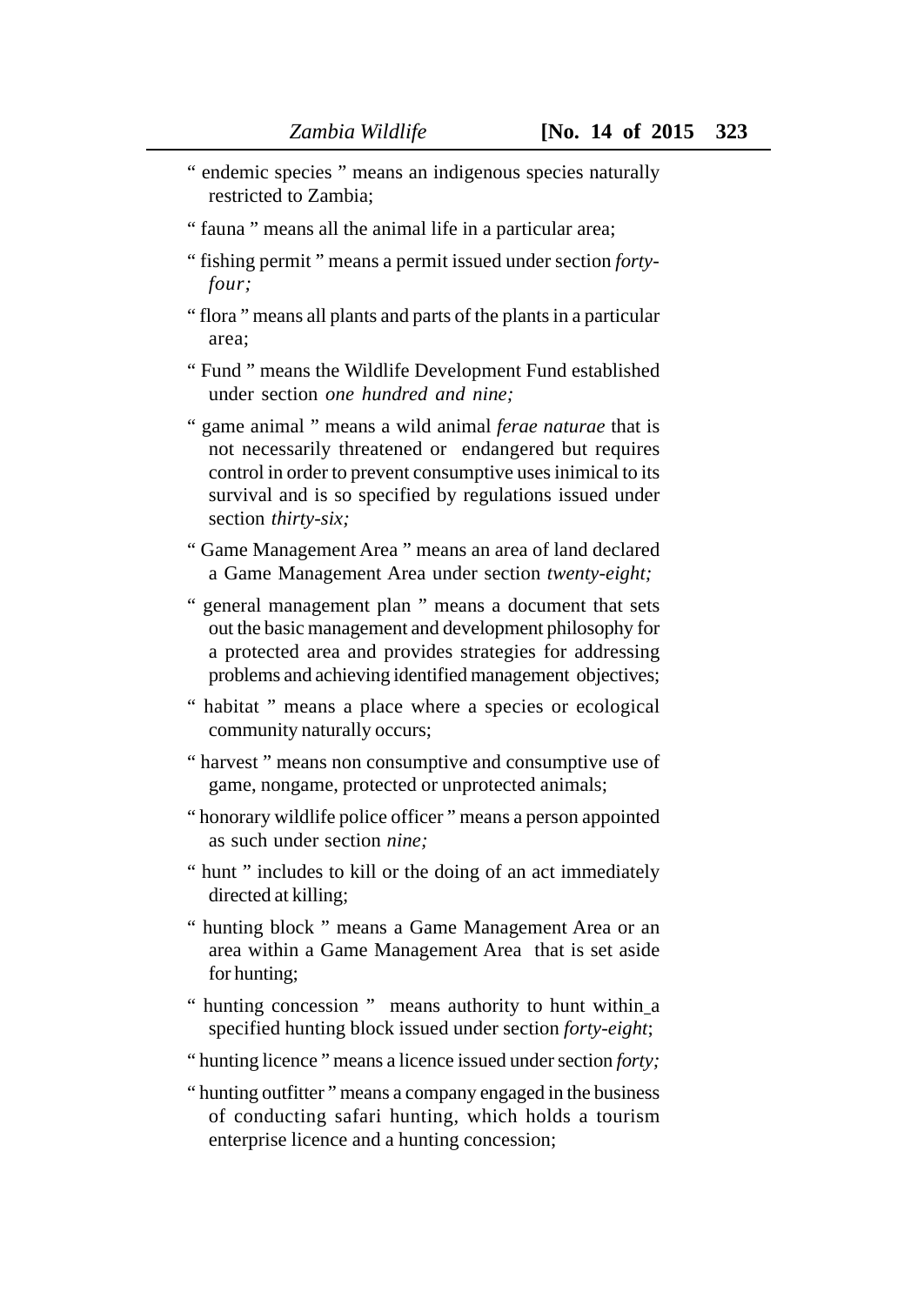| Act No. 11<br>of 2006 | " investor " has the meaning assigned to it in the Zambia<br>Development Agency Act, 2006;                                                                                                                                                                                                                                                                      |
|-----------------------|-----------------------------------------------------------------------------------------------------------------------------------------------------------------------------------------------------------------------------------------------------------------------------------------------------------------------------------------------------------------|
|                       | "ivory" means ivory from an elephant, and includes an article<br>derived from the ivory;                                                                                                                                                                                                                                                                        |
|                       | "land user-rights fee " means the fee paid by an investor for<br>the use of land in a Game Management Area;                                                                                                                                                                                                                                                     |
| Act No. 3 of<br>2014  | " licensing " means a process to obtain or issue a licence,<br>permit or certificate in accordance with this Act and the<br>Business Regulatory Act, 2014;                                                                                                                                                                                                      |
|                       | " local community " means the residents within a Game<br>Management Area or open area, other than owners of<br>tourist and camp lodges or hunting concessions, who by<br>virtue of their rights over land, including under customary<br>land tenure, invest in and derive benefits from the<br>sustainable utilisation of the wildlife resources in their area; |
|                       | " meat " includes fat, blood or flesh, whether fresh or dried,<br>pickled or preserved;                                                                                                                                                                                                                                                                         |
|                       | "National Park" means an area of land declared a National<br>Park under section eleven;                                                                                                                                                                                                                                                                         |
|                       | " non-consumptive tourism " means conventional tourist<br>activities such as viewing animals, photographing, bird<br>watching, wilderness walks, walking safaris, angling,<br>canoeing and boat rides;                                                                                                                                                          |
|                       | " open area " means an area other than a National Park, bird<br>or wildlife sanctuary, Community Partnership Park or<br>Game Management Area, where wild animals are found;                                                                                                                                                                                     |
|                       | " owner " in relation to land, includes the person or persons<br>entitled to the immediate and exclusive possession of land<br>under any right, a licensee in lawful occupation of land<br>under a licence and a person authorised by the owner to<br>act on behalf of the owner in respect of land during the<br>owner's absence from Zambia;                  |

- " photographic or viewing safari " means an organised commercial tour for the purpose of taking photographs or viewing of wild animals or scenery;
- " photographic tour operator's permit " means a permit issued under section *forty-six*;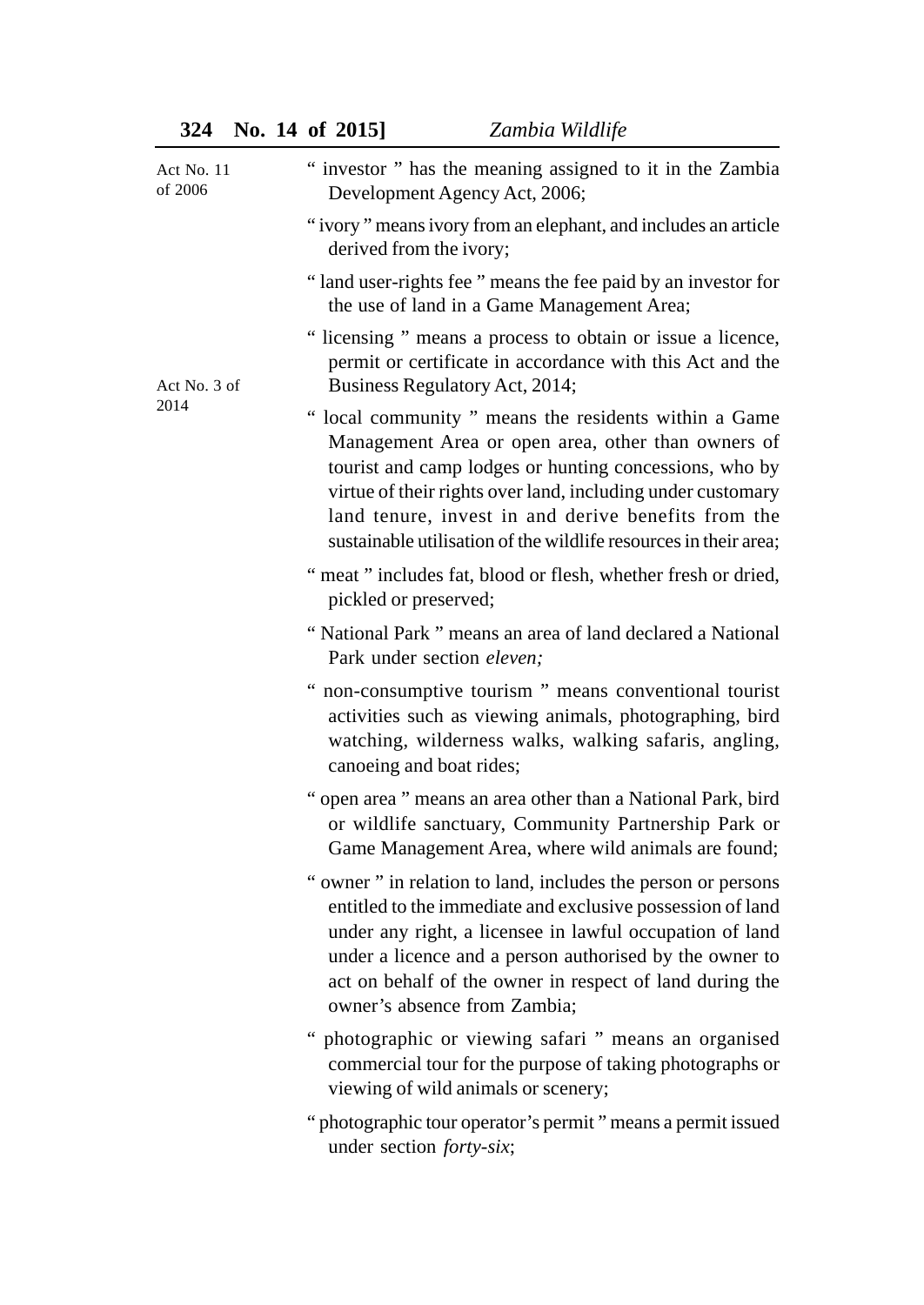- " possession " has the meaning assigned to it by section *four* of the Penal Code;
- " prescribed qualifying conditions " means such conditions as the Minister may prescribe for purposes of this Act;
- " prescribed trophy " means any ivory or rhinoceros horn or any other trophy prescribed by regulations made under section *eighty-six;*
- " private wildlife estate " means an area outside public wildlife estates that is reserved by a person or local community for wildlife conservation and management, and includes a game farm, game ranch, reptile farm, aviary, zoo and captive breeding facility;
- " professional hunter's licence " means a licence issued under section *forty-two;*
- " professional guide's permit " means a permit issued under section *forty-five*;
- " protected animal " means a wild animal *ferae naturae* which is endemic, threatened or endangered and is subject to strict control in order to further its survival and is so specified by regulation under section *thirty-six;*
- " public body " means the Government, any Ministry or Department of the Government, a local authority, parastatal, board, council, authority, commission or other body appointed by the Government, or established by or under any written law, excluding a professional association or body;
- " public road " has the meaning assigned to it in the Public Roads Act, 2002; Act No. 12 of 2002
- " public wildlife estate " means a National Park, Community Partnership Park, bird or wildlife sanctuary, Game Management Area and any other area designated for wildlife conservation and management by a public body in accordance with this Act;
- " quota " means the number of game animals allocated for harvesting in order to attain wildlife conservation goals;
- " regulatory agency " has the meaning assigned to it in the Business Regulatory Act, 2014;

Act No. 3 of 2014

Cap. 87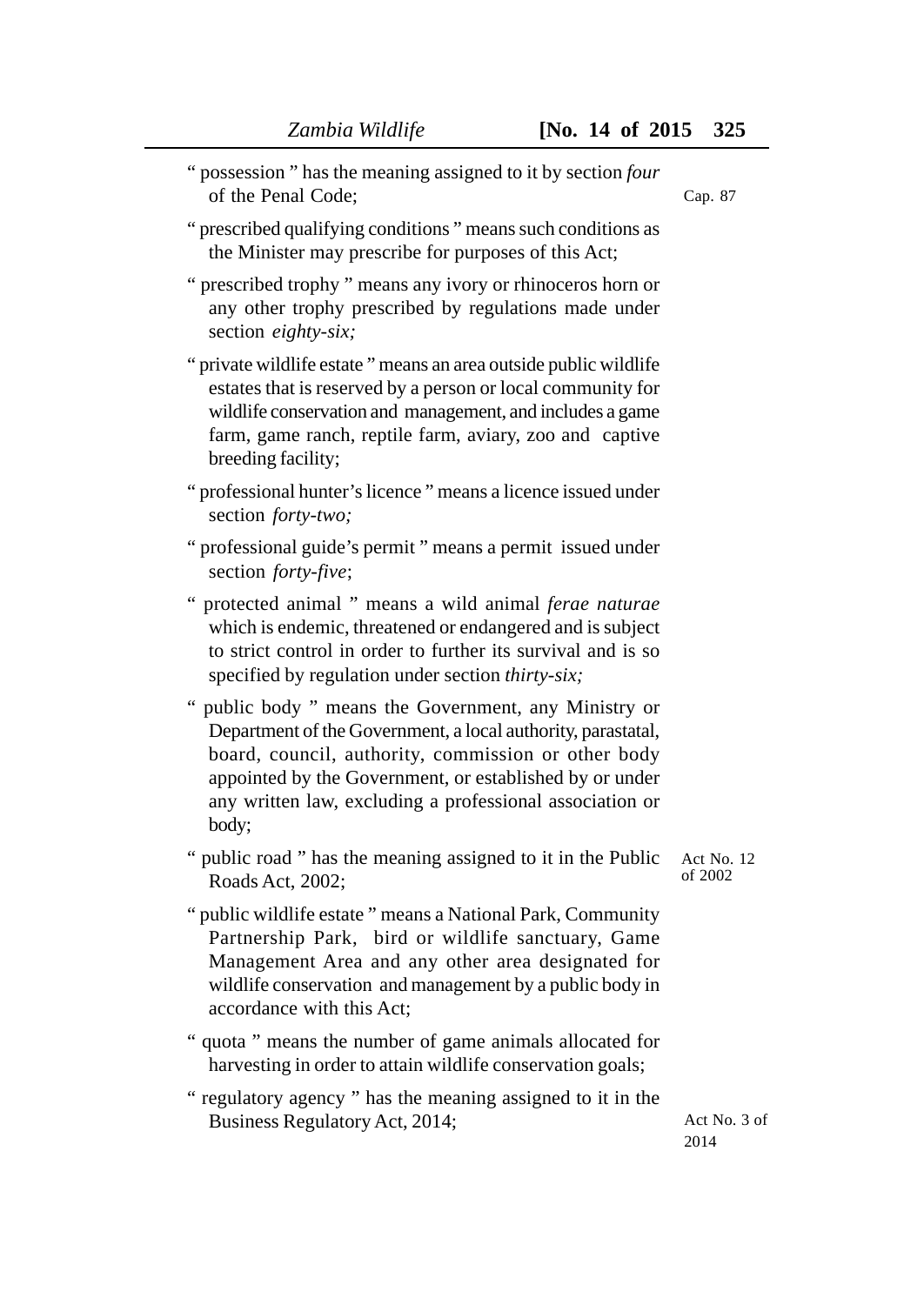|                        | " road " means a public or other way, capable of being used<br>by vehicular traffic and to which the public has access,<br>and includes a bridge over which a road passes;                                                                                                                                                  |
|------------------------|-----------------------------------------------------------------------------------------------------------------------------------------------------------------------------------------------------------------------------------------------------------------------------------------------------------------------------|
| Act No. 3 of           | " single licensing system" has the meaning assigned to it in<br>the Business Regulatory Act, 2014;                                                                                                                                                                                                                          |
| 2014                   | " species " means a kind of animal, plant or other organism<br>that does not normally interbreed with an animal, plant or<br>organism of another kind, and includes any sub-species,<br>cultivar, variety, geographic race, strain, hybrid or<br>geographically separate population;                                        |
|                        | "sustainable" in relation to the use of wildlife, means the use<br>of wildlife in a manner and at a rate that-                                                                                                                                                                                                              |
|                        | $(a)$ would not lead to its long-term depletion;                                                                                                                                                                                                                                                                            |
|                        | $(b)$ would not disrupt the ecological integrity of the<br>ecosystem in which it occurs; and                                                                                                                                                                                                                                |
|                        | $(c)$ would ensure its continued use to meet the needs<br>and aspirations of present and future generations<br>of people;                                                                                                                                                                                                   |
|                        | " sustainable development " means development that meets<br>the needs of the present generation without compromising<br>the ability of future generations to meet their needs;                                                                                                                                              |
|                        | " trafficking " means illegal trade in smuggling, poaching,<br>capture or collection of, endangered species or protected<br>wildlife, or derivatives or products of endangered species<br>or protected wildlife;                                                                                                            |
| Act. No. 13<br>of 2015 | "tourism" has the meaning assigned to it in the Tourism and<br>Hospitality Act, 2015;                                                                                                                                                                                                                                       |
|                        | " tourism block " means a National Park, bird sanctuary,<br>wildlife sanctuary, Community Partnership Park, Game<br>Management Area or an area within a National Park, bird<br>sanctuary, wildlife sanctuary, Community Partnership Park<br>or Game Management Area that has been set aside for<br>non-consumptive tourism; |
|                        | "tourism block concession" means an authority, given by the<br>Committee for a specific period of time, to conduct non-<br>consumptive tourism within a tourism block;                                                                                                                                                      |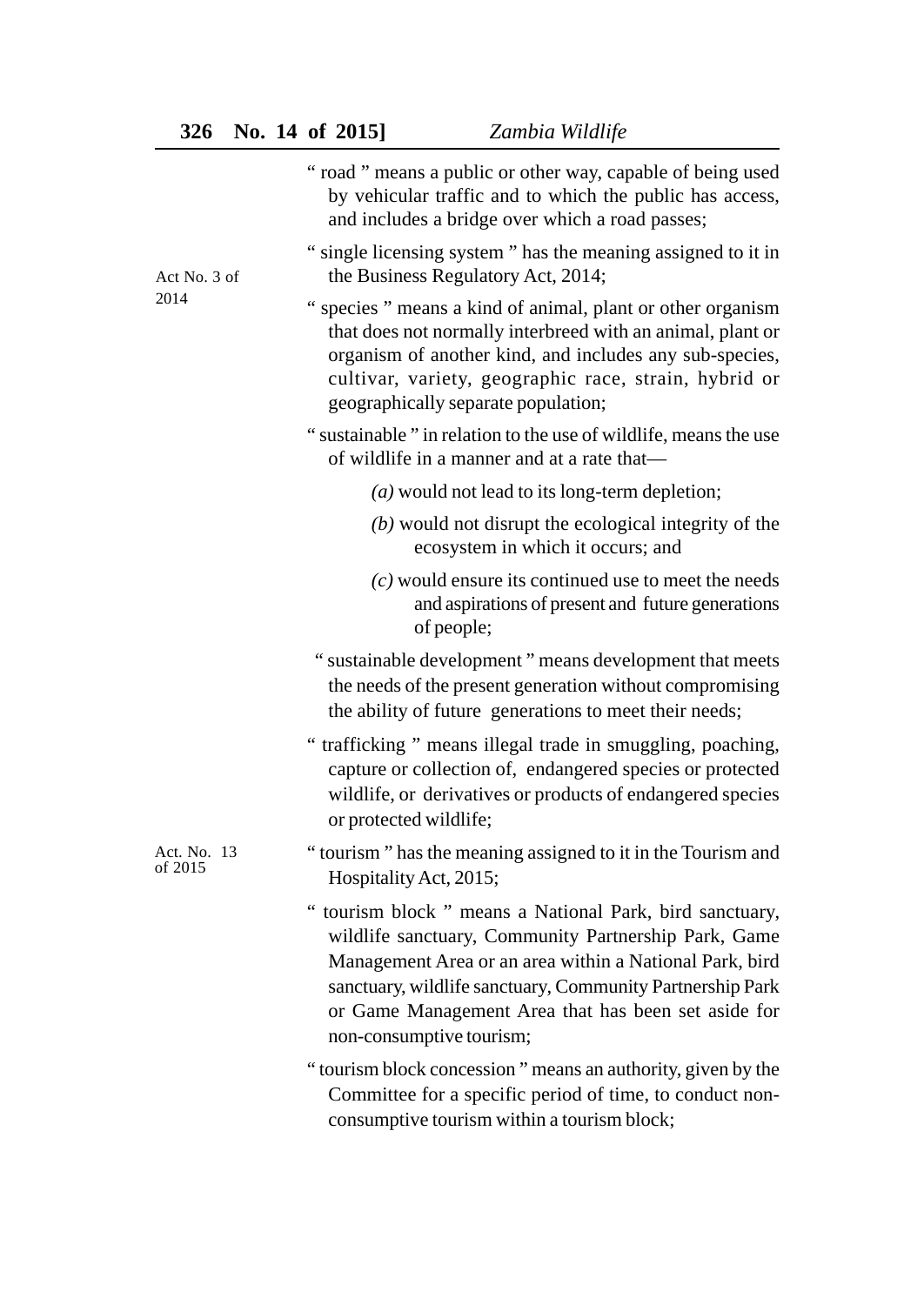" tourism enterprise licence " means the tourism enterprise licence issued under the Tourism and Hospitality Act, 2015;

Act. No. 13 of 2015

- " trophy " means a horn, tooth, tusk, bone, claw, hoof, skin, hair, egg, feather or other durable part of a game animal or protected animal, whether added to or changed by the work of a human being or not, that is in such form as to be recognisable as a durable part of a game animal or protected animal, and includes meat;
- " trophy dealer " means a person who engages in the buying, selling or processing of trophies, but does not include a person who sells, processes or manufactures an article from a trophy of a game animal or protected animal lawfully hunted by that person under a hunting licence or hunting concession;
- " trophy dealer's permit " means a permit to engage in the business of a trophy dealer under section *eighty-four;*
- " vegetation " includes any form of vegetation matter, alive or dead;
- " wild animal " means an animal *ferae naturae*, and includes a game or protected animal, but does not include a domestic animal;
- " wildlife " means wild animals or species of birds that are found in Zambia in a wild state and vegetation which is indigenous to Zambia and grows naturally without cultivation;
- " wildlife conservation " means the sustainable management and use of wildlife for its inherent value and for the benefit of human beings and other living things;
- " wildlife management " means the practice of maintaining sustainable wildlife populations and diversity through the protecting of game animals and their habitat and the control of their utilisation;
- " wildlife officer " means an employee of any rank under the Department, and includes a wildlife police officer and community scout;
- " wildlife police officer " means an officer appointed under section *eight;* and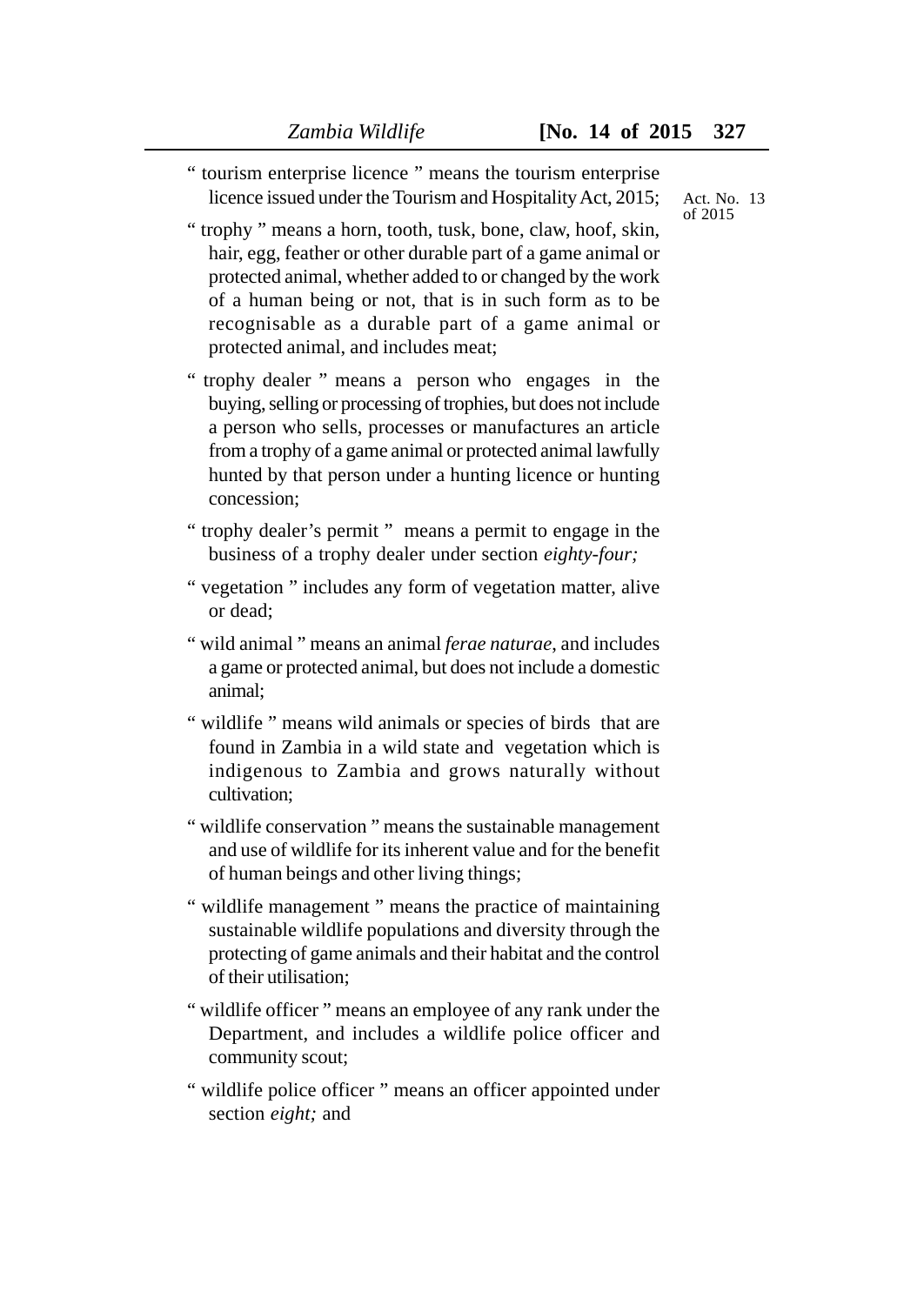"wildlife sanctuary " means an area declared as a wildlife sanctuary under section *fourteen.*

Ownership of wild animals

**3.** (1) Subject to the other provisions of this Act, the absolute ownership of every wild animal within Zambia is vested in the President on behalf of the Republic, except that —

- *(a)* where a wild animal, which is not a game animal or protected animal, is captured or killed or reduced into possession by a person in accordance with this Act, the absolute ownership of that animal or the carcass of that animal is transferred to and vested in that person;
- *(b)* where a game animal or protected animal is lawfully captured or killed or reduced into possession by a person in terms of a hunting licence, capture permit, hunting concession or under an authority granted under this Act, the absolute ownership of the game animal or protected animal or the carcass or a trophy of that animal is,subject to the other provisions of this Act and to the terms and conditions of the hunting licence, capture permit, hunting concession or authority, as the case may be, transferred to, and shall vest in, the licensee, permit holder, concessionaire or the person so authorised; and
- *(c)* subject to such regulations as the Minister may prescribe on the advice of the Director, where a wild animal is found resident on any land, the Director may grant the right to harvest the wild animal to the owner of the land.

(2) Notwithstanding subsection (1), the absolute ownership of a wild animal that has been captured or reduced into possession by a person prior to the commencement of this Act, subject to any other written law in force on the date of the capture of the animal or of its reduction into possession, is declared to be vested in the person who, on the commencement of this Act, whether directly or through an agent, is in actual lawful possession of the animal.

(3) Except as provided by subsection (1), nothing in this section shall be deemed to transfer to a person the ownership of a game animal or protected animal that is found dying or dead, or of any found carcass, part of a carcass, trophy or meat of a game animal or protected animal.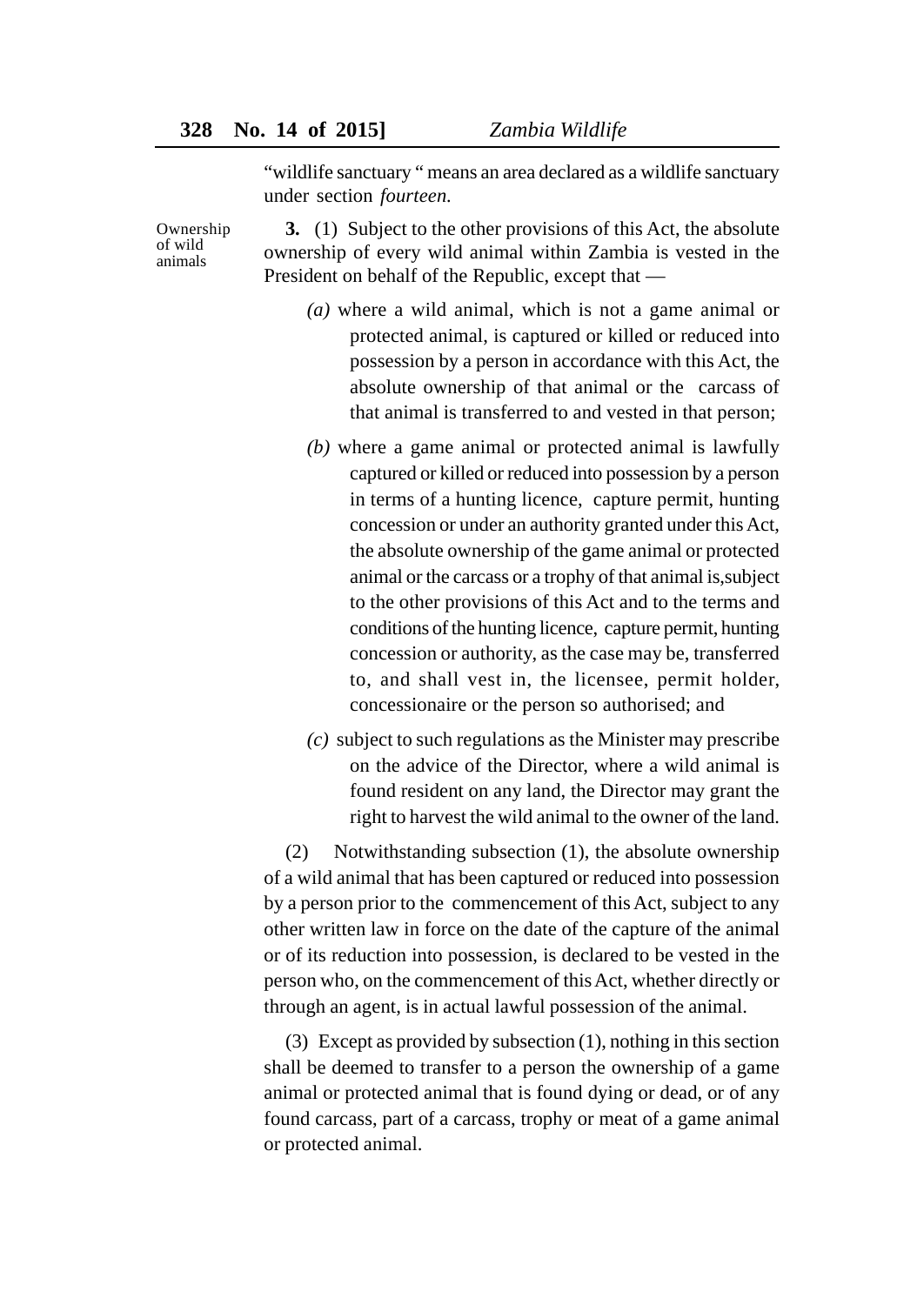(4) Notwithstanding any other provision of this section, where a person hunts or reduces into possession a game animal or protected animal in contravention of this Act, the absolute ownership of that game animal or protected animal or the carcass or trophy of the animal shall not be transferred, or be deemed to have been transferred, to that person or to any other person by reason of its having been so hunted or reduced into possession.

(5) The Committee may, in writing, transfer to any person the absolute ownership of a game animal or protected animal which has been hunted or reduced into possession by any other person in contravention of this Act and such other person shall forthwith deliver up the game animal, protected animal or carcass of the animal together with every trophy of the animal to the person to whom the ownership has been transferred in terms of this subsection.

**4.** The following principles shall apply to wildlife conservation and management—

- *(a)* wildlife shall be conserved and managed as an asset for present and future generations and to achieve economic growth;
- *(b)* wildlife utilisation, management and conservation shall protect biological diversity, preserve the integrity and ensure the sustainability of the ecosystem and biological diversity;
- *(c)* wildlife conservation and management shall be integrated, because all the elements of the environment are linked and inter-related;
- *(d)* the equitable and effective participation of local communities and traditional leaders shall be promoted taking into account their interest and needs;
- *(e)* wildlife utilisation shall promote equitable access to, and fair distribution of, the economic, social, health and environmental benefits derived from wildlife;
- (f) wildlife utilisation shall promote opportunities and benefits for sustainable development and ensure the potential yield of economic, social and environmental benefits of wildlife conservation and management;

Principles of wildlife conservation and management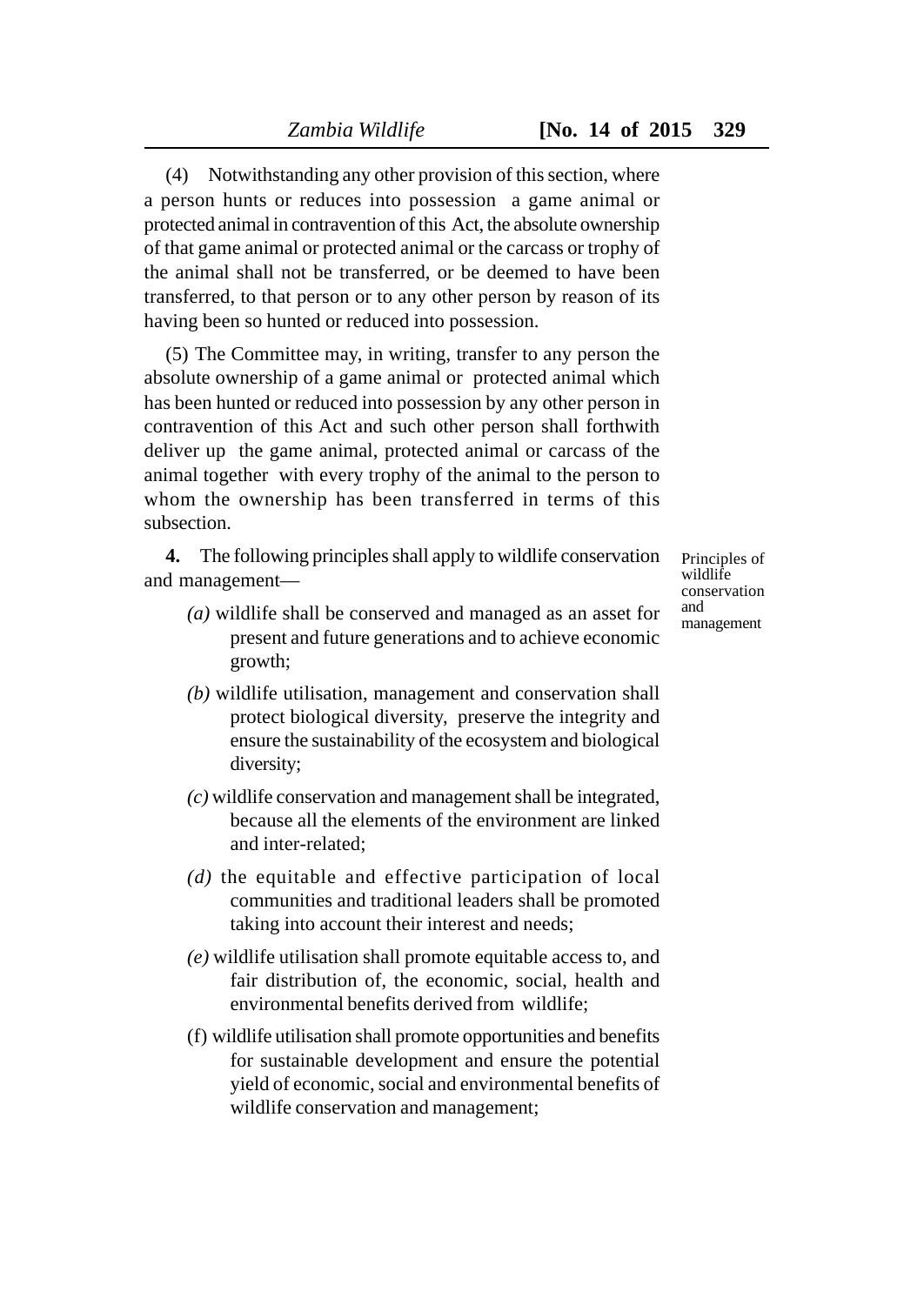- $(g)$  global and international responsibilities in wildlife conservation and management shall be discharged in the national interest; and
- *(h)* traditional knowledge shall be recognised in wildlife management and incorporated in management plans.

#### PART II

#### THE NATIONAL PARKS AND WILDLIFE DEPARTMENT

Establishment of Department

**5.** (1) There is established in the Ministry responsible for tourism the Department of National Parks and Wildlife which shall be responsible for the administration of this Act under the general direction of the Permanent Secretary of the Ministry.

(2) Subject to the other provisions of this Act, the functions of the Department are to —

- *(a)* control, manage, conserve, protect and administer National Parks, Community Partnership Parks, bird and wildlife sanctuaries and Game Management Areas and coordinate activities in these areas;
- *(b)* in partnership with local communities, share the responsibilities of management in Community Partnership Parks and Game Management Areas;
- *(c)* adopt methods to ensure the sustainability, conservation and preservation in the natural state of eco-systems and biological diversity in the National Parks, Community Partnerships Parks, bird and wildlife sanctuaries and Game Management Areas;
- *(d)* encourage the general development of National Parks, Community Partnership Parks, bird and wildlife sanctuaries and Game Management Areas, including the development of facilities and amenities within these areas in accordance with the management plans for those areas;
- *(e)* sensitise and educate the general public on the necessity of wildlife conservation and the importance of wildlife to foster appreciation of the economic and aesthetic value of wildlife as natural assets;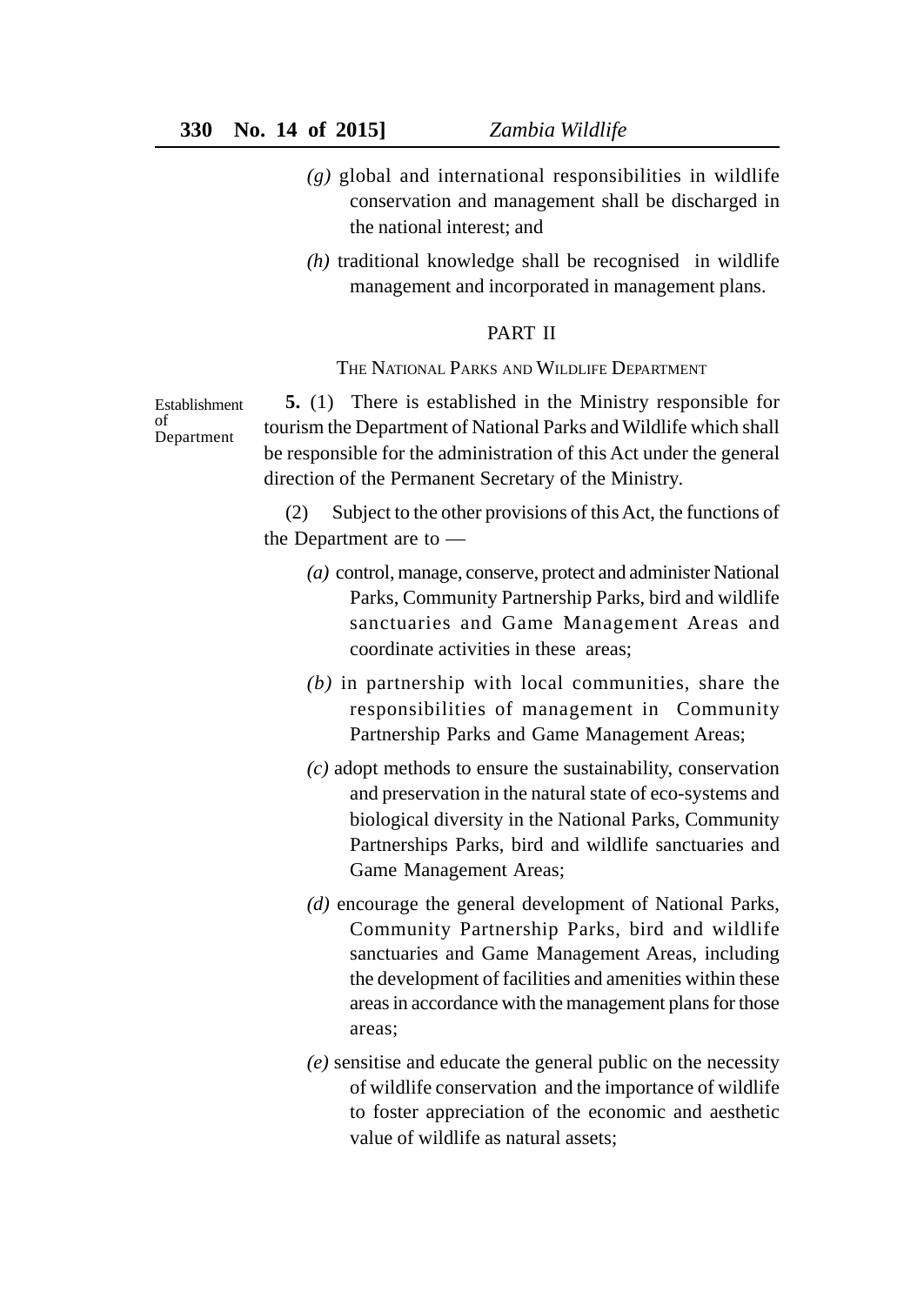- *(f)* undertake measures to ensure the proper balance between the sustainable use of wildlife and the management of eco-systems in National Parks, Community Partnership Parks, bird and wildlife sanctuaries and Game Management Areas;
- *(g)* enhance the economic and social well-being of local communities in or around Community Partnership Parks and Game Management Areas;
- *(h)* prepare and implement management plans for National Parks, Community Partnership Parks, bird and wildlife sanctuaries and Game Management Areas in consultation with relevant stakeholders;
- *(i)*issue licences, certificates and permits under this Act;
- *(j)*in partnership with local communities, grant hunting concessions to hunting outfitters and non-consumptive tourism operators in Game Management Areas;
- *(k)* assist and advise the boards in the management of human and natural resources in Game Management Areas and open areas which fall under their jurisdiction;
- *(l)*formulate and advise the Minister on the regulations for the preparation and implementation of general management plans for National Parks, Community Partnership Parks, bird and wildlife sanctuaries and Game Management Areas;
- *(m)* ensure the systematic management of financial, human and natural resources for wildlife conservation so that the abundance and diversity of species is maintained at optimum level;
- *(n)* advise the Minister on the regulations required to conserve, protect and manage wildlife in National Parks, Community Partnership Parks, bird and wildlife sanctuaries, Game Management Areas, open areas and private wildlife estates;
- *(o)* pay out monies into a fund established by a board and regulate the use of the funds from profits accrued from the revenues payable under this Act in respect of licences, certificates and permits issued, hunting concessions granted and services rendered from the use of wildlife within an area of a board as the Minister may prescribe, in consultation with the Director;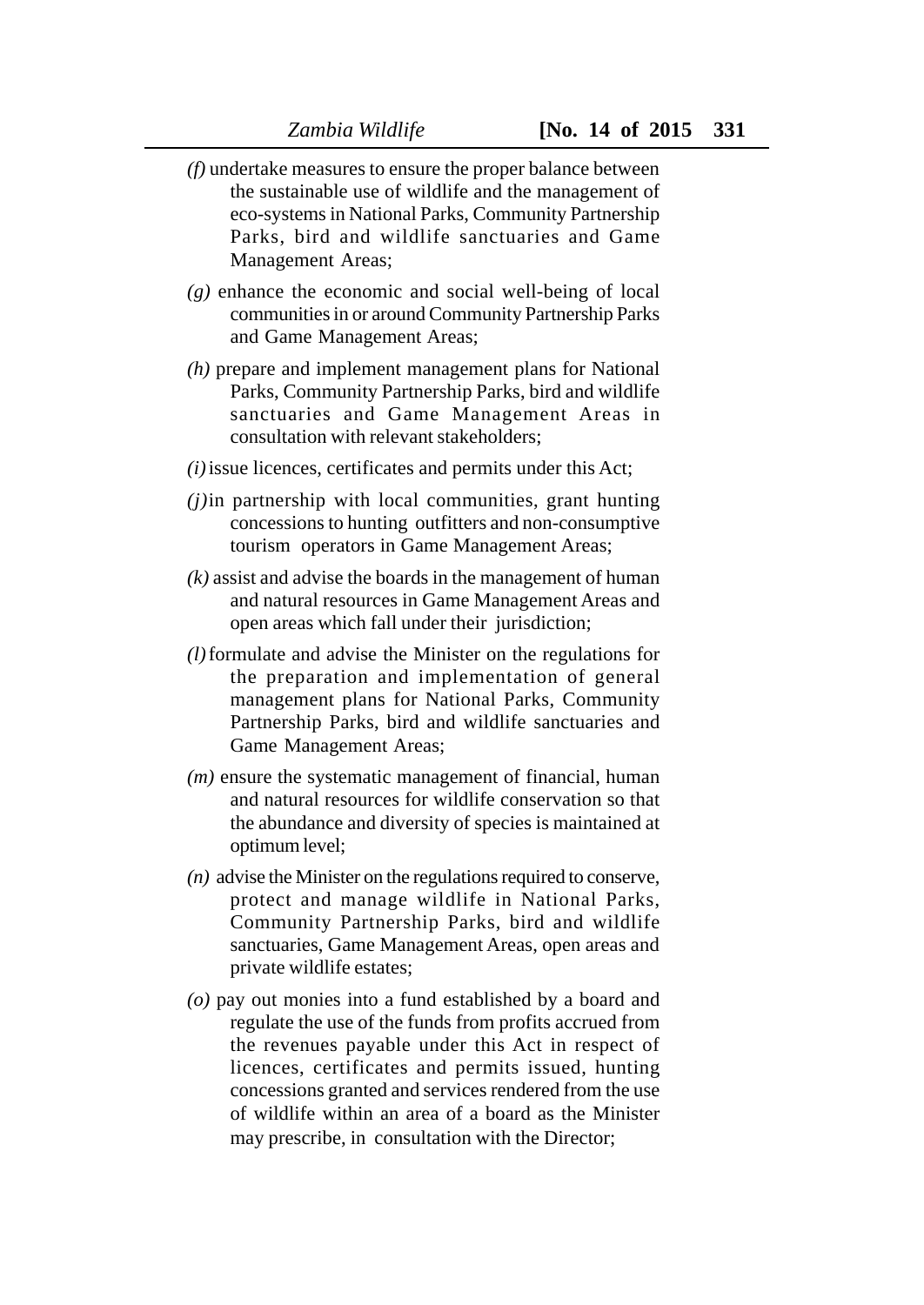- *(p)* regulate trophy hunting operations and non-consumptive tourism operations in Game Management Areas;
- *(q)* grant and regulate tourism block concessions in tourism blocks;
- *(r)* co-operate with persons and organisations with an interest in the activities of the Department and are prepared to assist the Department on a voluntary basis and comply with the requirements set by the Ministry;
- *(s)* regulate private wildlife estates;
- *(t)* carry out commercial activities related to consumptive and non-consumptive tourism; and
- *(u)* carry out any other activities relating to wildlife conservation and management that are necessary to the performance of its functions under this Act.

Director, Assistant Directors and delegation of functions

**6.** (1) The Public Service Commission shall appoint as a public officer the Director of National Parks and Wildlife who shall be responsible for the administration of the provisions of this Act, subject to the general or special directions of the Minister and the Permanent Secretary in the Ministry that are consistent with the provisions of this Act.

(2) The Director may, subject to the other provisions of this Act and to the general or special directions of the Permanent Secretary, delegate any of the Director's functions to an Assistant Director, a wildlife officer, a member of the Department, a board or to a committee of a board.

(3) The Public Service Commission shall appoint such Assistant Directors and other officers as may be necessary for the administration of this Act.

(4) An Assistant Director shall exercise such functions and duties as are delegated to the Assistant Director by the Director.

**7.** (1) There is established the Wildlife Management Licensing Committee which shall—

- *(a)* consider applications for licences, permits and certificates and grant, renew or refuse to grant or renew licences, permits and certificates;
- *(b)* terminate, suspend or revoke licences, permits and certificates;

Wildlife Management Licensing **Committee**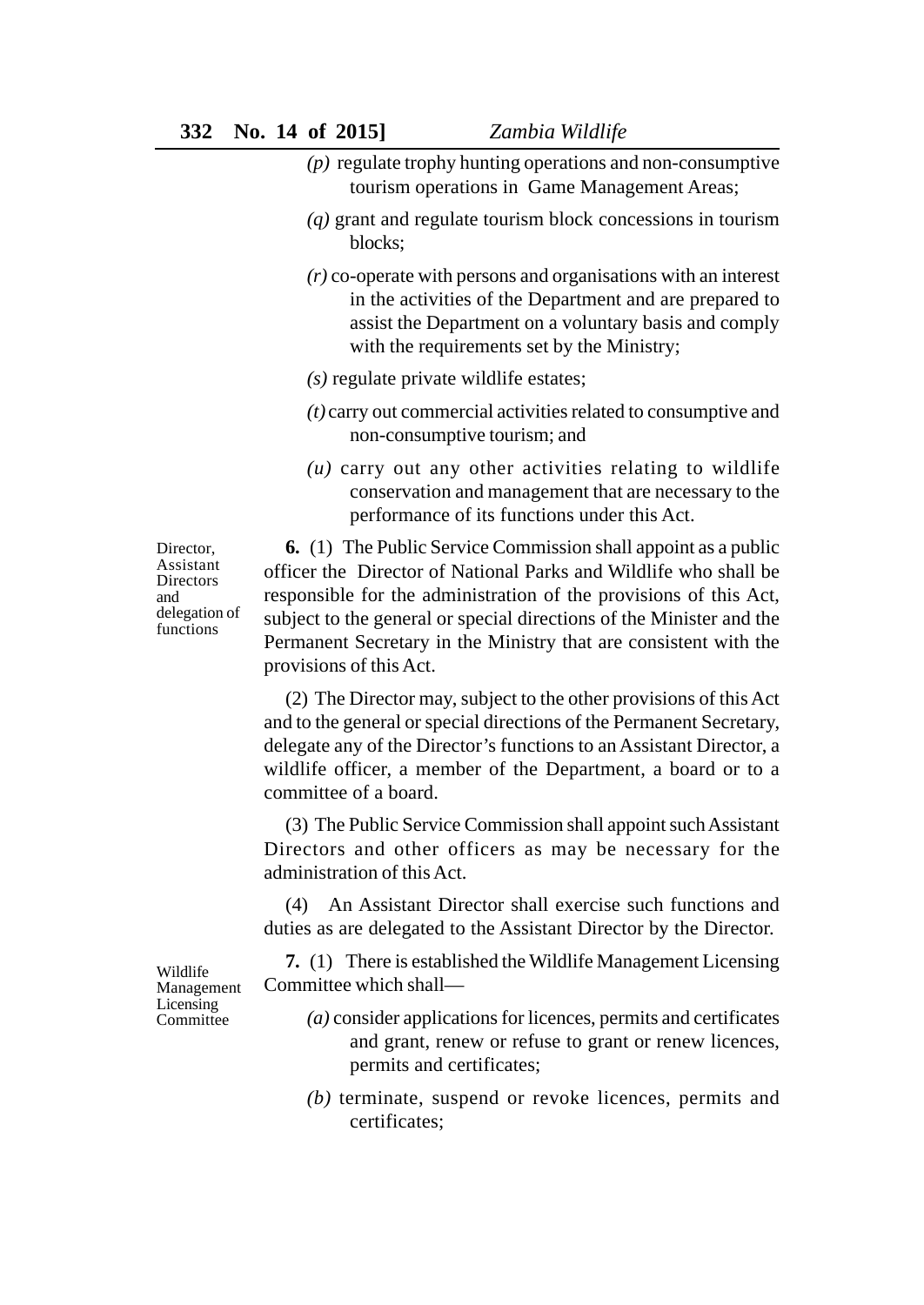- *(c)* amend the terms and conditions of licences, permits and certificates;
- *(d)* perform the functions of the Department relating to licensing;
- *(e)* advise the Minister, the Permanent Secretary and the Director on matters relating to its functions under this Act; and
- *(f)* perform any other function conferred on the Committee by or under this Act.

(2) The Committee shall consist of the following part-time members who shall be appointed by the Minister:

*(a)* one representative each of the Ministries responsible for —

(i) the environment;

- (ii) land;
- (iii) fisheries;
- (iv) forests;
- (v) finance;
- (vi) tourism;
- (vii) chiefs; and
- (viii) mines;
- *(b)* a representative of the Attorney-General;
- *(c)* a representative of a security agency;
- (d) a representative of the Anti-Corruption Commission;
- *(e)* a representative of the Zambia Environmental Management Agency;
- *(f)* a representative of the Tourism Council of Zambia; and
- *(g)* the Director, as an *ex-officio* member.

(3) A person shall not be appointed as a member of the Committee if that person—

*(a)* is an undischarged bankrupt;

- *(b)* has been convicted of an offence under this Act or any other relevant written law five years precedent to the date of the nomination or appointment;
- *(c)* has been convicted of an offence involving fraud or dishonesty; or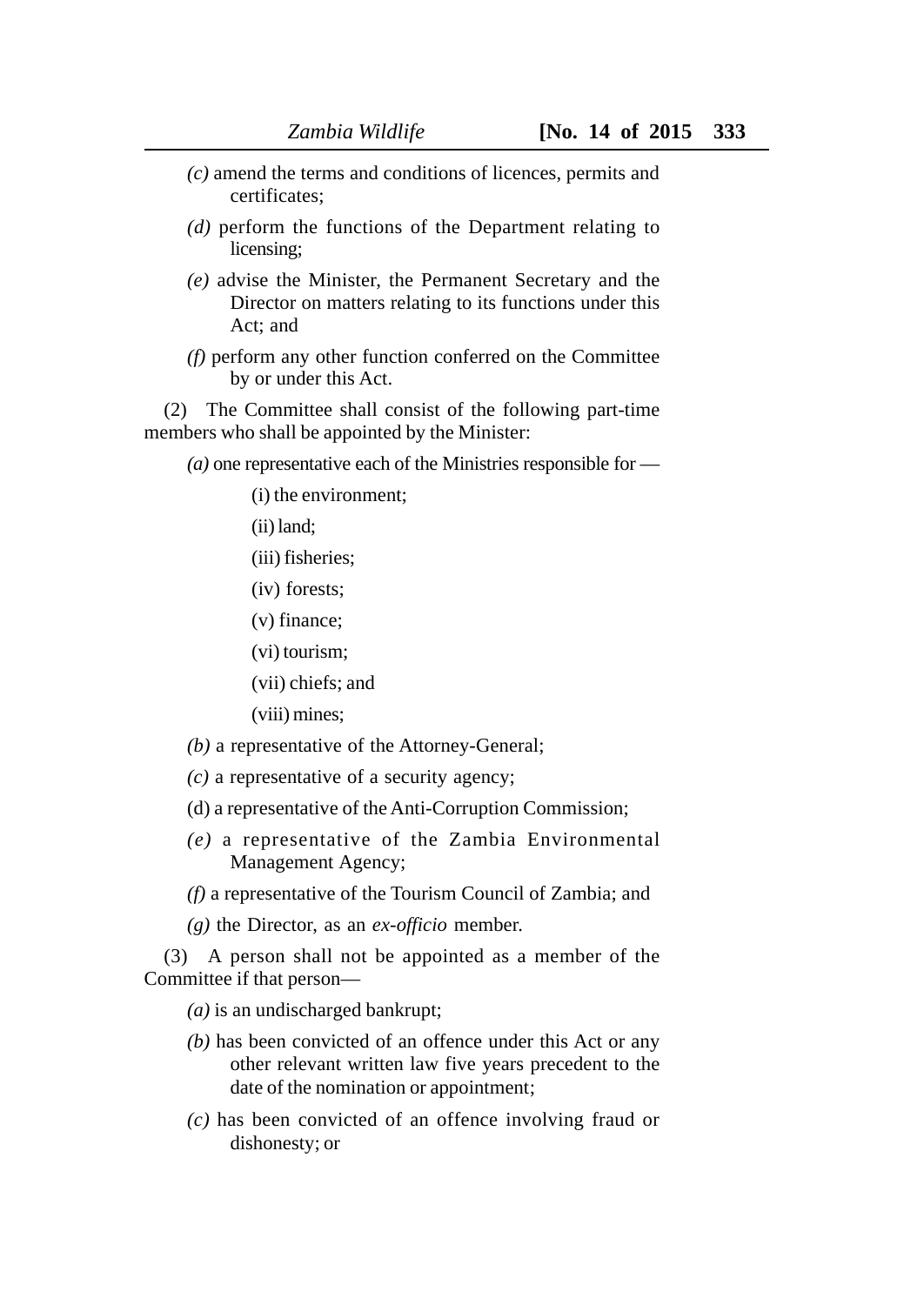*(d)* has a mental or physical disability that makes the person incapable of performing the functions of a member.

(4) The Minister shall, where practicable, ensure equitable gender representation when appointing the members of the Committee.

(5) The Minister shall appoint the Chairperson of the Committee and the members shall elect the Vice-Chairperson of the Committee from amongst themselves.

(6) The Committee may delegate its functions to the Director, an Assistant Director or wildlife officer on such terms and conditions as it may determine.

(7) The provisions of the First Schedule apply to the Committee.

Wildlife officers and wildlife police **officers** 

**8.** (1) The Public Service Commission shall appoint as public officers such number of wildlife officers and wildlife police officers as are necessary for the administration of the provisions of this Act.

(2) A wildlife police officer shall, on being employed, be attested to serve as a wildlife police officer for such period and on such conditions as may be prescribed.

(3) A wildlife officer and wildlife police officer shall exercise such functions and perform such duties as are conferred upon the wildlife officer or wildlife police officer by this Act or as may be delegated or assigned to the wildlife officer or wildlife police officer by the Director.

(4) A wildlife officer or wildlife police officer who ceases to be a member of staff of the Department shall surrender to the Director, or the officer-in-charge, all arms, ammunition, uniforms and other apparatus which were supplied to the wildlife officer or wildlife police officer for purposes of this Act and which are the property of the Government.

(5) A wildlife officer or wildlife police officer who fails to surrender the arms, ammunition, uniforms or other apparatus in possession of that officer commits an offence and is liable, upon conviction, to a fine not exceeding three hundred thousand penalty units or to imprisonment for a term not exceeding four years, or to both, and the court that convicts that officer may issue a warrant to search for, and seize, all arms, ammunition, uniforms and other apparatus not surrendered in accordance with this section.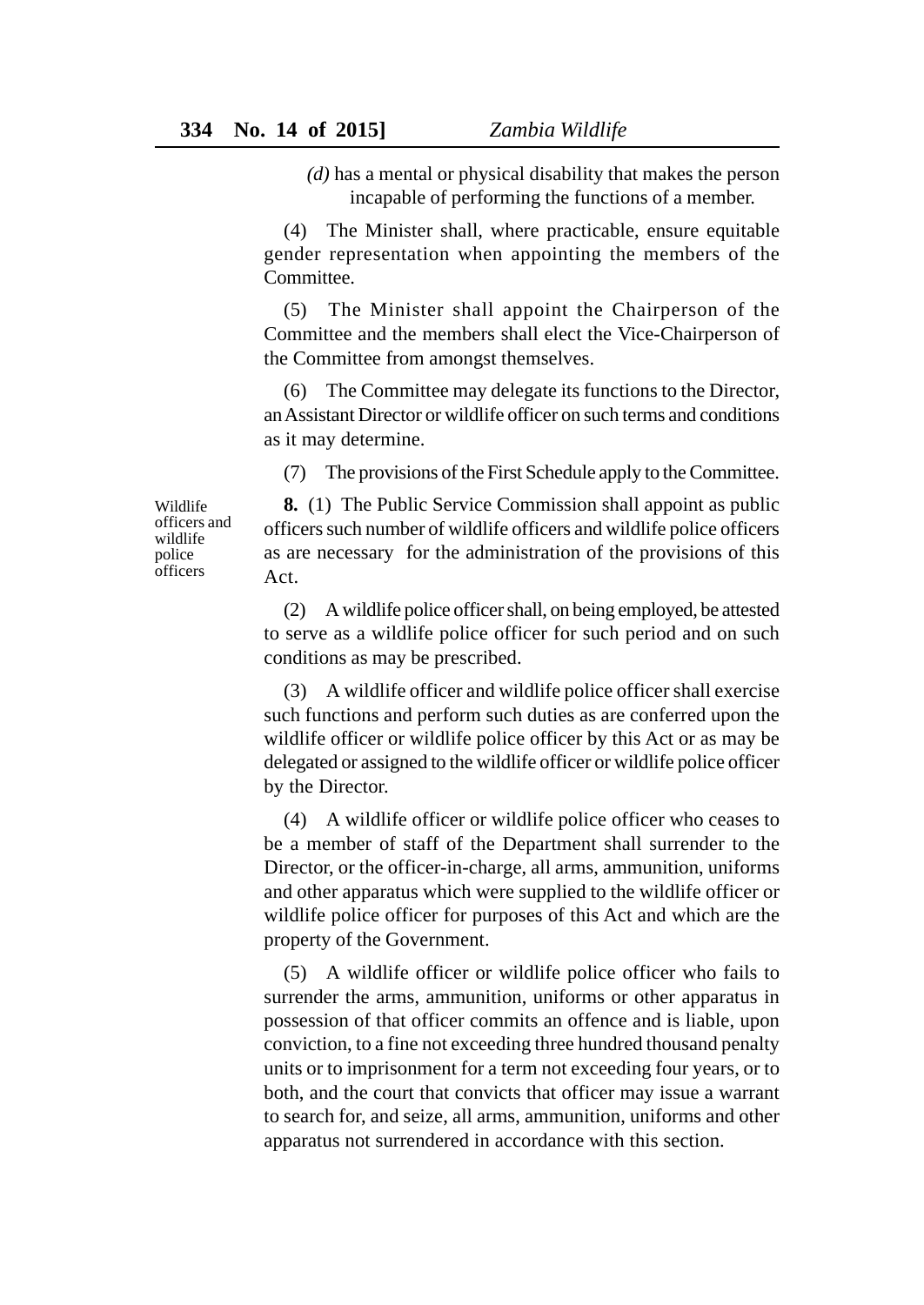**9.** (1) The Minister may, in consultation with the Director, by notice in the *Gazette,* on such terms and conditions as the Minister may specify in the notice, appoint any suitably qualified person as an honorary wildlife police officer.

(2) The appointment of an honorary wildlife police officer may be—

- *(a)* general, so that the honorary wildlife police officer is empowered to act in any part of the Republic, in a public wildlife estate or other area specified in the notice of appointment; or
- *(b)* limited, so that the honorary wildlife police officer is empowered to act in a public wildlife estate as may be specified in the notice of appointment.

(3) Subject to the provisions of this Act and the terms of the notice of appointment, an honorary wildlife police officer shall, within the terms of appointment, perform the functions and duties of an authorised officer.

**10.** (1) The Minister shall ensure cooperation with other countries in enhancing the role of the wildlife sector for international cooperation and regional integration.

(2) Subject to the Constitution and this Act and notwithstanding any other law, the Ministry responsible for wildlife may, on behalf of the Government—

- *(a)* enter into bilateral or multi-lateral agreements with a foreign State or organisation relating to wildlife conservation and management;
- *(b)* in liaison with other relevant Government Ministries, develop national, regional or international legal instruments for the protection and conservation of wildlife and encourage sustainable wildlife utilisation;
- *(c)* establish or strengthen research and development programmes at national, subregional, regional and international levels for the assessment of activities with impact on wildlife and the environment and monitor such research and development programmes to ensure that they are appropriate for wildlife conservation and management;

Honorary wildlife police officers

International cooperation, agreements and instruments Cap. 1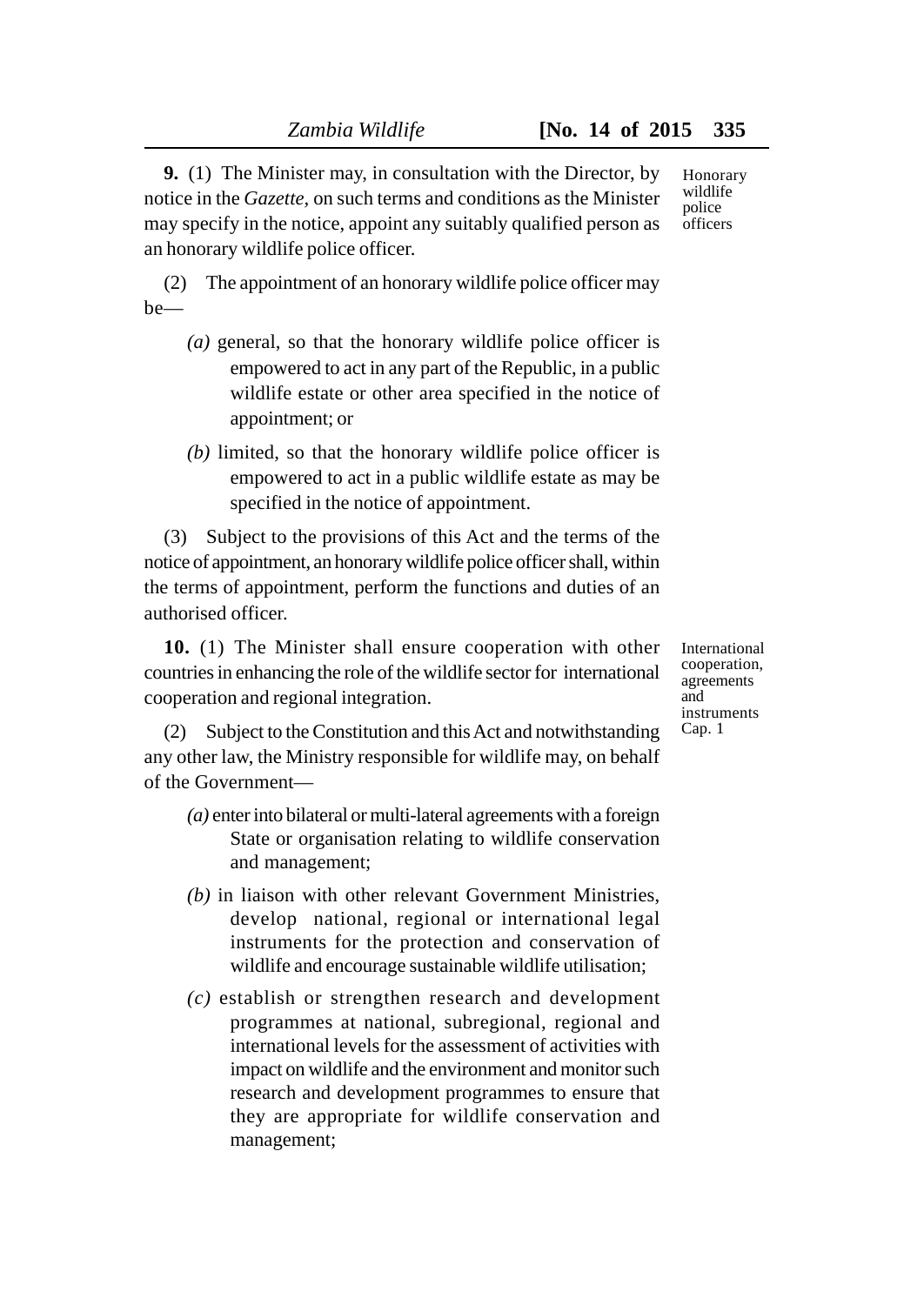- *(d)* set up mechanisms for the sharing of appropriate knowledge and technology for the collection of data for the development of the wildlife sector;
- *(e)* increase cooperation with international organisations established or constituted under international instruments;
- *(f)* in cooperation with other foreign States, formulate strategies and undertake joint promotional and enforcement programmes; and
- *(g)* participate in, and support, regional institutions that increase regional cooperation and promote regional development of the wildlife sector.

(3) The Minister shall, by statutory instrument, give effect to any international or regional agreement on wildlife conservation and management to which Zambia is a State Party.

#### PART III

# THE NATIONAL PARKS, COMUNITY PARTNERSHIP PARKS AND BIRD AND WILDLIFE SANCTUARIES

**11.** Whenever the President considers that the conservation or protection and enhancement of wildlife, eco-systems, biological diversity and natural beauty so demands, the President may, after consultation with the Minister and the local community in the area, by statutory order, declare an area of land within the Republic to be a National Park for the purposes of this Act and may, in like manner, declare that a National Park shall cease to be a National Park or that the boundaries of a National Park shall be altered or extended.

Establishment of Community Partnership Parks

Declaration of National Parks

> **12.** (1) The Minister may, on the application of a local community, a person, institution or organisation declare, by statutory instrument, an area that has an environmental, ecological or scientific value or significance to be a Community Partnership Park for environmental education and recreation or for the purpose of conserving, preserving and restoring genes, species or biological diversity and natural amenities and their underlying ecological structure, and may, in like manner, declare that any Community Partnership Park shall cease to be a Community Partnership Park or that the boundaries of a Community Partnership Park shall be altered or extended.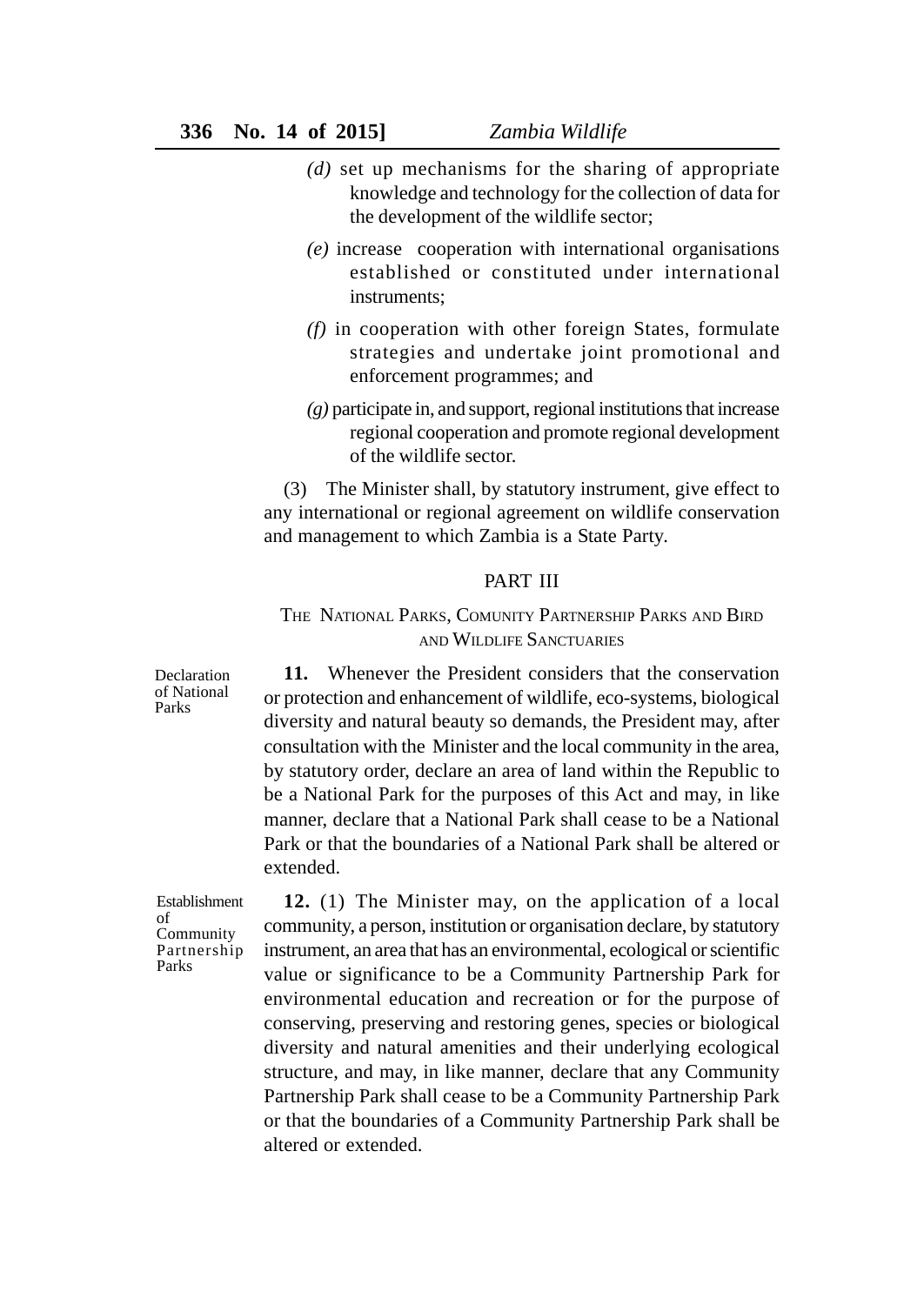(2) A person, local community, institution or organisation may apply to the Committee, in the prescribed manner and form, to enter into a partnership agreement with the Department in respect of a Community Partnership Park.

(3) The Committee shall, in determining an application made under sub-section (2), consider the current and potential uses of the area and the capacity of the applicant to ensure sustainable wildlife conservation and management.

- (4) The Minister may, by statutory instrument—
	- *(a)* designate an area in respect of which a partnership agreement is concluded;
	- *(b)* prescribe the rights and obligations of the parties to partnership agreements;
	- *(c)* prescribe the content, terms and conditions of partnership agreements; and
	- *(d)* provide for the assignment, amendment and termination of partnership agreements.
- (5) A party to a partnership agreement shall—
	- *(a)* protect, conserve and manage the Community Partnership Park in respect of which it is made pursuant to the partnership agreement and the general management plan for the Community Partnership Park;
	- *(b)* administer the traditional user rights of the local community in accordance with sustainable wildlife management and conservation;
	- *(c)* in consultation with the relevant authority, protect objects of aesthetic, pre-historical geological, archaelogical and scientific interest in the Community Partnership Park;
	- *(d)* assist the Director in enforcing the provisions of this Act in relation to illegal wildlife harvesting and trafficking;
	- *(e)* with the written approval of the Director, enter into partnerships with other persons for the purposes of ensuring efficient and sustainable wildlife conservation and management;
	- *(f)* keep the Director informed of any development, change and occurrence within the Community Partnership Park that is critical for the conservation of biological diversity;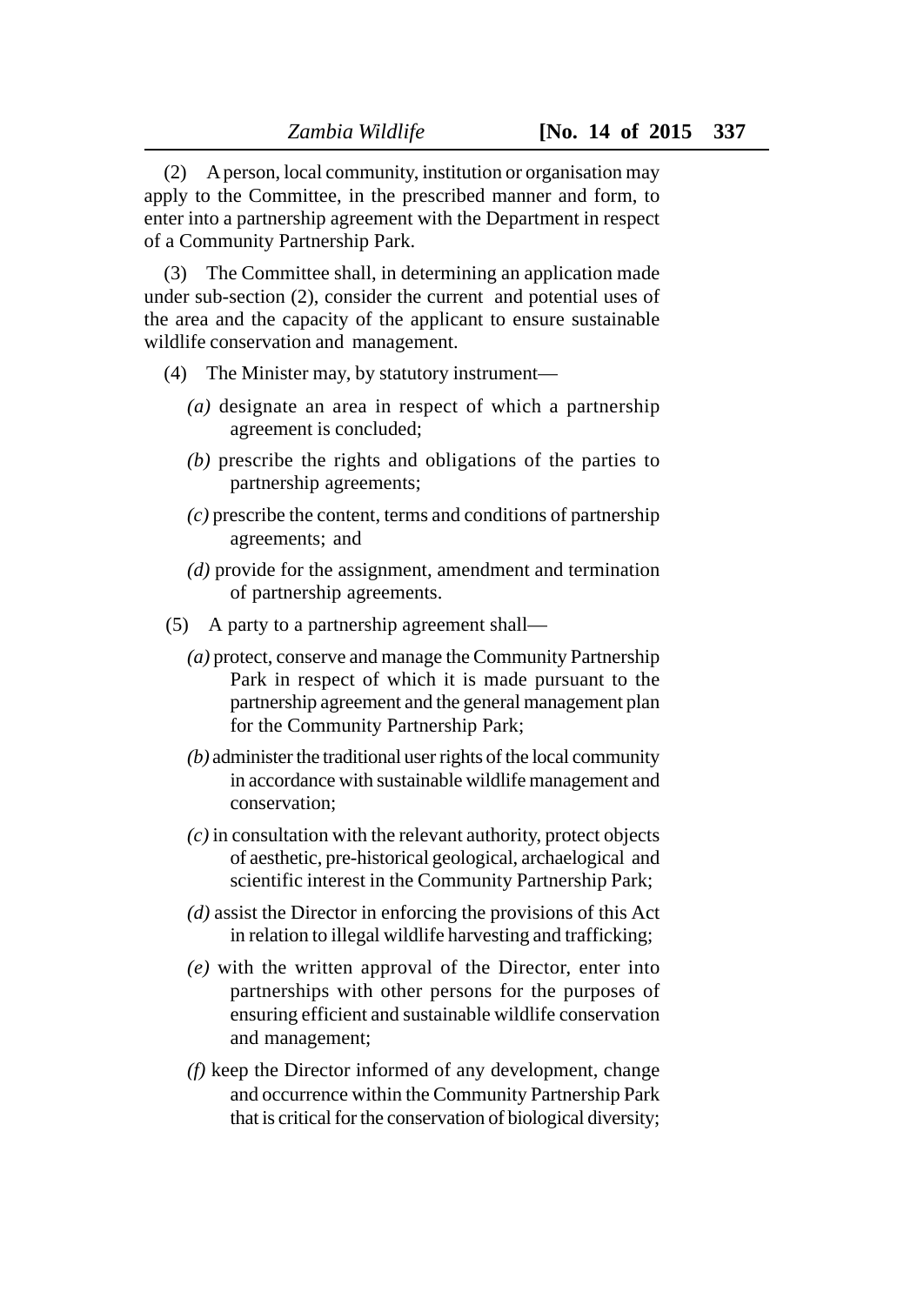- *(g)* help in fire fighting within and around the Community Partnership Park; and
- $(h)$  do any other thing that is necessary for the efficient conservation and management of the Community Partnership Park.

**13.** (1) Where a person has any right in or over any land which is included in an area subject to an order made under section *eleven* or *twelve*, that land may, for the purpose of the extinguishment of

Effect of orders and acquisition of land Cap. 189

Declaration of bird and wildlife sanctuaries

Prohibition of granting of land in National Park, Community Partnership Park or bird or wildlife sanctuary

Grant of mining and other rights in National Park, Community Partnership Park and bird or wildlife sanctuary

such right, be acquired by the President in accordance with the Lands Acquisition Act. (2) For the purposes of this section,"right in or over any land" includes any right of way, easement, franchise, profit, claim,

privilege, exemption or immunity of any person in, over or under that land, but does not include any mining rights or communal fishing right enjoyed under customary law by any person or body of persons.

**14.** The Minister may, by statutory instrument, after consultation with the Director, declare an area a bird or wildlife sanctuary and provide for the control of entry into, and regulate the activities of persons within, the bird or wildlife sanctuary.

**15.** (1) A person shall not acquire a certificate of title in respect of any land in a National Park, Community Partnership Park or bird or wildlife sanctuary.

(2) A person who contravenes subsection (1) commits an offence and is liable, upon conviction, to a fine not exceeding one hundred thousand penalty units or to imprisonment for a term not exceeding one year, or to both.

**16.** (1) Subject to subsection (2), nothing in this Act shall be construed as preventing or restricting the granting in respect of any land within a National Park, Community Partnership Park or bird or wildlife sanctuary—

- *(a)* of any mining right or other right, title, interest or authority necessary or convenient for the enjoyment of a mining right; or
- *(b)* for any purpose consistent with this Act of a right, title, interest or authority under any other written law.

(2) A mining right shall not be granted in a National Park, Community Partnership Park or bird or wildlife sanctuary without an environmental impact assessment conducted in accordance with procedures specified by the Environmental Management Act, 2011, and which procedures shall take into account the need to conserve and protect—

Act No. 12 of 2011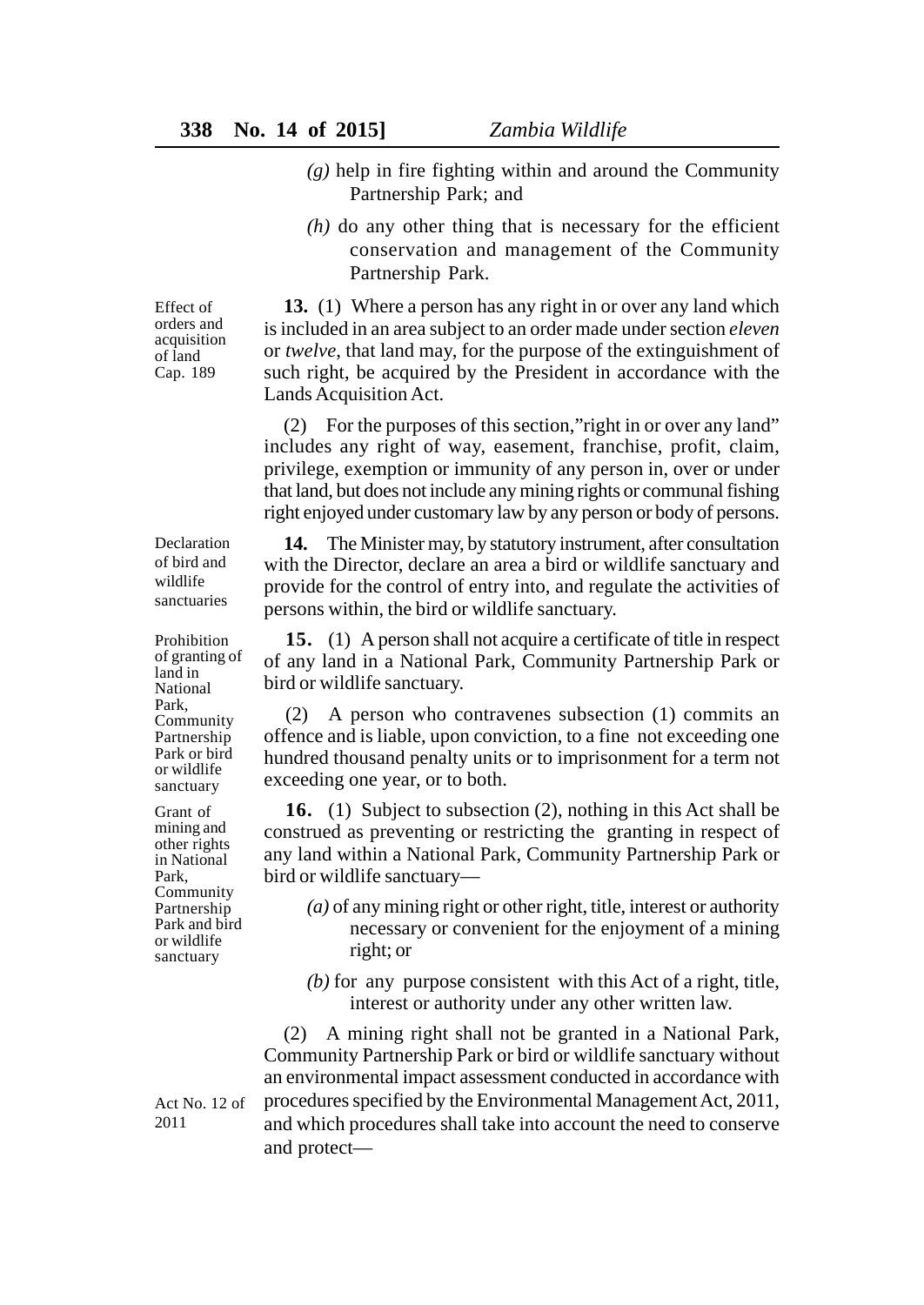- *(a)* the air, water, soil, flora, fauna, fish, fisheries and scenic attractions in or on the land over which the right is sought; and
- *(b)* features of aesthetic, cultural, architectural, archaeological, historical or geological interest in or on the land over which the right is sought.

(3) The exercise of a mining right in respect of any land comprised in a National Park, Community Partnership Park or bird or wildlife sanctuary shall be subject to section *thirty-eight.*

(4) The exercise of a right, interest or authority granted under paragraph (b) of subsection (2) shall be subject to any conditions which the Minister may impose.

**17.** (1) The Minister may, by statutory instrument, on the recommendation of the Director and after consultation with the Minister responsible for transport, provide for—

- *(a)* the control and regulation of traffic on or over public roads within a National Park or Community Partnership Park, and such regulations may specify the speed limits to be observed over any specified part of the public roads; and
- *(b)* the points on public roads at which persons or vehicles may enter or leave a National Park or Community Partnership Park and the routes along the public roads which they may follow in passing through or over the National Park or Community Partnership Park.

(2) Any regulations made under subsection (1) may prescribe penalties for any contravention of the regulations of a fine not exceeding two hundred thousand penalty units or imprisonment for a term not exceeding two years, or to both.

(3) The Director may, with the approval of the Minister and after consultation with the relevant highway authority, cause traffic signs or signals to be placed and maintained on or near a public road within a National Park or Community Partnership Park, and the instructions conveyed by the traffic sign shall, in relation to a public road within a National Park or Community Partnership Park, prevail over any contrary instructions appearing on any other traffic sign or signal.

(4) Subsections (8), (9) and (10) of section *thirty-three o*f the Public Roads Act, 2002, shall apply in respect of a traffic sign or signal placed on or near a public road under subsection (3).

Traffic on public roads in National Park and Community Partnership Park

Act No. 12 of 2002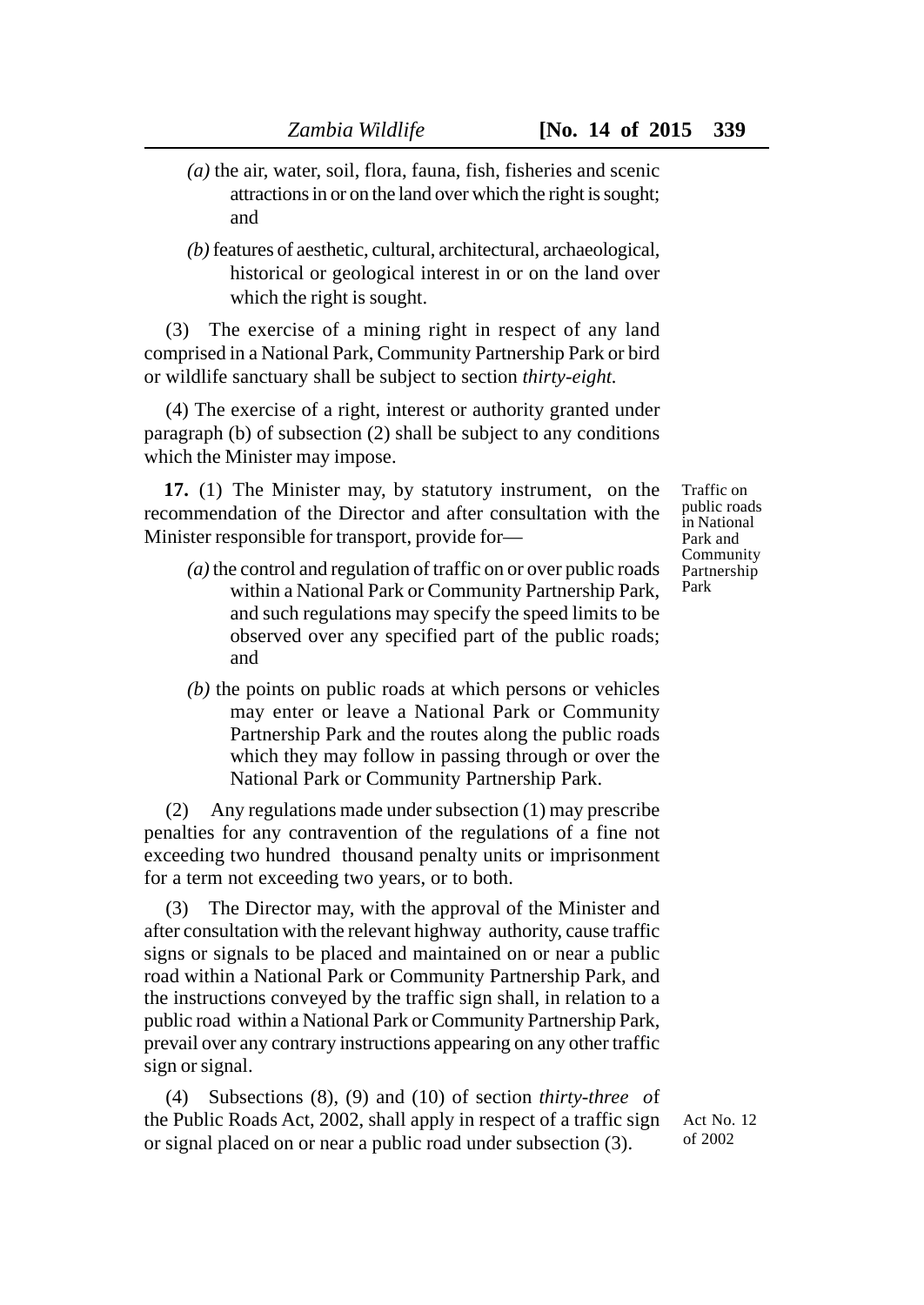(5) The Director, a wildlife police officer or honorary wildlife police officer may, where it is necessary to do so, cause a person or vehicle using a public road within or leading to, or from, a National Park or Community Partnership Park to stop for search, examination or questioning for the purposes of the enforcement of this Act, and may, for such purposes, erect and control barriers or check points on the public road.

(6) A person who fails to comply with an order or direction to stop, or who fails to stop at a barrier or check point erected in terms of subsection (5) commits an offence.

**18.** (1) A person who, except in accordance with this Act, enters into or resides in, or purports to enter into or reside in, a National Park or Community Partnership Park commits an offence.

**Restrictions** on entry into or residence in National Park or Community Partnership Park

- (2) This section shall not apply to—
	- *(a)* an officer of the Ministry in connection with the duties of the officer;
	- *(b)* an authorised officer or public officer on specified duties requiring the presence of that officer in a National Park or Community Partnership Park;
	- *(c)* an honorary wildlife police officer who is entitled to be present in a National Park or Community Partnership Park under the terms of the instrument appointing the officer;
	- *(d)* a person travelling through a National Park or Community Partnership Park along a public road within the confines of the road reserve;
	- *(e)* a person in possession of a permit to enter or reside in the National Park or Community Partnership Park issued by the Director or an officer duly authorised, in writing, by the Director to issue the permit;
	- *(f)* a person who enters a National Park or Community Partnership Park with authority granted under any provision of this Act;
	- *(g)* the employees of persons referred to in paragraphs *(e)* and *(f);*
	- *(h)* a person admitted under any regulation made under section *twenty-seven*; and
	- *(i)* a person who enters a National Park as part of that person's official duties for a board.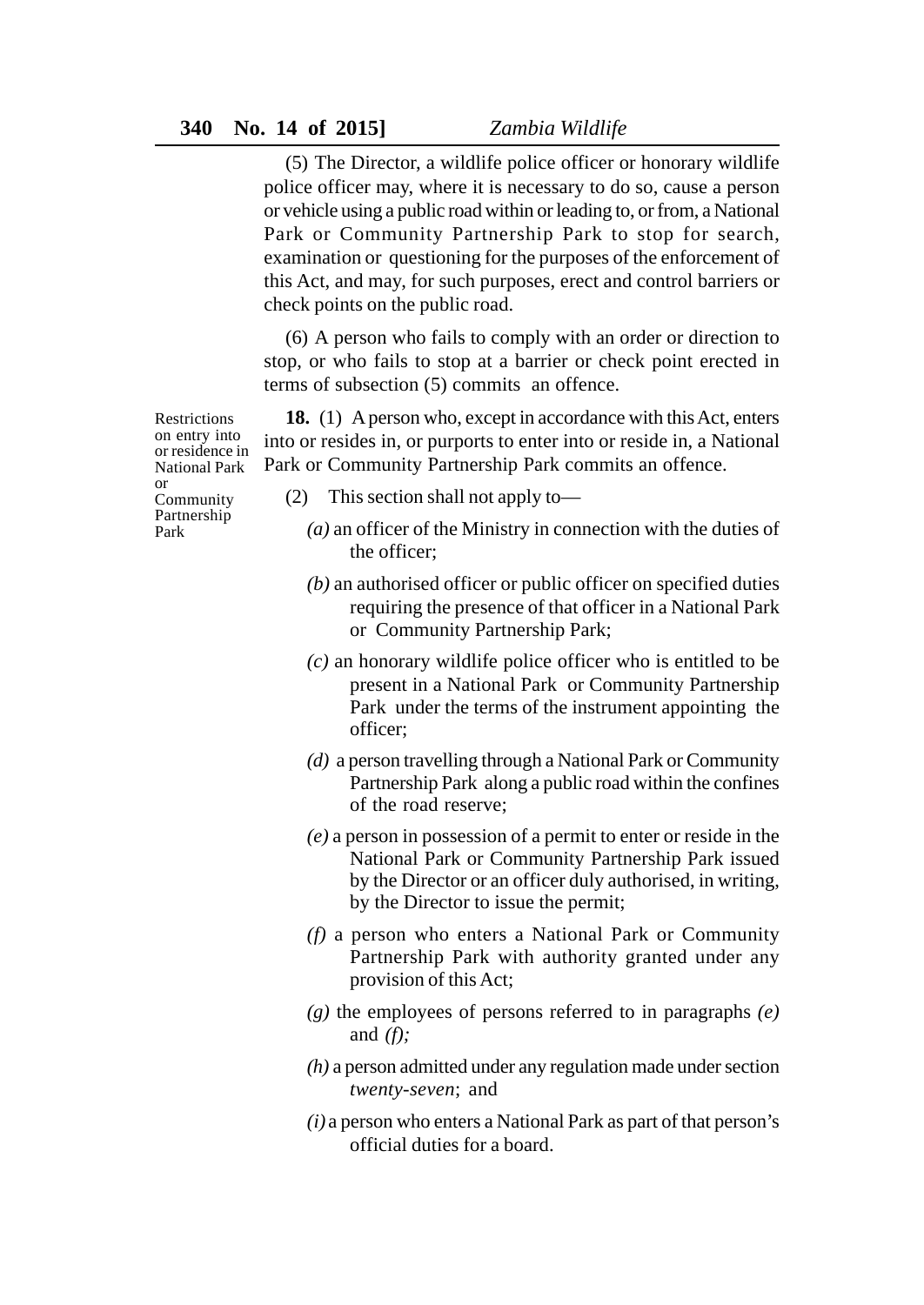(3) The persons referred to in paragraphs (f) to (h), inclusive, of subsection (2) shall be subject to any relevant regulations made under section *twenty-seven* and to any regulation providing for the payment of a charge or fee for permission to enter or reside in a National Park or for the admission of a motor car or other vehicle into a National Park or Community Partnership Park.

**19.** (1) A person commits an offence who, without a hunting licence, capture permit or fishing permit issued under this Act —

- *(a)* hunts or disturbs a wild animal or fish in a National Park or Community Partnership Park;
- *(b)* disturbs a bird's nest in a National Park or Community Partnership Park; or
- *(c )* removes a wild animal, fish, bird's nest,stone, vegetation or other object, whether animate or inanimate, from a National Park or Community Partnership Park.

(2) If the Minister determines that a wild animal within a National Park or Community Partnership Park should be hunted for the better preservation of other animal life, or for other good and sufficient reason, the Minister may direct the Committee to issue a hunting licence to a person authorising that person, under the direction of the Director, to hunt the animal within the National Park or Community Partnership Park.

**20.** (1) A person commits an offence who, without a permit issued under subsection (2) or (3), or who in breach of an express condition of a permit or regulation made under this Act—

- *(a)* conveys into a National Park, Community Partnership Park or bird or wildlife sanctuary a firearm, dart gun, spear, bow, arrow or other weapon, explosive, snare, net trap or poison; or
- *(b)* being within the confines of a National Park, Community Partnership Park or bird wildlife sanctuary is in possession of, carries or uses for any purpose, any firearm, dart gun, spear, bow, arrow or other weapon, explosive, snare, net trap or poison.

(2) Subject to any regulations made under this Act, a person may, while travelling through a National Park, Community Partnership Park, bird or wildlife sanctuary or on a public road, convey into and through the National Park, Community Partnership Park, bird or wildlife sanctuary in the course of that journey, a firearm, dart gun, spear, bow, arrow or other weapon or an explosive, snare, net trap or poisonous substance.

Prohibition of hunting, etc in National Park or Community Partnership Park

Prohibition of weapons, etc, in National Park, Community Partnership Park or bird or wildlife sanctuary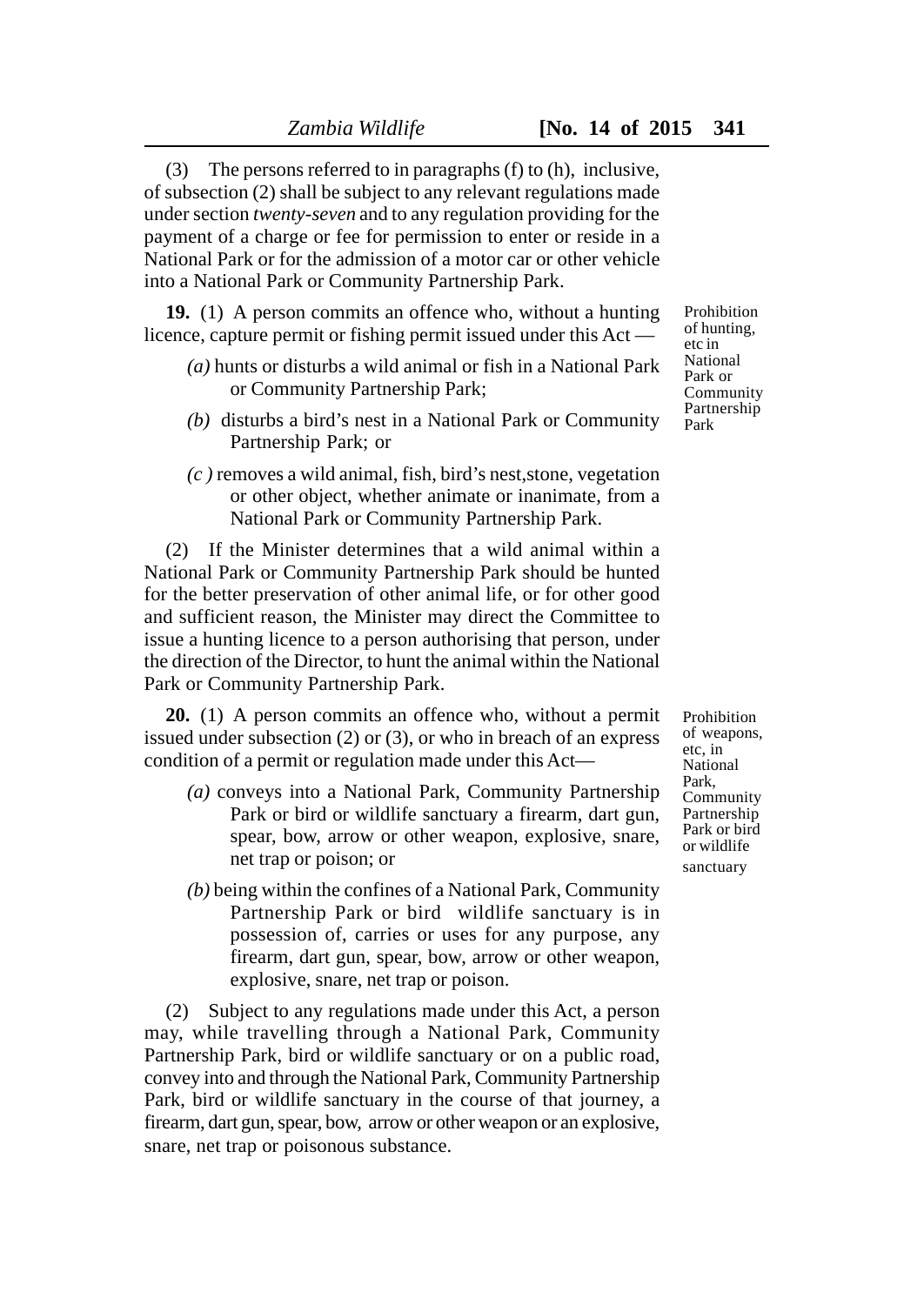(3) The Director, or a wildlife police officer duly authorised in writing by the Director, may subject to such conditions as the Director considers fit, issue a permit to a person to convey into a National Park, Community Partnership Park, bird or wildlife sanctuary, or within the confines of a National Park, Community Partnership Park or bird or wildlife sanctuary or to possess, carry or use for any purpose expressly stated in the permit, a firearm, dart gun, spear, bow, arrow or other weapon or an explosive, snare, net, trap or poisonous substance and that permit shall be valid for the period specified in it.

(4) This section shall not apply to a wildlife officer, honorary wildlife police officer, community scout or other police officer in the performance of duties under this Act or any other relevant written law.

**21.** (1) A person commits an offence who, without the written consent of the Director—

- *(a)* drives, conveys or introduces a wild animal into a National Park, Community Partnership Park or bird or wildlife sanctuary; or
- *(b)* drives or conveys a wild animal out of a National Park, Community Partnership Park or bird or wildlife sanctuary.

(2) A wildlife police officer, community scout or honorary wildlife police officer who finds within the confines of a National Park, Community Partnership Park, bird or wildlife sanctuary a wild animal which was driven, conveyed or introduced into the National Park, Community Partnership Park, bird or wildlife sanctuary in contravention of subsection (1) may kill the wild animal.

**22.** (1) A person commits an offence who, being the owner of a domestic animal or the person in charge or control of it, without the written consent of the Director—

*(a)* drives, conveys or introduces the domestic animal into a National Park, Community Partnership Park or bird or wildlife sanctuary or causes or permits the domestic animal to be driven, conveyed or introduced into a National Park, Community Partnership Park or bird or wildlife sanctuary;

Prohibition of introduction of wild animal into National Park, Community Partnership Park or bird or wildlife sanctuary

Prohibition of domestic animal in National Park, Community Partnership Park or bird or wildlife sanctuary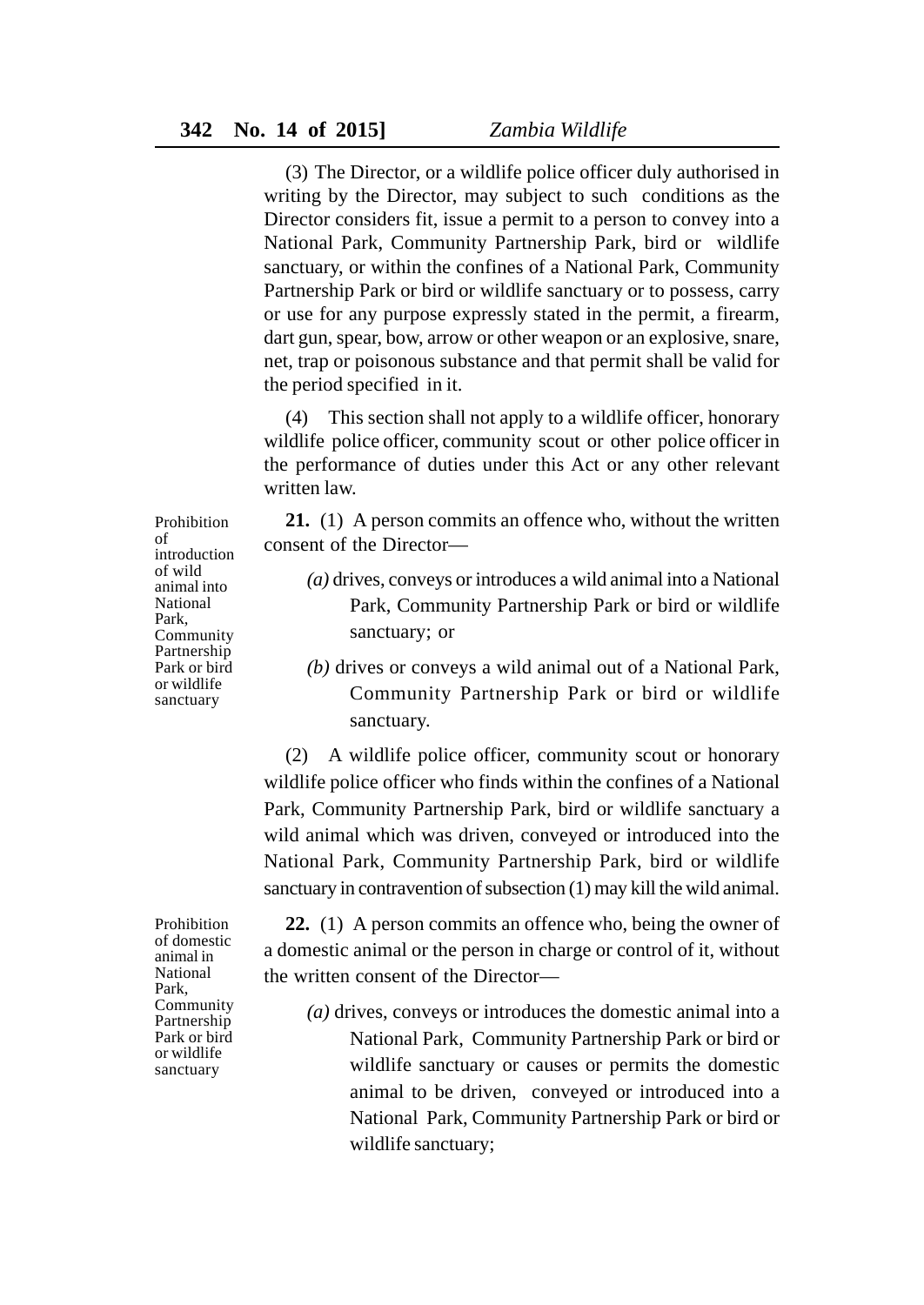- *(b)* permits or suffers the domestic animal to stray into or within the confines of a National Park, Community Partnership Park or bird or wildlife sanctuary; or
- *(c)* permits or suffers the domestic animal to worry, harass or interfere with a wild animal within the confines of a National Park, Community Partnership Park or bird or wildlife sanctuary.

(2) The court may, upon the conviction of a person for an offence under this section, on application by the prosecution and in addition to any other penalty imposed, declare or order the domestic animal to be —

- *(a)* forfeited;
- *(b)* destroyed without compensation; or
- *(c)* forfeited and destroyed without compensation.

(3) Notwithstanding subsection (2), a wildlife police officer, honorary wildlife police officer or community scout who discovers any domestic animal worrying, harassing or otherwise interfering with a wild animal within the confines of a National Park, Community Partnership Park or bird or wildlife sanctuary may destroy the domestic animal, and its owner shall not be entitled to any compensation whether convicted of an offence or not under this section.

**23.** (1) A person who, without the written consent of the Director, introduces any vegetation or causes any vegetation to be introduced into a National Park, Community Partnership Park or bird or wildlife sanctuary, commits an offence.

(2) A wildlife police officer, honorary wildlife police officer or community scout who finds within a National Park, Community Partnership Park or bird or wildlife sanctuary any vegetation introduced into the National Park, Community Partnership Park, bird or wildlife sanctuary, in contravention of subsection (1), may destroy the vegetation or offer it to be destroyed.

of introduction of vegetation into National Park, **Community** Partnership Park or bird or wildlife sanctuary

Prohibition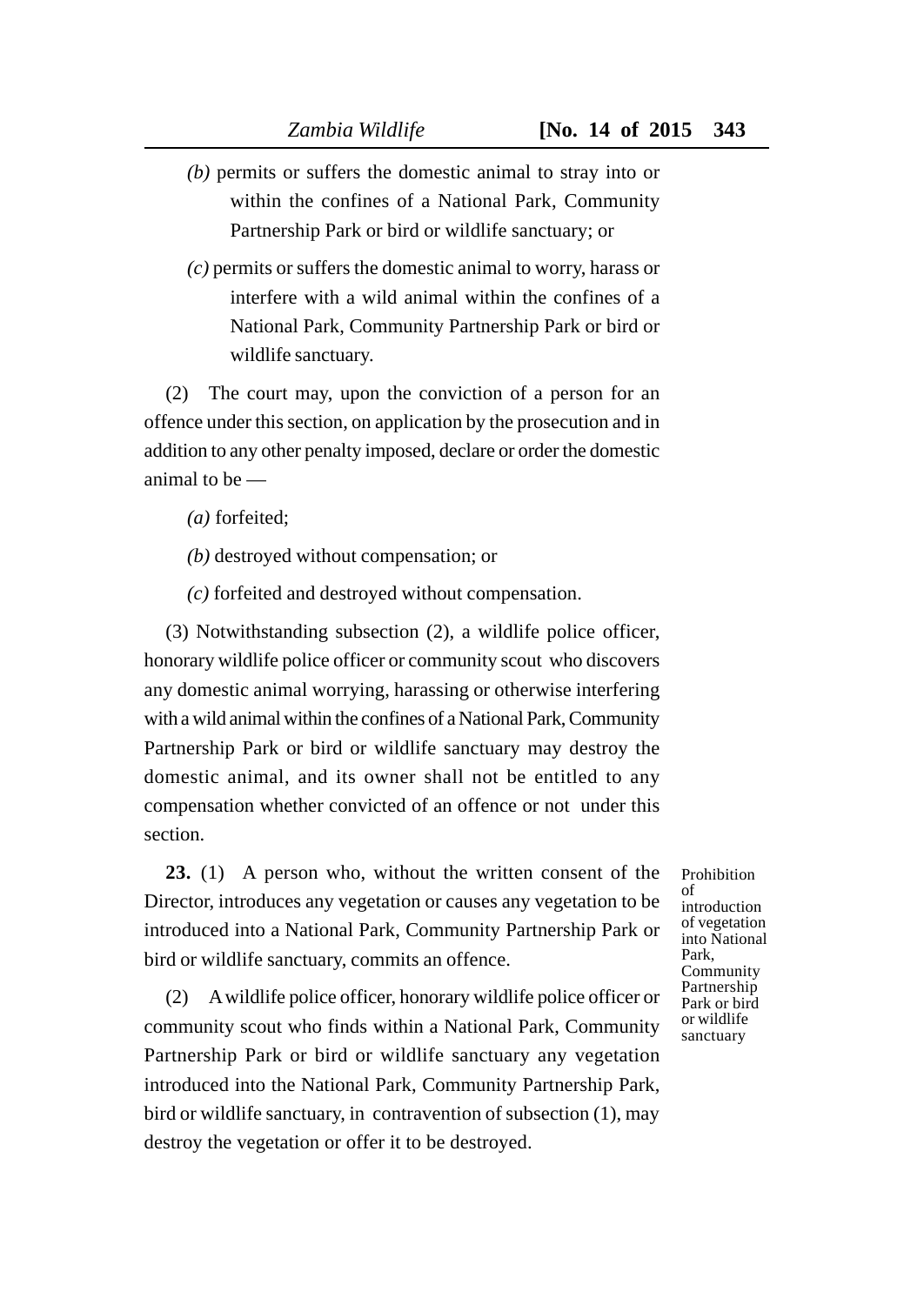Prohibition of removal of wild animal or vegetation from National Park, Community Partnership Park or bird or wildlife sanctuary

Prohibition of damage or removal of object of geological or historical interest, etc. from National Park, Community Partnership Park or bird or wildlife sanctuary

Prohibition of killing, injuring or capturing of wild animal or bird within National Park, Community Partnership Park or bird or wildlife sanctuary

Regulations relating to National Parks, Community Partnership Parks, bird and wildlife sanctuaries

**24.**Except as is otherwise provided by this Act, a person commits an offence who, without the written consent of the Director, removes a trophy, vegetation or wild animal, whether alive or dead, from a National Park, Community Partnership Park or bird or wildlife sanctuary or causes or permits the trophy, vegetation or wild animal to be so removed.

**25**.Except as is otherwise provided by this Act, a person commits an offence who, without the written consent of the Director, removes from, moves within, defaces or damages within, a National Park, Community Partnership Park or bird or wildlife sanctuary an object of geological, pre-historic, archaeological, historical or scientific interest, or who causes or permits the object to be damaged or removed.

**26.** Except as is otherwise provided by this Act, a person commits an offence who, without the relevant licence or permit, is in possession of, kills, injures, captures or disturbs a wild animal or removes or destroys an egg, a nest or habitat of a bird, reptile or fish within the confines of a National Park, Community Partnership Park, bird or wildlife sanctuary or Game Management Area.

**27.** (1) The Minister may, by statutory instrument, in consultation with the Director, make regulations for—

- *(a)* the conditions under which a person, vehicle, boat, aircraft or animal may enter into, travel through, reside or be kept within a National Park, Community Partnership Park or bird or wildlife sanctuary or any part of the National Park, Community Partnership Park, bird or wildlife sanctuary;
- *(b)* the conditions under which any building, lodge or aerodrome may be considered within a National Park, Community Partnership Park or bird and wildlife sanctuary;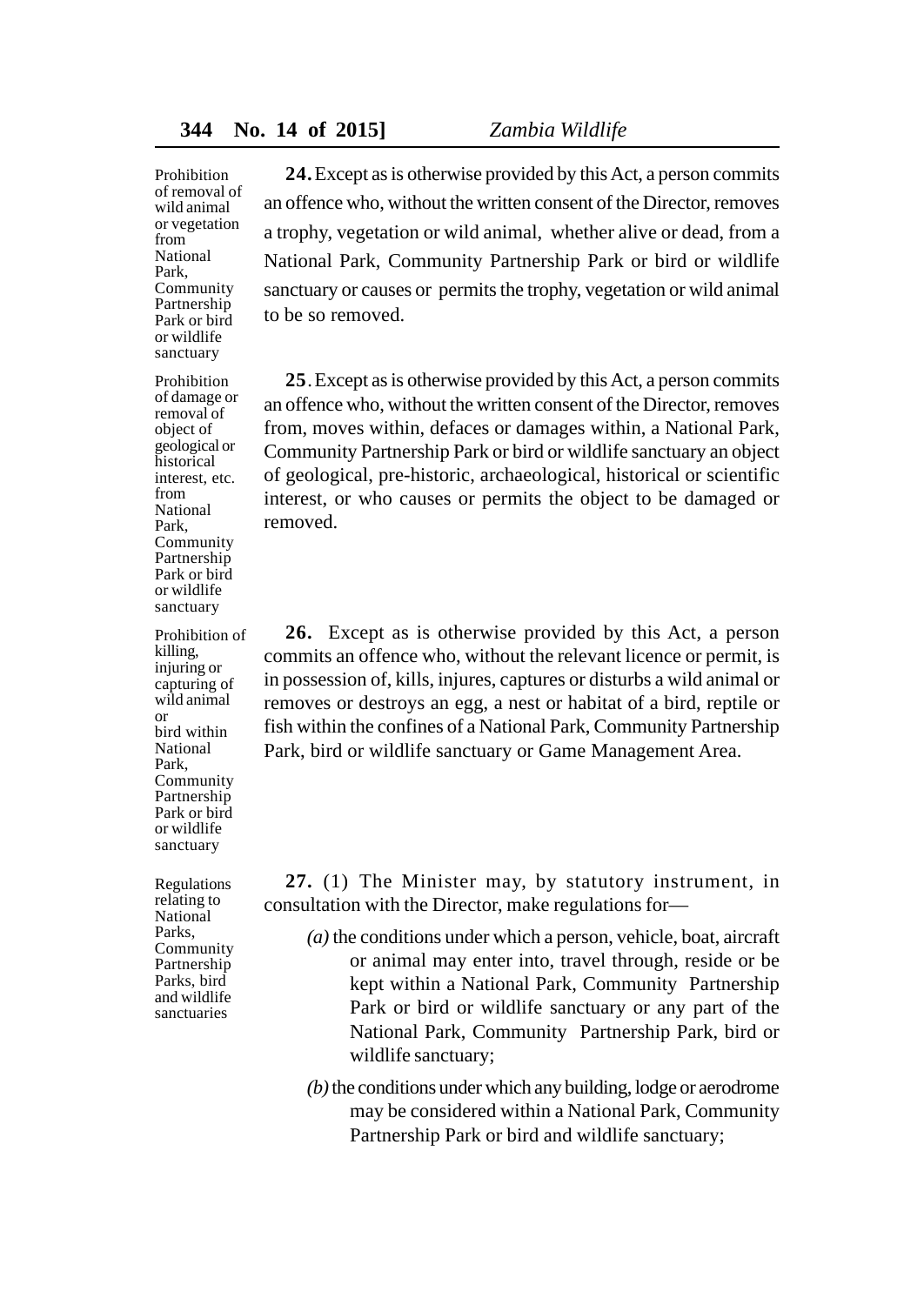- *(c)* the conditions under which a person travelling through or within a National Community Partnership Park or bird and wildlife sanctuary or on a public road may have in that person's possession, or under the control of that person, a firearm or other weapon, ammunition, explosive, game meat, trophy, trap or poison;
- *(d)* the conditions under which a wild animal or species of wild animal may be photographed within a National Park, Community Partnership Park or bird and wildlife sanctuary;
- *(e)* the regulation or prohibition of the lighting of fires within a National Park, Community Partnership Park or bird and wildlife sanctuary;
- *(f)*the conditions under which a domestic animal may be brought into or maintained within a National Park, Community Partnership Park or bird and wildlife sanctuary or the charging of fees for the bringing of domestic animals into a National Park, Community Partnership Park or bird or wildlife sanctuary;
- *(g)* the prohibition or control of the bringing of a wild animal or domestic animal into a National Park, Community Partnership Park or bird and wildlife sanctuary;
- *(h)* the prohibition or control of the introduction of any vegetation, whether alive or dead into, the cutting or damaging within, or the removal from, a National Park, Community PartnershipPark or bird or wildlife sanctuary;
- $(i)$  the prohibition or control of destruction, damaging, defacing or removal of any thing, whether animate or inanimate, within or from a National Park, Community Partnership Park or bird or wildlife sanctuary;
- *(j)*the fees and charges for entering into a National Park, Community Partnership Park or bird or wildlife sanctuary or any part of it and the fees for any services and amenities provided by the Department for the general public in a National Park, Community Partnership Park or bird or wildlife sanctuary;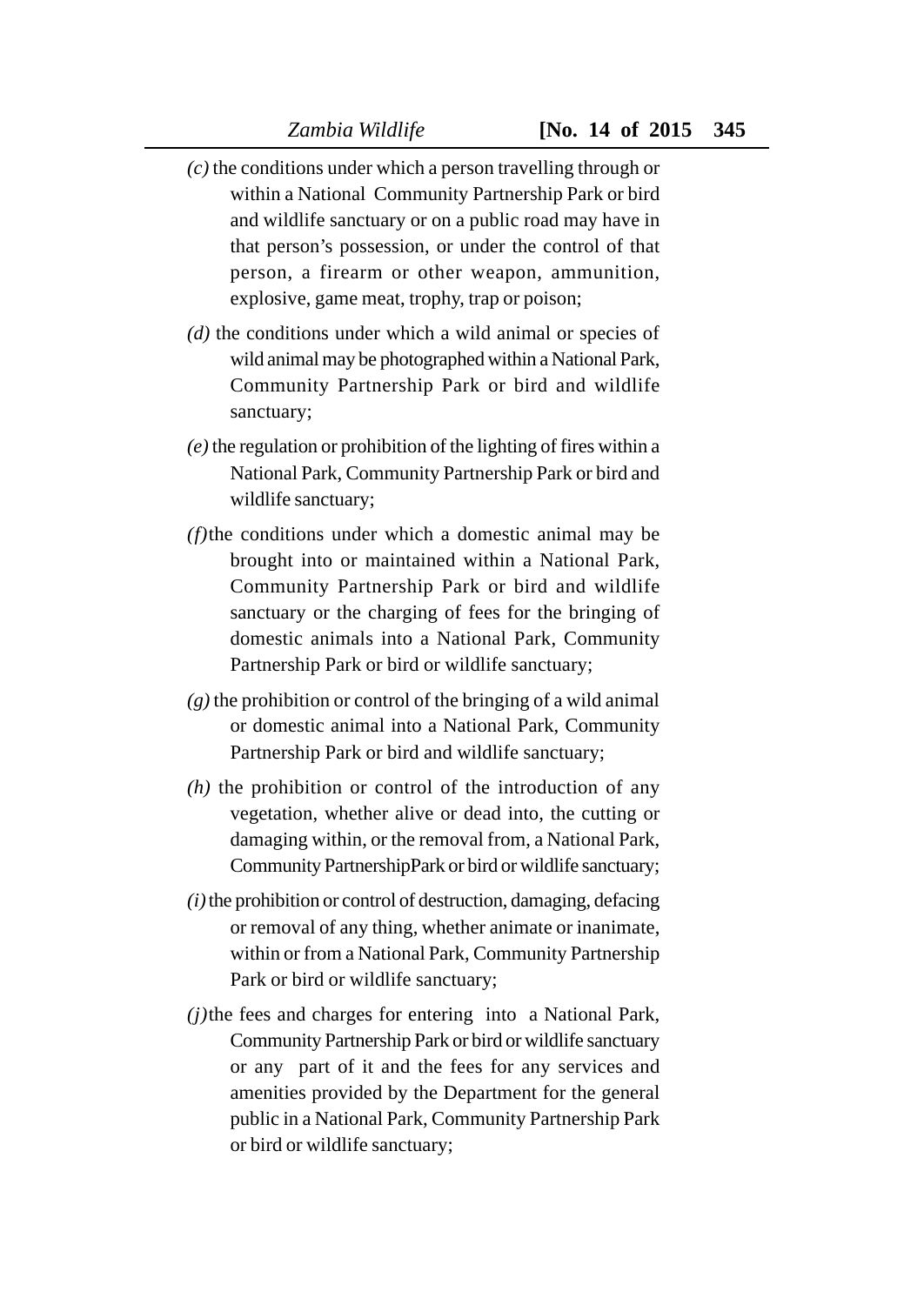- *(k)* the fees for fishing and the conditions under which a person may fish within a National Park, Community Partnership Park or bird or wildlife sanctuary;
- *(l)* the prohibition or control of the low flying of aircraft over a National Park, Community Partnership Park or bird or wildlife sanctuary;
- *(m)* the rules of conduct and behaviour of persons while within a National Park,Community Partnership Park or bird or wildlife sanctuary;
- *(n)* the regulation of traffic on a road within a National Park, Community Partnership Park or bird or wildlife sanctuary;
- *(o)* the carriage of passengers and goods within a National Park, Community Partnership Park or bird or wildlife sanctuary, whether for hire or otherwise;
- *(p)* the points at which persons or vehicles may enter or leave and the routes by which they may pass through or over a National Park, Community Partnership Park or bird or wildlife sanctuary on roads other than public roads;
- *(q)* the prohibition, control or regulation of any trade or business carried on within a National Park, Community Partnership Park or bird or wildlife sanctuary, without prejudice to the provisions of the Tourism and Hospitality Act, 2015; and
- *(r)* generally, for the efficient control and management of a National Park, Community Partnership Park or bird and wildlife sanctuary.

(2) The Minister may, on the advice of the Director, in making regulations under subsection (1), provide differently for different National Parks, Community Partnership Parks, bird or wildlife sanctuaries and categories of businesses and premises for purposes of this Act.

(3) Any regulation made under this section may prescribe, for a breach of the regulations, a fine not exceeding two hundred thousand penalty units or imprisonment for a term not exceeding two years, or to both.

Act No. 13 of 2015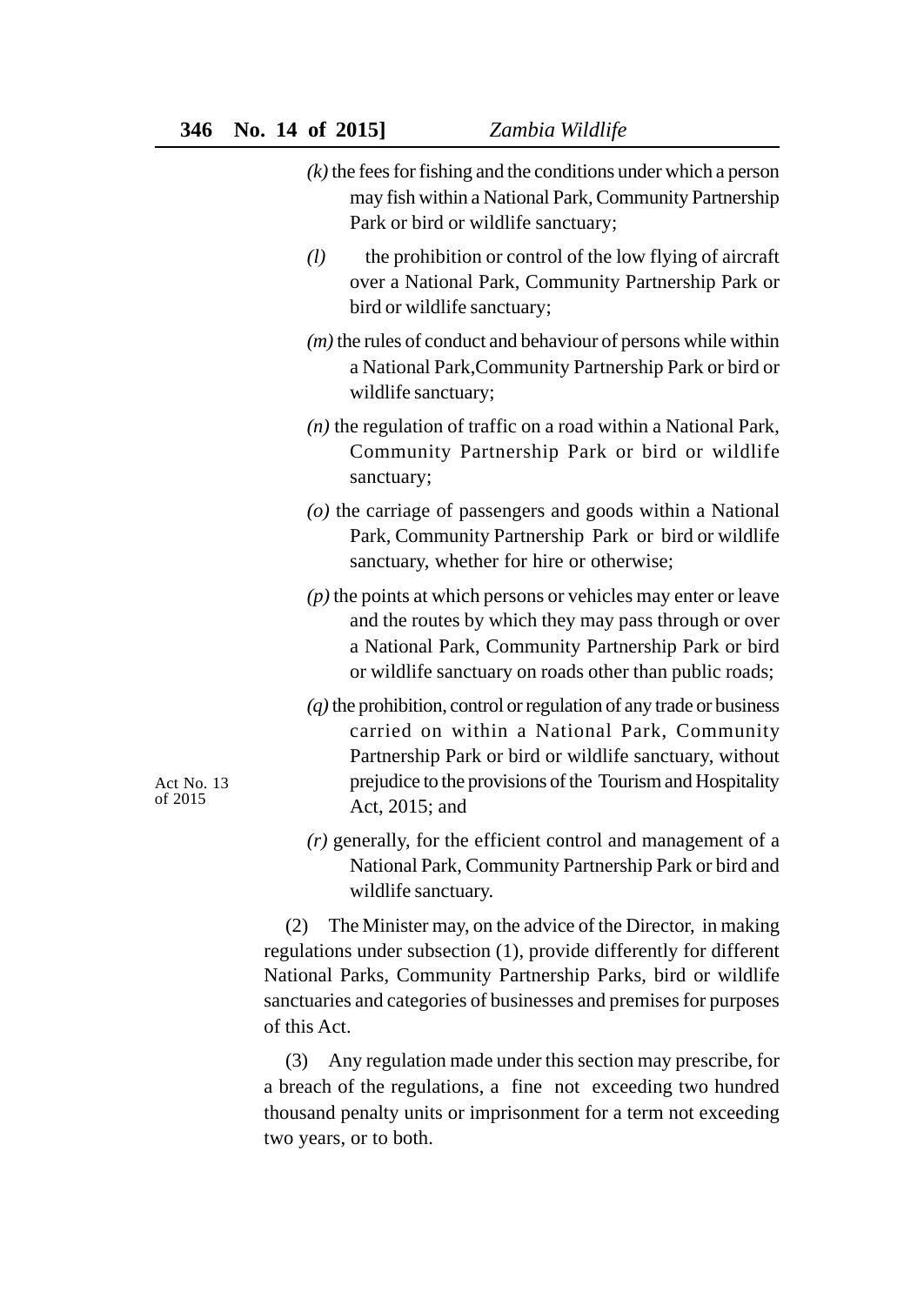#### PART IV

#### GAME MANAGEMENT AREAS

**28.** (1) The President may, after consultation with the Minister and the local community, by statutory order, declare an area of land within the Republic to be a Game Management Area for the sustainable utilisation of wildlife and for the purposes of this Act, and may, in like manner, define or alter or extend the limits of the area or order the area to cease to be a Game Management Area.

(2) Any land within any declared or extended Game Management Area that is held under a leasehold title shall not, except with the written consent of the occupier, be affected by the declaration or extension made under subsection (1) and shall be deemed to be excluded from it.

(3) The Minister may, upon application made to the Director, in writing, by the occupier of any land held under a leasehold title, recommend to the President that the land be declared to be, or be included within, a Game Management Area under subsection (1).

(4) Notwithstanding the provisions of any written law, a person may obtain leasehold title within a Game Management Area in accordance with the provisions of the general management plan for the Game Management Area.

(5) Nothing in this section shall prevent the Minister from granting concession agreements within a Game Management Area and land user-rights fees shall be payable to the Ministry by an investor within the Game Management Area which shall be shared between the Ministry and the local community, on such terms as may be prescribed.

**29.**A person who settles or lives in a Game Management Area shall comply with the provisions of a general management plan for the Game Management Area.

**30.** (1) A person who holds any mining rights in, over, under or in respect of any land comprised in a Game Management Area may enter and exercise the mining right within the Game Management Area upon that person giving prior written notice to the Director of the person's intention to enter the Game Management Area and to exercise that person's right upon compliance with any conditions which the Minister may impose.

Declaration of Game Management Areas

Settlement in Game Management Areas

Restriction on exercise of mining rights within Game Management Area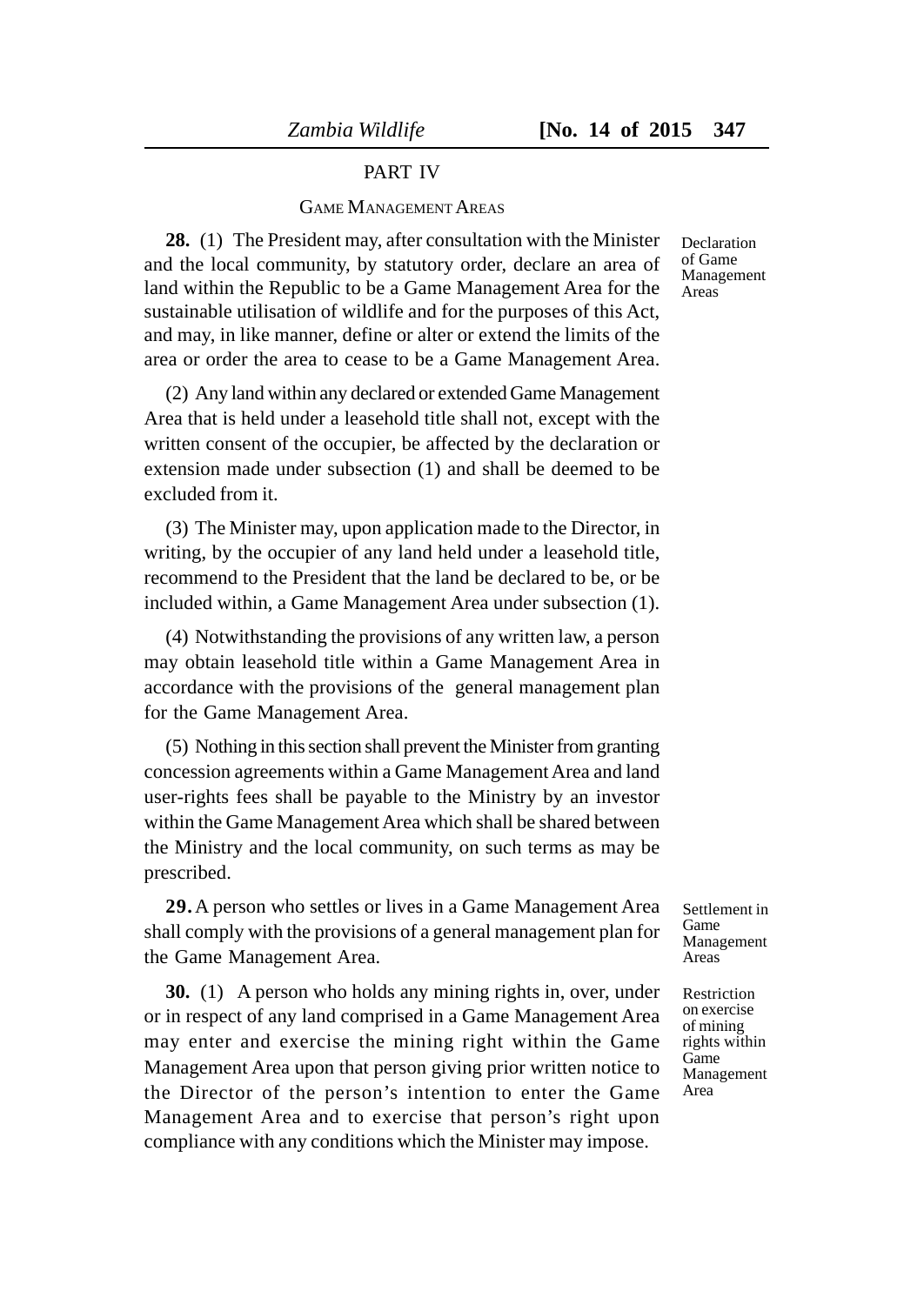(2) Without prejudice to the generality of the powers of the Minister to impose conditions, the Minister may impose conditions relating to the exercise of any mining rights in accordance with the measures specified under an environmental impact assessment approved by the Zambia Environmental Management Agency, including the number of persons to be employed within a Game Management Area and the conditions to be observed by such persons.

(3) A person to whom subsection (1) applies who enters a Game Management Area without giving prior notice to the Director or fails to comply with any condition imposed by the Minister commits an offence and is liable, upon conviction, to a fine not exceeding one hundred thousand penalty units or to imprisonment for a term not exceeding six months, or to both.

Restriction on hunting wild animals in Game Management Area

**31.**Except as otherwise provided by this Act, a person who, not being the holder of a hunting licence, capture permit or hunting concession issued under this Act relevant to such hunting, hunts a game or protected animal, except elephant and rhinoceros, in any Game Management Area commits an offence and is liable, upon conviction, to a fine not exceeding four hundred thousand penalty units or to imprisonment for a term not exceeding five years, or to both.

### PART V

### COMMUNITY RESOURCES BOARDS

Community resources boards

**32.** (1) A local community along geographic boundaries contiguous to a chiefdom in a Game Management Area, an open area or a particular chiefdom with common interest in the wildlife and natural resources in that area, may apply to the Minister for registration as a community resources board.

(2) The Minister shall register as a board, a local community which, in addition to the pre-requisites described in subsection (1), meets the requirements of subsection (3) and shall, in consultation with that board, develop management plans for the Game Management Area, open area or any part of the Game Management Area or open area which is under its jurisdiction.

(3) A board registered under subsection (2) shall serve for a fixed term of three years and shall comprise—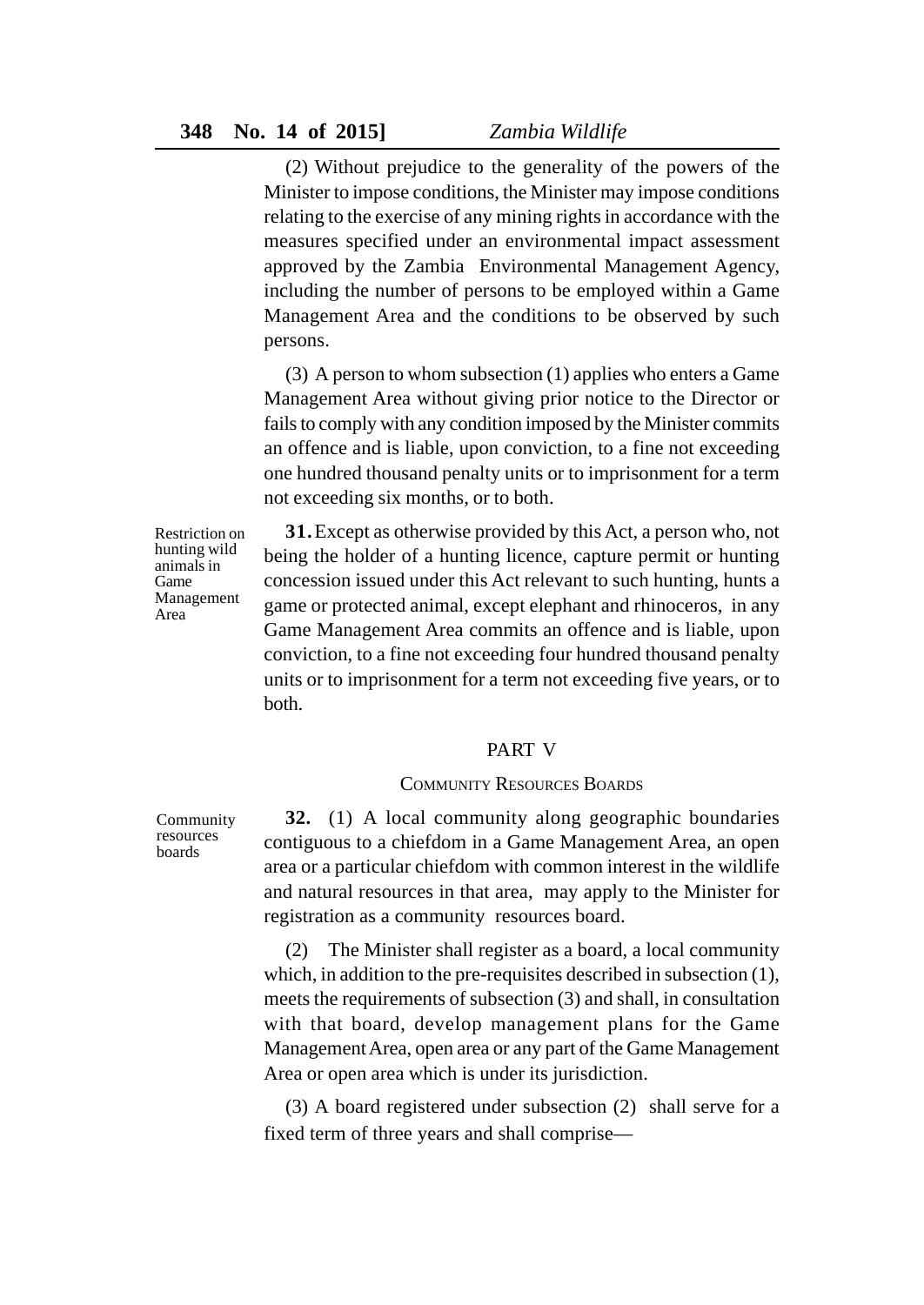- *(a)* not more than ten but not less than seven representatives from the local community who shall be elected by the local community;
- *(b)* one representative of the Council in the area;
- *(c)* a representative of a Chief in whose area a board is established to represent that Chief; and
- *(d)* a person seconded by the Minister in accordance with subsection (2) of section *thirty-four*.

(4) Notwithstanding subsection (2), a board may invite a person whose presence is, in its opinion, desirable to attend and to participate in the deliberations of a meeting of the board, but that person shall not vote on any matter.

(5) A Chief in whose area a board is established shall be a patron of that board.

(6) The Minister may, in consultation with the Director and the particular board, determine the allowances and honorarium that shall be payable to a Chief referred to in subsection (5).

(7) The Director shall, in consultation with the Minister and the majority of the members of the local community represented by a board, if satisfied that the board is no longer—

- *(a)* able to perform its functions under this Act, dissolve that board; or
- *(b)* viable in the area, de-register that board.

(8) Subject to the other provisions of this Act, a board may regulate its own procedure, and shall cause minutes to be kept of the proceedings of every meeting of the board.

(9) A board may convene any meeting at any time for the conduct of its business under this Act.

**33.** (1) The functions of a board are to promote and develop an integrated approach to the management of human and natural resources in a Community Partnership Park, Game Management Area or an open area falling under its jurisdiction.

Functions of board

(2) Without prejudice to the generality of subsection (1), a board  $may -$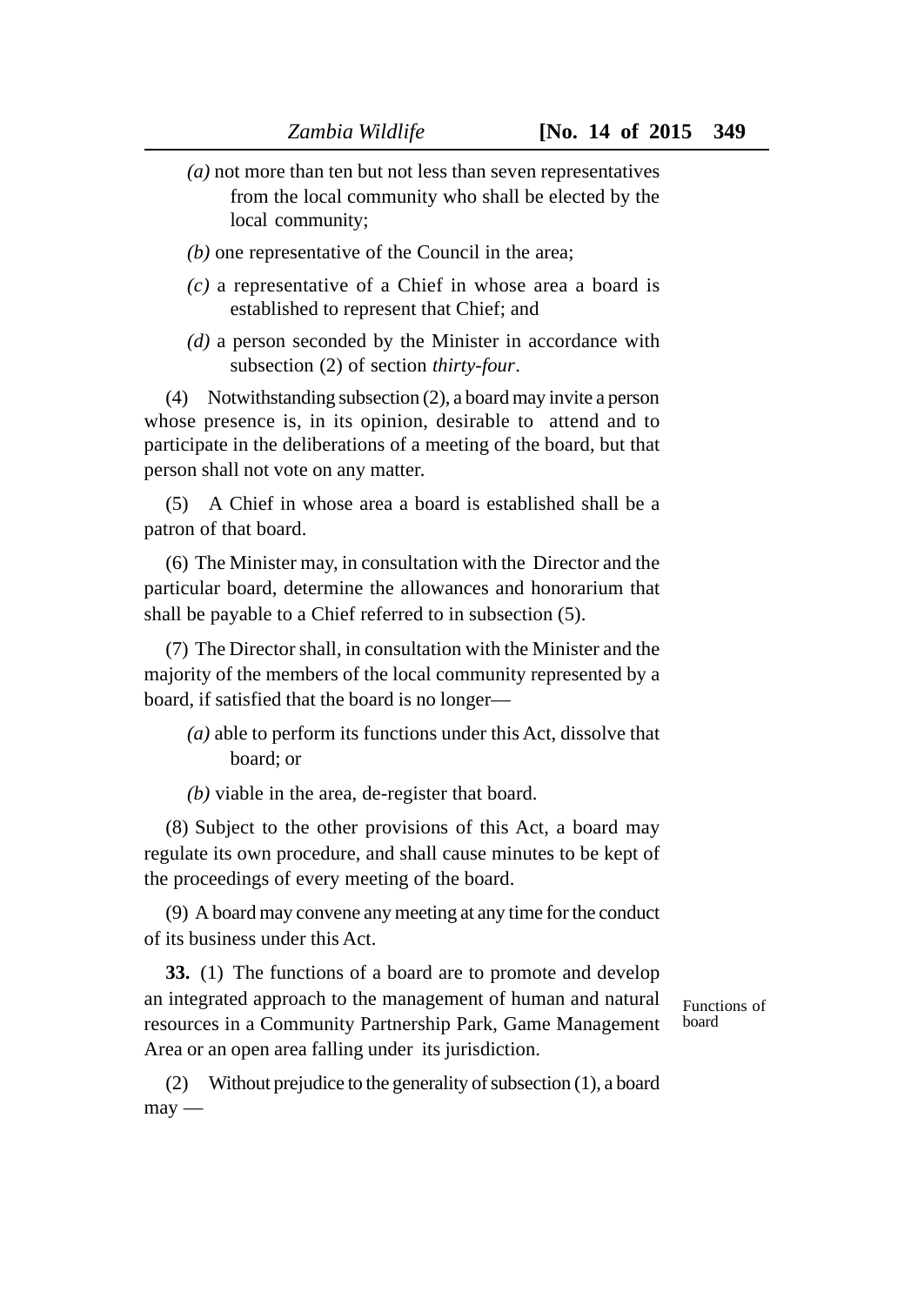- *(a)* negotiate, in conjunction with the Department, comanagement agreements with hunting outfitters and photographic tour operators;
- *(b)* manage the wildlife under its jurisdiction within quotas specified by the Department;
- *(c)* appoint community scouts to exercise and perform the duties of a wildlife police officer under the supervision of a wildlife police officer in the area falling under the board's jurisdiction;
- *(d)* in consultation with the Director, develop and implement management plans which reconcile the various uses of land in areas falling under the board's jurisdiction; and
- *(e)* perform such other functions as the Minister or Director may direct or delegate to it.

(3) The preparation and implementation of general management plans in Community Partnership Parks, Game Management Areas and open areas shall be in accordance with such regulations as the Minister may prescribe, in consultation with the Director.

**34.** (1) There shall be a secretariat for each board which shall consist of such appropriately qualified officers as the board may appoint on such terms and conditions as it may determine. Secretariat of

> (2) The Minister shall second an officer to the board who shall serve as part of the secretariat.

> **35.** (1) A board shall establish a fund to enhance the economic and social well being of the local community within the area described in section *thirty-two*.

> (2) There shall be paid into the fund of a board, in addition to the revenues referred to in paragraph (o) of subsection (2) of section *five,* such monies as the board may, with the approval of the Minister, accept by way of grants and donations from any source within or outside Zambia.

> (3) A board shall cause to be kept proper books of account and other records relating to its accounts.

> (4) The accounts referred to in subsection (3) shall be open for inspection by the Minister, the Director or any other member of that local community.

> (5) A board shall, not later than ninety days after the end of the financial year, submit to the Minister, through the Director —

Financial provisions

board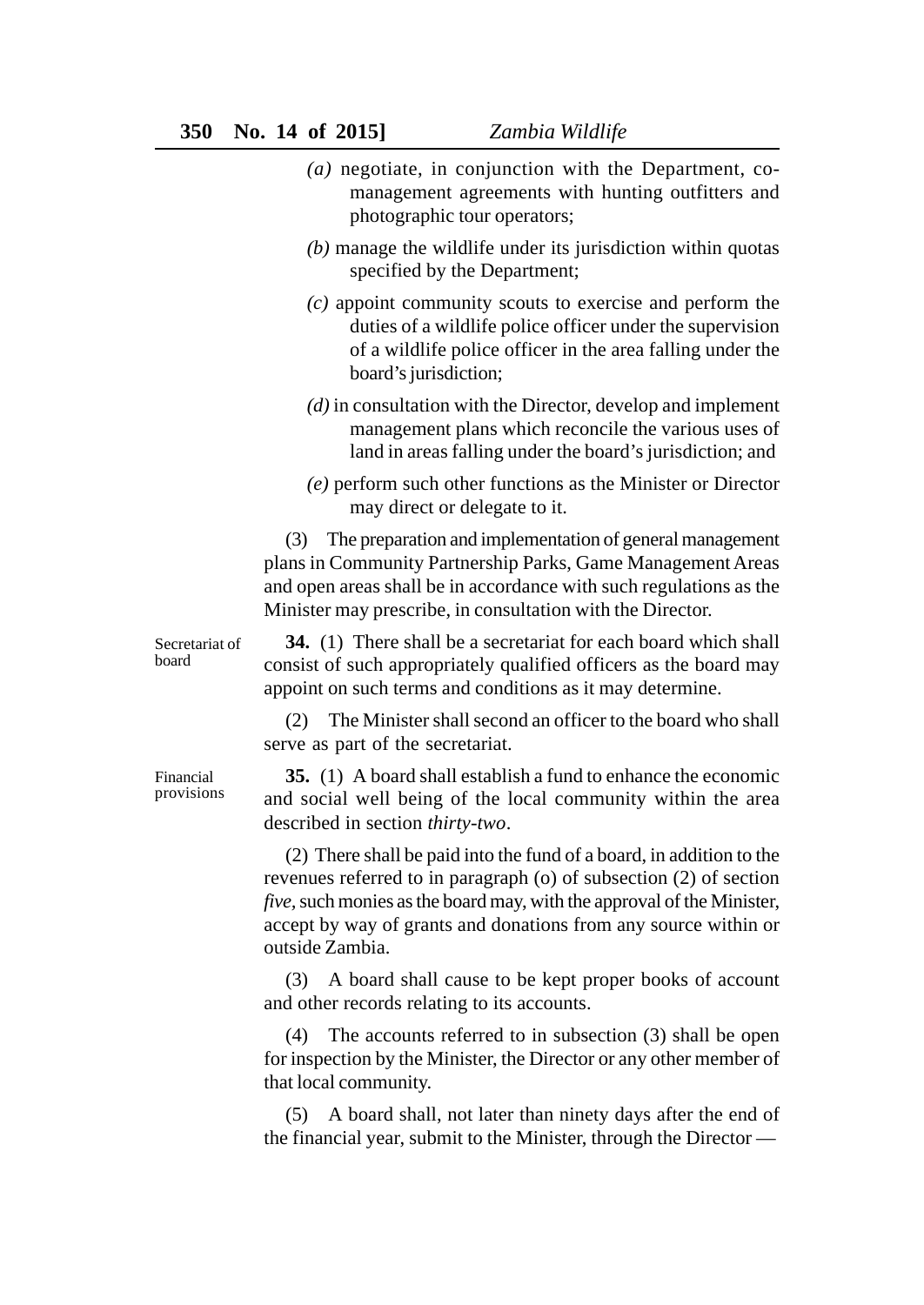Game and protected animals

*(a)* an audited balance sheet;

*(b)* an audited statement of income and expenditure; and

*(c)* a report concerning its activities during that financial year.

(6) A person who misuses any money belonging to a board shall —

*(a)* be liable to a surcharge; and

- *(b)* commits an offence and is liable, upon conviction, to a fine not exceeding one hundred thousand penalty units or to imprisonment for a term not exceeding one year, or to both.
- (7) A board shall submit quarterly reports to the Director.

(8) The accounts of a board shall be audited annually by independent auditors appointed by the board with the approval of the Minister.

## PART VI

#### GAME ANIMALS AND PROTECTED ANIMALS

**36.** (1) For the purposes of this Act, the Minister shall, by statutory order, in consultation with the Director and on the advice of a board specify, including by scientific name, a wild animal as a game animal or protected animal and in like manner specify a game animal as a protected animal.

(2) A game animal shall be specified as a protected animal under this section —

- *(a)* to preserve a viable population of the species when it becomes rare, threatened or endangered;
- *(b)* for its role in the maintenance and assessment of the health of an eco-system;
- *(c)* for its economic significance in a local or national economy; or
- *(d)* to preserve populations of endemic species.

(3) Where the Minister specifies a wild animal as a protected animal under an order made under subsection (1), the order may—

*(a)* prohibit or regulate the hunting of the protected animal generally or during a specified period and throughout the Republic or in a specified area of the Republic; or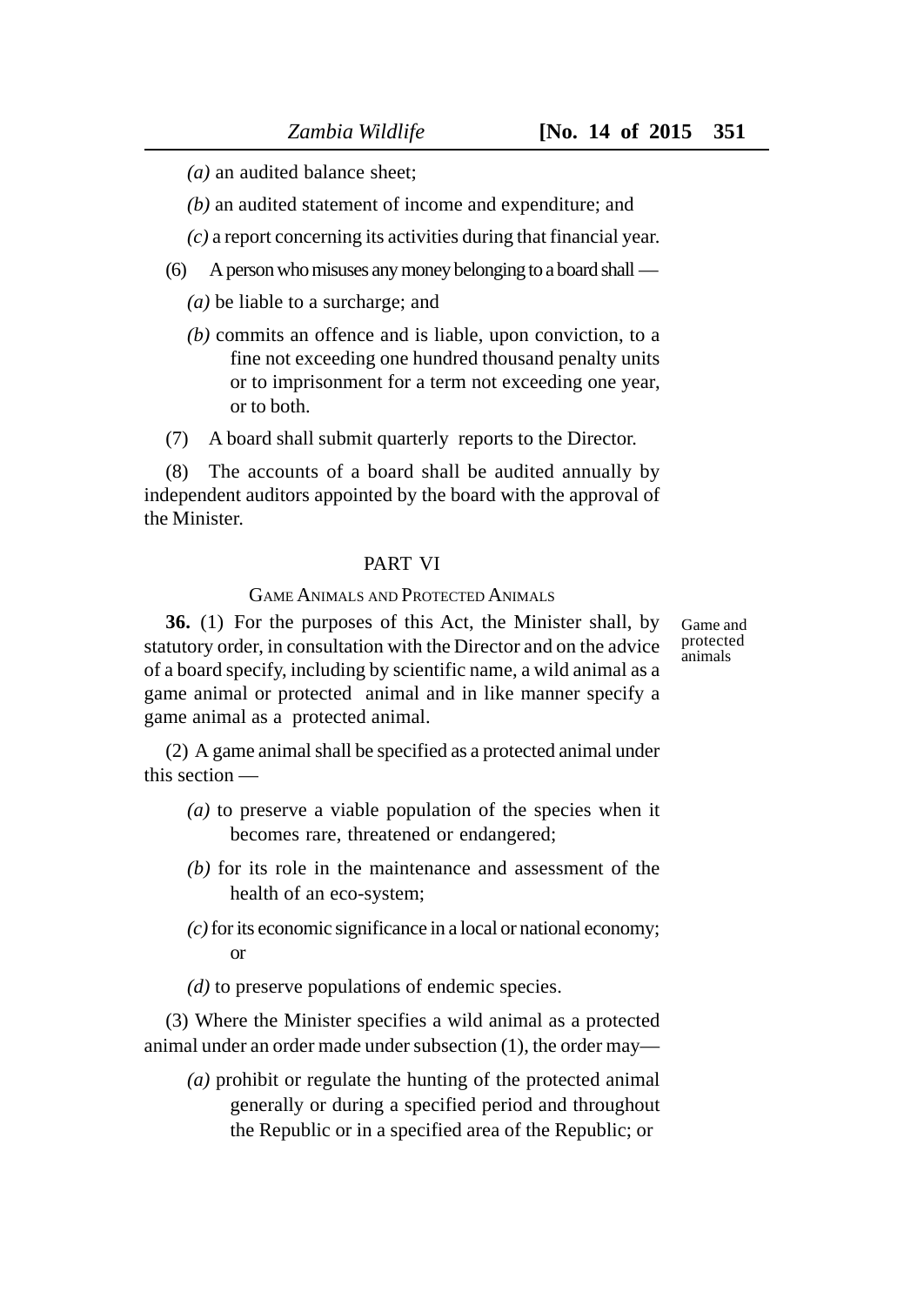(b) apply to all wild animals within the area specified or to a wild animal or species, class or variety of a class of wild animal specified in the order and may make different provisions for different sexes of the specified wild animal.

(4) Except as otherwise provided by this Act, a person who hunts or is found in circumstances showing that the person intends to hunt a protected animal commits an offence.

**37.** Except as otherwise provided by this Act, a person who hunts a game animal or protected animal, except under or in accordance with the conditions of a hunting licence, commits an offence.

**38.** (1) A person who has reasonable grounds to believe that a proposed or existing government plan or activity of the Government, an organisation or person may have an adverse effect on wildlife in a National Park, Community Partnership Park, bird or wildlife sanctuary, Game Management Area or open area, may request the Minister through the Director that a wildlife impact assessment be conducted.

(2) Where the Minister requires an environmental impact assessment to be conducted, it shall be conducted in accordance with the procedures specified under the Environmental Management Act, 2011, taking into account—

- *(a)* existing or anticipated impact upon wildlife that may be threatened; and
- *(b)* any endangered or endemic species which are or may be affected.

### PART VII

#### LICENCES AND PERMITS

**39.** (1) The following classes of licences shall be issued under this Part— Licences and permits

- *(a)* hunting licence;
- *(b)* bird licence; and
- *(c)* professional hunter's licence.
- (2) The following permits shall be issued under this Part—
	- *(a)* fishing permit;
	- *(b)* capture permit;

game or protected animals Wildlife

impact assessment

Restriction on hunting

Act No. 12 of 2011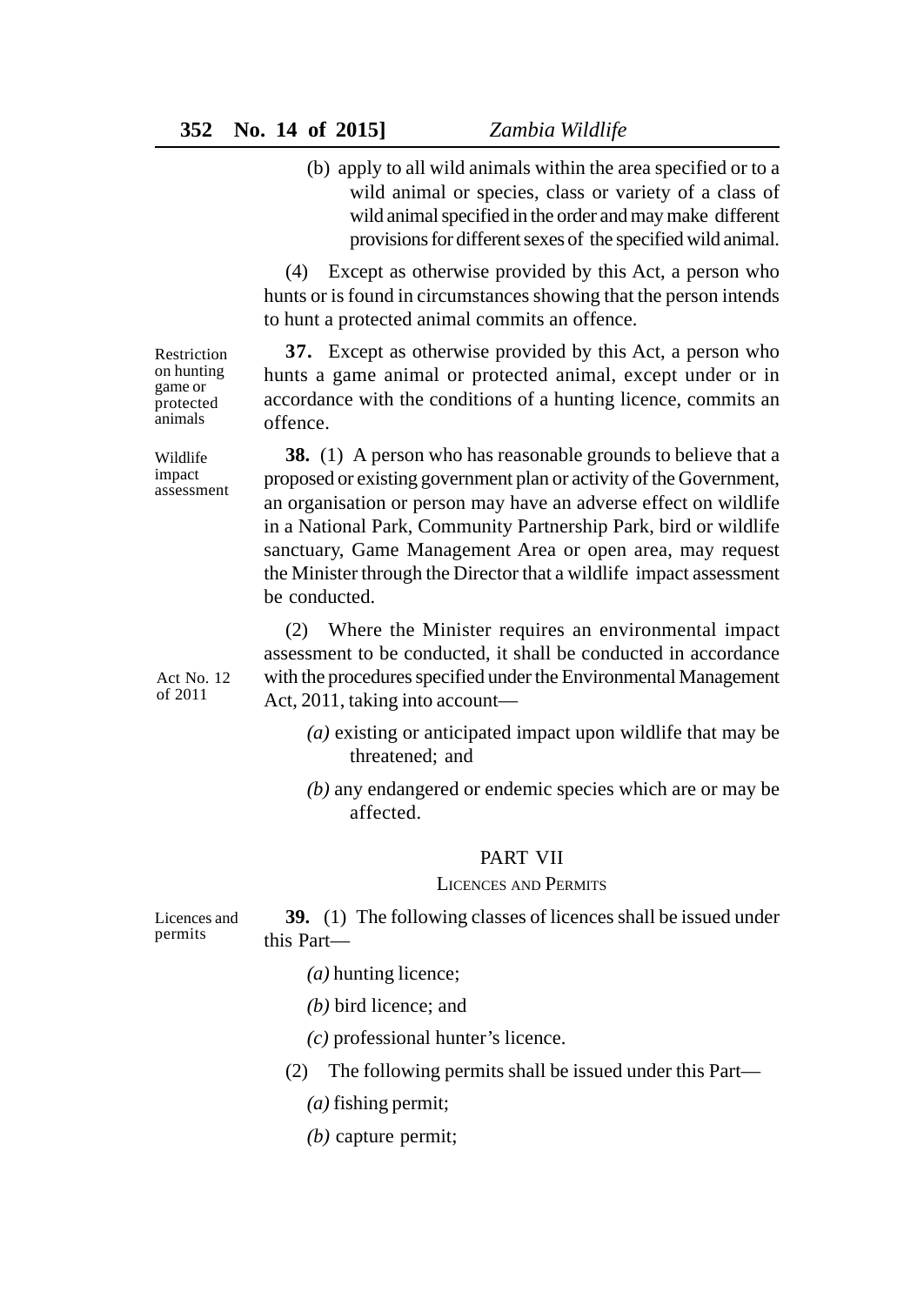*(c)* professional guide's permit;

*(d)* photographic tour operator's permit; and

*(e)* commercial photographic permit.

(3) The Minister may, by statutory instrument, in consultation with the Committee, prescribe—

- *(a)* the form of, and the terms and conditions attaching to, each class of licence and permit;
- *(b)* the species, variety of species or the sex of game animal or protected animal which may be hunted or captured under each class of licence or permit;
- *(c)* the method of hunting to be employed under each licence, the number of game animals or protected animals of each prescribed species, variety or sex which may be hunted;
- *(d)* the area or areas in which each licence or permit shall be valid and the validity of each licence or permit;
- *(e)* the time or times of the year during which any specified species, variety or sex of game animal or protected animal may be hunted or captured pursuant to the licence or permit; and
- *(f)*the fee payable in respect of each class of licence or permit issued under this Part.

(4) The Minister may, on the advice of the Committee, make different provisions for different areas and for different species, varieties and sexes of game animals or protected animals.

**40.** (1) The Committee may, upon application made by a person to the Committee in the prescribed manner and form and upon payment of the prescribed fee, issue a hunting licence to that person.

(2) Subject to this Act and the terms and conditions prescribed for a hunting licence, the hunting licence shall authorise the licensee to hunt such animals as are specified in the hunting licence in such areas and for such period as may be prescribed.

(3) The Committee may, by way of endorsement on a hunting licence issued under this section, authorise the licensee to employ a Zambian, for reward or otherwise, to hunt or assist in hunting, on behalf of the licensee, the animal specified in the hunting licence, except that the Committee's endorsement under this subsection shall not be unreasonably withheld.

Hunting **licence**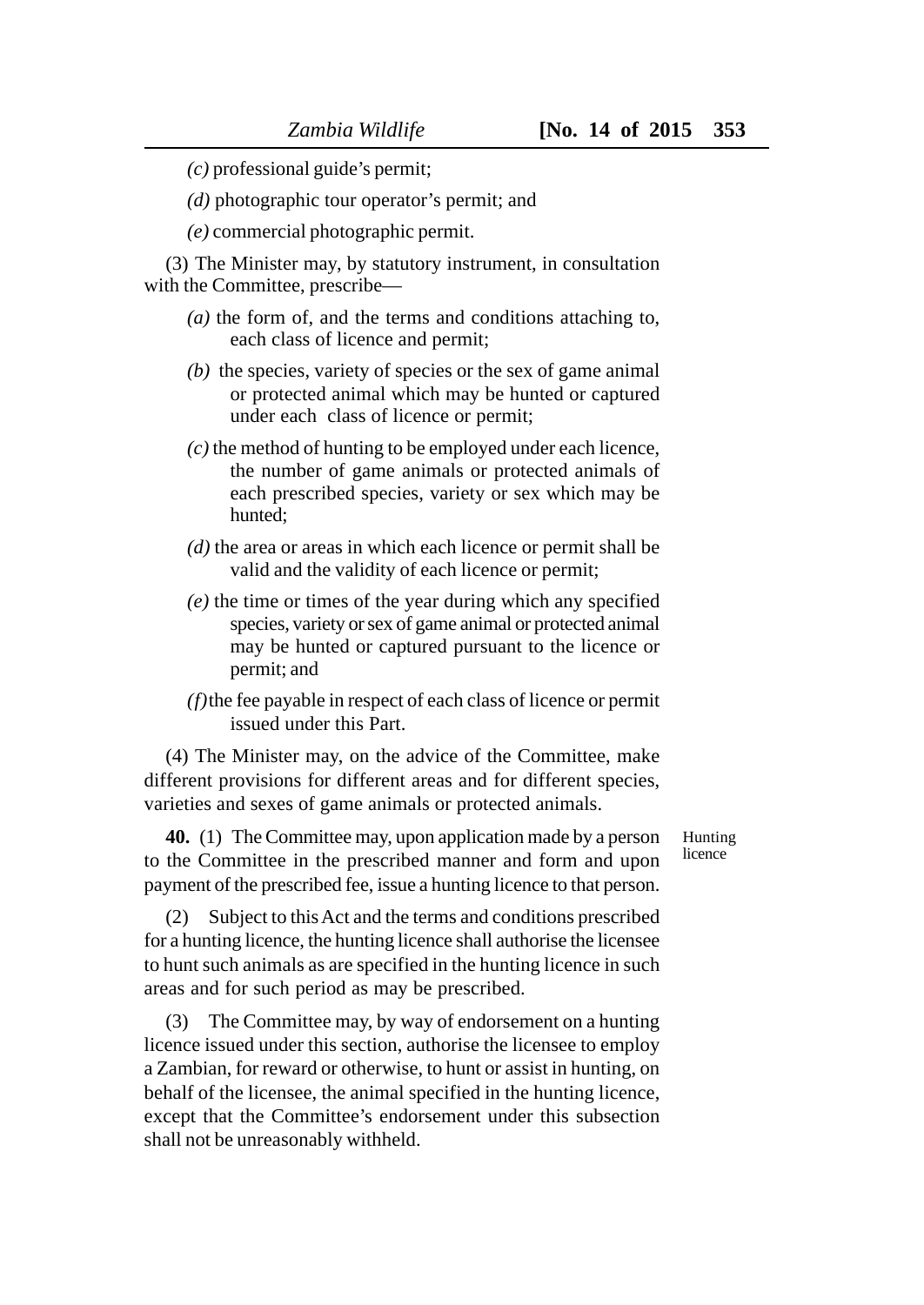(4) It shall not be necessary that a person employed under subsection (3) be the holder of a hunting licence under this Part.

Bird licence

**41.** (1) The Committee may, upon application made by a person to the Committee in the prescribed manner and form and upon payment of the prescribed fee, issue a bird licence to that person.

(2) Subject to the other provisions of this Act and to the terms and conditions prescribed for a bird licence, the bird licence shall authorise the licensee to hunt such birds as are prescribed for the bird licence and in the numbers stated in the bird licence.

**42.** (1) The Committee may, upon application made by a person to the Committee in the prescribed manner and form and upon payment of the prescribed fee, issue a professional hunter's licence to that person.

(2) Subject to the other provisions of this Act and to the terms and conditions prescribed for a professional hunter's licence, a professional hunter's licence shall —

- *(a)* authorise the licensee to carry on business as a professional hunter;
- *(b)* allow the licensee to be employed by a hunting outfitter with a hunting concession or with an unfenced private wildlife estate;
- *(c)* engage and supervise such number of apprentice professional hunters on such terms and conditions as may be prescribed; and
- *(d)* while accompanied by a *bona fide* client, authorise the licensee to hunt such animals as are specified in the hunting licence issued to the *bona fide* client and in the numbers so prescribed.

(3) A person commits an offence who, without a professional hunter's licence —

- *(a)* carries on business as a professional hunter;
- *(b)* holds oneself out to the general public to be a professional hunter;
- *(c)* advertises oneself publicly, by any means, as a professional hunter;
- *(d)* solicits from a person a contract or commission to act in the capacity of a professional hunter for that person or for any other person; or

Professional hunter's licence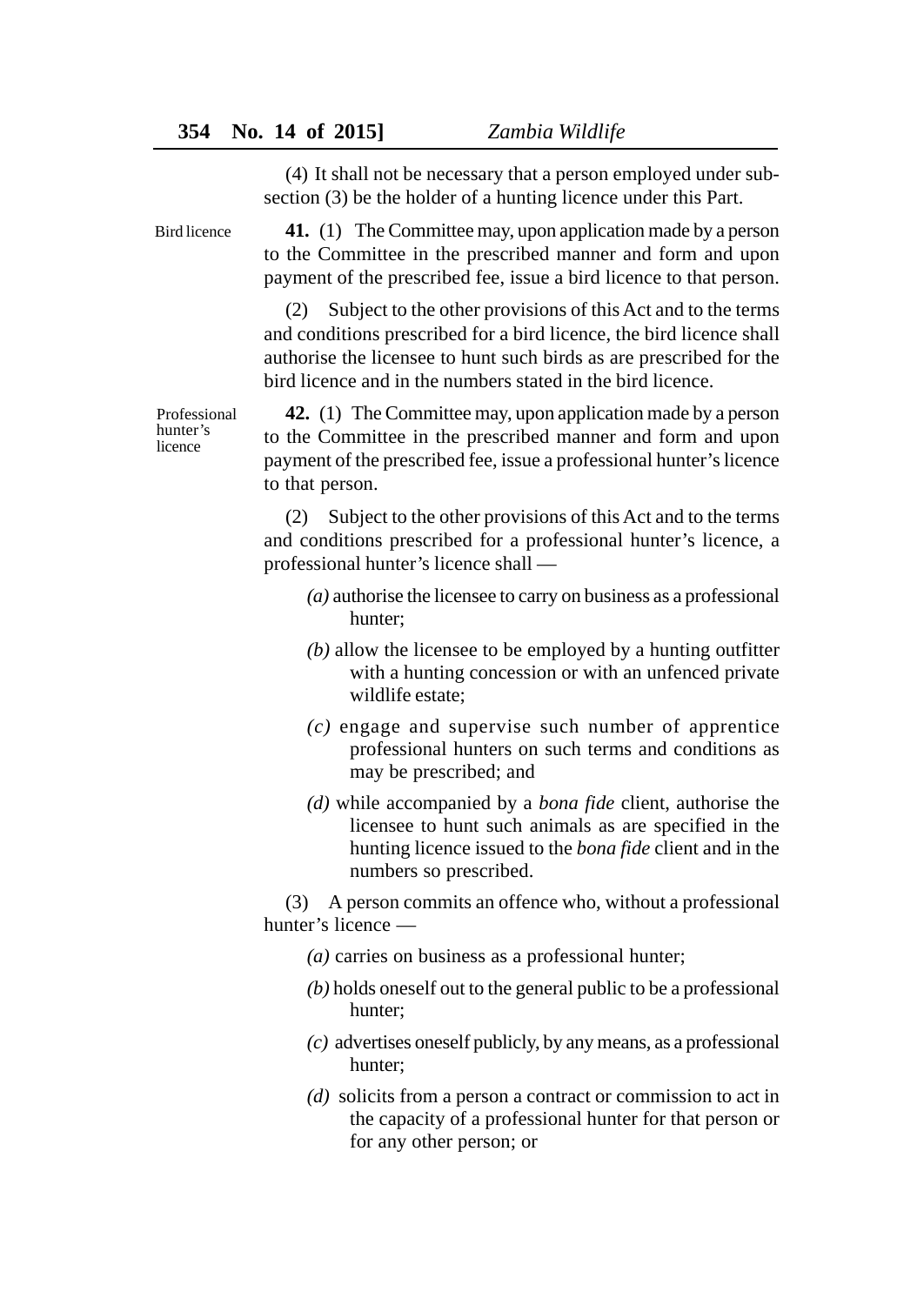*(e)* except as provided by subsection (3) of section *forty*, for gain or reward, assists another person in the hunting of a game animal in a capacity other than as a tracker, gunbearer or beater as provided by section *sixty-one*.

> Capture permit

**43.** (1) Notwithstanding any other provision of this Act, the Minister may, in consultation with the Committee, upon such terms and conditions as the Minister may impose, issue a capture permit  $to -$ 

- *(a)* a person, body of persons or institution authorising the person or institution, for purposes of scientific research or the collection of specimens for zoological gardens, museums or education, to hunt in a stated area or part of the Republic such game animal or protected animal as may be specified in the permit;
- *(b)* a person or institution authorising the person or institution to rear a wild animal and for such purposes to capture for rearing in a stated area or part of the Republic such game animal or protected animal as may be specified in the permit;
- *(c)* a person permitting that person to collect crocodile eggs, bird's nest or eggs or any other reptile eggs in such quantities, in such area and for such period as may be specified in the permit; or
- *(d)* a Chief or other person approved by theMinister, authorising the Chief or that person to hunt, in any stated area or part of the Republic, such game animal or protected animal as may be specified in the permit.

(2) The Minister may, by way of endorsement on a capture permit issued under this section, authorise the holder to employ for reward or otherwise, any other person to hunt or assist in hunting, or to capture or assist in capturing for rearing, on behalf of the holder, a game animal or protected animal specified in the capture permit.

(3) It shall not be necessary that a person employed as provided by sub-section (2) be the holder of a hunting licence or capture permit under this Part.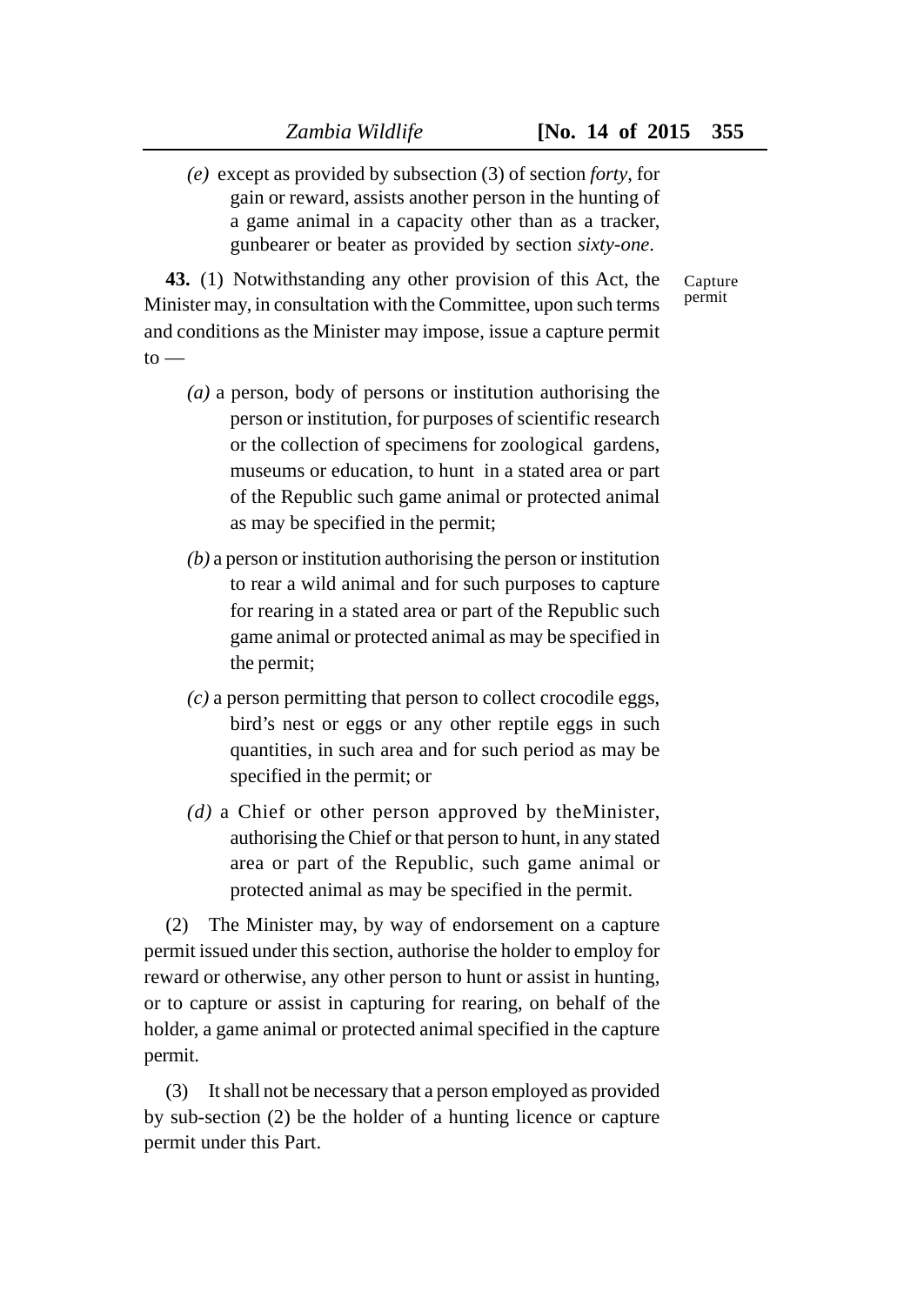(4) Where a person employed by the holder of a capture permit commits an offence under this Act during and in the course of such employment or contravenes a term or condition of the permit, the holder of the capture permit shall be deemed to have committed the same offence that the employed person commits, and the holder of the capture permit may be joined as a defendant with the employed person in any prosecution brought against the employed person for that offence.

**44.** (1) The Committee, or a wildlife police officer duly authorised, in writing, by the Committee, may issue a fishing permit to authorise a person to fish for non-consumptive purposes in a National Park or Community Partnership Park and shall impose such conditions upon the use of the fishing permit as the Minister may prescribe.

(2) A fishing permit issued under subsection (1) shall specify the species and number of fish which may be caught under the fishing permit.

Professional

**45.** (1) The Committee may, upon application made to the Committee in the prescribed manner and form, and upon payment of the prescribed fee, by a person who ordinarily resides in Zambia and who complies with the prescribed qualifying conditions, issue to that person a professional guide's permit.

(2) Subject to the other provisions of this Act and to the terms and conditions prescribed for the professional guide's permit, a professional guide's permit shall be in the prescribed form and shall authorise the holder of the permit to*—*

- *(a)* conduct or offer to conduct for reward, a photographic or viewing safari; and
- *(b)* take out clients for game drives and walks as may be specified in the permit.

 (3) A person commits an offence who, not being a holder of a professional guide's permit—

- *(a)* conducts for reward in a National Park, Community Partnership Park, bird sanctuary, wildlife sanctuary, Game Management Area or game ranch any photographic or viewing safari;
- *(b)* offers to conduct for reward any photographic or viewing safari;

guide's permit

Fishing permit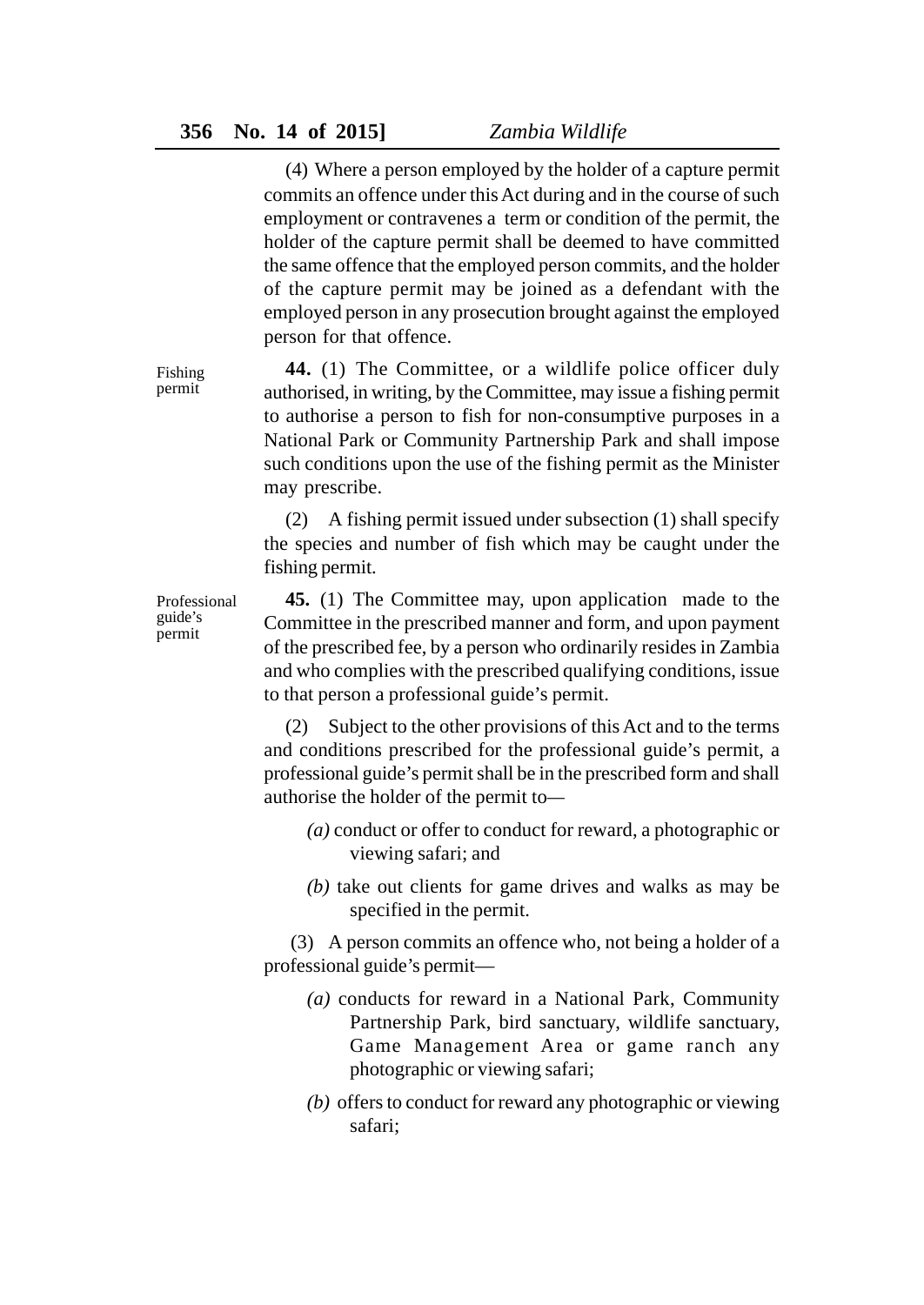- *(c)* advertises publicly by any means that the person is a professional guide;
- *(d)* solicits from any person a contract or commission to act in the capacity of a professional guide for that person or for any other person; or
- *(e)* holds out to the general public that the person is a professional guide.

(4) A person who employs any other person to carry out the functions of a professional guide without a professional guide's permit commits an offence.

**46.** (1) The Committee may, upon application made to the Committee, in the prescribed manner and form and upon payment of the prescribed fee, by a person holding a tourism enterprise licence, issue to that person a photographic tour operator's permit.

(2) Subject to the other provisions of this Act and to the terms and conditions prescribed for a photographic tour operator's permit, a photographic tour operator's permit shall be in the prescribed form and shall authorise the holder to carry on business as a photographic tour operator.

**47.** (1) The Committee may, upon application made by a person to the Committee in the prescribed manner and form and upon payment of the prescribed fee, issue a commercial photographic permit to that person.

(2) Subject to the other provisions of this Act and to the terms and conditions prescribed for a commercial photographic permit, the commercial photographic permit shall authorise the holder to make paintings or take films or video for commercial purposes in a National Park or Community Partnership Park.

**48.** (1) Subject to subsection (2), the Committee may, upon application by a hunting outfitter in the prescribed manner and form and upon payment of the prescribed fee, grant the hunting outfitter a hunting concession.

- (2) A hunting concession shall authorise a hunting outfitter to
	- *(a)* hunt within a Game Management Area or part of a Game Management Area on such terms and conditions as may be prescribed; and
	- *(b)* sell a hunting quota to any person to hunting in the concession area.

Photographic tour operator's permit

Commercial photographic permit

Hunting concession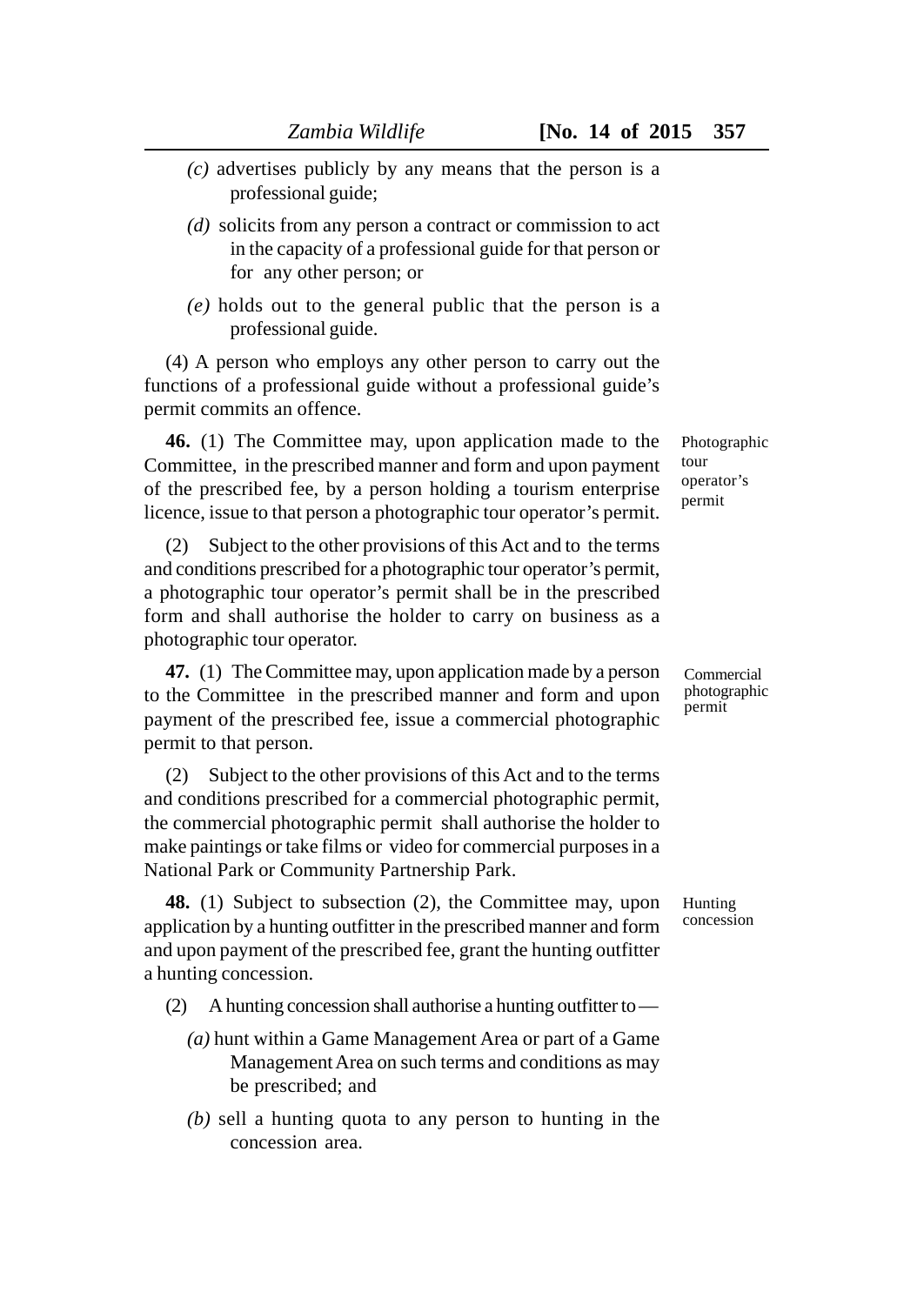Refusal to issue licence or permit

**49.** (1) The Committee may refuse to issue a licence or permit under this Part if— *(a)* the applicant fails to comply with any prescribed conditions precedent to the issue of the licence or permit; *(b)* a licence or permit formerly held by the applicant is revoked by the Committee;

- *(c)* the applicant has been or is convicted of an offence under this Act;
- *(d)* the Committee is satisfied that the applicant is not a fit or proper person to hold the licence or permit;
- *(e)* the applicant for a photographic tour operator's permit or a hunting concession, is not the holder of a tourism enterprise licence;
- *(f)*the Committee is satisfied that in the interest of wildlife management, the licence or permit should not be issued; or
- *(g)* the applicant has been convicted of an offence relating to hunting outside Zambia or the applicant's licence or permit was withdrawn by the wildlife authority of another country.

(2) The Committee shall notify the applicant, in writing, of the refusal to issue a licence or permit and shall state the reasons for the refusal.

**50.** A licensee or permit holder shall display the licence or permit issued in accordance with this Act, or a certified copy of the licence or permit, in a conspicuous place at the principal place of business and at every subsidiary premises where the licensee or permit holder carries out business.

**51.** (1) Except as is otherwise provided by this Act, a licence or permit issued under this Part shall be used solely by the licensee or permit holder and is not transferable to another person.

(2) A person who transfers a licence or permit issued to that person or accepts the transfer of a licence or permit from any person commits an offence.

**52.** (1) A licensee or permit holder may, at any time during the validity of the licence or permit, if there are any changes to the licensee's or permit holder's business operations, apply to the Committee for the amendment or variation of the terms and conditions of the licence or permit.

Display of licence or permit

Prohibition of transfer of licence or permit

Amendment or variation of licence or permit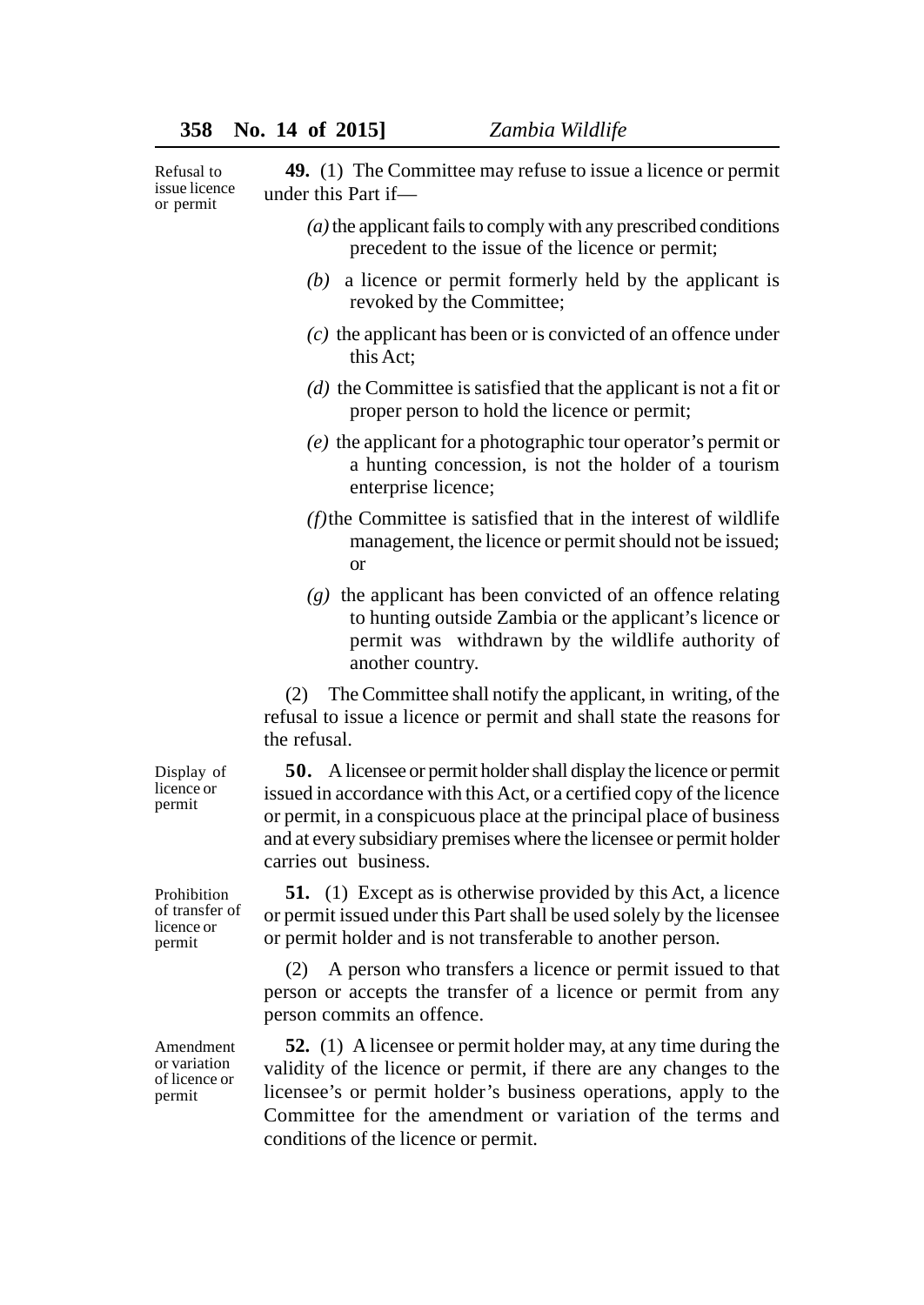(2) The Committee may approve the amendment of a licence or permit to accommodate any variations requested by the licensee or permit holder and approved by the Committee.

(3) The Committee shall endorse and date any variation, approved in accordance with subsection (2), on the licence or permit.

**53.** (1) Where a licensee or permit holder decides not to continue operating the licensed or permitted business or activity, the licensee or permit holder shall notify the Committee, in writing, and surrender the licence or permit to the Committee.

(2) Where a licence or permit is surrendered in accordance with subsection (1), the Committee shall cancel the licence or permit subject to such conditions as it may impose with respect to the winding up of the licenced or permitted business or activity.

**54.** (1) Subject to subsection (2), the Committee may suspend or revoke a licence or permit if the licensee or permit holder—

- *(a)* obtained the licence or permit on the basis of fraud, negligence or misrepresentation;
- *(b)* assigns, cedes or otherwise transfers the licence without the prior approval of the Committee;
- *(c)* fails to comply with any term or condition of the licence or permit; or
- *(d)* operates the licensed or permitted business activity in contravention of this Act or any other relevant written law.

(2) The Committee shall, before suspending or revoking a licence or permit, in accordance with subsection (1), notify the licensee or permit holder of its intention to suspend or revoke the licence or permit, giving reasons for its decision and requesting the licensee or permit holder to show cause, within such reasonable period as may be specified in the notice, why the licence or permit should not be suspended or revoked.

(3) The Committee shall, where a licensee or permit holder fails to correct the contravention within the period specified under subsection (2), suspend or revoke the licence or permit as it considers appropriate in the circumstances of the case.

Surrender of licence or permit

Suspension or revocation  $\alpha$ f licence or permit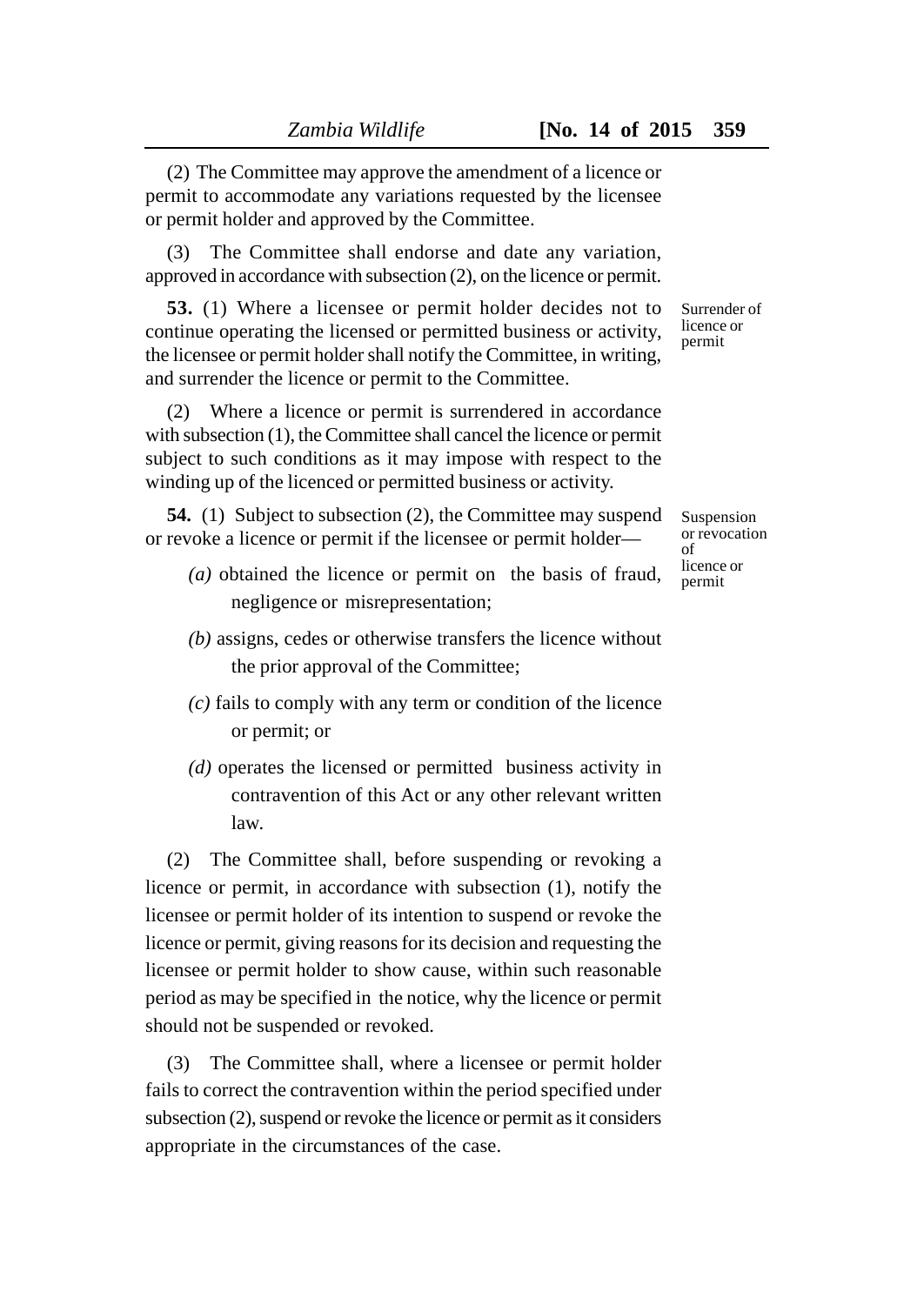(4) Where a licence or permit is revoked, in accordance with this section, the licensee or permit holder shall surrender the licence or permit to the Committee and the Committee shall cancel the licence or permit, subject to such conditions as it may impose with respect to the winding up of the licensed or permitted business or activity.

**55.** (1) A licensee or permit holder may, sixty days prior to the expiration of the period of validity of the licence or permit, apply to the Committee for the renewal of the licence or permit in the prescribed manner and form upon payment of the prescribed fee.

(2) The Committee shall, within thirty days of receiving an application for the renewal of a licence or permit, approve or reject the application and give reasons where it rejects the application for renewal of the licence or permit.

(3) A licensee or permit holder who submits an application for the renewal of a licence or permit in accordance with subsection (1), shall continue to operate the licensed or permitted business or activity until a decision is made by the Committee on the application for renewal of the licence or permit.

**56.** (1) A person who loses a licence or permit or whose licence or permit is damaged shall inform the authorised officer within fourteen days of the loss or damage and shall, after a further period of fourteen days, apply to the Committee for the issuance of a duplicate licence or permit.

(2) On application under subsection (1), the Committee may —

- *(a)* issue a duplicate licence or permit on such terms and conditions as it may determine; or
- *(b)* refuse the application and notify the licensee or permit holder, in writing, and gives reasons for the refusal.

**57.** (1) Subject to this Act, the Department shall operate a single licensing system for the wildlife sector in accordance with the Business Regulatory Act, 2014.

(2) A regulatory agency shall not issue or grant a licence, permit, certificate or other authorisation for the doing of an activity by a person, which may have an adverse effect on wildlife management and conservation, before the regulatory agency first consults the Department whether the issuing or the grant of the licence, permit, certificate or other authorisation will have an adverse effect on wildlife management and conservation.

Renewal of licence or permit

Loss of licence or permit

Single licensing

Act No. 3 of 2014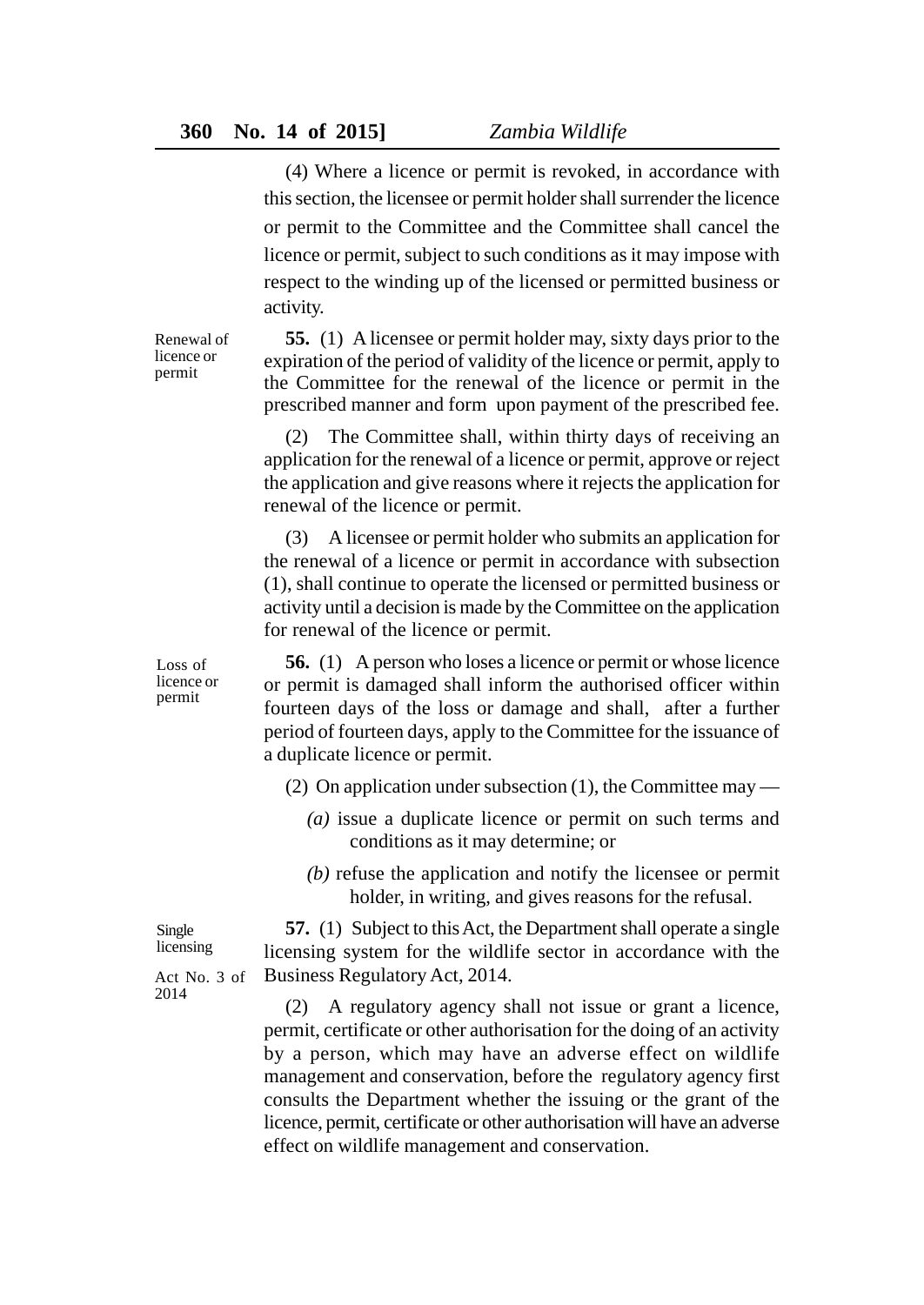(3) The Department may, where consulted under subsection (1), impose such conditions or stipulate such requirements as it considers necessary to maintain the wildlife estate or protect wildlife and the wildlife habitat, including conditions relating to the strict compliance of any provision of this Act.

(4) Where the Department imposes any conditions or stipulates any requirement under subsection (3), a regulatory agency shall endorse such condition or requirement on a licence, permit, certificate or authorisation issued to a person whose activities under the licence, permit, certificate or authorisation will affect wildlife conservation and management.

(5) A regulatory agency shall, when requested to do so by the Department, give to the Department any advice or assistance or submit such information as may be necessary for the performance of its functions under this section.

(6) A contravention of a condition or requirement endorsed on a licence, permit, certificate or authorisation under subsection (3), shall be a ground for the revocation of the licence, permit, certificate or authorisation issued by a regulatory agency under the relevant law.

# PART VIII

# HUNTING OF WILD ANIMALS

**58.** (1) A licensee and permit holder shall—

- *(a)* have the licence or permit in actual possession at all times while hunting a game animal or protected animal under the licence or permit;
- *(b)* produce the licence or permit for inspection and give the licensee's or permit holder's full names and address, in writing, to an authorised officer, upon request;
- *(c)* be accompanied by a wildlife police officer or community scout while hunting; and
- *(d)* keep, in the prescribed form, a true record of all game animals or protected animals, other than birds, hunted by that person during the validity of the licence or permit.

(2) A person who contravenes sub-section (1) commits an offence.

Duties of licensees and permit holders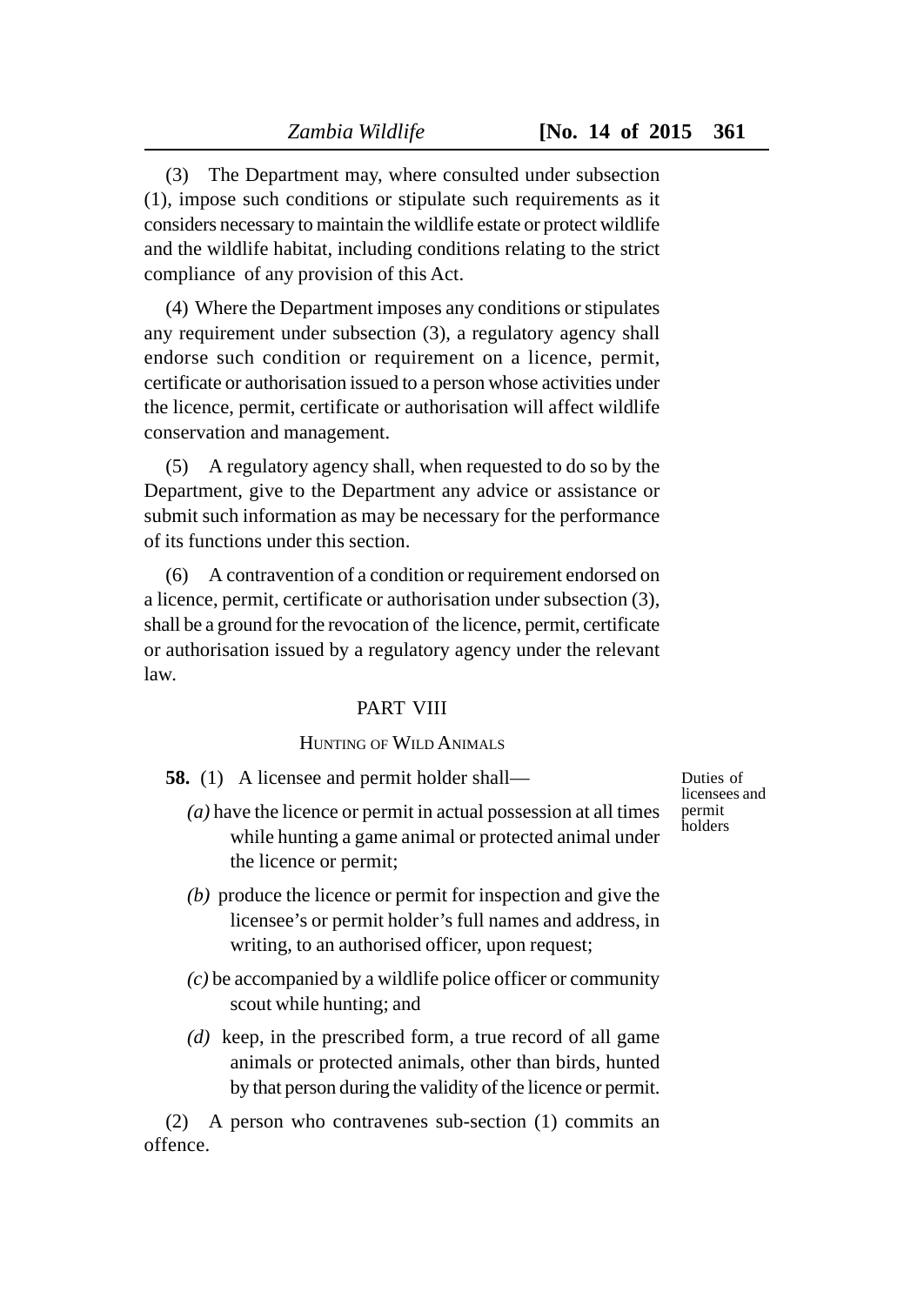| Duties of<br>holder of<br>professional<br>hunter's<br>licence    | (1) A holder of a professional hunter's licence issued under<br>59.<br>section <i>forty-two</i> shall-                                                                                                                                                                                                                  |
|------------------------------------------------------------------|-------------------------------------------------------------------------------------------------------------------------------------------------------------------------------------------------------------------------------------------------------------------------------------------------------------------------|
|                                                                  | $(a)$ have the licence in actual possession, at all times, while<br>engaged in hunting a game animal or protected animal<br>as a professional hunter;                                                                                                                                                                   |
|                                                                  | $(b)$ produce the licence for inspection, and give the licensee's<br>full names and address, in writing, to an authorised<br>officer, upon request;                                                                                                                                                                     |
|                                                                  | $(c)$ keep, in the prescribed form, a record of each client<br>whereby the professional hunter accepted engagement<br>by the client as a professional hunter, together with a<br>true record of the game animal or protected animal, other<br>than birds, hunted by, or on behalf of, that client under<br>the licence; |
|                                                                  | $(d)$ be accompanied by a wildlife police officer or community<br>scout during hunting; and                                                                                                                                                                                                                             |
|                                                                  | $(e)$ immediately after each hunt ensure that a client in relation<br>to whom the professional hunter is engaged for that hunt<br>completes a certificate in the prescribed form, specifying<br>the game animal or protected animal killed or wounded.                                                                  |
|                                                                  | A person who contravenes any of the provisions of sub-<br>(2)<br>section (1) commits an offence.                                                                                                                                                                                                                        |
| Counting of<br>hunted game<br>animals or<br>protected<br>animals | <b>60.</b> (1) For the purpose of—                                                                                                                                                                                                                                                                                      |
|                                                                  | $(a)$ computing the numbers of game animals or protected<br>animals authorised to be hunted under a hunting licence;                                                                                                                                                                                                    |
|                                                                  | $(b)$ computing the numbers of game animals or protected<br>animals permitted to be hunted or captured in a National<br>Park, Community Partnership Park, Game Management<br>Area or open area under a hunting licence granted under<br>section forty or a capture permit granted under section                         |

*forty-three*; or

*(c)* recording the numbers of hunted animals or protected animals in a record required to be kept under section *fifty-nine*; only the game animals or protected animals killed, wounded or captured shall be counted.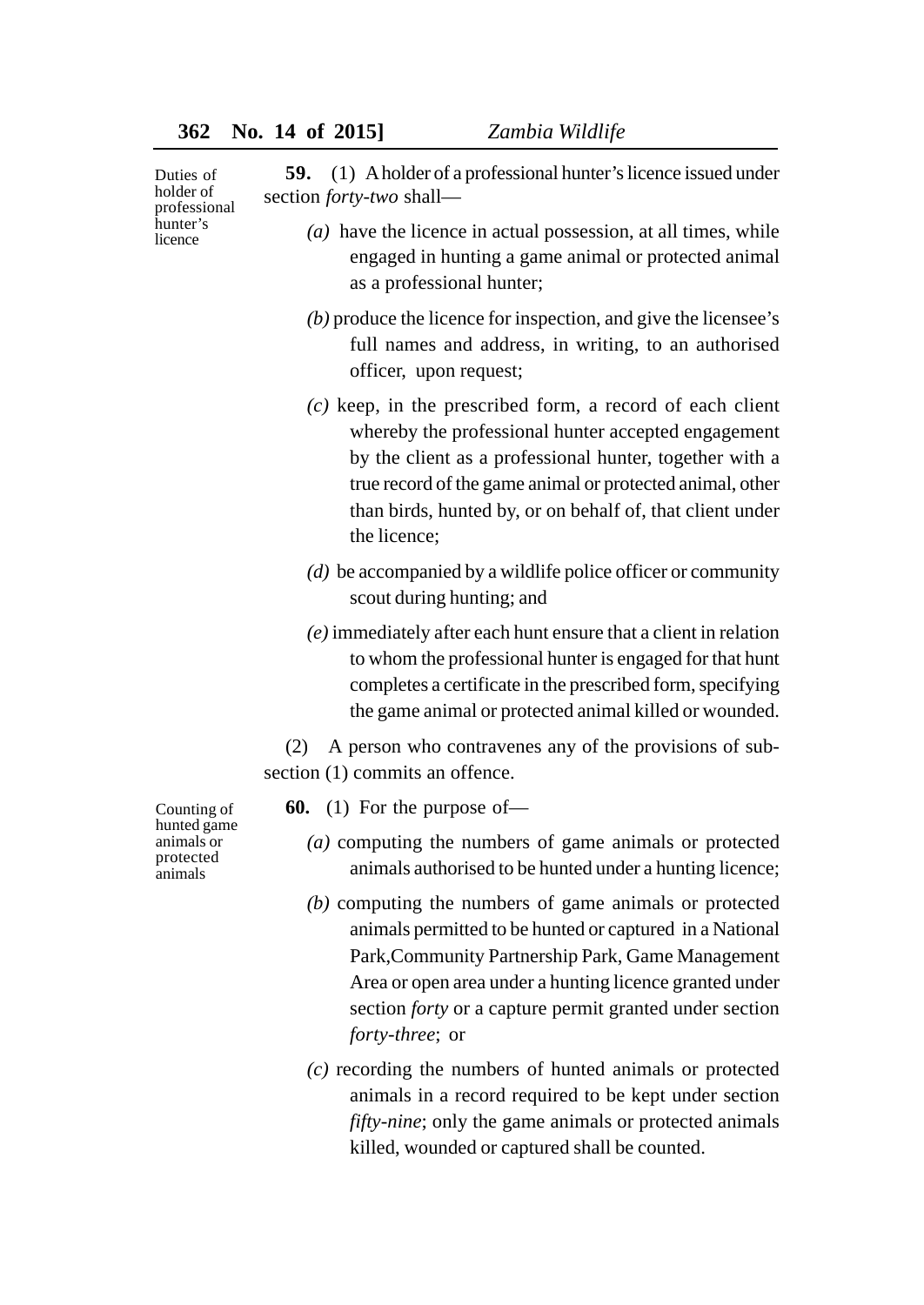(2) Subject to subsection (3) and (4), if a game animal or protected animal is killed, in any circumstances, by a licensee or permit holder under this Act whose licence or permit entitles the licensee or permit holder to hunt a game animal or protected animal of that species, or by a person accompanying or assisting the licensee or permit holder, such animal shall count as having been hunted under the licence or permit.

(3) Where a person accompanying or assisting a licensee or permit holder is in possession of a licence or permit entitling the person to hunt a game animal or protected animal of the species killed by that person, the animal shall count as having been hunted under the licence or permit of the person accompanying or assisting the licensee or permit holder.

(4) Nothing in subsection (2) or (3) shall apply to a game animal or protected animal killed or wounded in accordance with section *seventy-eight*.

**61.** (1) Subject to section *forty*, a person who is not a holder of a hunting licence or capture permit issued under this Act may assist, for gain or reward or otherwise, a licensee under a hunting licence or a permit holder under a capture permit, to hunt a game animal or protected animal solely in the capacity of a tracker, gun bearer or beater.

(2) A person who contravenes this section commits an offence.

**62.** (1) A person who employs, causes or induces another person to hunt a game animal or protected animal on that person's behalf commits an offence.

(2) This section shall not apply where the person employed —

- *(a)* is a licensed professional hunter employed to hunt game or protected animals on behalf of a licensee under a hunting licence while the licensed professional hunter is accompanied by the licensee; or
- *(b)* is employed by a licensee under a hunting licence or a permit holder under a capture permit to hunt a game animal or protected animal in accordance with an authorisation to that effect endorsed on the hunting licence or capture permit.

Limitations upon persons assisting in hunting game or protected animals

Prohibition of employment of another person to hunt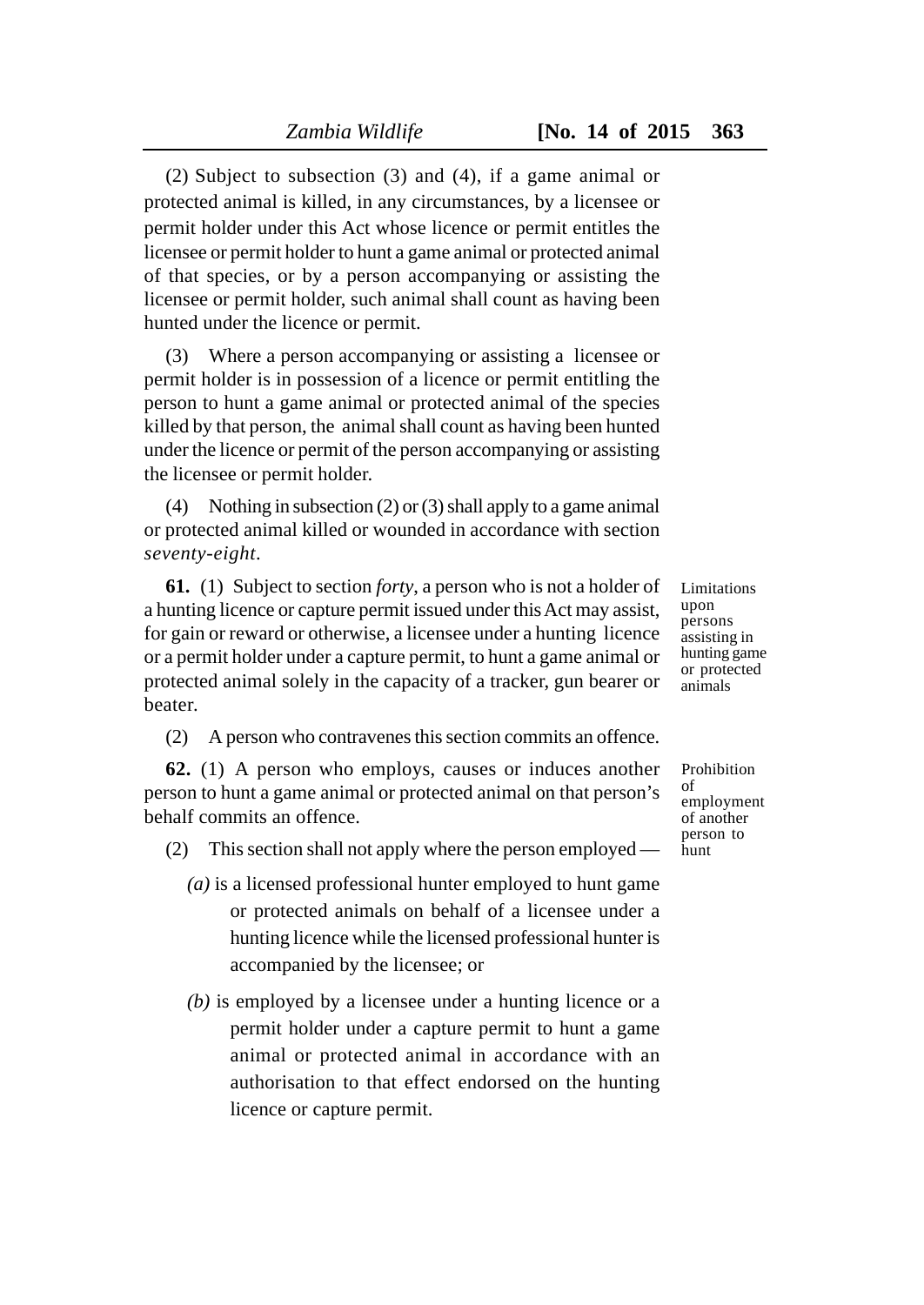Prohibition of hunting in open area

**63.** (1) Except as otherwise provided by this Act, a person who is not a holder of a hunting licence or capture permit under this Act, who hunts a game animal or protected animal in an open area commits an offence and is liable, upon conviction, to a fine not exceeding four hundred thousand penalty units or to imprisonment for a period not exceeding five years, or to both.

(2) This section does not apply to a person who, within an open area —

- *(a)* hunts an animal which is not a game animal or protected animal;
- *(b)* is the owner of the land and is in possession of a hunting licence or hunting concession authorising that person to hunt the game animal or protected animal;
- *(c)* has previously sought and obtained the written consent of the owner to do so and is in possession of a hunting licence authorising that person to hunt a game animal or protected animal; or
- *(d)* is an authorised officer while acting under instructions in performance of that officer's duties in the exercise of powers under this Act.

Hunting in fenced and unfenced private wildlife estate

**64.** (1) A person who, without the written consent of the owner of a fenced private wildlife estate or other authorised person, hunts a game or protected animal in a private wildlife estate commits an offence and is liable, upon conviction, to a fine not exceeding four hundred thousand penalty units or imprisonment for a term not exceeding four years, except that this section does not apply to the owner of the private wildlife estate.

(2) Notwithstanding subsection (1), a person found in possession of meat of a game or protected animal hunted in a fenced private wildlife estate without the written consent of the owner of the private wildlife estate commits an offence and is liable, upon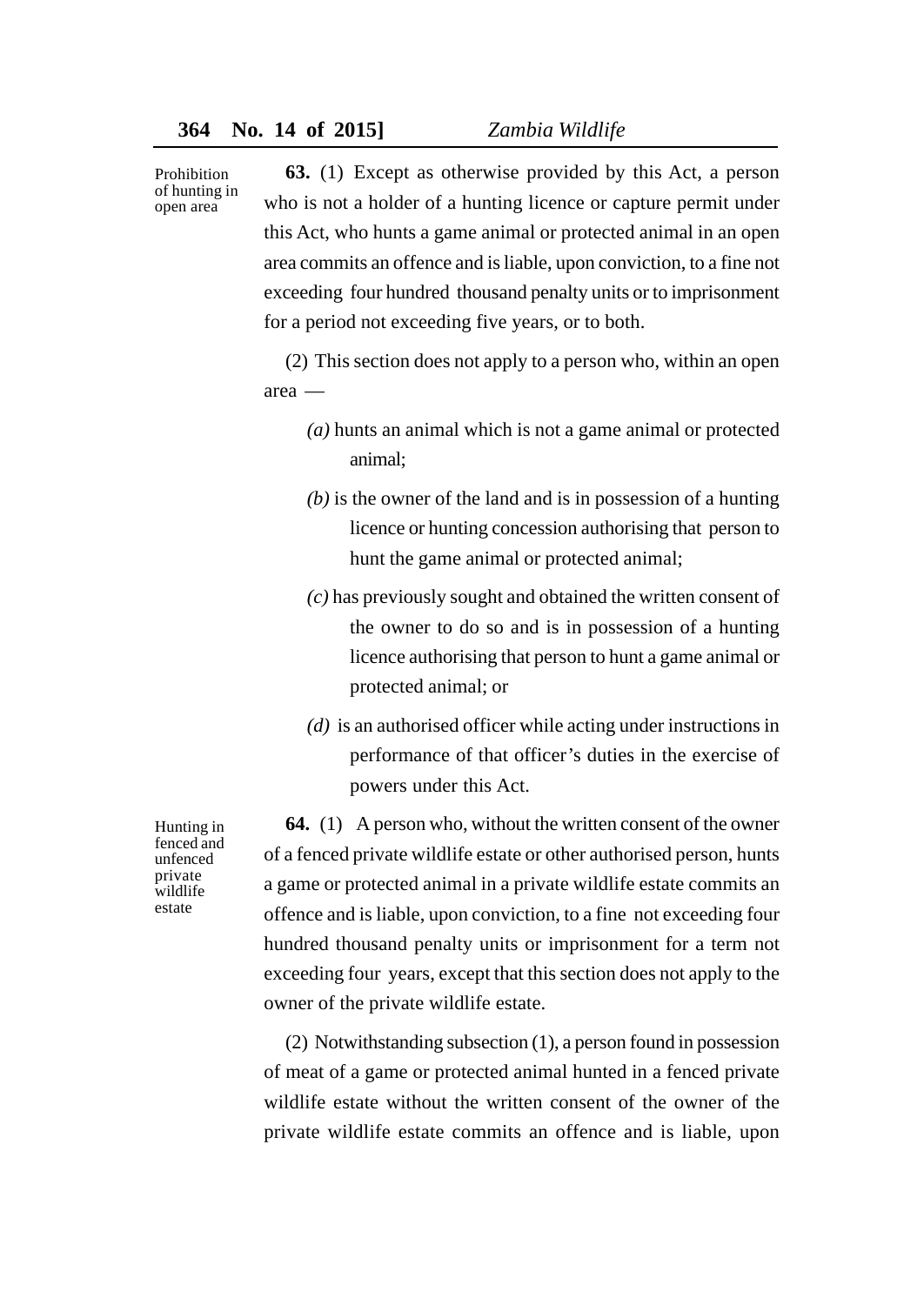conviction, to a fine not exceeding four hundred thousand penalty units or to imprisonment for a term not exceeding five years, or to both.

(3) A person who, not being a holder of a hunting licence or capture permit, hunts a game or protected animal in an unfenced private wildlife estate commits an offence and is liable, upon conviction, to a fine not exceeding four hundred thousand penalty units or to imprisonment for a term not exceeding four years, or to both.

(4) A person found in possession of meat of a game or protected animal hunted in an unfenced private wildlife estate without a written consent issued by the owner of the private wildlife estate commits an offence and is liable, upon conviction, to a fine not exceeding three hundred thousand penalty units or to imprisonment for a period not exceeding three years, or to both.

**65.** (1) Except as may be authorised under a capture permit or permitted under section *seventy-six*, a person commits an offence who hunts—

- *(a)* the dependent young of a game animal or protected animal; or
- *(b)* a female game animal or protected animal accompanied by her dependent young.

(2) For the purposes of this section,"dependent young" means a young animal relying upon its parent for sustenance and protection.

**66.** (1) Except as provided by subsection (2), a person commits an offence who —

*(a)* uses a motor vehicle, boat or aircraft for purposes of hunting a game animal or protected animal or who uses it in such manner as to drive or stampede a game animal or protected animal, other than a bird, for any purpose; or

Restrictions on use of motor vehicle, aircraft or boat while hunting

Prohibition of hunting young game animals and females with young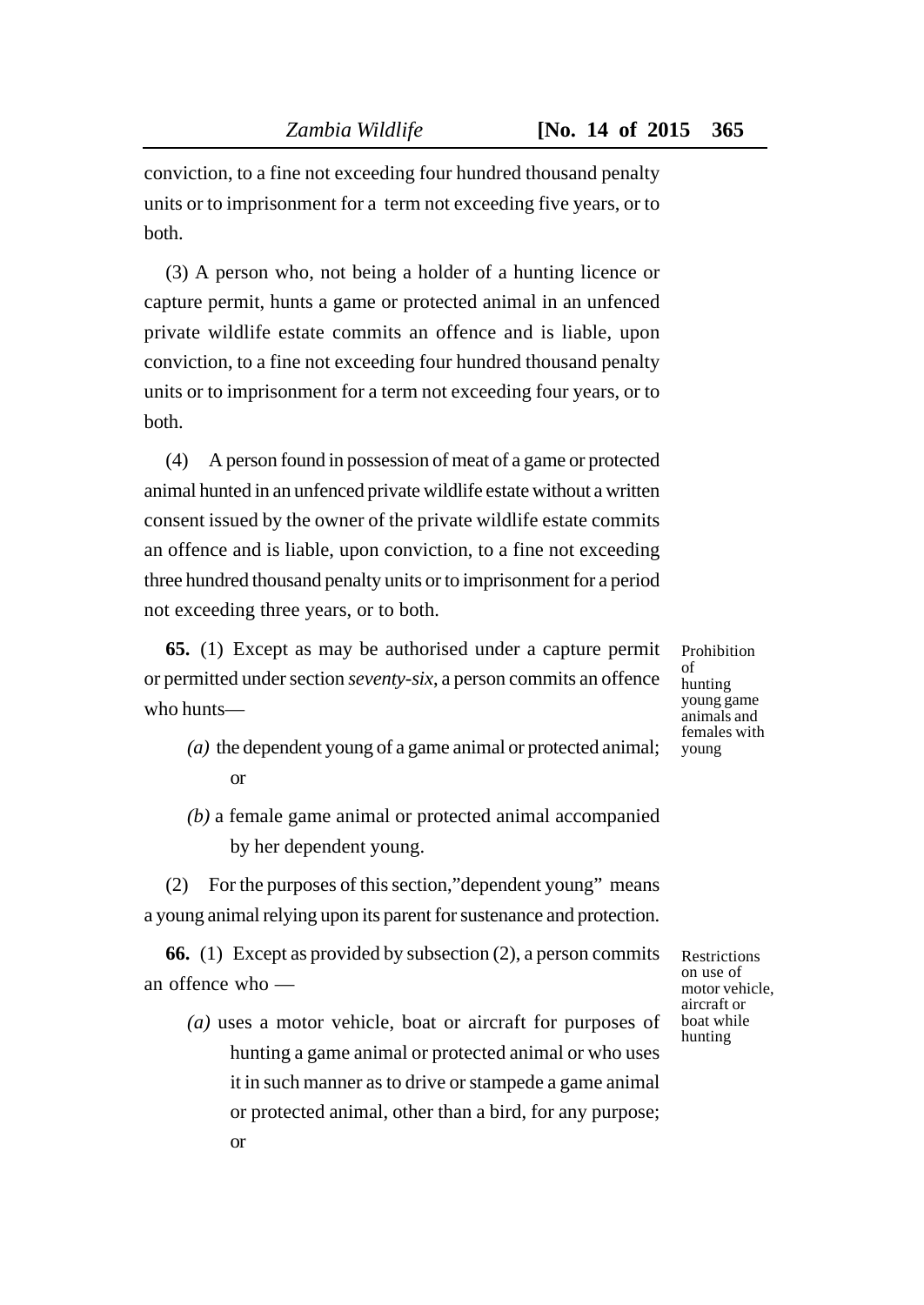*(b)* discharges a firearm or other weapon at a game animal or protected animal, other than a bird, from a motor vehicle, aircraft, boat or other conveyance, or discharges the firearm or other weapon from a point within two hundred and fifty metres' distance of a motor vehicle, aircraft, boat or other conveyance.

(2) Nothing in this section shall prohibit the use of a motor vehicle, aircraft, boat or other conveyance for—

- *(a)* hunting a game animal or protected animal under a hunting licence or hunting concession issued under Part VII or under any permit issued under this Act where those means are expressly permitted under the terms of the licence or permit; or
- *(b)* driving away a game animal or protected animal from any aerodrome by a person concerned with the maintenance of the aerodrome, or driving a game animal or protected animal by a person off any land being used, or about to be used, as an aerodrome in case of an emergency, when necessary, to ensure the safety of an aircraft which is about to alight on or take off from the land.

**Restrictions** on use of dogs while hunting

**67.** (1) Except as provided by subsection (2), a person who, without the written permission of the Committee, uses dogs for the purpose of hunting a game animal or protected animal commits an offence.

(2) The Minister may, by statutory instrument, on the advice of the Committee, prescribe a game animal or protected animal in the hunting of which dogs may be used.

(3) A person who contravenes any of the provisions of this section commits an offence.

**Prohibition** of use of fire in hunting

**68.**A person who, for the purpose of hunting or assisting in hunting a game animal or protected animal, causes a fire or drives or surrounds a game animal or protected animal with fire commits an offence.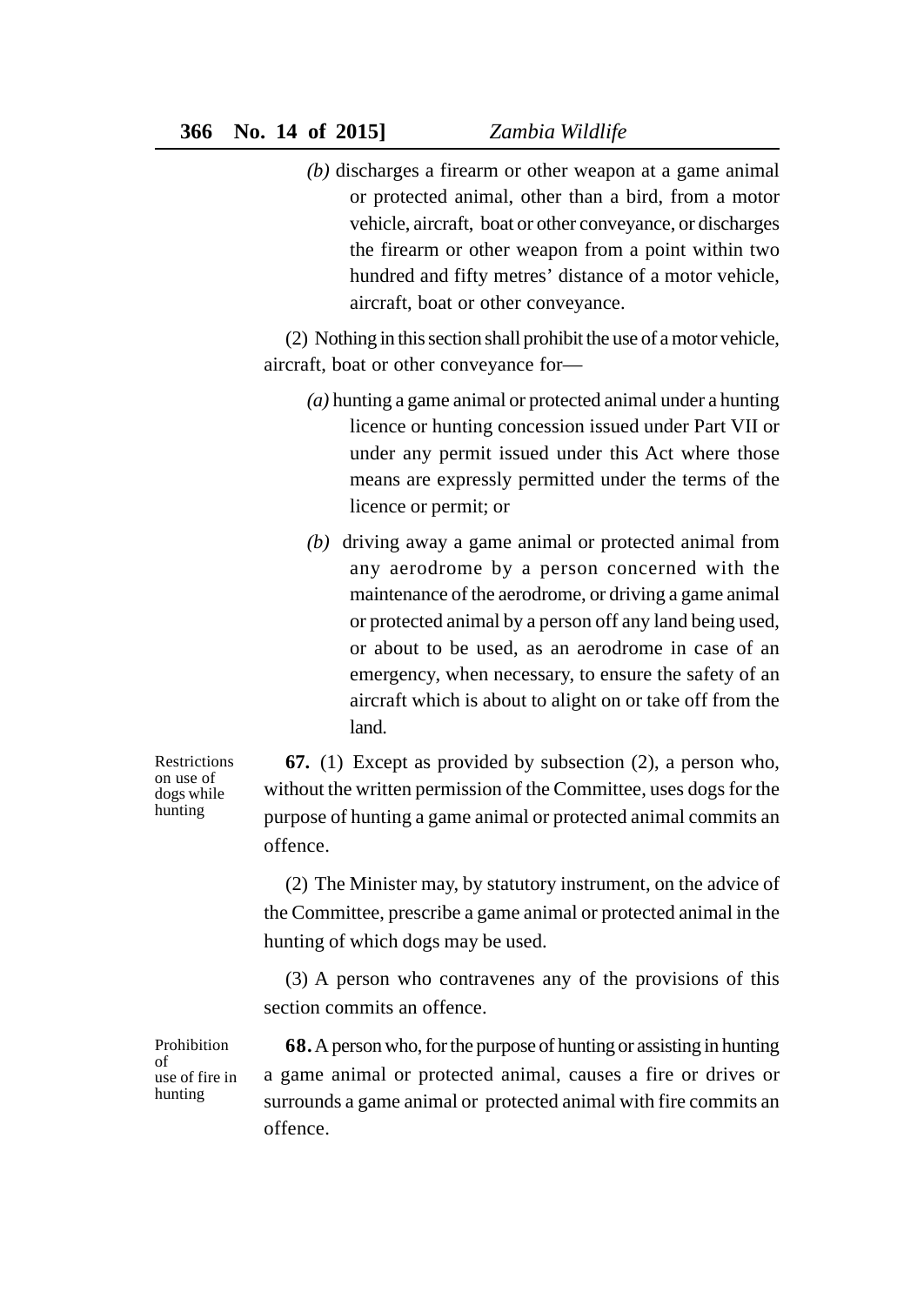**69.**Except with the written permission of the Committee, a person who, for the purpose of, or in connection with, hunting or assisting in hunting a game animal or protected animal, prepares, compounds, sells, buys, uses or has in possession any poison, birdlime or like injurious substance or any poisoned weapon commits an offence.

**70.**Except with the written permission of the Committee, or as authorised under a hunting licence or capture permit or as otherwise provided under this Act, a person who, for the purpose of, or in connection with, hunting a game animal or protected animal, possesses, makes, buys, sells or uses any gin or similar trap or any mist net, snare or similar contrivance capable of killing or capturing a game animal or protected animal commits an offence.

**71.** (1) The Minister may, by statutory instrument, on the advice of the Committee—

- *(a)* prohibit the hunting of a wild animal, generally or in a specified area, by means of a game pit, pitfall, trench or similar excavation, fence or enclosure or other device fixed to the ground or other specified method, means, instrument, weapon, missile or explosive; or
- *(b)* impose such conditions or restrictions in respect of the use of a game pit, pitfall, trench or similar excavation, fence or enclosure or other device fixed to the ground or other specified method, means, instrument, weapon, missile or explosive.

(2) The Minister may, on the advice of the Committee, revoke, amend or alter any statutory instrument made under sub-section (1) or suspend, in an area specified in the statutory instrument for any specified period, any regulation where it is necessary to do so in the interest of good wildlife management, for the protection of life, property or the protection of human, animal or plant health.

- (3) A person commits an offence who
	- *(a)* hunts a wild animal in contravention of any regulation made under this section; or

**Prohibition** of use of poison, bird lime or poisoned weapon in hunting

Prohibition of possession, acquisition or use of traps, etc., for hunting

Control of use of specified weapons or methods of hunting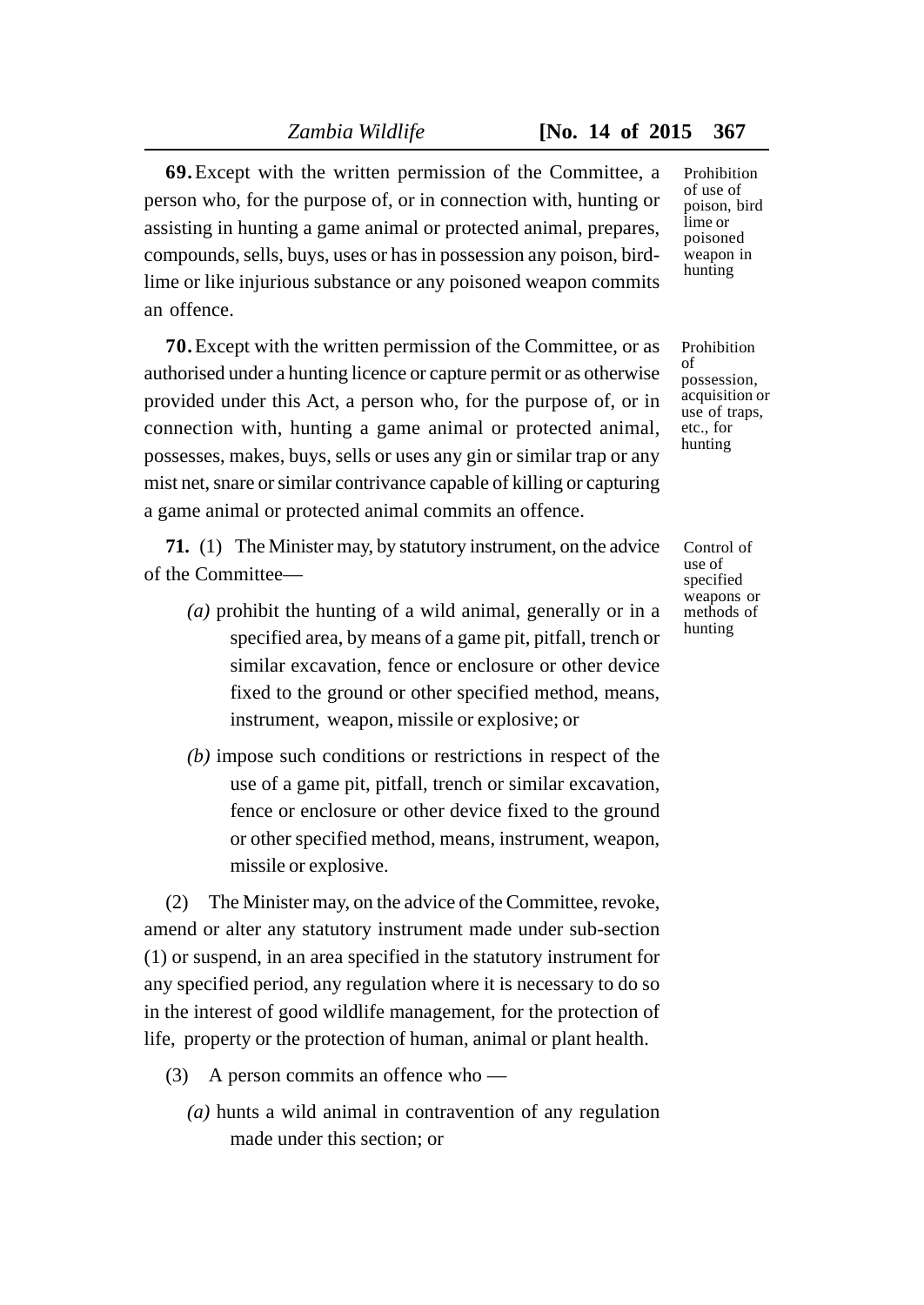*(b)* possesses, makes, buys or sells, for the purpose of hunting or assisting in the hunting of a wild animal, an instrument, weapon, missile or explosive the use of which for such purpose is prohibited by any regulation made under this section.

**72.** (1) A person who drives a game animal or protected animal, other than an amphibious animal, into water for the purpose of incapacitating, killing or capturing that game animal or protected animal commits an offence.

(2) The Minister may, by regulation, on the advice of the Committee, suspend the operation of this section in a specified area for a specified period of time or in respect of a specified game or protected animal.

(3) A person who prevents an animal or bird to have access to water or introduces poisonous substances into water commits an offence.

**73.** (1) Except with the written permission of the Committee, a person commits an offence who, during the hours of darkness —

*(a)* hunts a wild animal; or

*(b)* for the purpose of or in connection with hunting, or assisting in hunting a wild animal, uses any torch, flare, headlamp or any other artificial light.

(2) For the purpose of this section, "hours of darkness" means the period between one half-hour after sunset and one half-hour before sunrise.

**74.** (1) Except with the written permission of the Committee, a person who uses a motor vehicle to drive or stampede a game animal, other than a drive of birds, commits an offence. Game drives

> (2) The Minister may, by regulation, on the advice of the Committee, suspend the operation of this section in respect of an area for a specified period of time.

Prohibition of driving certain game animal or protected animal into water

Prohibition of hunting during hours of darkness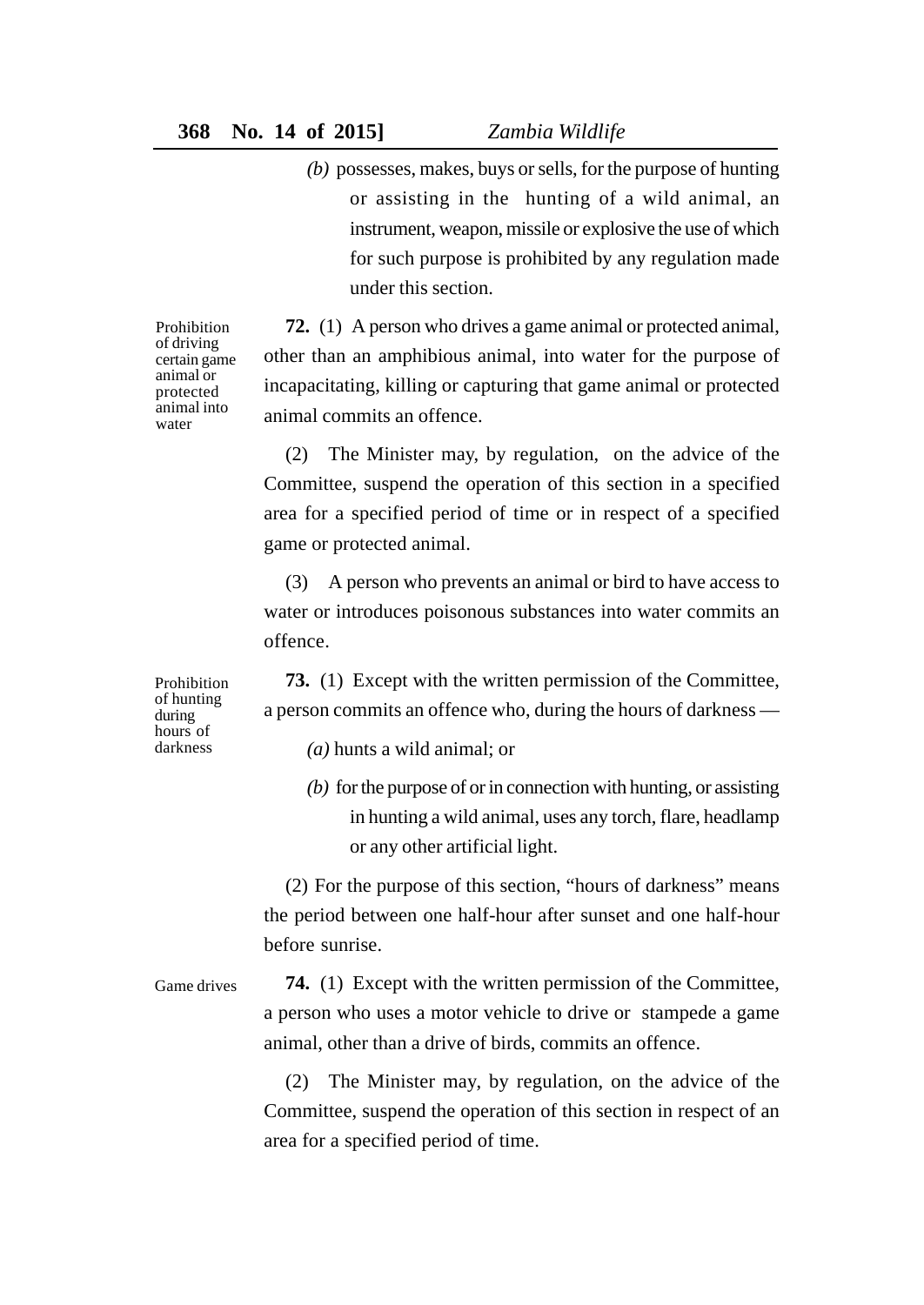# PART IX

KILLING, WOUNDING OR MOLESTING WILD ANIMALS

**75.** (1) Notwithstanding anything to the contrary in this Act, a person may, if it is necessary, kill a wild animal in defence of oneself or in defence of another person.

(2) Nothing in this section shall exonerate a person who, at the time of killing a wild animal in self-defence or in defence of another person, is or was committing an offence under this Act.

(3) Except as is otherwise provided by this Act or by the terms and conditions of a licence or permit issued under this Act, the killing of a game animal or protected animal in accordance with subsection (1) shall not be deemed to transfer to a person the absolute ownership of the animal or the carcas, trophy or meat of the animal.

(4) Where a game animal or protected animal is killed in accordance with subsection (1), the person who has killed the animal shall, within a period of twenty-four hours, make a report of the facts to the nearest authorised officer and shall, unless otherwise entitled to retain the animal under this Act or under a licence or permit issued under this Act, hand over to the authorised officer the carcas, trophy or meat of the animal as the authorised officer may direct.

(5) A person who fails to comply with subsection (4) commits an offence.

**76.** (1) Notwithstanding any provision to the contrary in this ActDefence of property

- *(a)* an owner or owner's employee where it is necessary for—
	- (i) the protection of the owner's land or a building on it;
	- (ii) the protection of a part of the owner's land, which is under cultivation, and for the protection of any crops growing upon that part of the land;
	- (iii) the protection of any livestock upon any part of that person's land, whether fenced or enclosed or not, which for the time being is in use for the grazing or herding of domestic stock;
- *(b)* an owner of any crops lawfully cultivated on land leased by any other person or held under customary law, or an employee of the owner of the crops; or

Self-defence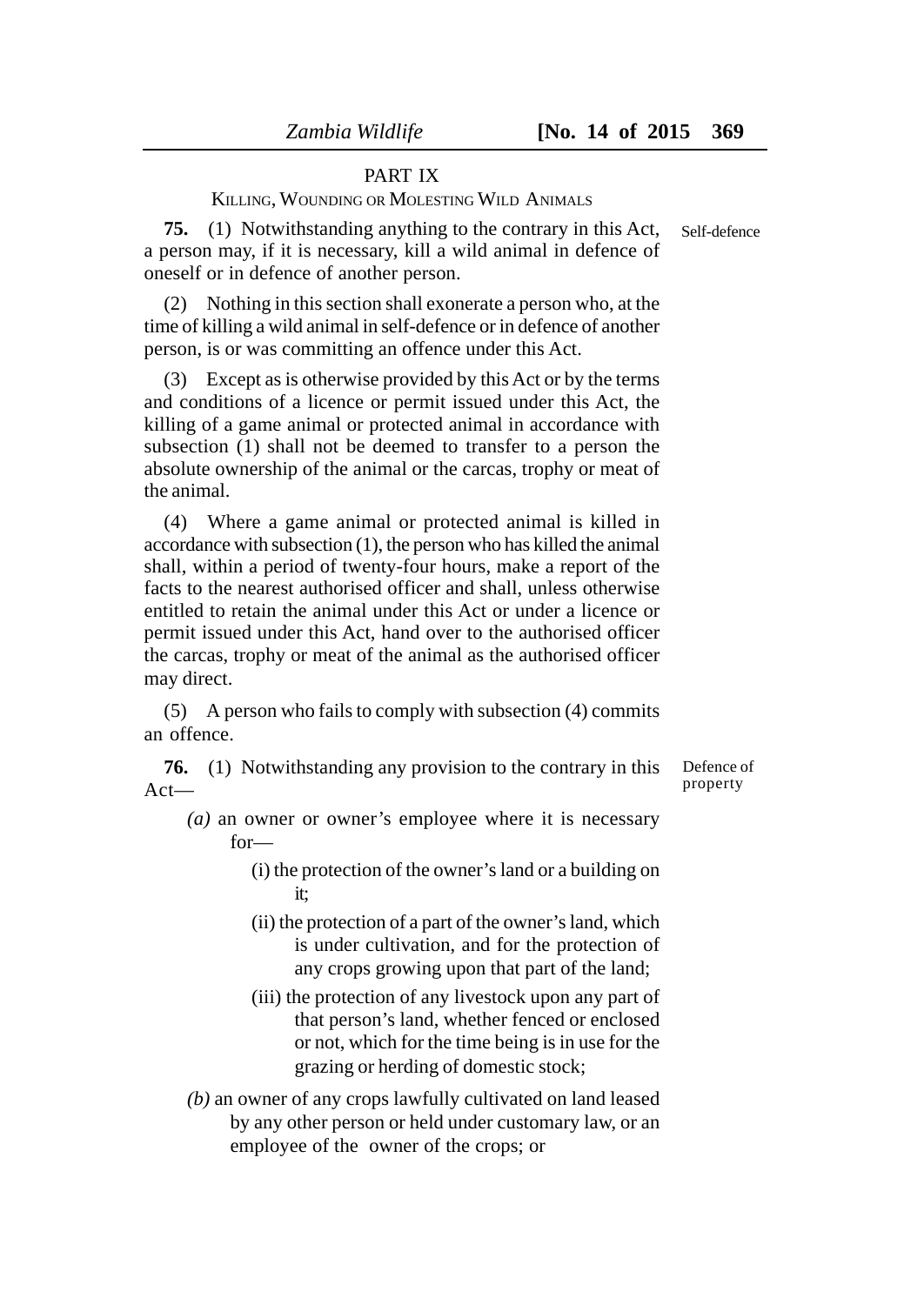*(c)* an owner of any livestock lawfully grazed or herded upon land leased by any other person or held under customary law, whether the lands are fenced or enclosed or not, or an employee of the owner of the livestock;

may kill a game animal, non-game animal, protected or non- protected animal that is identified as causing or has caused material damage to the land, building, crops or livestock, as the case may be, and a report shall be made to the nearest authorised officer.

(2) Except as is otherwise provided by this Act or by the terms and conditions of a licence or permit issued under this Act, the killing of a game or protected animal in accordance with subsection (1) shall not be deemed to transfer the absolute ownership to any person of the game animal or protected animal, or the carcas, trophy or meat of the game or protected animal.

(3) Where a game animal or protected animal is killed in accordance with subsection (1), the person who has killed that animal shall, within a period of twenty-four hours, make a report of the fact to the nearest authorised officer and shall, unless otherwise entitled to retain the animal under this Act or under a licence or permit issued under this Act, hand over to the authorised officer the carcas, trophy or meat of that animal as the authorised officer may direct.

(4) An authorised officer may grant the person referred to in subsection (3) ownership of the carcas, trophy or meat of the animal as compensation for any damage to the land, building, crops or livestock caused by the game animal, protected non-game animal or non-protected animal.

(5) A person who fails to comply with subsection (3) commits an offence.

(6) Nothing in this section shall authorise a person to use in the killing of a wild animal a method of hunting prohibited under Part VIII or by any regulation made under this Act.

**77.** (1) A person who kills a game animal or protected animal through accident or error shall, within a period of twenty-four hours, make a report of the facts to the nearest authorised officer and shall hand over to the authorised officer the carcas, trophy or meat of the game or protected animal as the authorised officer may direct.

Game or protected animal killed through accident or error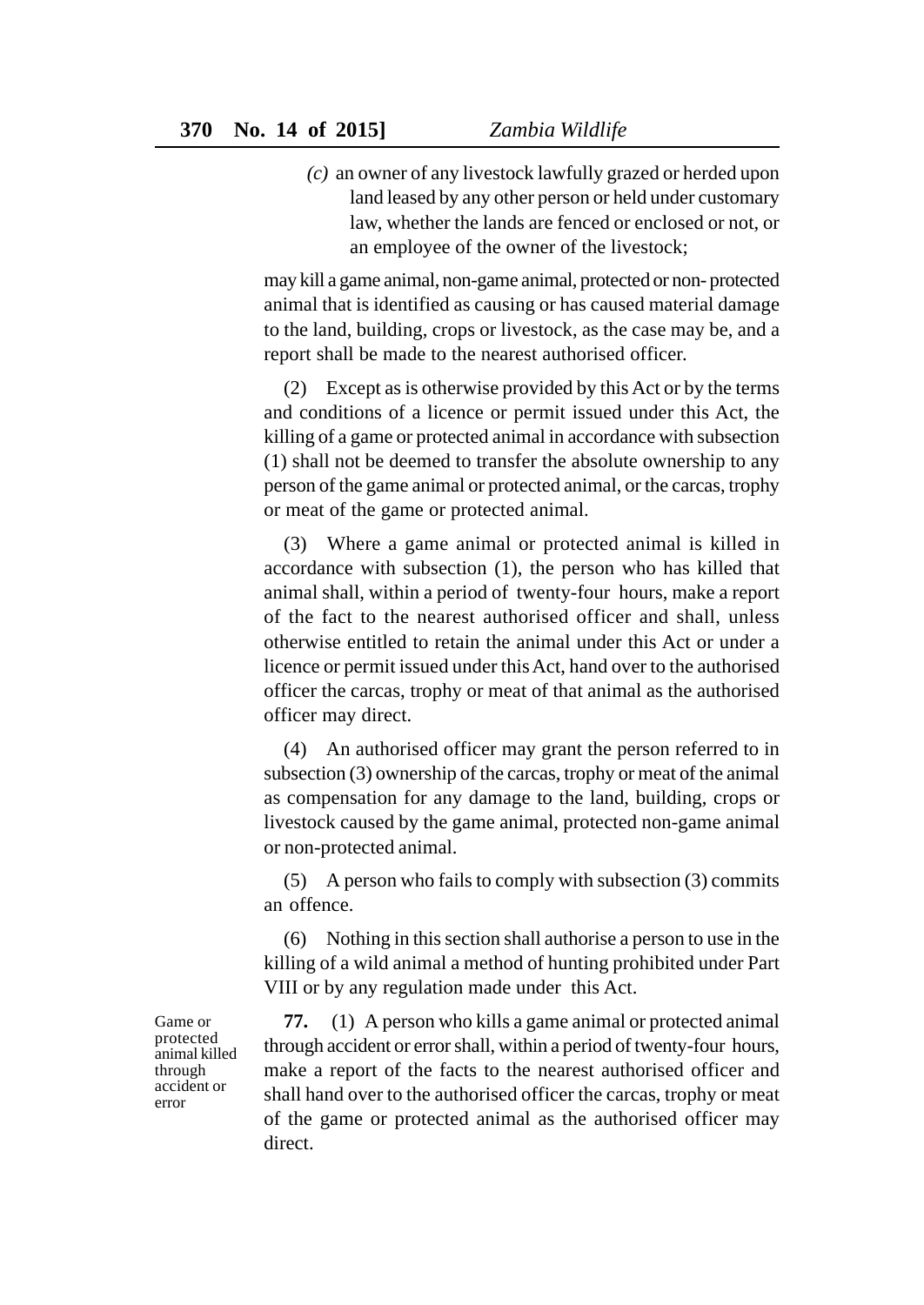(2) Nothing in subsection (1) shall apply to a person who kills a game animal or protected animal through accident or error if—

- *(a)* that person is entitled under a licence or permit issued under this Act to hunt a game animal or protected animal of that species and sex; and
- *(b)* no offence under this Act has been committed in relation to the killing of the animal.

(3) Section *sixty* applies to a game animal or protected animal killed by accident or error.

(4) A person who fails to comply with subsection (1) commits an offence.

**78.** (1) A person who, in any circumstances, wounds a dangerous animal and fails without reasonable cause to use all reasonable effort to kill the animal at the earliest possible opportunity commits an offence, except that a person shall not follow a wounded game animal or protected animal into a National Park, Community Partnership Park or Game Management Area in which the hunting of the animal is prohibited or onto any land held by a person under a leasehold title.

(2) A person who has, or who believes that that person has, wounded a game animal or protected animal that in such wounded condition has entered a National Park, Community Partnership Park or Game Management Area in which the hunting of the animal is prohibited shall, within a period of twenty-four hours of the wounding of the animal, make a report of the facts and circumstances to the nearest authorised officer.

(3) A person who has, or who believes that the person has, wounded a game animal or protected animal that in such wounded condition has entered land held by a person under a leasehold title and upon which land that person has no permission to enter shall, within a period of twenty-four hours of the wounding of the animal, make a report of the facts and circumstances to the occupier of the land and to the authorised officer.

**79.** (1) A person who, in any circumstances, wounds a dangerous animal and fails to kill or recover the animal within twenty-four hours after its wounding shall, within forty-eight hours of the wounding of the animal, report the circumstances of the wounding to the nearest authorised officer.

Wounding of game animal or protected animal

Wounding of dangerous animal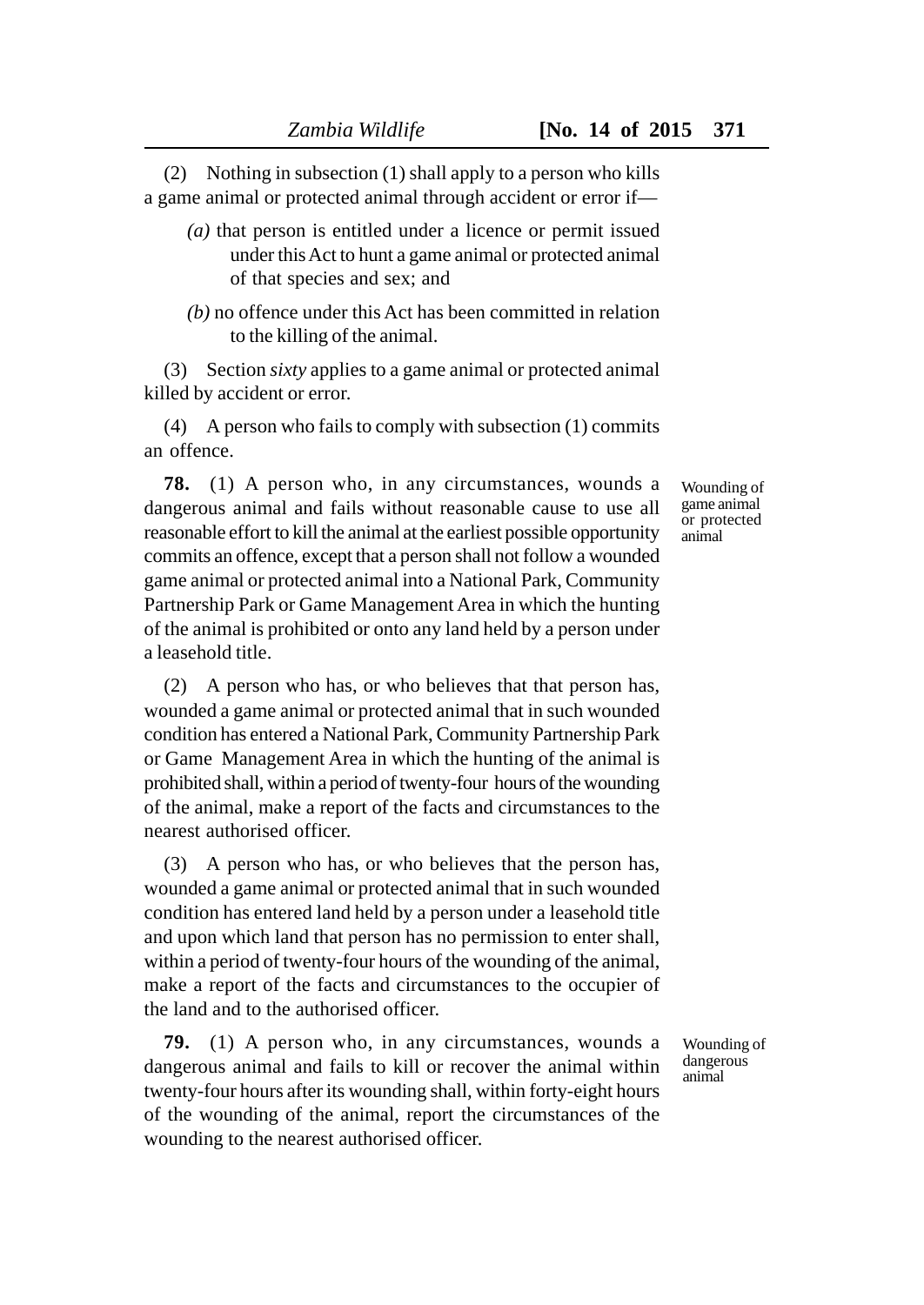- (2) A report made under subsection (1) shall specify—
	- *(a)* the species of dangerous animal wounded;
	- *(b)* the date, time and place of the wounding;
	- *(c)* the type of wound, if known;
	- *(d)* the weapon by which the wound was inflicted;
	- *(e)* the efforts made to kill the animal after it was wounded;
	- *(f)* the time and place at which the animal was lost or escaped; and
	- *(g*) any other information which might be of use in locating or identifying the animal.

(3) If the dangerous animal wounded, but not killed, is an elephant or rhinoceros, the report made under subsection (1) shall, in addition, be made to the Committee within forty-eight hours of the wounding of the animal.

(4) Where a dangerous animal is found dead and the Committee determines that it is an animal which was wounded, but not killed, by the holder of a licence or permit that entitles the holder to hunt the animal, and that the licensee or permit holder—

*(a)* made the requisite report; and

*(b)* after wounding the animal, used every possible endeavour to kill it;

the Committee may direct that a trophy of the animal be delivered to the licensee or permit holder.

(5) A report required to be made under subsection (1) or (3) shall, whenever possible, be made in person by the person who wounded the dangerous animal or, on that person's instructions, by a person accompanying or assisting that person at the time when the wounding took place.

(6) A person who is required by subsection (5) to make a report under subsection (1) or (3) and who fails to do so, or who does not make the report within forty-eight hours of the loss of the wounded dangerous animal, commits an offence and is liable, upon conviction, to a fine not exceeding fifty thousand penalty units or to imprisonment for a term not exceeding three months, or to both.

(7) Where a dangerous animal has been wounded by the holder of a licence or permit issued under this Act entitling the holder to hunt the animal, the absolute ownership of the animal shall not be deemed to pass under the provisions of this Act to the licensee or permit holder, as the case may be.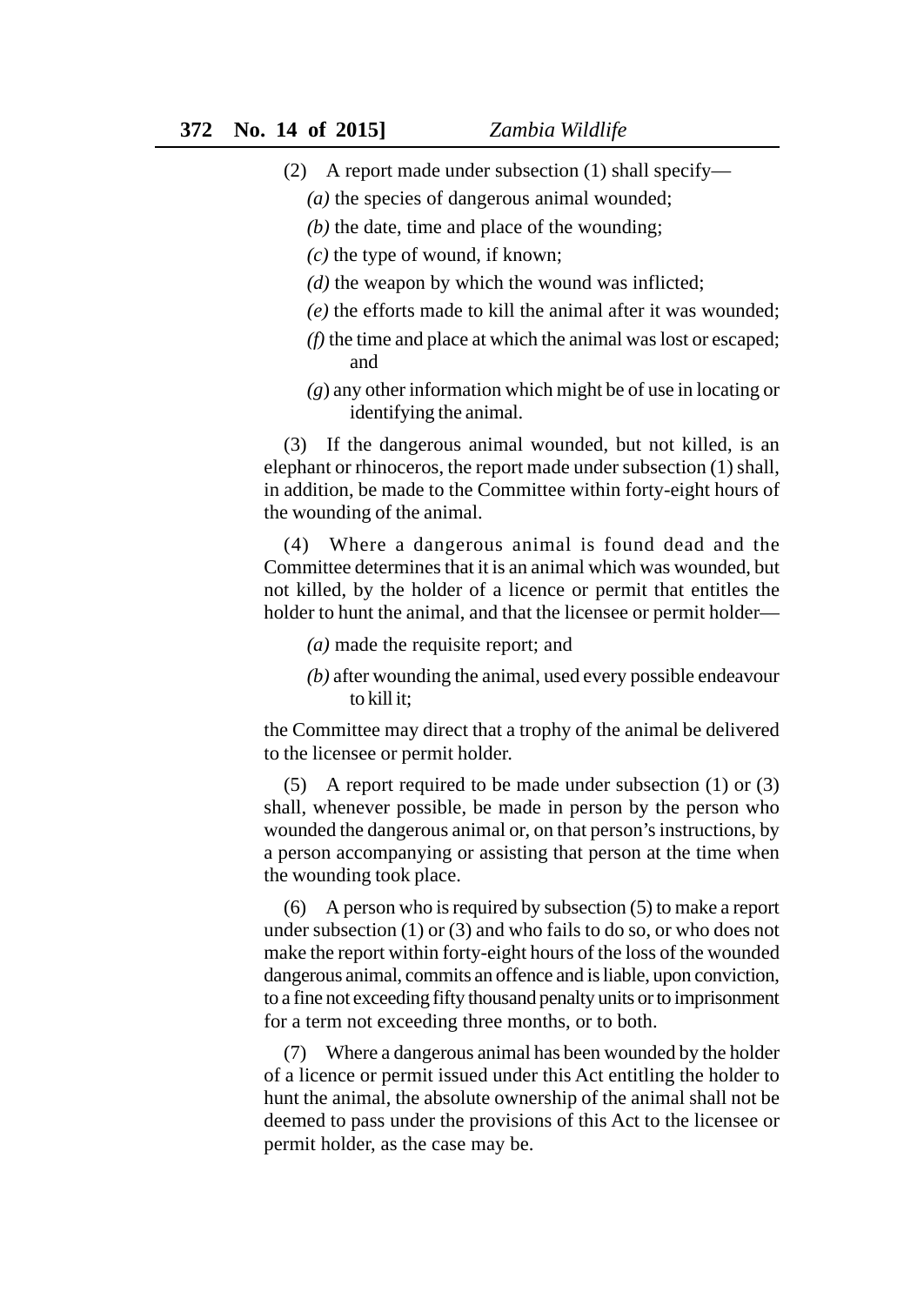**80.** A person who, in any circumstances, causes unnecessary or undue suffering to a wild animal commits an offence.

**81.** (1) Subject to subsection (2), a person who, without the permission of the Committee, is in possession of, or has in that person's control or keeping, a live wild animal that has been orphaned, maimed, mutilated or incapacitated commits an offence.

(2) This section does not apply to a veterinary surgeon or a person assisting a veterinary surgeon, or any other person, who has in actual possession, control or keeping an orphaned, maimed or mutilated wild animal for purposes of medical care, treatment, scientific or educational purposes in accordance with the written authority of the Committee.

**82.** Except as provided for by, or for the purposes of, sections *seventy-five, seventy-six, seventy-eight* and *seventy-nine*, a person commits an offence who willfully—

- *(a)* molests or provokes a game animal or protected animal in any manner which results in the destruction of the game animal or protected animal; or
- *(b)* molests or provokes an animal in any manner that results in the harassment or destruction of a game animal or protected animal.

# PART X

#### **TROPHIES**

**83.** (1) A person who, in the course of trade, buys, sells or processes or otherwise deals in a trophy, or manufactures an article from a readily recognisable part of it, without a trophy dealer's permit commits an offence.

(2) This section does not apply to a person who, for purposes of gain, sells, processes or manufactures an article from a trophy of a game animal or protected animal which was lawfully hunted by that person and the ownership of which licence is vested in that person under section *three* or any other provision of this Act.

**84.** (1) The Committee may, upon application to the Committee made by a person in the prescribed manner and form, and upon payment of the prescribed fee, issue to the person a trophy dealer's permit, in the prescribed form, on such terms and conditions as the Committee shall specify.

Prohibited dealings in trophies

Possession of maimed wild animal

Cruelty to wild animals

Molesting or provoking game animal or protected animal

Trophy dealer's permit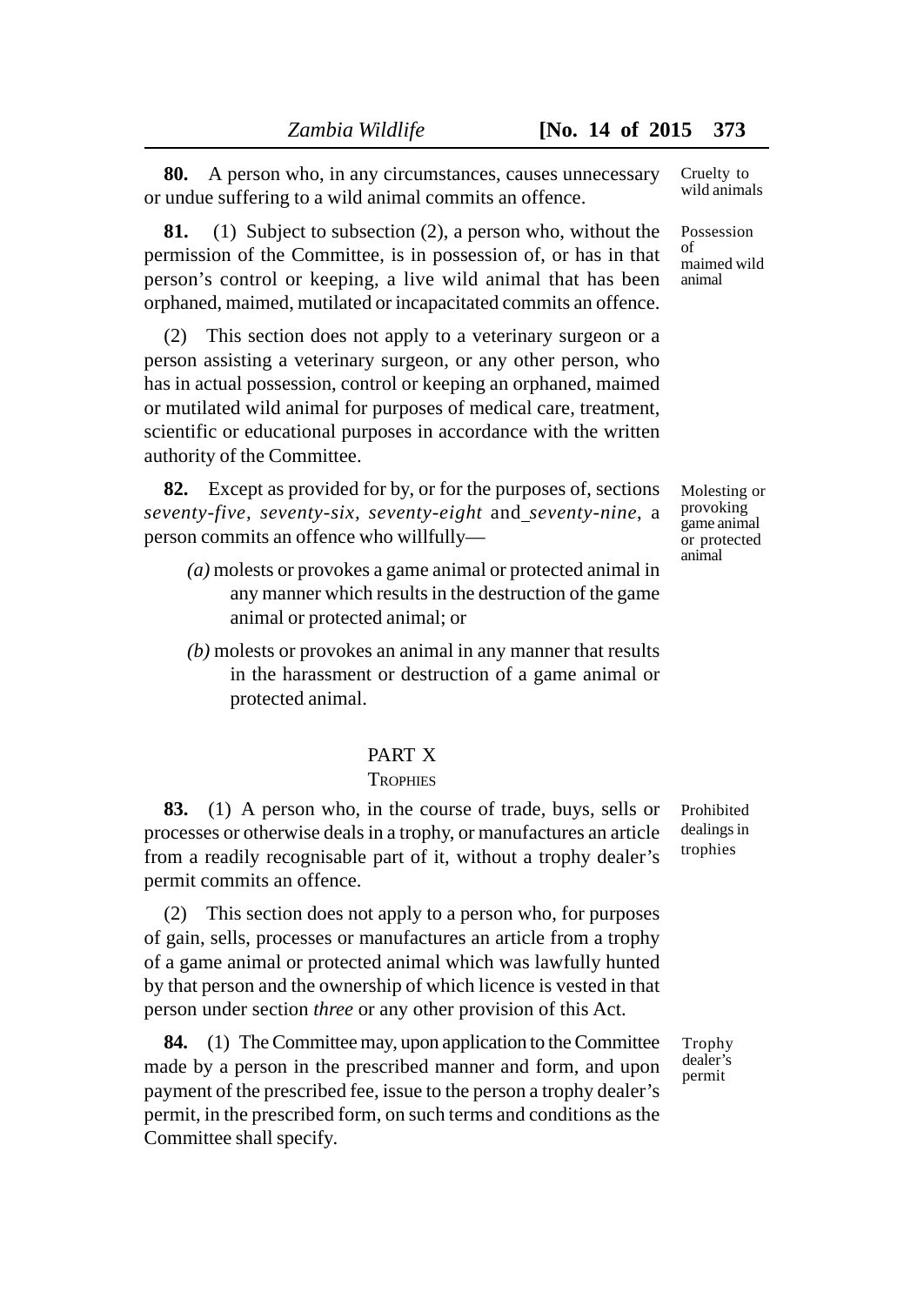(2) A trophy dealer's permit shall authorise the permit holder to buy, sell, deal in, process or manufacture articles from trophies.

- (3) The Committee may—
	- *(a)* grant or refuse to grant, suspend for a period of time or revoke a trophy dealer's permit;
	- *(b)* make the granting of a trophy dealer's permit subject to any condition that it considers fit to impose; or
	- *(c)* limit a trophy dealer's permit to, or exclude from, a specific trophy or class of trophies.
- (4) The Committee shall, where it—
	- *(a)* refuses to grant a trophy dealer's permit;
	- *(b)* suspends, revokes or cancels a trophy dealer's permit;
	- *(c)* makes the granting of the trophy dealer's permit subject to any condition; or
	- *(d)* limits the trophy dealer's permit to, or excludes from it, any specific trophy or class of trophy;

notify the applicant of the decision, in writing, and shall give reasons for the decision.

**85.** (1) A trophy dealer shall keep and maintain such records, and make such returns, of the trophy dealer's trading in trophies as the Minister may prescribe, by statutory instrument, after consultation with the Committee.

(2) A trophy dealer who fails to keep or maintain a record or make a return prescribed under subsection (1) commits an offence.

**86.** (1) Subject to subsection (2), the Minister may, on the advice of the Committee, by statutory instrument, prescribe any trophy or class of trophy as being "prescribed trophy" for the purposes of controlling, prohibiting or limiting any dealings in the trophy or class of trophy, except in accordance with the provisions of this Act.

(2) Ivory and rhinoceros horn are prescribed trophies for the purposes of this Act.

Certificate of ownership of trophy and prescribed trophy

**87.** (1) The Committee may, upon application by a person and upon being satisfied that the person is in lawful possession of a trophy, issue to that person, in the prescribed form, a certificate of ownership of that trophy.

Prescribed trophies

Records and returns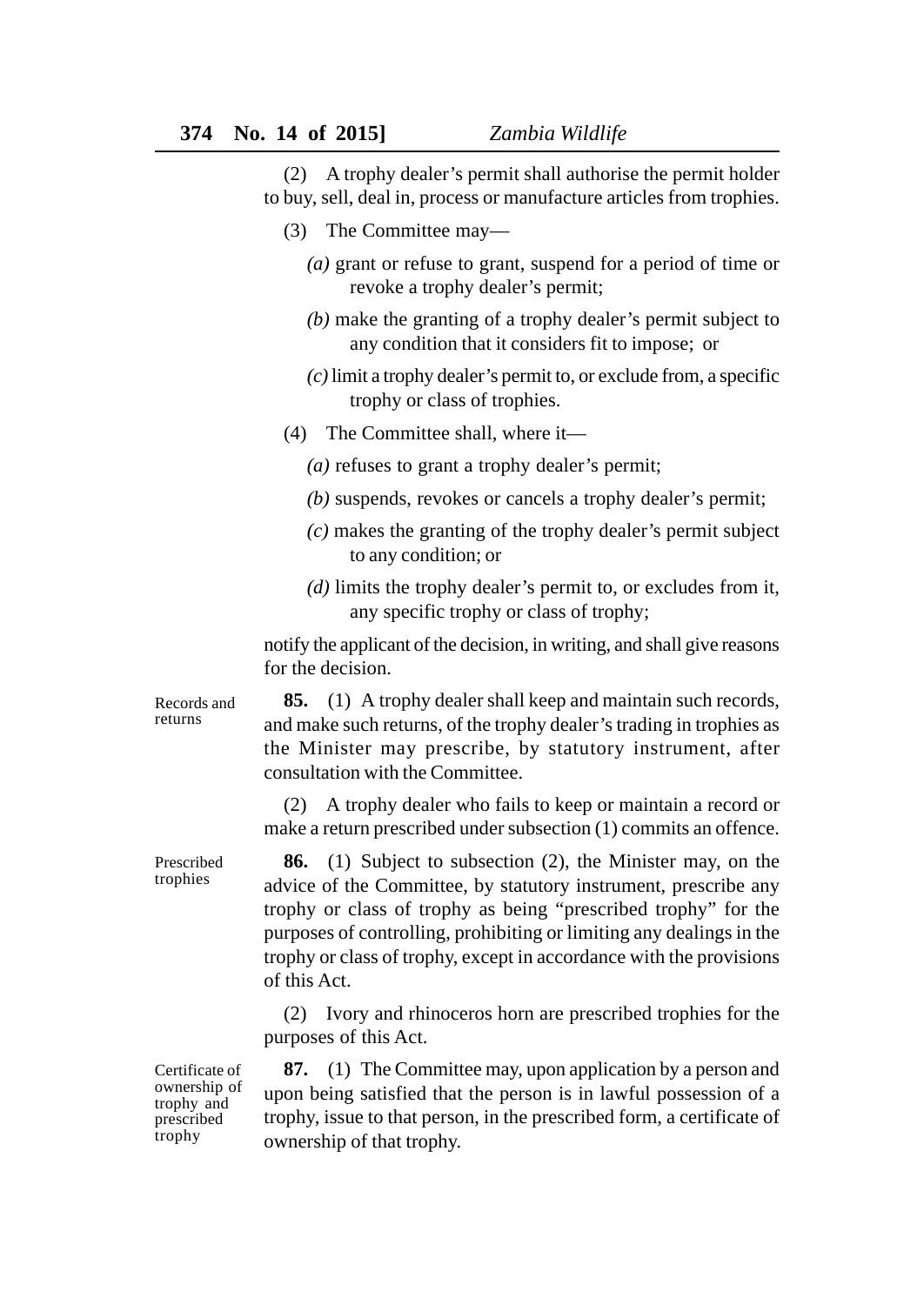(2) Subject to sections *eighty-eight, ninety* and *ninety-one* in respect of the import and registration of ivory and rhinoceros horn, a person who imports a prescribed trophy shall, within one month from the date of the import of the prescribed trophy, apply to the Committee for a certificate of ownership in respect of the prescribed trophy under this section.

(3) The Committee may, where satisfied that a certificate of ownership referred to in subsection (1) or (2) was issued through error, or through the misrepresentation or fraud of any person, revoke it and the person to whom the certificate of ownership was issued shall cause the certificate to be returned to the Director for cancellation.

(4) A person who has in that person's possession a trophy or prescribed trophy without the certificate of ownership issued in respect of the trophy or prescribed trophy commits an offence.

**88.** (1) A person who intends to import or export a trophy or prescribed trophy shall apply for an import permit or export permit, respectively, in the prescribed manner and form, upon payment of the prescribed fee.

(2) A person who contravenes subsection (1) commits an offence.

(3) The Committee may, upon application made by a person in the prescribed manner and form and upon payment of the prescribed fee, with the approval of the Minister and subject to such conditions as the Minister may determine, issue an import or export permit in respect of a prescribed trophy.

(4) A permit issued under this section shall not be deemed to relieve a person from a restriction on, or prohibition of, the import or export of a trophy or prescribed trophy imposed by or under any other written law.

**89.** (1) A person who transfers, or purports to transfer, the ownership of a prescribed trophy to another person, whether by way of gift, sale or otherwise, shall, at the time of the transfer or purported transfer, be in actual possession of the certificate of ownership issued in respect of the prescribed trophy.

(2) Subject to section *ninety-three*, a person who intends to transfer a certificate of ownership of a prescribed trophy to another person shall apply to the Committee for the transfer in the prescribed manner and form.

Importation and exportation of trophy or prescribed trophy

Transfer of ownership of prescribed trophy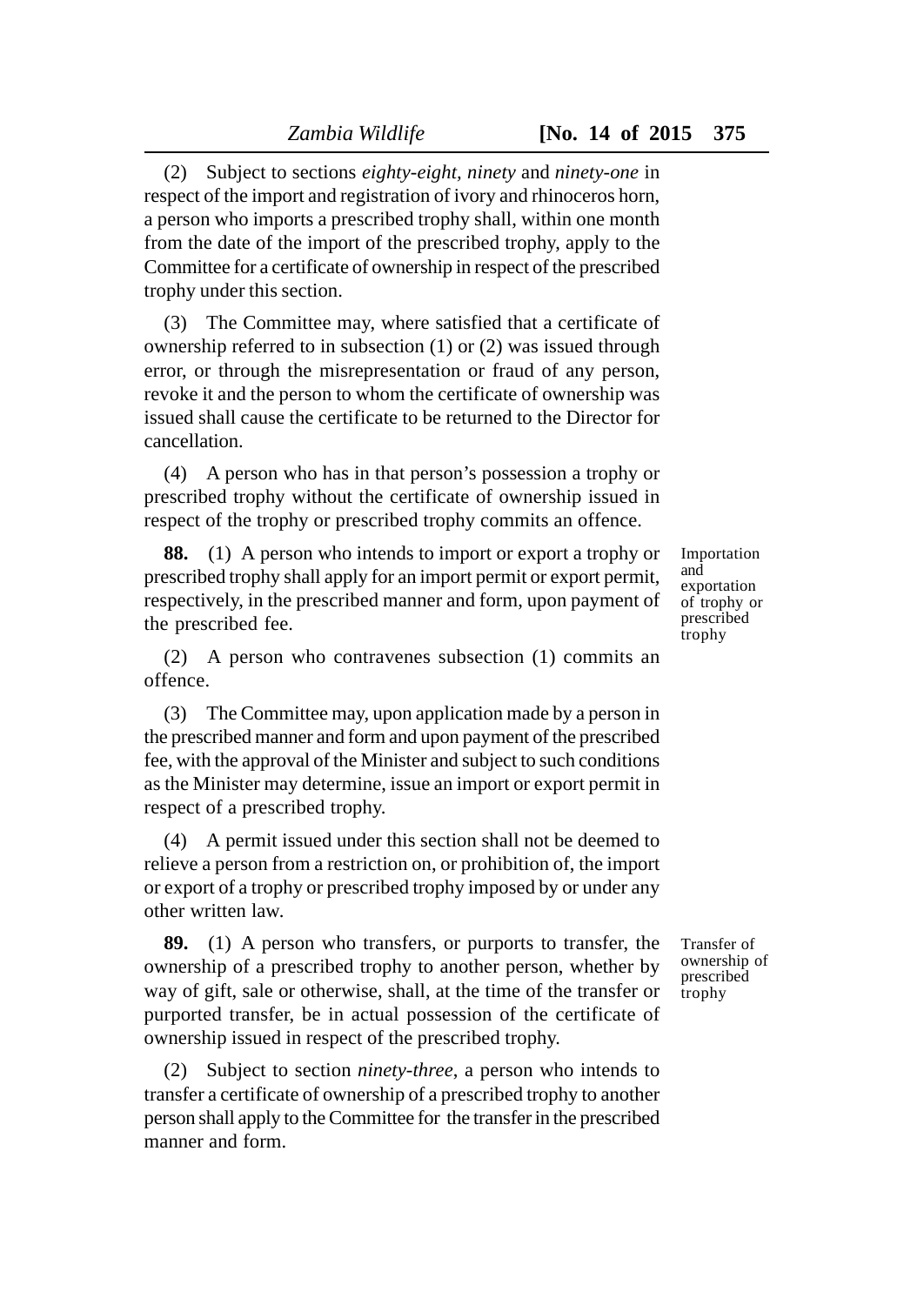(3) The Committee shall, where it approves the application made under subsection (2), withdraw the original certificate of ownership from the transferor and upon payment of the appropriate fee by the transferor, issue a new certificate of ownership in the name and address of the transferee for the prescribed trophies as recorded on the original certificate of ownership.

(4) A person who intends to transfer only part of the trophies indicated on the original certificate of ownership held by that person to another person shall apply to the Committee for the transfer, in the prescribed manner and form, indicating the number and type of trophies to be transferred to that other person.

(5) The Committee shall, upon approval of the application referred to in subsection (4) and upon payment of the prescribed fee, withdraw the original certificate of ownership from the transferor and shall issue two separate certificates of ownership, one in the name of the transferor indicating the remaining trophies, and the other in the name of the transferee indicating the number and type of trophies which have been transferred.

(6) Subject to section *ninety-three,* a person who, by way of gift, purchase or otherwise, obtains or purports to obtain from any other person the ownership of a prescribed trophy, shall ensure that the certificate of ownership for that trophy has been lawfully transferred to that person as provided for in subsections (2), (3), (4) and (5).

(7) Subject to section *ninety-three*, a person who, by way of gift, purchase or otherwise, obtains or purports to obtain from any other person the ownership of a prescribed trophy shall, at the time such ownership is, or is purported to be, transferred to that person obtain from the transferor the certificate of ownership issued in respect of the prescribed trophy endorsed as prescribed by subsection (3).

(8) The transferor shall bear the cost of carrying out an inspection where required under this section.

**90.** (1) A person who, except as provided under section *seventy-five* or *seventy-six,* kills an elephant or rhinoceros shall, within forty-eight hours from the date of the killing, produce the ivory or rhinoceros horn of the animal to a wildlife police officer or to such other person as may be nominated, in writing, in that regard by the Director, for the purpose of weighing and registering the ivory and rhinoceros horn.

Production of ivory or horn of killed elephant or rhinoceros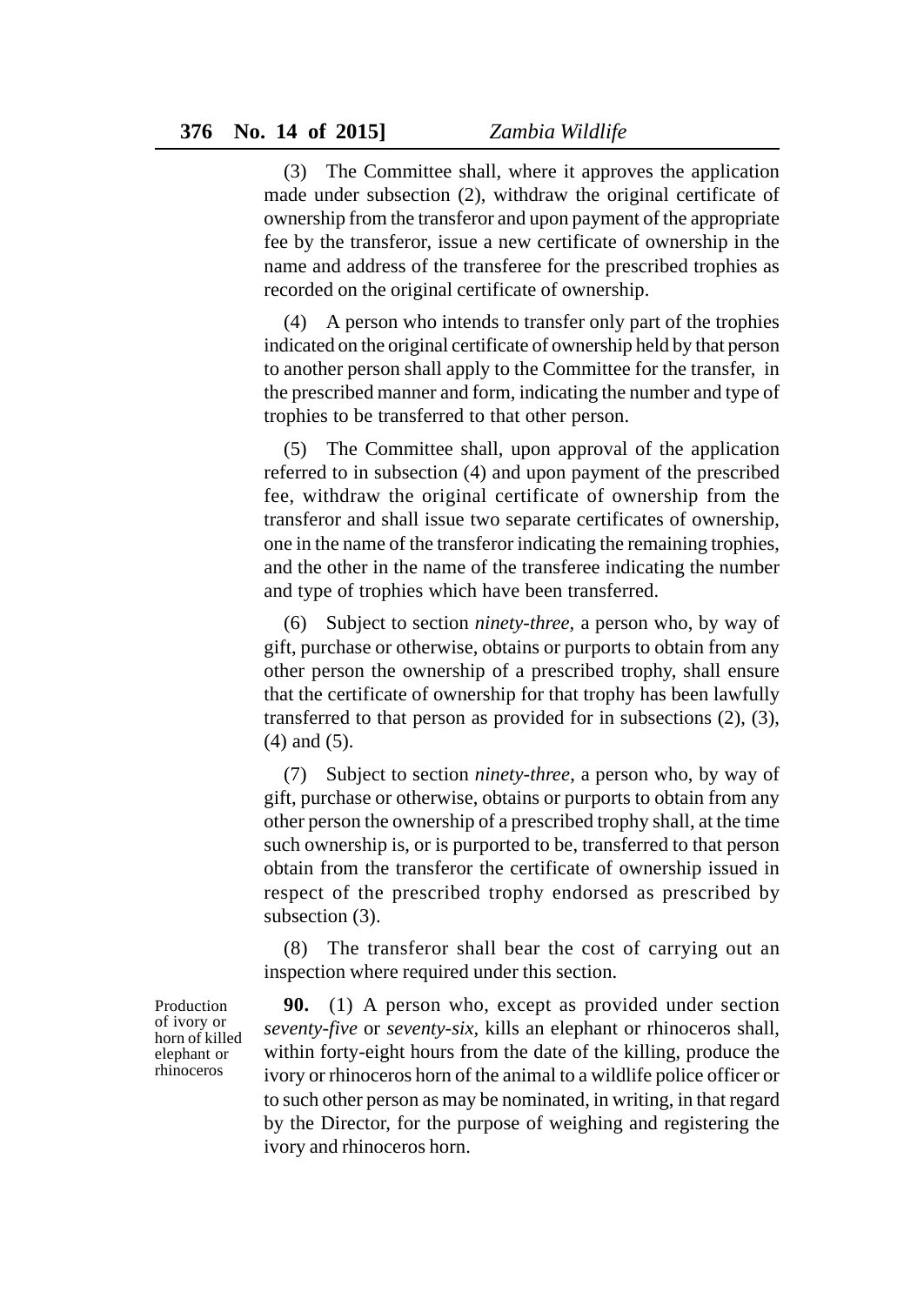(2) A person who fails to comply with subsection (1) commits an offence.

**91.** (1) Subject to any regulations made under subsection (1) of section *eighty-six*, a person who imports ivory or rhinoceros horn into the Republic shall, within forty-eight hours from the date of importation, produce the ivory or rhinoceros horn to a wildlife police officer, or to a person authorised, in writing, by the Director, for the purpose of weighing and registering the ivory or rhinoceros horn.

(2) A person who fails to comply with subsection (1) commits an offence.

**92.** (1) If, after such inquiry as the wildlife police officer may consider necessary, the wildlife police officer or other person to whom any ivory or rhinoceros horn is produced under section *ninety* or *ninety-one,* is satisfied that the ivory or rhinoceros horn is lawful property, under this Act, of the person who killed the animal from which it was procured, or is the lawful property of, and has, subject to the regulations made under subsection (1) of section *eighty-six,* been lawfully imported by the person who produced the ivory or rhinoceros horn, as the case may be, the wildlife police officer shall cause it to be weighed, marked and registered in the manner prescribed and shall thereafter return it to the person who produced it for such purpose and shall issue to that person a certificate of ownership in the prescribed form.

(2) If, after such inquiry as is referred to in subsection (1), the wildlife police officer or other person to whom the ivory or rhinoceros horn is produced under section *ninety or ninety-one* is not satisfied that the ivory or rhinoceros horn is the lawful property of the person who produced it, or that it was lawfully imported, the wildlife police officer or person may retain the ivory or rhinoceros horn pending, and for the purposes of, any proceeding which may be instituted in respect of it under this Act.

(3) Where any proceeding is not instituted within three months from the date of production of the ivory or rhinoceros horn, the wildlife police officer or other person shall weigh, mark and register the ivory or rhinoceros horn and shall return it to the person who produced it together with a certificate of ownership in respect of it as provided by subsection (1).

Production of imported ivory or rhinoceros horn

Registration of ivory and rhinoceros horn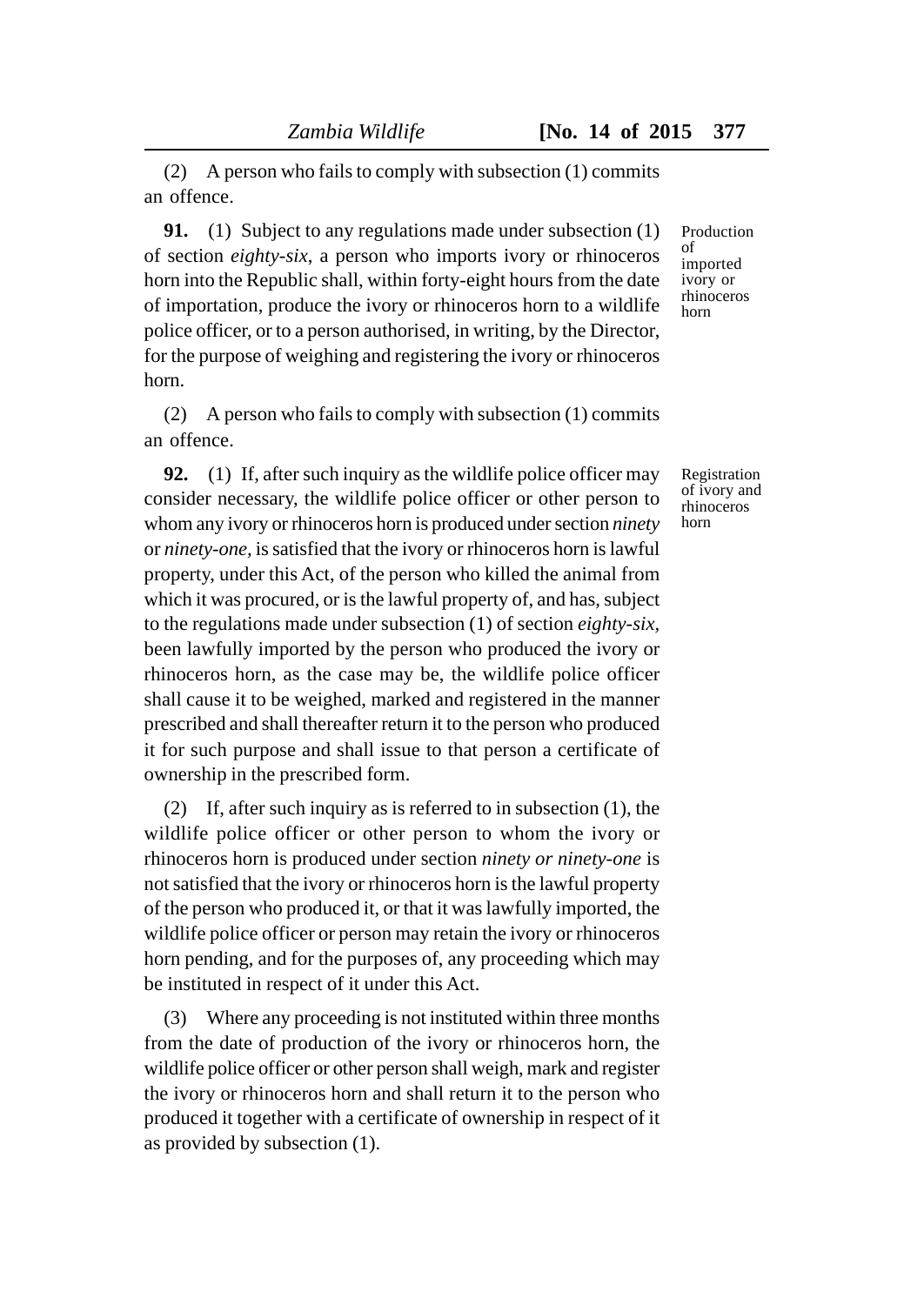(4) A person shall not be entitled to compensation of any kind in respect of the retention of an ivory or rhinoceros horn under subsection  $(2)$ .

**93.** A person who, by way of gift, sale, purchase or otherwise, transfers or obtains any ivory or rhinoceros horn before it has been weighed, marked and registered under section *ninety-two* commits an offence.

**94.** (1) The provisions of section *eighty-nine* shall apply to a transfer of ownership of ivory or rhinoceros horn, and in lieu of the endorsement required under subsection (2) of that section, both the transferor and the transferee shall endorse upon the certificate of ownership in respect of the ivory or rhinoceros horn a memorandum of transaction of transfer of ownership bearing the date of the transaction, and both parties shall sign their names at the foot of the endorsed memorandum.

(2) A person who fails to comply with subsection (1) commits an offence.

**95.** A trophy to which absolute ownership has not passed to any person under section *three,* or under any other provision of this Act, shall be a Government trophy for the purposes of this Act.

**96.** (1) A person who obtains possession of a Government trophy shall, as soon as practicable after obtaining possession of it, make a report of the person's possession of the trophy to the nearest wildlife police officer or such other person authorised, in writing, by the Director, and shall, if so required, deliver up, within fortyeight hours of such notice, the Government trophy to the wildlife police officer or other person.

(2) A person who fails to comply with subsection (1) commits an offence.

**97.** (1) A person who unlawfully possesses or who purports to buy, sell or otherwise transfer or deal in a Government trophy commits an offence.

(2) For the purposes of this section, possession of a trophy by a person without the relevant licence or certificate of ownership in respect of the trophy shall be *prima facie* evidence of the trophy being a Government trophy and of the unlawful possession of it by the person.

Prohibition of transfer of ivory or rhinoceros horn before registration

Transfer of ownership of ivory or rhinoceros horn

Government trophies

Report of possession of Government trophy

Unlawful possession of, or dealing in, Government trophies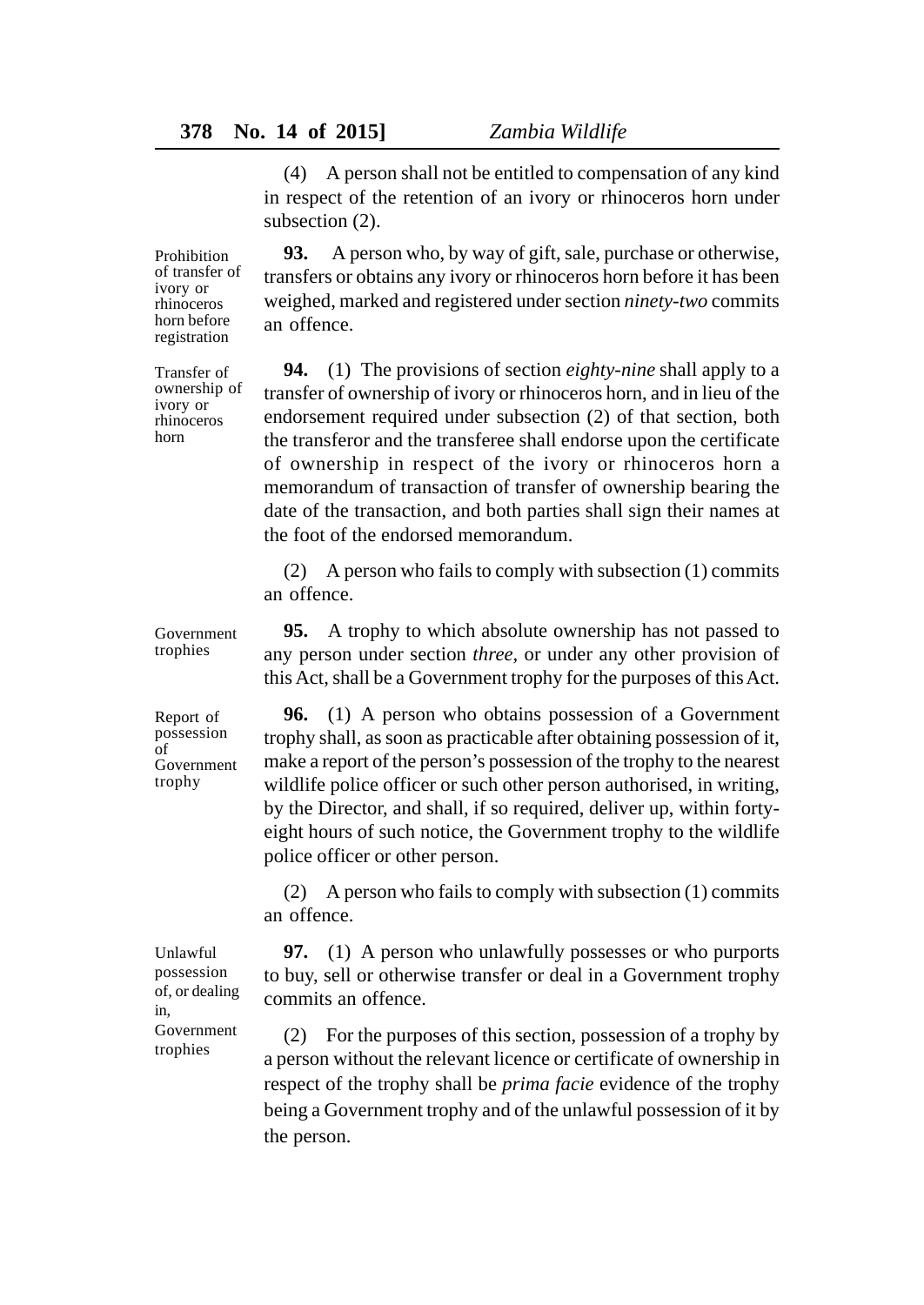### PART XI

TRADE IN WILD ANIMALS AND MEAT OF WILD ANIMALS

**98.** Except with the written permission of the Director or as is otherwise provided by this Act, a person commits an offence who possesses, buys or sells a live game or protected animal or meat of the game or protected animal, or who is found in circumstances showing that it is that person's intention to buy or sell a live game or protected animal or meat of the game or protected animal.

**99.** (1) The Director may, in the prescribed form, issue to a person who is in lawful possession of a game animal or protected animal or who intends to sell the meat of a game animal or protected animal a certificate of ownership of the meat, game animal or protected animal.

(2) The Director shall revoke a certificate of ownership where the Director determines that the certificate of ownership issued under subsection (1) was issued through error or through the misrepresentation or fraud of a person.

(3) The Director shall, upon the revocation of a certificate of ownership under subsection (2), notify the holder of the revocation, in writing, and the person to whom the certificate of ownership was issued shall cause the certificate of ownership to be returned to the Director for cancellation.

(4) A person who fails to comply with subsection (3) commits an offence.

**100.** (1) The Minister may, on the advice of the Director, by statutory instrument—

- *(a)* control, or make subject to any condition, the trade in live or game animal or protected animal or the trade in carcases, meat and skins of such animals; and
- *(b)* prohibit, limit, control or make subject to a condition, the movement of the meat of a game animal or protected animal from a specified area for a period of time specified in the order, or may, by like order exclude, in respect of a specified area, the meat of a game animal or protected animal specified in the order from the provisions of this Part or any provision of the order.

Prohibited dealings in live wild animals

Certificate of ownership of game animal or protected animal or meat of game or protected animal

Regulation of trade or movement of meat of game or protected animal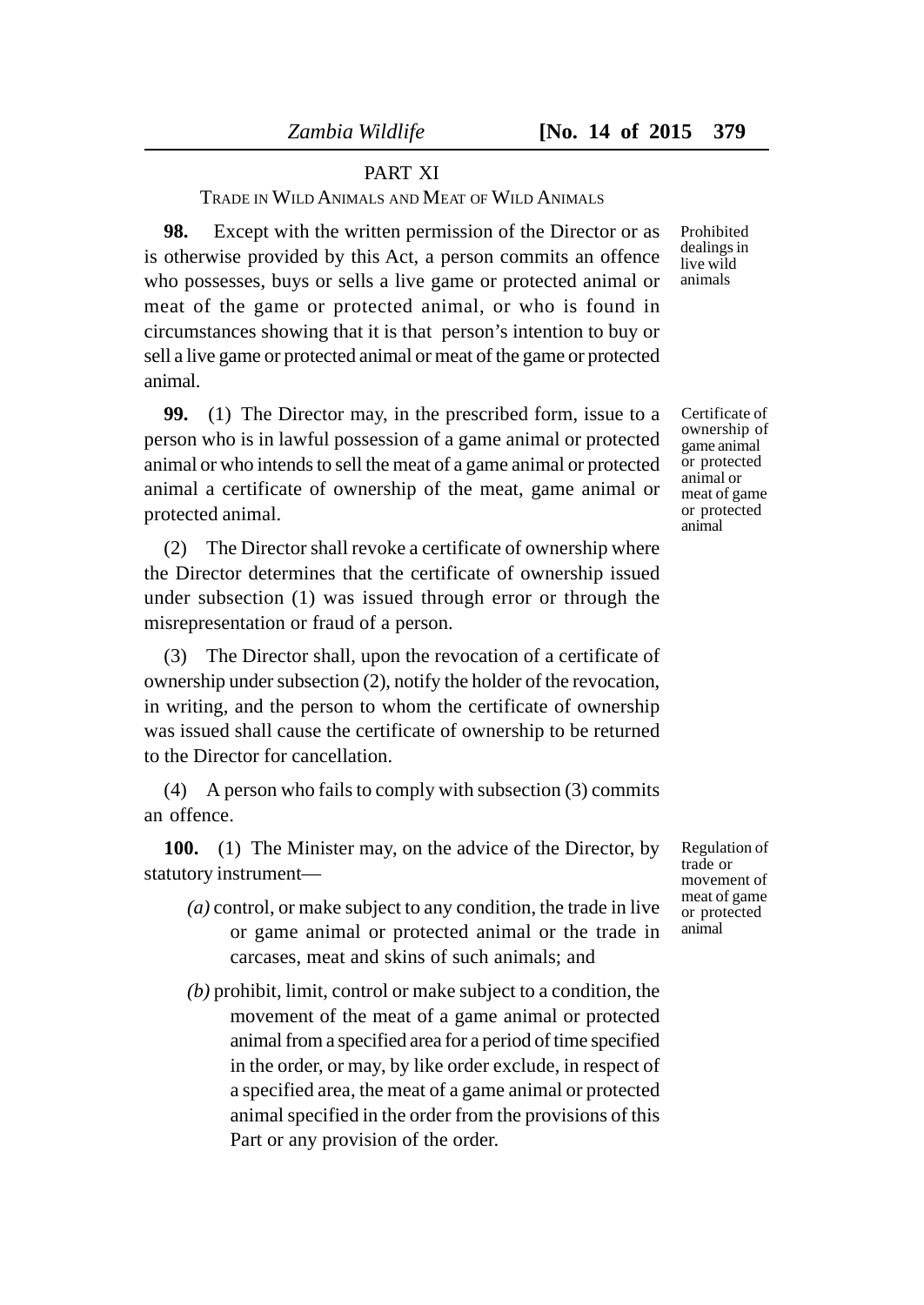(2) A condition imposed by the Minister under subsection (1) may be applicable generally throughout the Republic or may be applicable to the meat of all game animals or protected animals or to all persons, or it may be limited to such specified areas, or to the meat of specified game animal or protected animal or to such specified classes of persons as the Minister may determine, on the advice of the Director.

(3) A statutory instrument made under subsection (1) may provide that for a contravention of the Regulations a person commits an offence and shall be liable, upon conviction, to a fine not exceeding two hundred thousand penalty units or to imprisonment for a term not exceeding two years, or to both.

Sale of game animal or protected animal or meat of game or protected animal

**101.** (1) A person who sells a game animal or protected animal or any meat of a game animal or protected animal shall, at the time of the sale, be in actual possession of a certificate of ownership issued in respect of the game or protected animal or the meat of a game animal or protected animal, as the case may be, and a permit to sell the game or protected animal or the meat of the game or protected animal.

(2) Except as may otherwise be prescribed, a seller shall, upon the sale of a game animal or protected animal or any meat of a game animal or protected animal, endorse upon the certificate of ownership issued in respect of the game animal or protected animal, or of the meat of a game animal or protected animal, such details of the authority to sell the animal as may be prescribed, and the seller shall deliver up to the buyer the endorsed certificate of ownership, or a note of such certificate and endorsement, in the prescribed form, before or at the time of the delivery of the game animal or protected animal, or of the meat of a game animal or protected animal, as the case may be.

(3) If the seller has not previously delivered to the buyer the endorsed certificate of ownership of a game animal or protected animal or of any meat of a game animal or protected animal, as the case may be, or the prescribed note of the certificate and endorsement required under subsection (2), the buyer shall, at the time of delivery of the game animal or protected animal or the meat of a game animal or protected animal, under the sale, obtain from the seller the duly endorsed certificate of ownership or other prescribed note of such certificate and endorsement.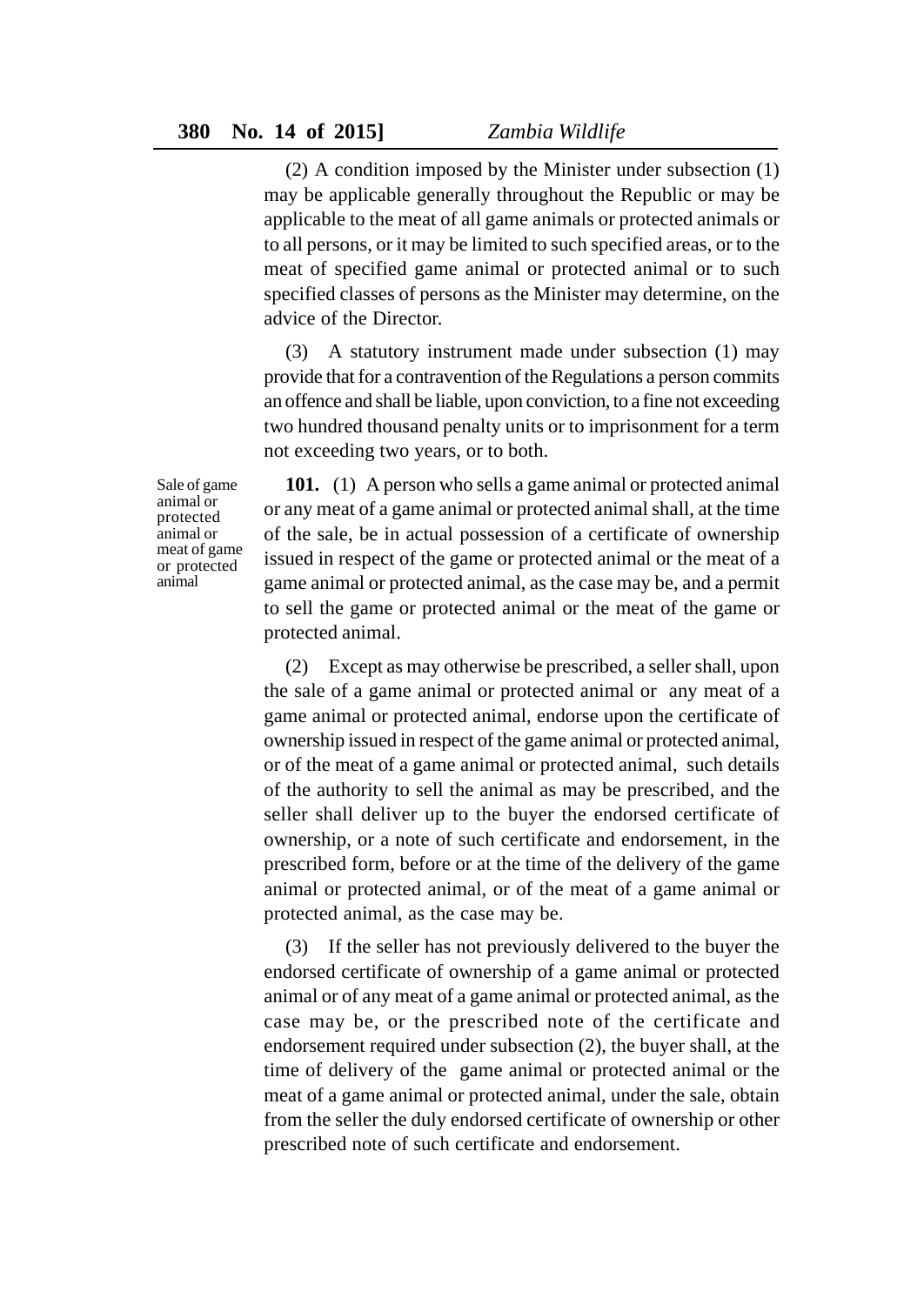(4) A person who contravenes or fails to comply with any of the provisions of this section commits an offence.

**102.** (1) A person shall not import a wild animal or meat of a wild animal without an import permit issued under this Part.

(2) A person who contravenes subsection (1) commits an offence.

**103.** (1) A person shall not export a wild animal or meat of a wild animal without an export permit issued under this Part.

(2) A person who contravenes subsection (1) commits an offence.

**104.** (1) A person may apply to the Committee in the prescribed manner and form upon payment of the prescribed fee for a permit to import or export a wild animal or meat of a wild animal.

(2) The Committee shall, where the applicant meets the requirements of this Act, issue an import or export permit, as the case may be, on such terms and conditions as it may determine.

(3) A permit issued under this section shall—

*(a)* be valid for the period of time specified in the permit; or

*(b)* not authorise the export of a protected animal.

(4) A permit issued under this section shall not be deemed to relieve a person from a restriction on, or prohibition of, the import or export of a wild animal or meat of a wild animal imposed by or under any other written law.

**105.** (1) A person shall import or export a wild animal, trophy or prescribed trophy through a customs port of entry or exit, as applicable, and shall produce to a customs officer —

*(a)* a valid import or export permit, as the case may be; and

*(b)* in the case of an importation of a wild animal, trophy or prescribed trophy, documentary evidence that the wild animal, trophy or prescribed trophy has been lawfully exported from the country of origin.

Prohibition of importation of wild animal or meat of wild animal without import permit

Prohibition of exportation of wild animal or meat of wild animal without export permit

Application for import or export permit

Restriction on import or export of wild animals or trophies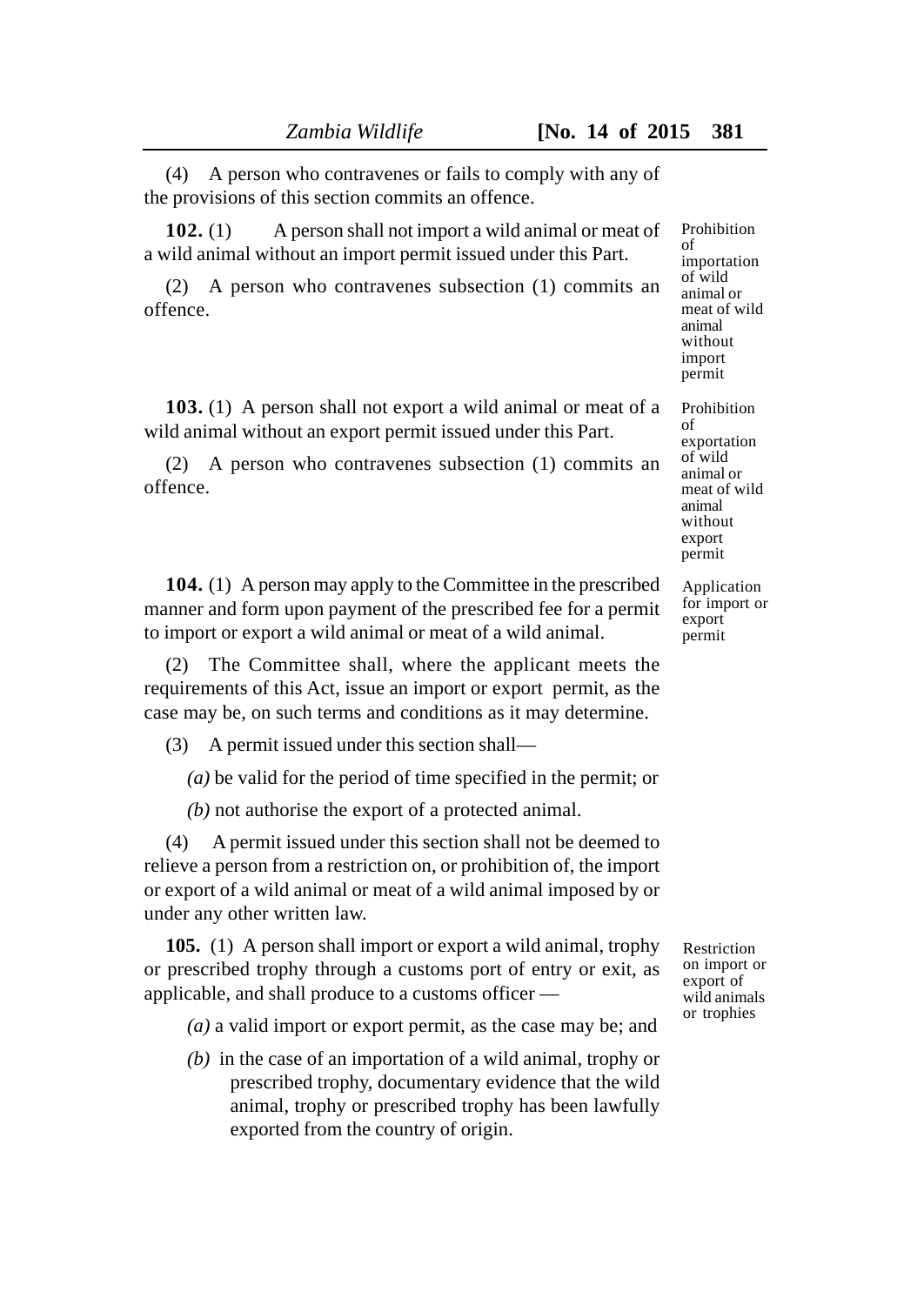(2) A person who contravenes subsection (1) commits an offence.

(3) A customs officer may, where an importer or exporter fails at the time of the import or export to comply with the requirements of paragraph *(a)* or *(b)* of subsection (2), give the importer or exporter three months from the date of the attempted import or export to comply with the requirements.

(4) A customs officer shall detain the wild animal, trophy or prescribed trophy to which subsection (3) applies and the cost incurred in connection with the detention and storage of the wild animal, trophy or prescribed trophy shall be borne by the importer or exporter, as the case may be, and be recoverable from the importer or exporter as a civil debt to the Government.

(5) Where the country from which a wild animal or meat of a wild animal is exported is not the country of origin, it shall be sufficient for the purposes of paragraph *(b)* of subsection (1) if the importer produces to the customs officer documentary evidence that the wild animal or meat of a wild animal was lawfully exported from the country of export.

Certificate of ownership of imported live wild animal

Wild animals and trophies in transit

**106.** A person who imports any live wild animal shall, within one month from the date of the importation of the live wild animal, apply to the Director for a certificate of ownership in respect of the live wild animal.

**107.** (1) This Part does not apply to a wild animal, trophy or prescribed trophy—

- *(a)* in transit through Zambia, if the wild animal, trophy or prescribed trophy is accompanied by the necessary transit customs documents issued in the country of origin or of export of the wild animal, trophy or prescribed trophy and enters through a customs port of entry; or
- *(b)* accompanied by a person who is in possession of, and surrenders to a customs officer, a certificate issued by the country of origin or of export of the wild animal, trophy or prescribed trophy, stating that the person is lawfully authorised to export the wild animal, trophy or prescribed trophy and the person satisfies the customs officer that—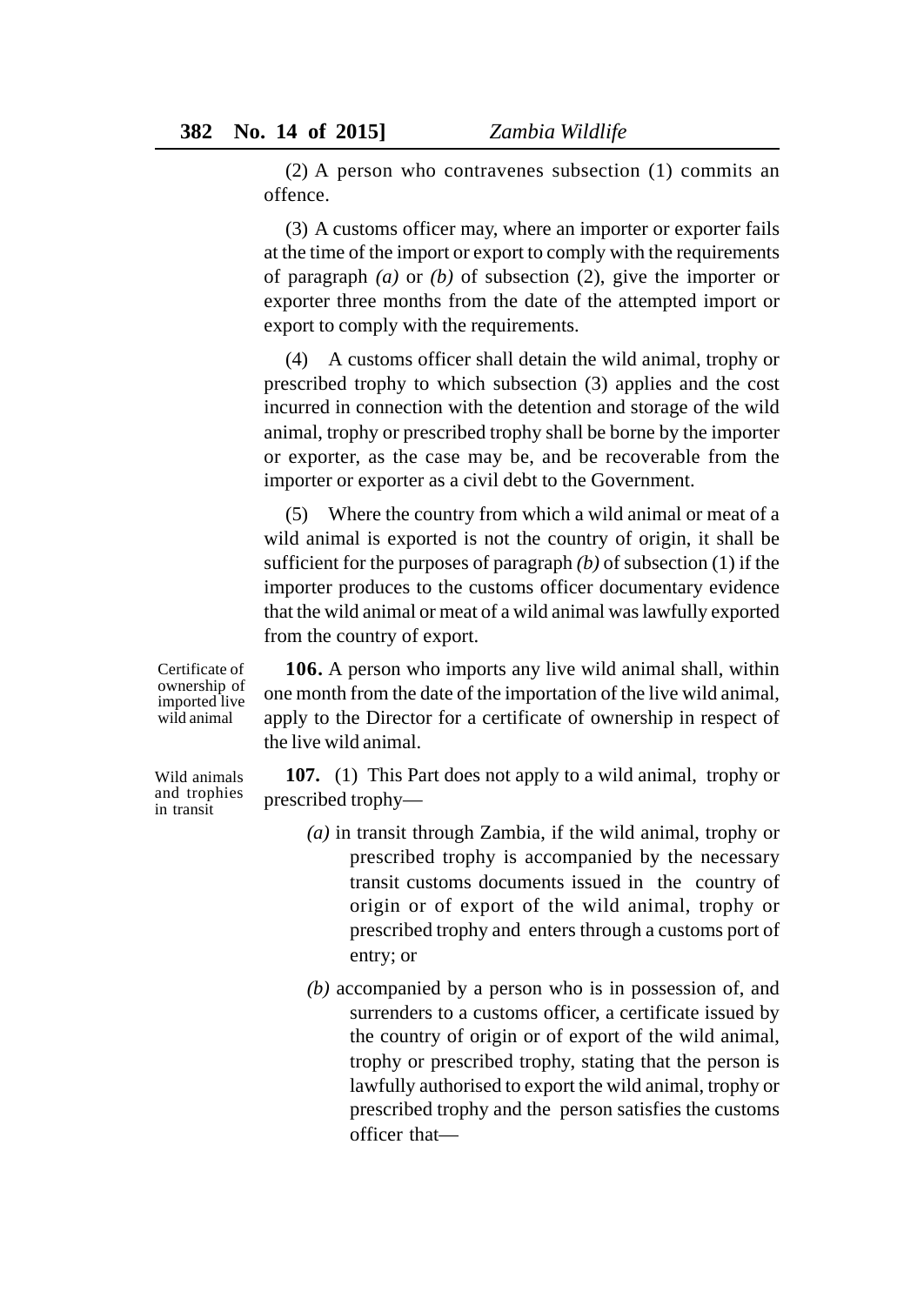(i) the certificate was issued to that person; and

(ii) the person is exporting the wild animal, trophy or prescribed trophy, as the case may be, from the country of origin or export.

(2) A person who contravenes or fails to comply with subsection  $(1)$  commits an offence.

**108.** Notwithstanding the other provisions of this Act, the Minister may, on the advice of the Director and in consultation with the Minister responsible for trade and industry and the Minister responsible for veterinary services, by statutory instrument, regulate the import, export or re-export of any game or protected animal and the regulations may incorporate the requirements of the Convention on International Trade in Endangered Species of Wild Fauna and Flora and the Lusaka Agreement on Cooperative Enforcement Operations Directed at Illegal Trade in Wild Fauna and Flora.

## PART XII

### THE WILDLIFE DEVELOPMENT FUND

**109.** (1) There is established the Wildlife Development Fund for purposes of wildlife development, research, conservation and management.

(2) The Fund shall consist of—

- *(a)* such monies as may be appropriated by Parliament for the purposes of the Fund;
- *(b)* monies collected from such fees and levies as the Minister responsible for finance may prescribe, in consultation with the Minister;
- *(c)* such monies as may be received by the Fund from donations and grants from any source, with the approval of the Minister;
- *(d)* such other monies as may vest in or accrue to the Fund; and
- *(e)* such other monies as may, by or under any other law, be payable to the Fund.

**110.** (1) Subject to subsection (3), the Fund shall be managed and administered by the Ministry responsible for wildlife for the purposes specified under subsection (1) of section *one hundred and nine.*

Administration of Fund and accounts

Implementation of international treaties

Establishment of Fund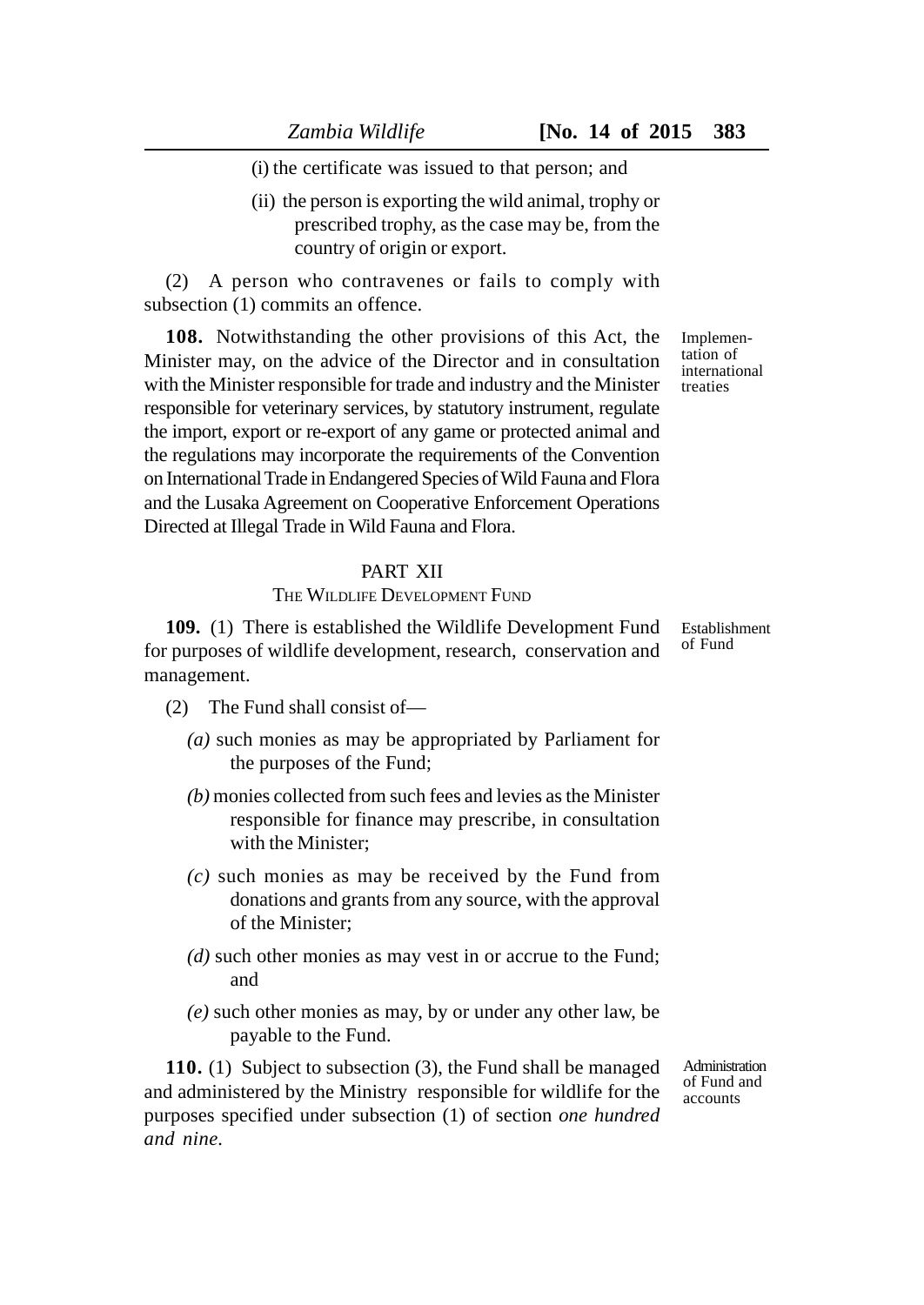(2) The Ministry responsible for wildlife shall ensure that prudent controls are established for the Fund relating to—

- *(a)* fiscal controls and accounting procedures governing the Fund;
- *(b)* reporting procedures for matters relating to the Fund; and

*(c)* investment of the monies of the Fund.

(3) Subject to subsections (1) and (2), the Fund shall be administered by a Fund committee consisting of seven members appointed by the Minister.

(4) The Fund committee constituted, in accordance with subsection (3), shall comprise one representative each of—

*(a)* the Ministries responsible for wildlife and finance;

*(b)* the Department;

*(c)* the Tourism Council of Zambia;

*(d)* the Zambia Institute of Chartered Accountants; and

*(e)* an institution and association, in the private sector, which the Minister considers to be beneficial to the objectives of the Fund.

(5) The Ministry responsible for wildlife shall cause to be kept proper books of account and other records relating to the accounts of the Fund.

(6) The Fund shall be audited annually by the Auditor-General.

Annual report and statement of income and expenditure

**111.** (1) As soon as practicable, but not later than ninety days after the end of the financial year, the Ministry responsible for wildlife shall submit to the Minister responsible for finance a report concerning the activities relating to the Fund during the financial year.

(2) The report referred to in subsection (1) shall include information on the financial affairs of the Fund and there shall be appended to the report—

*(a)* an audited balance sheet;

- *(b)* an audited statement of income and expenditure; and
- *(c)* such other information as the Minister responsible for finance may require.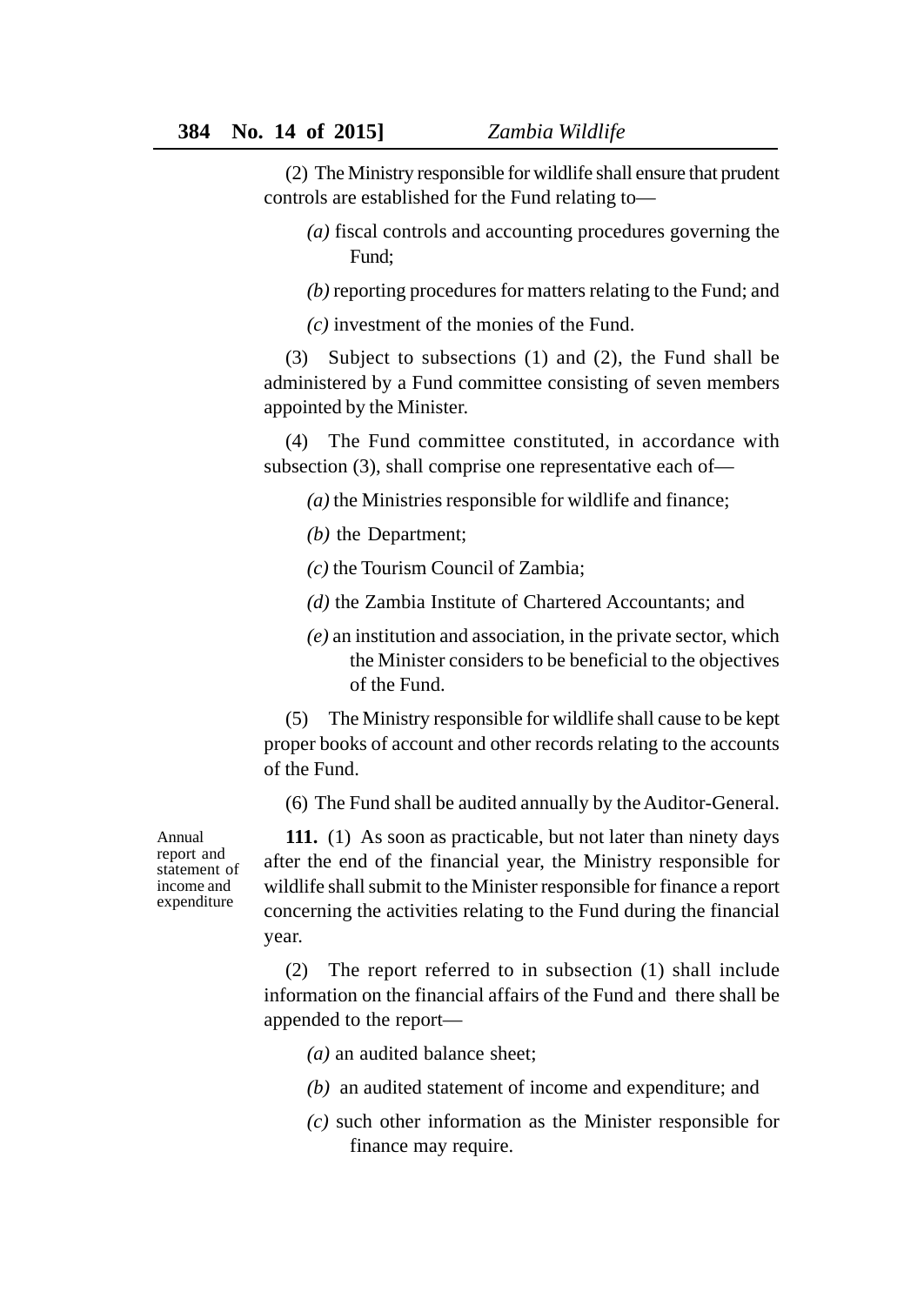(3) The Minister responsible for finance shall, not later than seven days after the first sitting of the National Assembly next after the receipt of the report referred to in subsection (1), lay the report before the National Assembly.

#### PART XIII

#### **ENFORCEMENT**

**112.** (1) Subject to the other provisions of this Act, an authorised officer may—

- *(a)* at any reasonable time, enter upon and inspect any land, building, premises, tent, vehicle, boat, aircraft or other conveyance where any wild animal, trophy or prescribed trophy may be found or processed, for the purposes of inspection and data collection;
- *(b)* demand from any person the production of a licence, permit, certificate or authorisation for an act done or omitted by that person in a public wildlife estate or in relation to which a licence, permit, certificate or authorisation is required under this Act;
- *(c)* require a person found within a public wildlife estate who has in that person's possession any wild animal, trophy, prescribed trophy, nest, habitat, stone, vegetation, object, firearm, dart gun, ammunition, spear, bow, arrow explosive, snare, net trap, poison, bird-lime, gin, mist net, contrivance, missile, torch, flare, headlamp or other artificial light to give an account of the manner in which the person came in its possession and where the account given is not satisfactory, arrest and take that person before a court;
- *(d)* require the person in charge of any vehicle, boat, aircraft or other conveyance entering Zambia to furnish a list of the names of persons in the vehicle, boat, aircraft or other conveyance and such other prescribed information which is within the power of such person to furnish;

Powers of authorised officers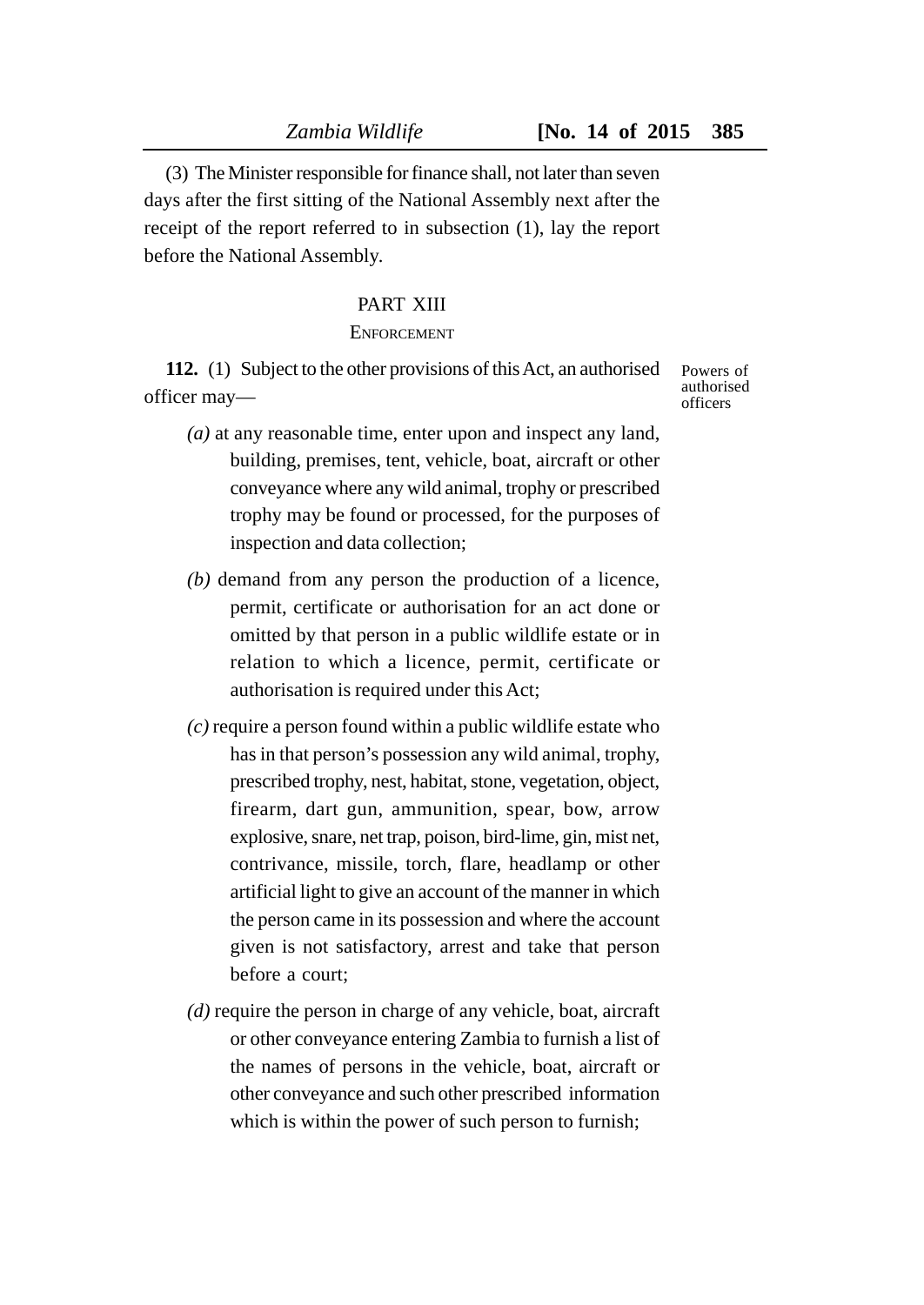- *(e)* search any person whom the authorised officer has reasonable grounds to believe is carrying any wild animal, trophy, prescribed trophy, nest, habitat, stone, vegetation, object, firearm, dart gun, ammunition, spear, bow, arrow, explosive, snare, net trap, poison, bird-lime, gin, mist net, contrivance, missile, torch, flare, headlamp or other artificial light in contravention of this Act or carrying out an activity contrary to this Act;
- *(f)* require any person to produce for inspection any wild animal, trophy, prescribed trophy, nest, habitat, stone, vegetation, object, firearm, dart gun, ammunition, spear, bow, arrow, explosive, snare, net trap, poison, bird-lime, gin, mist net, contrivance, missile, torch, flare, headlamp or other artificial light, appliance, article, device or any other thing in relation to or in connection with which, the authorised officer has reason to believe, an offence has been committed or is likely to be committed;
- *(g)* seize any wild animal, trophy, prescribed trophy, nest, habitat, stone, vegetation, object, firearm, dart gun, ammunition, spear, bow, arrow, explosive, snare, net trap, poison, bird-lime, gin, mist net, contrivance, missile, torch, flare, headlamp or other artificial light, appliance, equipment, device or other material in connection with which an offence appears to have been committed;
- *(h)* seize or order the seizure of a vehicle, boat, aircraft or other conveyance carrying any wild animal, trophy, prescribed trophy, nest, habitat, stone, vegetation or object in contravention of this Act or any other written law;
- *(i)* seize and detain any domestic animal found in a public wildlife estate without a permit;
- *(j)*take all reasonable steps to prevent the commission of an offence under this Act;
- *(k)* apply or order the application of measures which are necessary or prescribed for the control or prevention of the spread of animal infections or diseases in consultation with other relevant institutions;
- *(l)* destroy or order the destruction of any wild animal, trophy or prescribed trophy which is moved or used contrary to the provisions of this Act; and
- *(m)* order the adoption of measures prescribed to ensure the protection of public wildlife estates and wildlife.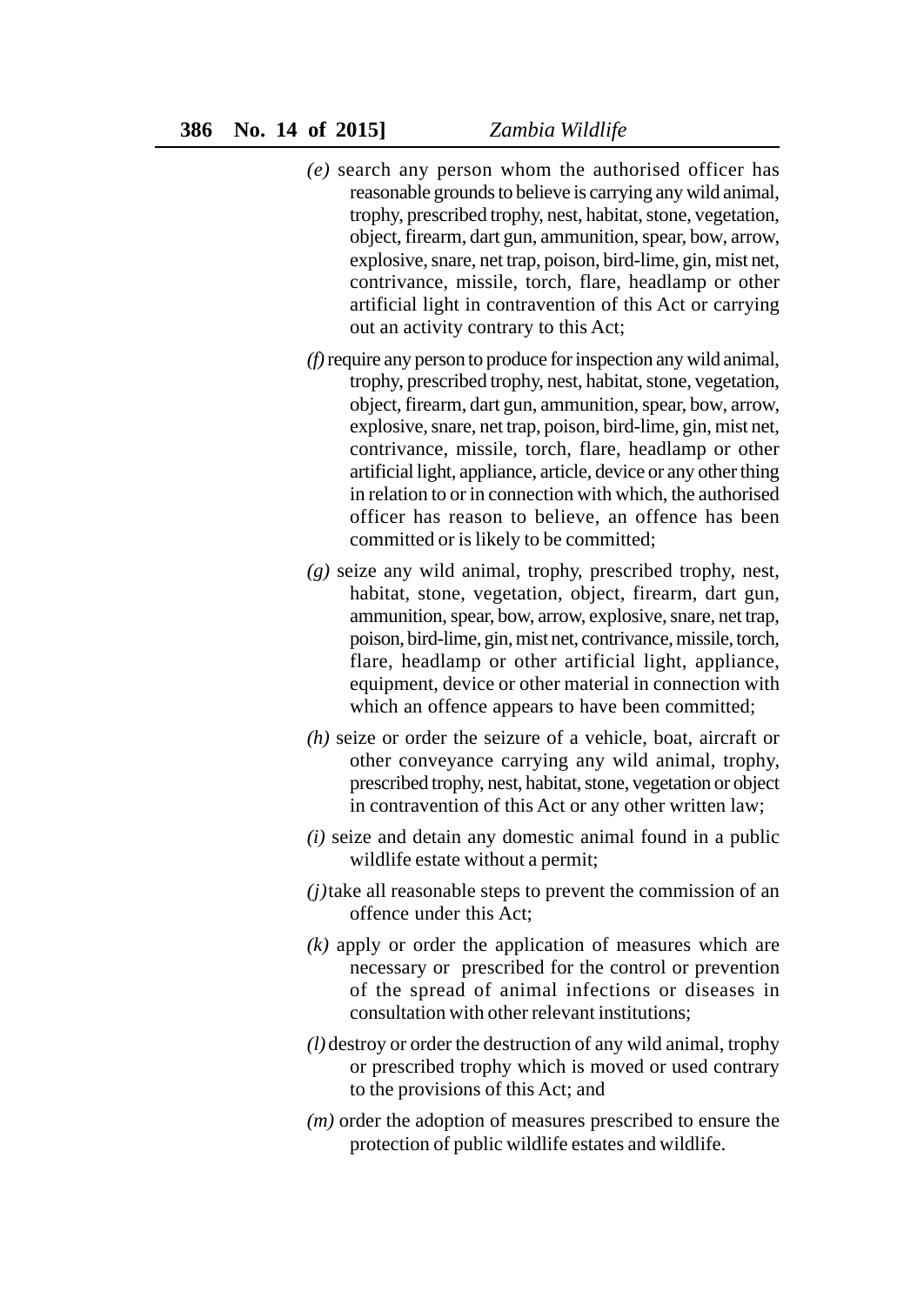(2) An owner of any land, building, premises or conveyance shall afford an authorised officer access to the land, building, premises or conveyance and shall give such information and provide such reasonable assistance as the authorised officer may require for the purposes of data collection and carrying out an inspection.

(3) An authorised officer may, in the performance of any functions under this section, be accompanied and assisted by a police officer.

(4) An authorised officer may, in the course of an inspection carried out under this section—

- *(a)* recall, destroy, detain or otherwise dispose of any wild animal, trophy, prescribed trophy or vegetation or order that any such action be taken at the expense of the owner;
- *(b)* obtain a sample of a wild animal, trophy, prescribed trophy or vegetation as the authorised officer considers necessary for purposes of this Act;
- *(c)* order a person to produce for inspection or for purposes of obtaining extracts or copies, any book, document or other information concerning any matter relevant to the administration of this Act; and
- *(d)* suspend one or more activities or temporarily, partially or completely close inspected premises.

(5) A person who contravenes an order made pursuant to this section commits an offence and is liable, upon conviction, to a fine not exceeding three hundred thousand penalty units or to imprisonment for a period not exceeding three years, or to both.

(6) Where a person fails or refuses to do anything which that person is required to do under an order made under this section, an authorised officer may do or cause such thing to be done.

(7) The cost of anything which an authorised officer does or causes to be done under subsection (6) shall be recoverable by the Director from the person who failed or refused to comply with the order.

(8) The Government shall not be liable for any loss or damage which occurs to any property during an act of seizure by an authorised officer or whilst the property is detained under this Act, unless the authorised officer caused the loss or damage negligently, maliciously or fraudulently.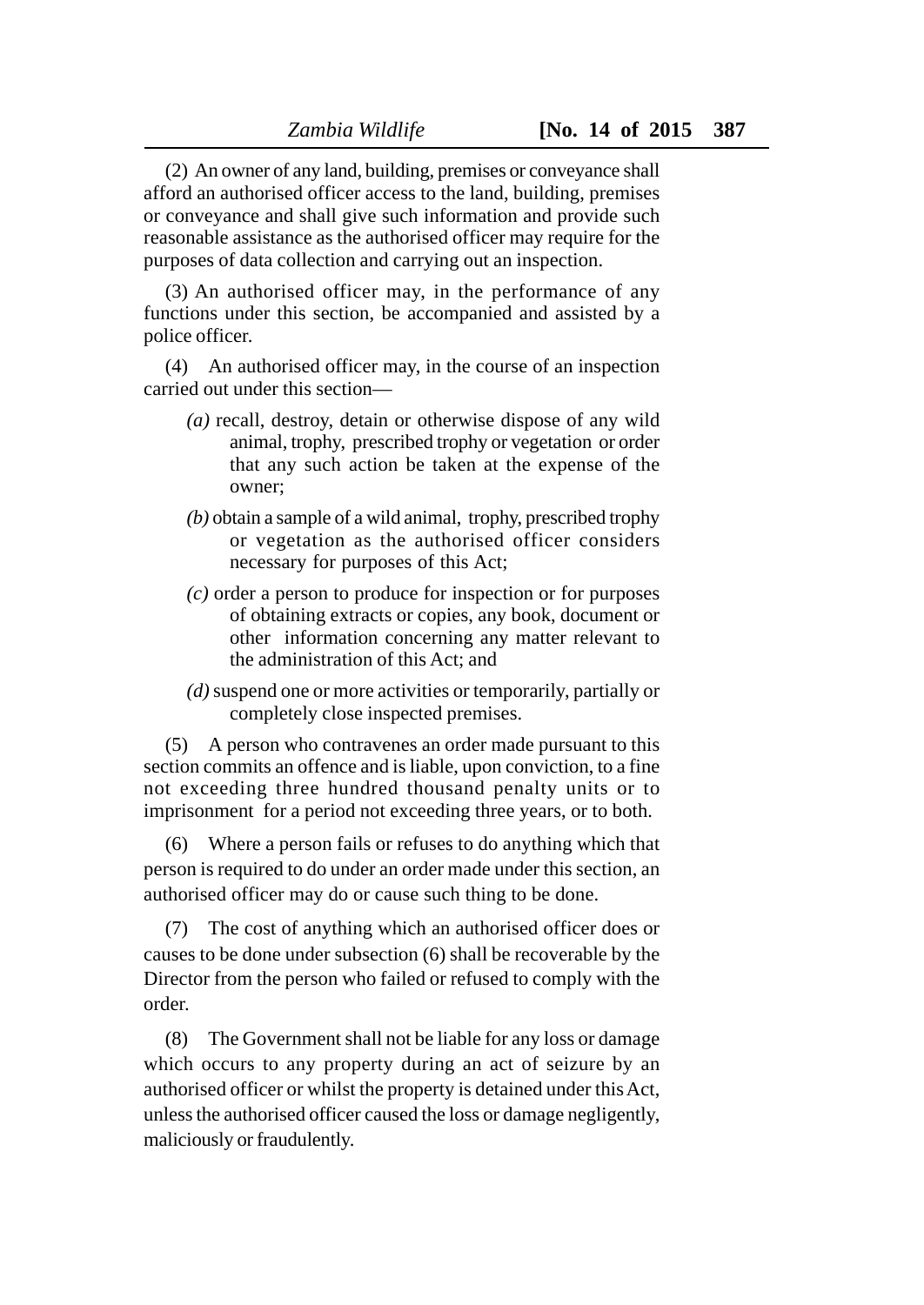Power to carry out tests and take statistics

Arrest without warrant

**113.** (1) An authorised officer may, for the purposes of this Act—

- *(a)* take or cause a sample or specimen to be taken from any wild animal, trophy or prescribed trophy;
- *(b)* take or cause a sample or specimen to be taken from any land, building, premises, tent, vehicle, boat, aircraft or other conveyance; or
- *(c)* conduct such other tests as the authorised officer considers necessary.

(2) An authorised officer may, for the purpose of obtaining statistics, weigh, measure and check any wild animal, trophy or prescribed trophy and any person in charge of the wild animal, trophy or prescribed trophy shall, on demand being made to that person by an authorised officer, produce that wild animal, trophy or prescribed trophy to the authorised officer for that purpose.

**114.** (1) An authorised officer may arrest a person, without warrant, where the authorised officer has reasonable grounds to believe that the person—

- *(a)* has committed an offence under this Act;
- *(b)* is about to commit an offence under this Act and there is no other way to prevent the commission of the offence; or
- *(c)* is wilfully obstructing the authorised officer in the execution of the officer's duties.

(2) An authorised officer who makes an arrest under subsection (1) shall, without undue delay, have the person arrested brought to a police station.

Power to take photographs, measurements, finger prints, etc

**115.** (1) A wildlife police officer may, on the prescribed form, take or cause to be taken in the presence of that officer, for the purpose of record and identification, the measurements, photographs, fingerprints, hand prints and footprints of a person in lawful custody.

(2) A wildlife police officer acting in accordance with subsection (1) shall certify on the form prescribed that the fingerprints have been taken by the officer or that the officer has caused them to be taken in the presence of that officer, in accordance with the instructions contained on the form, and that the particulars entered on the form are, to the best of the officer's knowledge and belief, accurate and true.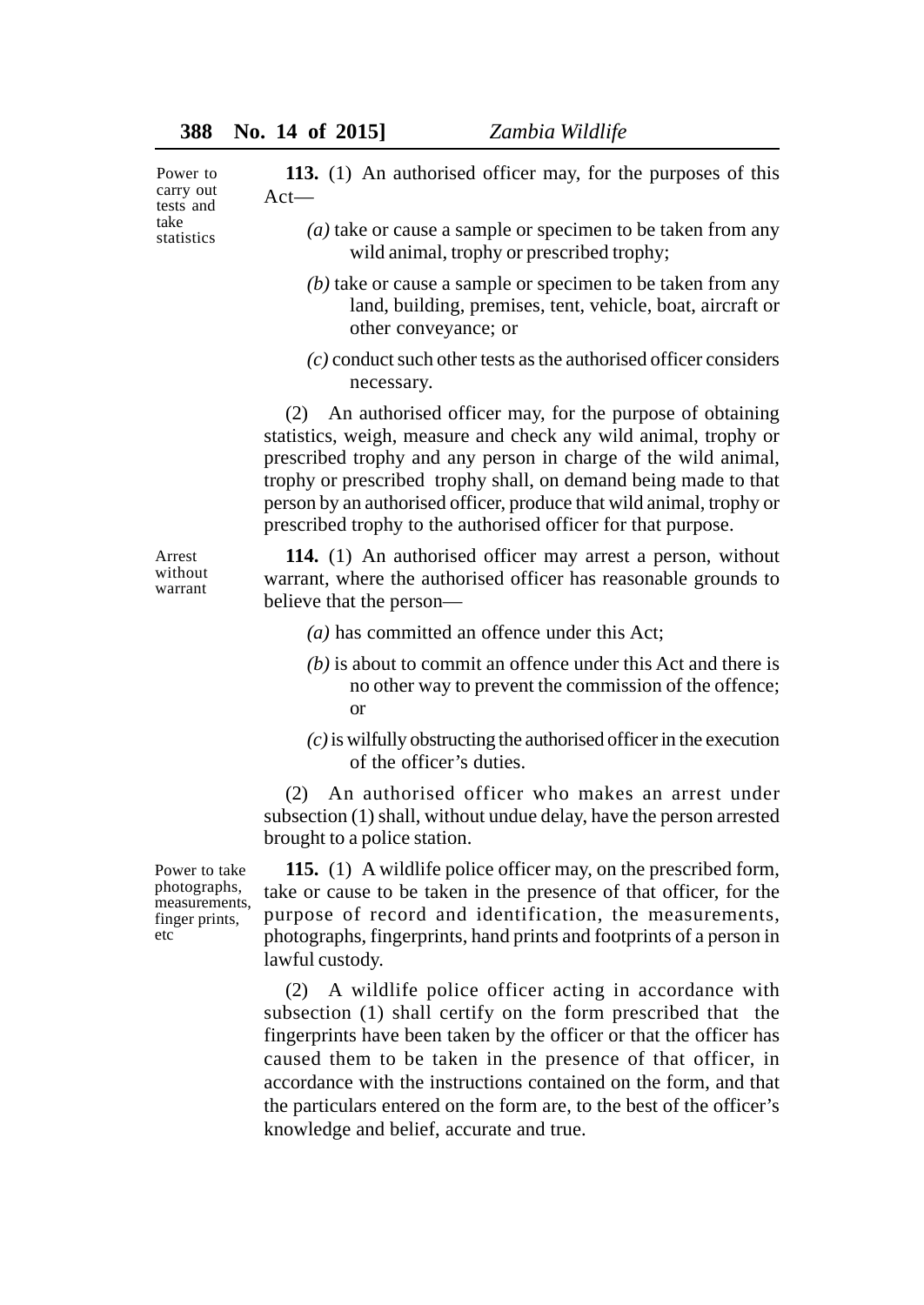(3) For the purposes of this section "person in lawful custody" means a person taken into custody under section *one hundred and twelve.*

**116.** (1) Subject to subsection (2), an authorised officer may, where the authorised officer suspects that a person has committed an offence or is in possession of any wild animal, trophy, prescribed trophy, nest, habitat, stone, vegetation, object, firearm, dart gun, ammunition, spear, bow, arrow, explosive, snare, net trap, poison, bird-lime, gin, mist net, contrivance, missile, torch, flare, headlamp or other artificial light in relation to or in connection with which an offence has been committed, with a warrant—

- *(a)* enter upon and inspect the land, building, tent, structure or enclosure on or in which the wild animal, trophy, prescribed trophy, nest, habitat, stone, vegetation, object, firearm, dart gun, ammunition, spear, bow, arrow, explosive, snare, net trap, poison, bird-lime, gin, mist net, contrivance, missile, torch, flare, headlamp or other artificial light which is the subject of an offence may be found; or
- *(b)* search any baggage, package, parcel, vehicle, boat, aircraft or other conveyance under the control of that person or the employee or agent of that person.

(2) Notwithstanding subsection (1), a private dwelling shall not be entered into except in the presence of the occupier or person over the apparent age of eighteen years who resides in the private dwelling as a member of the occupier's family.

**117.** A person who—

- *(a)* willfully delays or obstructs an authorised officer in the carrying out of the officer's duties under this Act;
- *(b)* knowingly or negligently gives an authorised officer, in relation to information which the officer is entitled to under this Act, false or misleading information;
- *(c)* refuses to furnish an authorised officer with information to which the officer is entitled; or
- *(d)* impersonates or falsely represents oneself to be an authorised officer or to be a person acting under an authorised officer's orders;

**Obstruction** of authorised officer

Search with warrant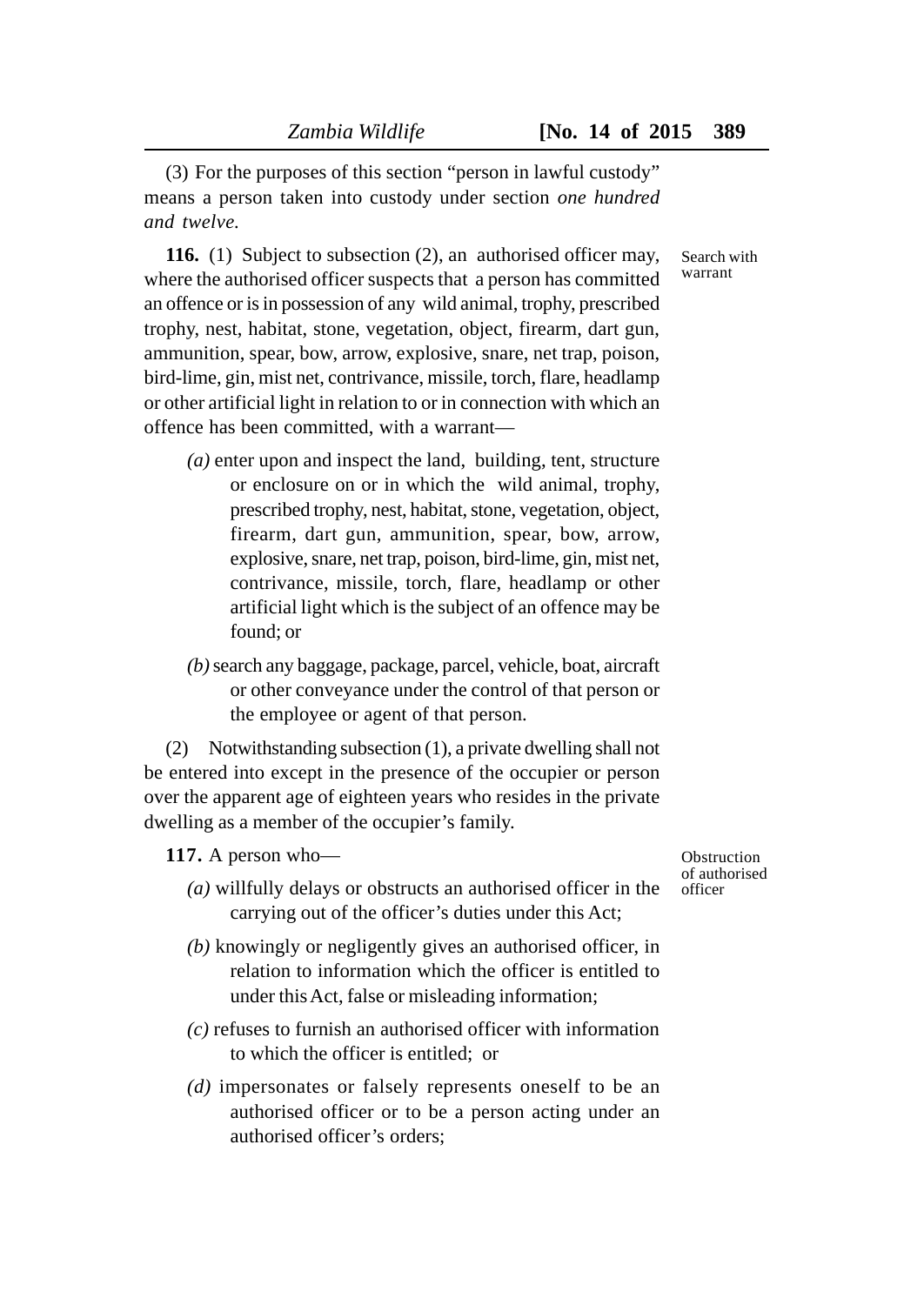commits an offence and is liable, upon conviction, to a fine not exceeding two hundred thousand penalty units or to imprisonment for a period not exceeding two years, or to both.

Demanding production of licence, permit, certificate or authorisation

Prosecution by officers

Seizure of property

**118.** An authorised officer may demand from a person engaged in doing or causing to be done anything for which a licence, permit, certificate or authorisation is required under this Act to produce the licence, permit, certificate or authorisation and if that person fails to produce it, restrain that person and the employees and agents of that person from doing such thing until the licence, permit, certificate or authorisation is produced.

**119.** (1) The Director of Public Prosecutions may, at the request of the Director, in writing, appoint by name or rank a wildlife officer to undertake the prosecution of any offence alleged to have been committed under this Act.

(2) A wildlife officer shall, in undertaking prosecution under subsection (1), act in accordance with the general or special instructions of the Director of Public Prosecutions.

**120.** Where there is reason to believe that an offence has been committed under this Act, any tool, instrument, machinery, equipment, vehicle and other property suspected of having been used in the commission of the offence may be seized by an authorised officer and detained until an order of the court is made regarding the disposal thereof.

Forfeiture and restoration of property

**121.** (1) The Director shall, where a person from whom a wild animal, trophy, prescribed trophy, nest, habitat, stone, vegetation, object, firearm, dart gun, ammunition, spear, bow, arrow, explosive, snare, net trap, poison, bird-lime, gin, mist net, contrivance, missile, torch, flare, headlamp or other artificial light or other property has been seized under section *one hundred and twenty—*

*(a)* is found not guilty or the proceedings against that person are withdrawn, without unnecessary delay, restore the wild animal, trophy, prescribed trophy, nest, habitat, stone, vegetation, object, firearm, dart gun, ammunition, spear, bow, arrow, explosive, snare, net trap, poison, bird-lime, gin, mist net, contrivance, missile, torch, flare, headlamp or other artificial light or property to that person; or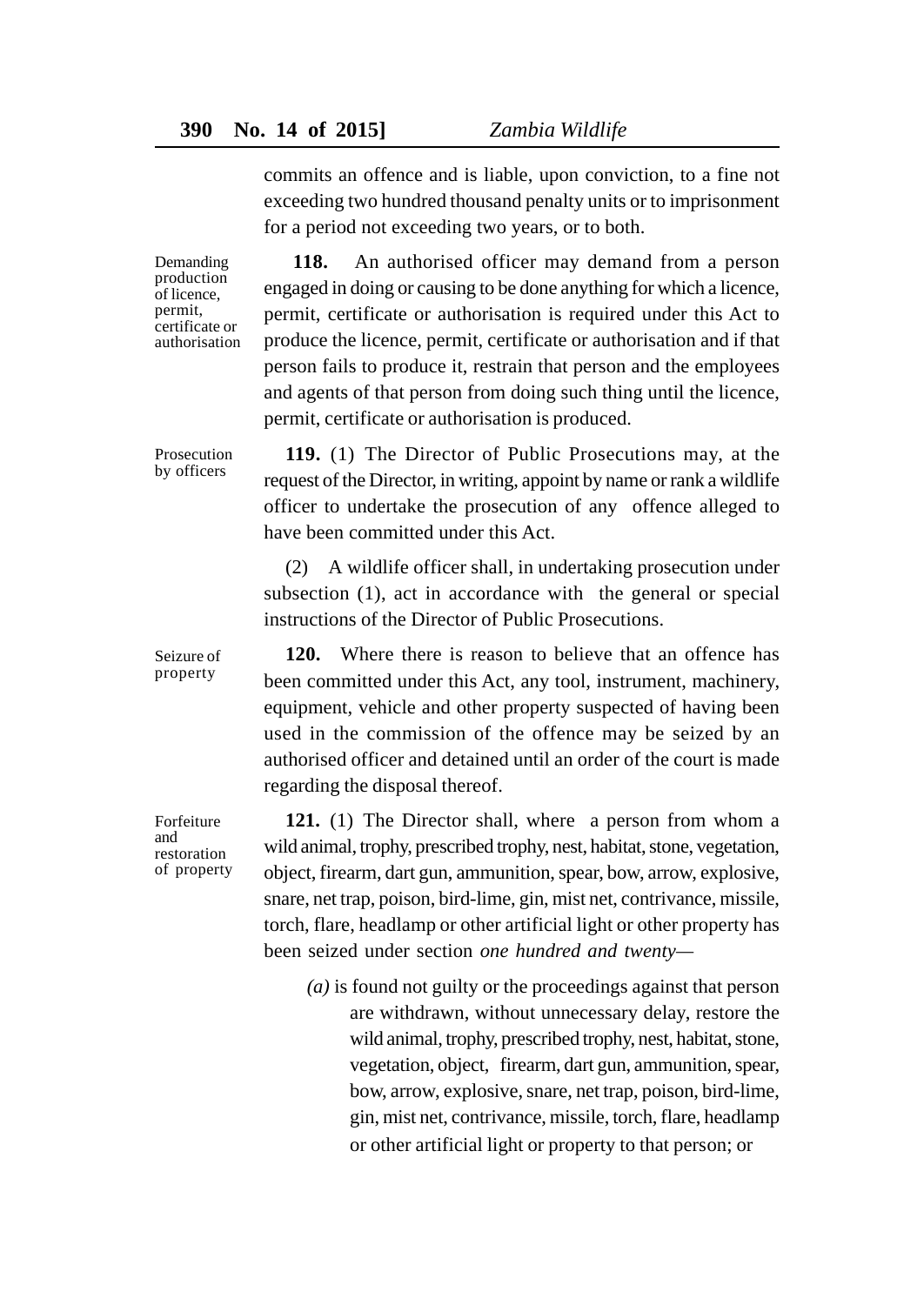*(b)* cannot be found or is unwilling to receive back the wild animal, trophy, prescribed trophy, nest, habitat, stone, vegetation, object, firearm, dart gun, ammunition, spear, bow, arrow, explosive, snare, net trap, poison, bird-lime, gin, mist net, contrivance, missile, torch, flare, headlamp or other artificial light or property, apply to the court for an order of forfeiture of the wild animal, trophy, prescribed trophy, nest, habitat, stone, vegetation, object, firearm, dart gun, ammunition, spear, bow, arrow, explosive, snare, net trap, poison, bird-lime, gin, mist net, contrivance, missile, torch, flare, headlamp or other artificial light or property.

(2) The court shall not make an order of forfeiture under subsection (1) unless—

- *(a)* the Director has given notice, by publication in the *Gazette* and in one daily newspaper of general circulation in Zambia, to the effect that the wild animal, trophy, prescribed trophy, nest, habitat, stone, vegetation, object, firearm, dart gun, ammunition, spear, bow, arrow, explosive, snare, net trap, poison, bird-lime, gin, mist net, contrivance, missile, torch, flare, headlamp or other artificial light or property which has been seized under this Act shall vest in the State if it is not claimed within three months from the date of publication of the notice; and
- *(b)* three months after the giving of the notice under paragraph *(a),* the wild animal, trophy, prescribed trophy, nest, habitat, stone, vegetation, object, firearm, dart gun, ammunition, spear, bow, arrow, explosive, snare, net trap, poison, bird-lime, gin, mist net, contrivance, missile, torch, flare, headlamp or other artificial light or property remains unclaimed.

(3) Where a claim is made, in writing, by any person that is lawfully entitled to the wild animal, trophy, prescribed trophy, nest, habitat, stone, vegetation, object, firearm, dart gun, ammunition, spear, bow, arrow, explosive, snare, net trap, poison, bird-lime, gin, mist net, contrivance, missile, torch, flare, headlamp or other artificial light or property seized under this Act that the wild animal, trophy,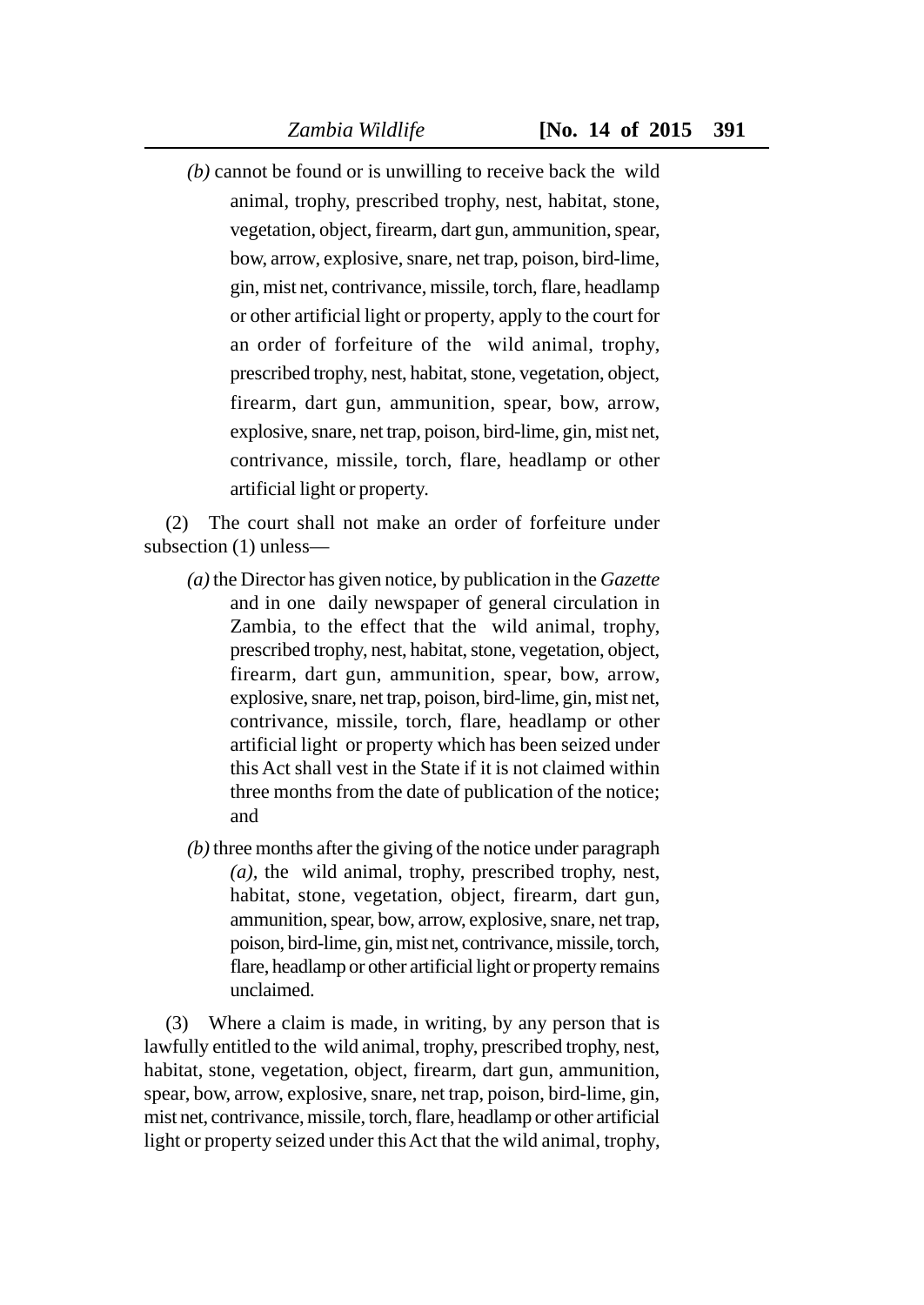prescribed trophy, nest, habitat, stone, vegetation, object, firearm, dart gun, ammunition, spear, bow, arrow, explosive, snare, net trap, poison, bird-lime, gin, mist net, contrivance, missile, torch, flare, headlamp or other artificial light or property is not liable to forfeiture under this Act, the Director may order its release to the claimant if satisfied that there is no dispute concerning its ownership and that it is not liable to forfeiture.

(4) The Director shall refer a claim to the High Court where a claim of ownership is made in relation to any wild animal, trophy, prescribed trophy, nest, habitat, stone, vegetation, object, firearm, dart gun, ammunition, spear, bow, arrow, explosive, snare, net trap, poison, bird-lime, gin, mist net, contrivance, missile, torch, flare, headlamp or other artificial light or property seized under this Act and the Director finds that—

- *(a)* there is dispute regarding its ownership;
- *(b)* there is insufficient evidence to determine its ownership; or
- *(c)* the Director is unable to ascertain whether it is liable to forfeiture or not.

Traffic barriers and cordons

**122.** (1) Notwithstanding the provisions of any other law, if a wildlife police officer of a prescribed rank considers it necessary to do so for the prevention and detection of an offence relating to wildlife, the wildlife police officer may —

- *(a)* erect or place or cause to be erected or placed barriers in or across any street, or cause a cordon to be placed on or around any public place in such manner as the officer may think fit; or
- *(b)* cause a cordon to be placed in or across or around any public place or private property in such manner as the officer may think fit, and for the purpose, the wildlife police officer forming the cordon may, without the consent of any person, enter any property and do an act or thing necessary for the effective formation of the cordon.

(2) Where a barrier has been erected or placed or a cordon formed under subsection (1), a wildlife police officer may take all reasonable steps to prevent a person passing or a vehicle being driven past the barrier or cordon.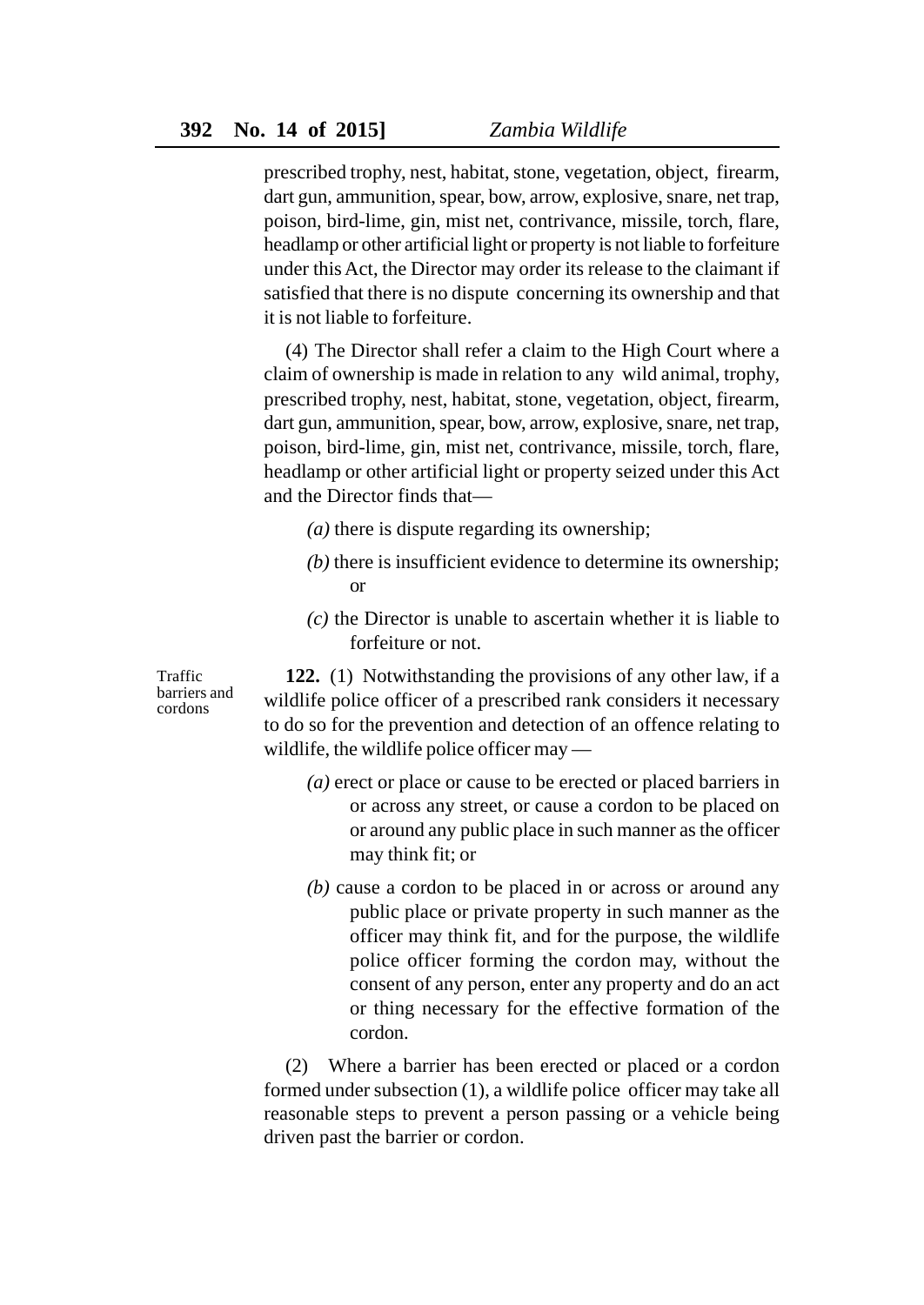(3) The driver of a vehicle who fails to comply with any reasonable signal of a wildlife police officer requiring that driver to stop the vehicle before reaching any barrier erected or placed or cordon formed under subsection (1), commits an offence and is liable, upon conviction, to a fine not exceeding one hundred thousand penalty units or to imprisonment for a term not exceeding one year, or to both.

(4) A person who breaks through or attempts to break through a barrier erected or placed or cordon formed, under subsection (1) commits an offence and is liable, upon conviction, to a fine not exceeding fifty thousand penalty units or to imprisonment for a term not exceeding six months, or to both.

**123.** (1) An authorised officer may, subject to subsections (2) and (3), use a firearm which has been issued to the authorised officer against a person—

- Use of firearms
- *(a)* in lawful custody charged with or convicted of an offence under this Act when that person is escaping or attempting to escape;
- *(b)* who by force rescues or attempts to rescue any other person from lawful custody; or
- *(c)* who by force prevents or attempts to prevent the lawful arrest of that person or of any other person.
- (2) An authorised officer shall not use a firearm—
	- *(a)* as authorised under paragraph *(a)* of subsection (1) unless the authorised officer has —
		- (i) reasonable grounds to believe that the officer cannot otherwise prevent the escape; and
		- (ii) given a warning to the person that the officer is about to use a firearm against the person and the warning is unheeded;
	- *(b)* as authorised under paragraph *(b)* or *(c)* of subsection (1) unless the authorised officer has —
		- (i) reasonable ground to believe that the officer or any other person is in danger of grievous bodily harm; and
		- (ii) cannot otherwise effect the arrest or prevent the rescue.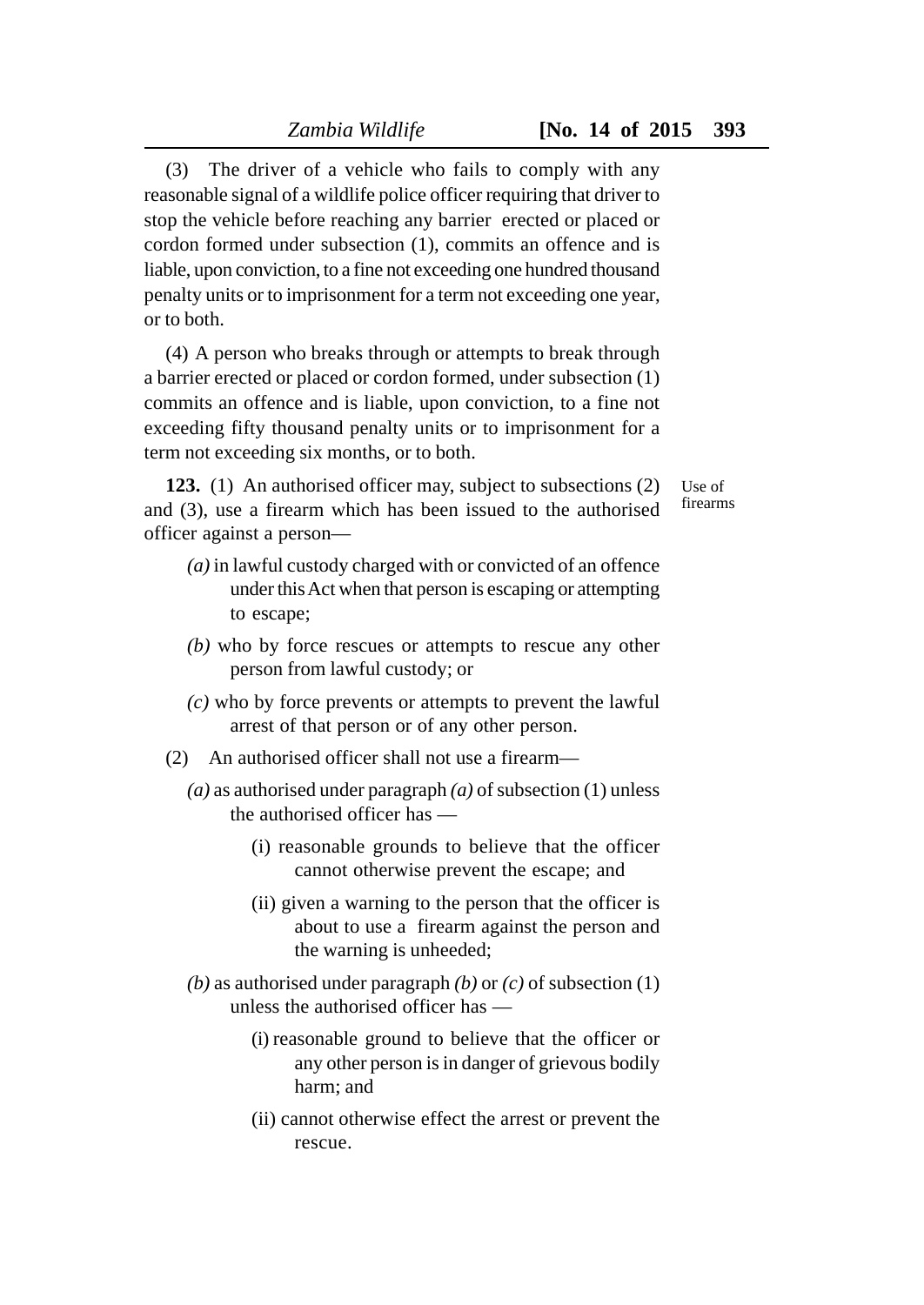(3) An authorised officer shall not, in the presence of a superior officer, use a firearm against a person except under the orders of that superior officer.

(4) The use of firearms under this section shall, as far as possible, be to incapacitate and not to kill.

(5) The authority vested in a wildlife police officer by subsection (1) shall be in addition to, and not in substitution for, any authority to use firearms vested in a wildlife police officer by any other written law.

**124.** Nothing in this Act shall exempt any person from compliance with the Firearms Act.

**125.** An authorised officer shall not be held liable for damages or otherwise for an act done or omitted to be done in good faith in the performance of the duties and exercise of authorised powers of the authorised officer under this Act.

# PART XIV

# OFFENCES AND PENALTIES

**126.** A person, other than a person authorised in writing by the Director, who causes a bush or grass fire in any public wildlife estate commits an offence.

**127.** (1) A person who hunts, wounds, molests or reduces into possession an elephant or rhinoceros in contravention of any provision of this Act commits an offence and is liable, upon conviction—

- *(a)* for a first offence, to a term of imprisonment of not less than five years but not exceeding twenty years, without the option of a fine; and
- *(b)* for a second or subsequent offence, to a term of imprisonment of not less than ten years but not exceeding twenty-five years, without the option of a fine.

(2) If the court is satisfied that an offence, referred to in subsection (1), was committed for the purpose of, or in connection with, illegal trafficking in ivory or rhinoceros horn, the offender shall be liable, upon conviction—

Compliance with Firearms Act Cap. 110

Immunity of authorised officer

Hunting or dealing with elephant or rhinoceros

Prohibition of bush or grass fires in public wildlife estate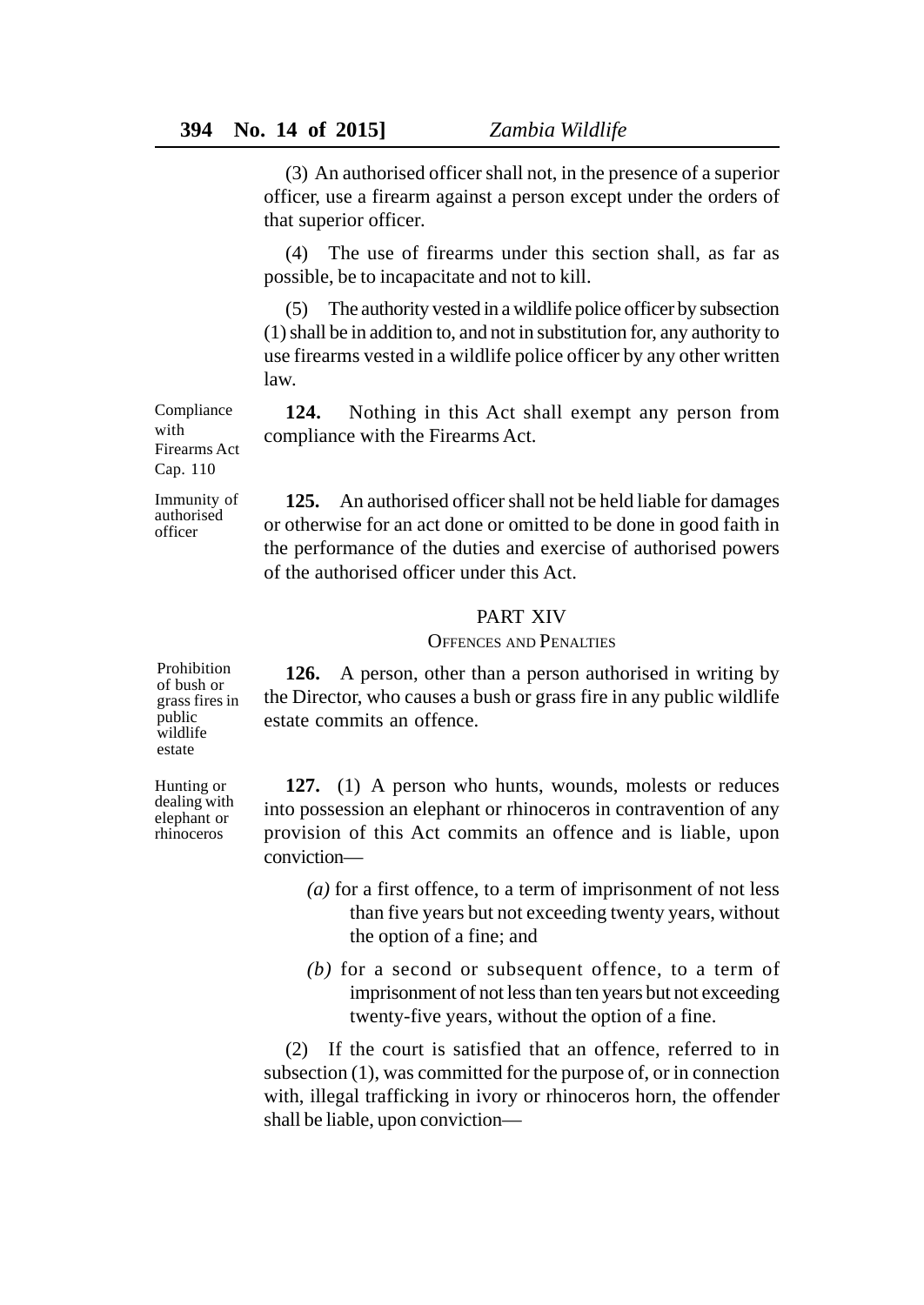- *(a)* for a first offence, to a term of imprisonment of not less than seven years but not exceeding twenty years, without the option of a fine; and
- *(b)* for a second or subsequent offence, whether or not the previous offence involved illegal trafficking, to a term of imprisonment of not less than fifteen years but not exceeding twenty-five years, without the option of a fine.

**128.** A person who hunts in a National Park, Community Partnership Park or bird or wildlife sanctuary in contravention of this Act is liable, upon conviction—

- *(a)* for a first offence, to a term of imprisonment of not less than three years but not exceeding ten years, without the option of a fine; and
- *(b)* for a second or subsequent offence, to a term of imprisonment of not less than five years but not exceeding fifteen years, without the option of a fine.

**129.** (1) Subject to section *one hundred and thirty,* a person who is in possession of, sells, buys, imports or exports or attempts to sell, buy, import or export a trophy or meat of a wild animal in contravention of this Act is liable, upon conviction, to a fine of not less than three hundred thousand penalty units but not exceeding six hundred thousand penalty units, or to imprisonment for a term not exceeding seven years, or to both.

(2) A person who commits an offence under subsection (1) for the purpose of, or in connection with, illegal trafficking of trophy is liable, upon conviction —

- *(a)* for a first offence, to a fine of not less than one hundred and fifty thousand penalty units but not exceeding five hundred thousand penalty units or to a term of imprisonment of not less than three years but not exceeding five years, or to both; and
- *(b)* for a second or subsequent offence, to a fine of not less than two hundred thousand penalty units but not exceeding six hundred thousand penalty units or to a term of imprisonment of not less than five years but not exceeding seven years, or to both.

Penalty for unlawful hunting in National Park, Community Partnership Park or bird or wildlife sanctuary

Illegal possession, purchase or sale of meat of wild animal or trophy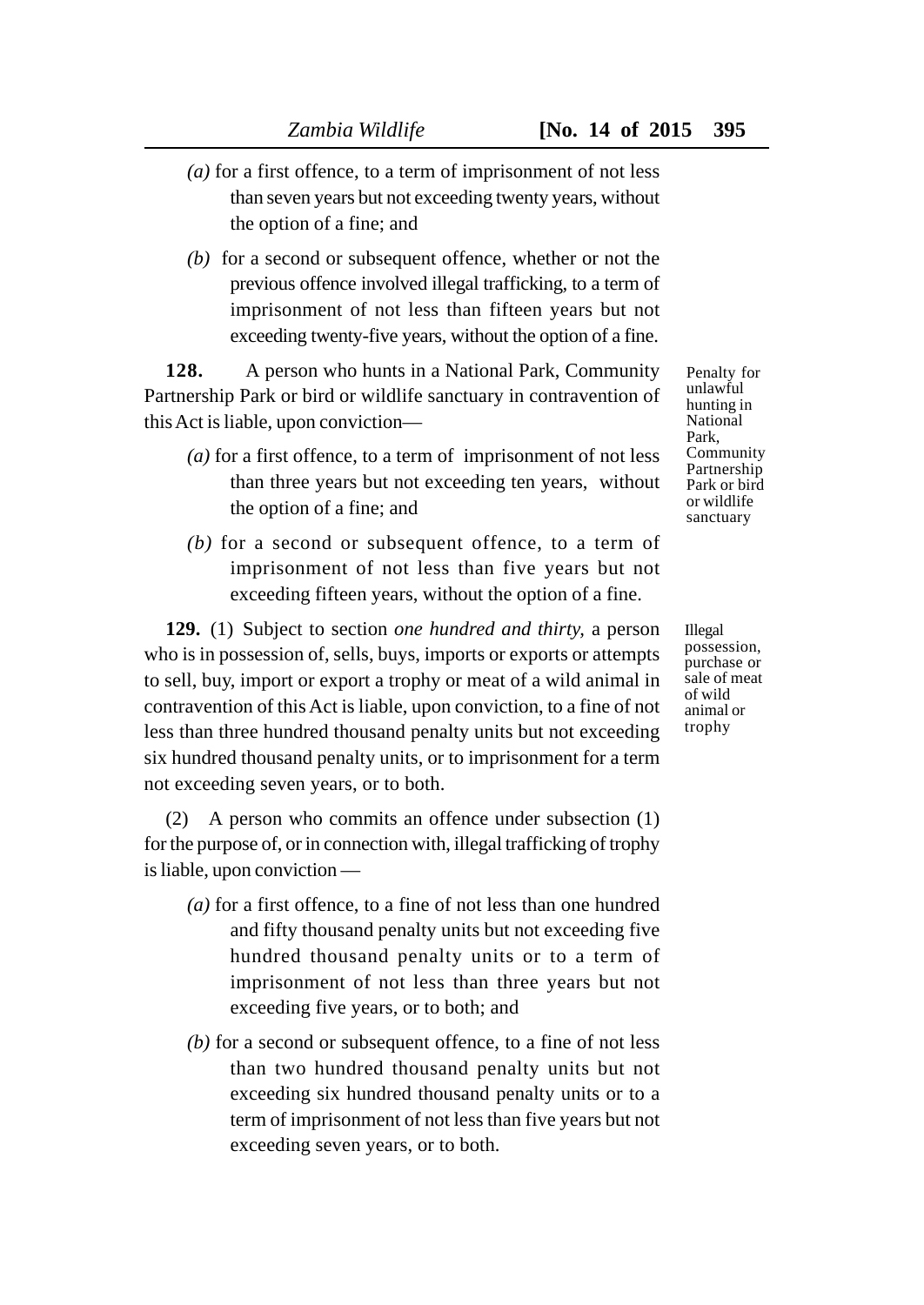Illegal possession, purchase or sale of protected animal, trophy or meat of protected animal or prescribed trophy

**130.** (1) A person who is in possession of, sells, buys, imports or exports or attempts to sell, buy, import or export, a protected animal or trophy or meat of a protected animal in contravention of this Act commits an offence and is liable, upon conviction, to imprisonment, without the option of a fine, for a term of not less than five years but not exceeding ten years.

(2) A person who is in possession of, sells, buys, imports or exports or attempts to sell, buy, import or export a prescribed trophy in contravention of this Act is liable, upon conviction —

- *(a)* for a first offence, to a term of imprisonment, without the option of a fine, of not less than five years but not exceeding ten years; and
- *(b)* for a second or subsequent offence, to a term of imprisonment, without the option of a fine, of not less than seven years but not exceeding fifteen years.

**131.** Subject to any other written law, a person who intentionally damages any machinery, equipment, road, track, tramway, bridge, water installation, power line, telephone line, drain or other infrastructure in any public wildlife estate commits an offence.

**132.** A person who, without authority, wears or is in possession of any uniform or part of a uniform or any badge, mark or identity document issued by or on behalf of the Director to be worn or possessed by an authorised officer commits an offence.

**133.** (1) A person commits an offence who, when required by or under this Act to keep a register or furnish a return or information to the Director—

*(a)* fails to keep a register or to furnish a return or information;

- *(b)* fails to make an entry in the register or to furnish the return or information within the prescribed time; or
- *(c)* with intent to mislead, makes an entry in the register or furnishes a return or information which is false in a material particular.

(2) A person who is required to surrender a licence, permit, certificate or authorisation to the Director under this Act who fails to surrender the licence, permit, certificate or authorisation commits an offence.

Malicious damage to infrastructure in public wildlife estate

Unauthorised possession or use of uniform or identity of authorised officer

Failure to keep registers or furnish returns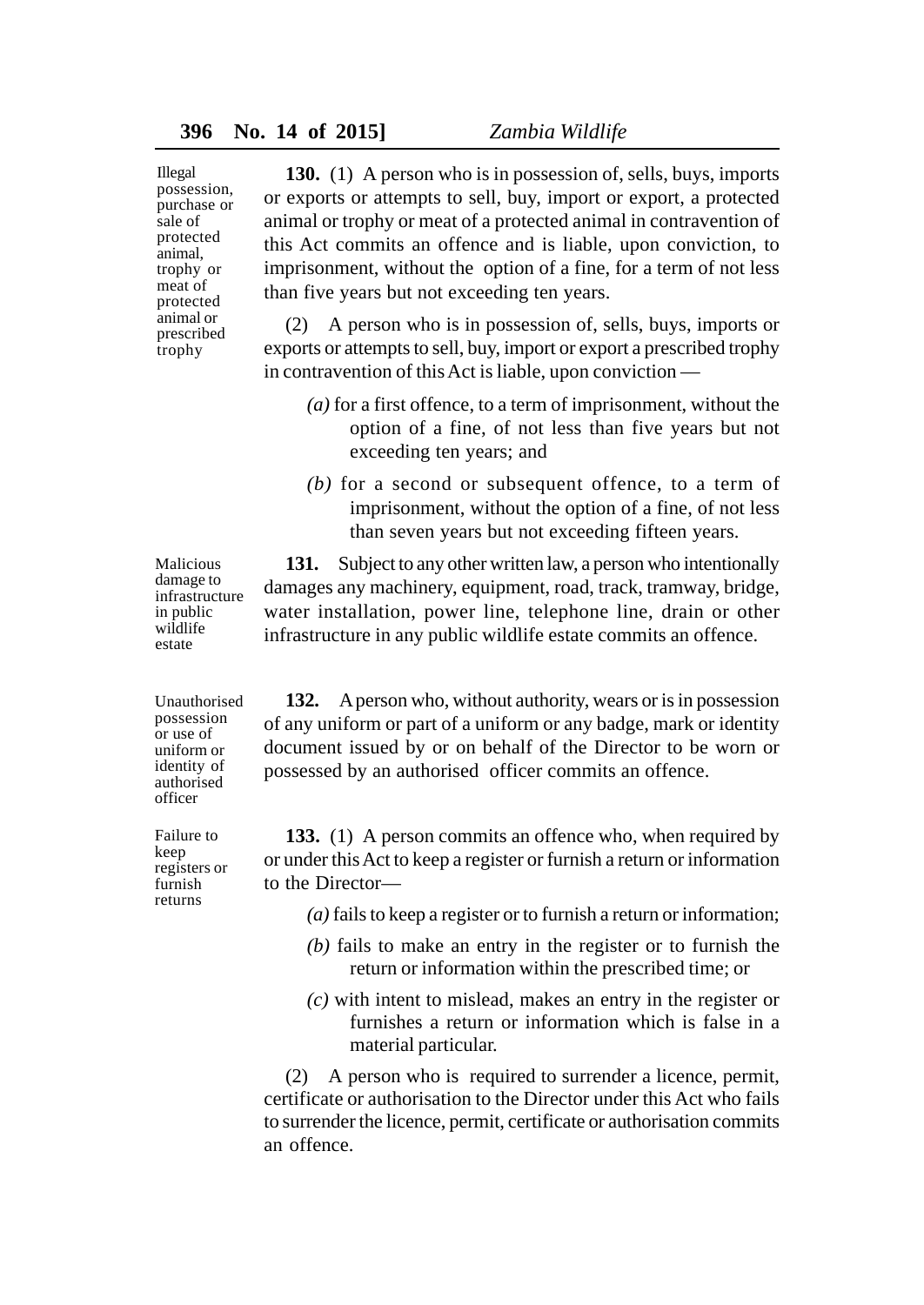**134.** (1) A person commits an offence who, without lawful authority, alters, defaces or removes—

- *(a)* a register, index or other official record maintained under or for purposes of this Act or an order, requirement, regulation or rule; or
- *(b)* an entry appearing in a register, index or other official record.

(2) A person who alters, forges, utters, fabricates or defaces a licence, permit, authority, certificate, register, return, record or other document prescribed, issued, furnished or kept for purposes of and under this Act commits an offence.

**135.** A person who—

- *(a)* being a person employed for the purposes of this Act, publishes or communicates, without lawful authority, to another person information acquired by that person in the course of that person's employment; or
- *(b)* being in possession of information which, to the person's knowledge, had been disclosed in contravention of this Act, publishes or communicates that information to another person;

commits an offence and is liable, upon conviction, to a fine not exceeding two hundred thousand penalty units or to a term of imprisonment not exceeding two years, or to both.

**136.** A person who commits an offence under this Act for which a penalty is not provided is liable, upon conviction—

- *(a)* for a first offence, to a fine of not less than four hundred thousand penalty units but not exceeding six hundred thousand penalty units or a term of imprisonment not exceeding seven years, or to both; and
- *(b)* for a second or subsequent offence, to a fine of not less than five hundred thousand penalty units or to a term of imprisonment of not less than six years but not exceeding ten years, or to both.

**137.** (1) An authorised officer may, where satisfied that a person has committed an offence for which the penalty does not exceed two hundred thousand penalty units or where a person has admitted the commission of an offence under this Act for which the penalty does not exceed two hundred thousand penalty units, summarily demand from the person the payment of a fine not exceeding one hundred thousand penalty units in respect of the offence.

Disclosure of confidential information

General Penalty

Payment of fine without appearing in court

Alteration, defacement or removal of documents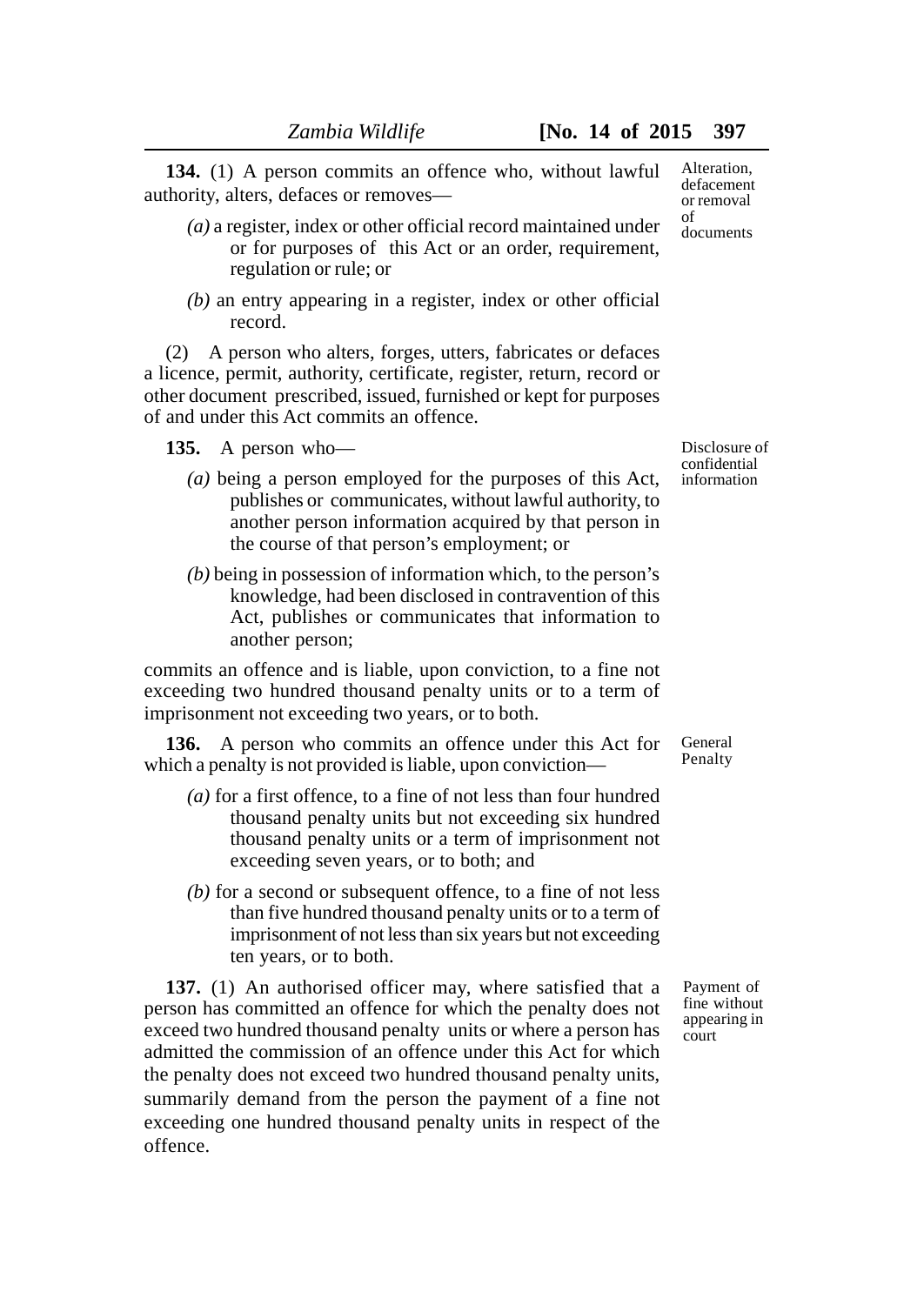(2) An authorised officer shall, where the authorised officer demands a payment under subsection (1), inform the person against whom the demand is made of the right to admit or dispute the liability.

(3) A person from whom payment of a fine has been demanded under subsection (1) may elect to admit liability and pay the fine or dispute liability.

(4) The payment of a fine shall operate as a bar to any further criminal proceedings against the person making the payment in respect of the offence concerned.

(5) An authorised officer who receives payment of a fine shall give a receipt to the person making the payment in such form as may be prescribed.

(6) An authorised officer who receives a payment under this section and—

- *(a)* fails to issue a receipt to the person making the payment as required under subsection (5);
- *(b)* fails to account for any payment made under this section; or
- *(c)* in any manner, misuses or puts to personal use any payment made under this section;

commits an offence and is liable, upon conviction, to a fine not exceeding three hundred thousand penalty units or to imprisonment for a period not exceeding three years, or to both.

Additional powers of court

**138.** (1) The court may, where a person is convicted of an offence, in addition to any other penalty provided for in this Act—

- *(a)* order the cancellation and surrender of the licence, permit, certificate or authorisation held by that person;
- *(b)* assess the amount of compensation for the loss or damage caused by that person in the commission of the offence and cause the compensation to be recovered from that person as if it were a debt due and payable to the Government;
- *(c)* order the removal or demolition, within such time as the court may determine, of any unauthorised buildings, structures, machinery, equipment, crops and other works set up or grown by that person, and the restoration, as far as practicable, of all areas and things to their former state, and if the removal, demolition and restoration is not effected within the time fixed by the court, the Director shall cause it to be done and the cost incurred shall be recovered by the Director from the convicted person; or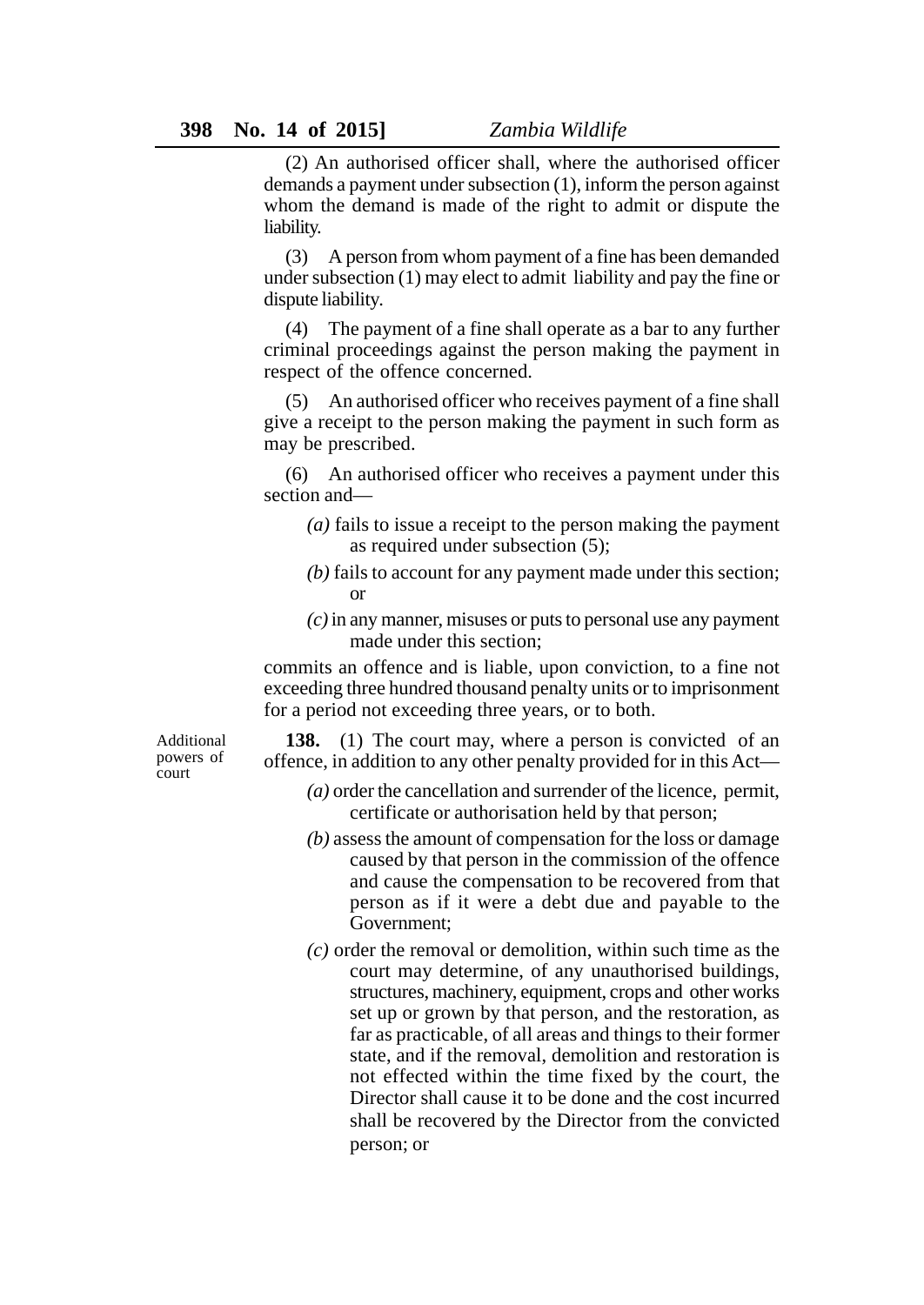*(d)* order the confiscation or forfeiture of any wildlife, object, item or article in respect of which the offence was committed and of any livestock, tools, machinery, equipment, vehicles or other property used in the commission of the offence.

(2) The Director may sell or otherwise dispose of any property confiscated or forfeited under subsection (1) and handed over to the Director by order of the court, and any moneys received from the sale or disposal of the property shall be paid into the general revenues of the Republic.

**139.** Where a person is convicted of an offence under this Act in respect of any game-pit, pitfall, trench or similar excavation, fence, enclosure or other device fixed to the ground, which the person has made, used or had in the possession of that person, for the purpose of hunting in contravention of the provisions of this Act, the court shall, in addition to any other punishment, order the game-pit, pitfall, trench, excavation, fence, enclosure or device to be destroyed in such manner as the court may specify, and any expenditure incurred on account of that order shall be recoverable from such person as a civil debt to the Government.

**140.** (1) Upon the conviction of any person of an offence under this Act, the court may, in addition to any other penalty imposed, declare any wild animal, trophy, prescribed trophy, nest, habitat, stone, vegetation, object, firearm, dart gun, ammunition, spear, bow, arrow explosive, snare, net trap, poison, bird-lime, gin, mist net, contrivance, missile, torch, flare, headlamp or other artificial light, vehicle, boat, aircraft or other conveyance with which the offence was committed, or which was used in, or for the purpose of, or in relation to, or in connection with, the commission of the offence, to be forfeited to the State without compensation and shall order the same to be disposed of as the State considers fit.

(2) Where the prosecution applies for an order of forfeiture in respect of any vehicle, boat, aircraft or other conveyance, the court shall make an order, to the effect that unless any person other than the convicted party claims, under this section, any right of ownership in the vehicle, boat, aircraft or other conveyance within three months of the date referred to in subsection (5), the prosecution may apply to the court, *ex parte*, for an order of forfeiture under subsection (1), and the court shall make the order.

Destruction of game pits, etc., on conviction

Forfeiture of property on conviction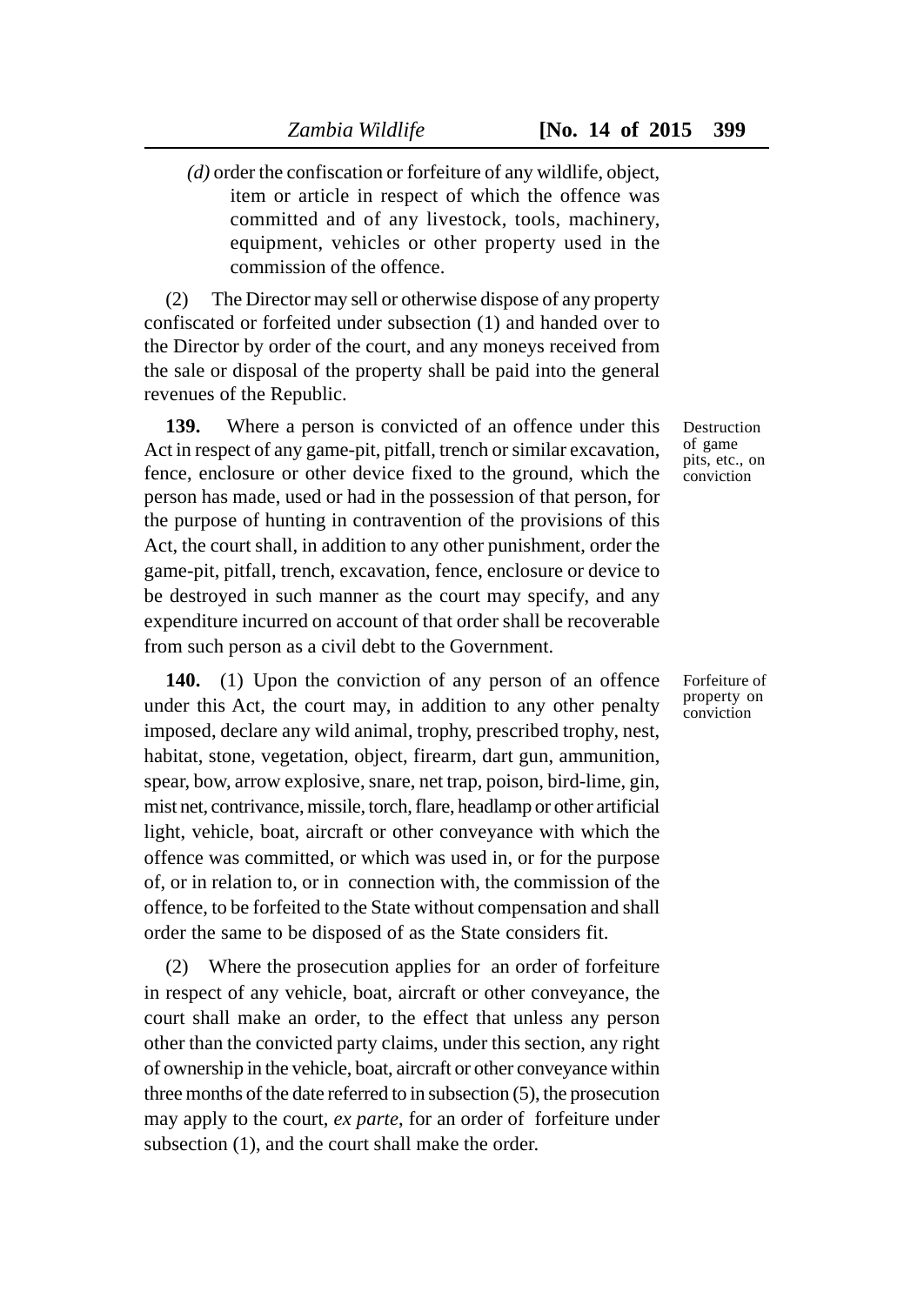(3) Upon the making of an order under subsection (2), the Director shall, within one month thereafter, cause to be published in the *Gazette* and in at least one daily newspaper of general circulation in the place where the offence was committed, a notice of the making of the order, which shall be in the prescribed form, or if no form is prescribed, in a form approved by the court.

(4) If under any written law requiring the registration of a vehicle, boat, aircraft or other conveyance referred to in subsections (1) and (2), the vehicle, boat, aircraft or other conveyance is registered in Zambia in the name of any person other than the person convicted, the Director shall, within seven days of the date of publication of the notice in the *Gazette,* cause a copy to be sent by registered post in a sealed envelope addressed to the person at the address appearing on the register, and the registration of the letter shall be conclusive evidence of service of the notice upon that person.

(5) A person who claims a right to a vehicle, boat, aircraft or other conveyance may, within three months from the date of the making of the order referred to in subsection (2), serve upon the Director and lodge with the clerk of the court an application, in writing, for the discharge of the order setting out the claim of ownership in the vehicle, boat, aircraft or other conveyance, whereupon the clerk of the court shall fix a date, of one month or more from the date of the lodgement of the application for a hearing and shall, within seven days from the date of the lodgement, cause notice of the hearing of the application to be served upon the Director.

(6) In any proceedings brought under subsection (5), the burden of proof shall be on the applicant and the court shall not discharge the order made under subsection (2) unless the applicant has adduced evidence and proved to the satisfaction of the court that the applicant was not in any way privy to the offence and that the vehicle, boat, aircraft or other conveyance was, at the time of the commission of the offence, being used for such purpose without the knowledge or consent of the applicant and without any negligent disregard on the part of the applicant, of its use by the convicted person.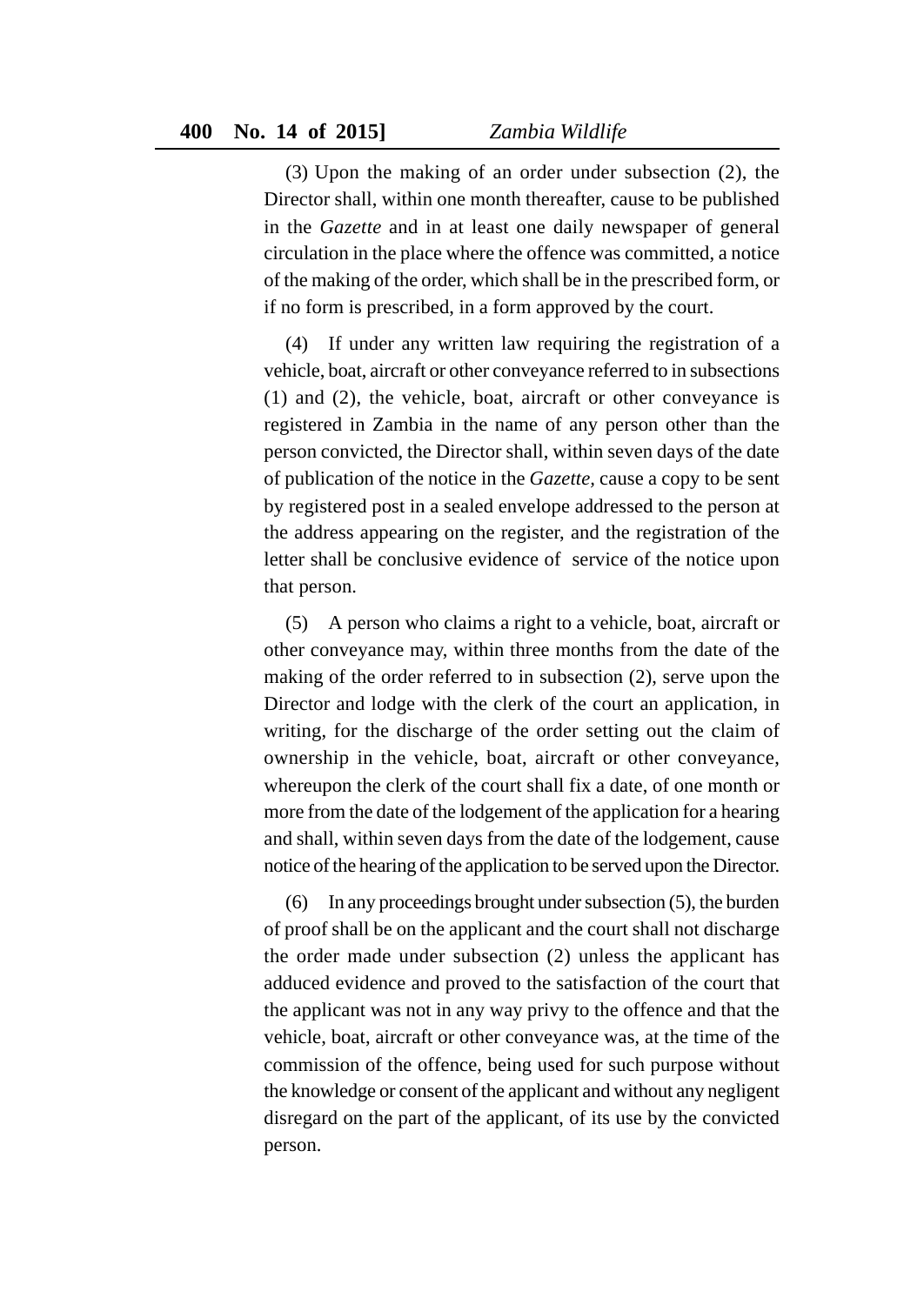(7) Where, upon an application made under subsection (5), the court is satisfied that the conveyance is owned jointly by the claimant and the convicted party, or is the subject matter of a hirepurchase agreement between the claimant and the convicted party, and the claimant has discharged the burden of proof referred to under subsection (6), the court shall declare forfeited all of the estate or interest of the convicted person in and to the conveyance, or all of the rights therein accrued to that person under the hirepurchase agreement or pursuant to the Hire-Purchase Act and order the estate, or interest or rights to be disposed of as the State may consider fit.

(8) Except with the consent of the State, any right vested in any claimant under any hire-purchase agreement or pursuant to the Hire-Purchase Act to repossess a vehicle, boat, aircraft or other conveyance which is subject to an order made under subsection (2), shall be suspended pending the determination of any application brought under subsection (5), and in the event of the court declaring the rights therein accrued to the convicted party to be forfeited, the accrued right to repossess the conveyance shall not be exercisable against the State.

**141.** (1) Where a trophy, prescribed trophy firearm or other weapon, trap, net, poison or instrument, vehicle, aircraft, boat or other conveyance, material or article is seized under this Act or any other written law, in relation to or in connection with the commission of an offence under this Act and—

- *(a)* the person suspected of having committed the offence is unknown;
- *(b)* the person suspected of having committed the offence cannot be found for the purpose of service of the court process charging that person with the offence; or
- *(c)* having been served with such process, the person suspected of having committed the offence fails to appear in answer to the charge;

the Director may, one month from the date of publication of a notice of intention to apply for a court order for forfeiture in one issue of a daily newspaper of general circulation in the district in which the offence is alleged to have been committed, apply by way of original application, *ex parte,* to the court for an order declaring the trophy, firearm or other weapon, trap, net, poison or instrument, vehicle, aircraft, boat, conveyance, material or article, as the case may be, to be forfeited without compensation and ordering it to be disposed of as the Director may consider fit.

Cap. 399

Cap. 399

Disposal of animals and goods seized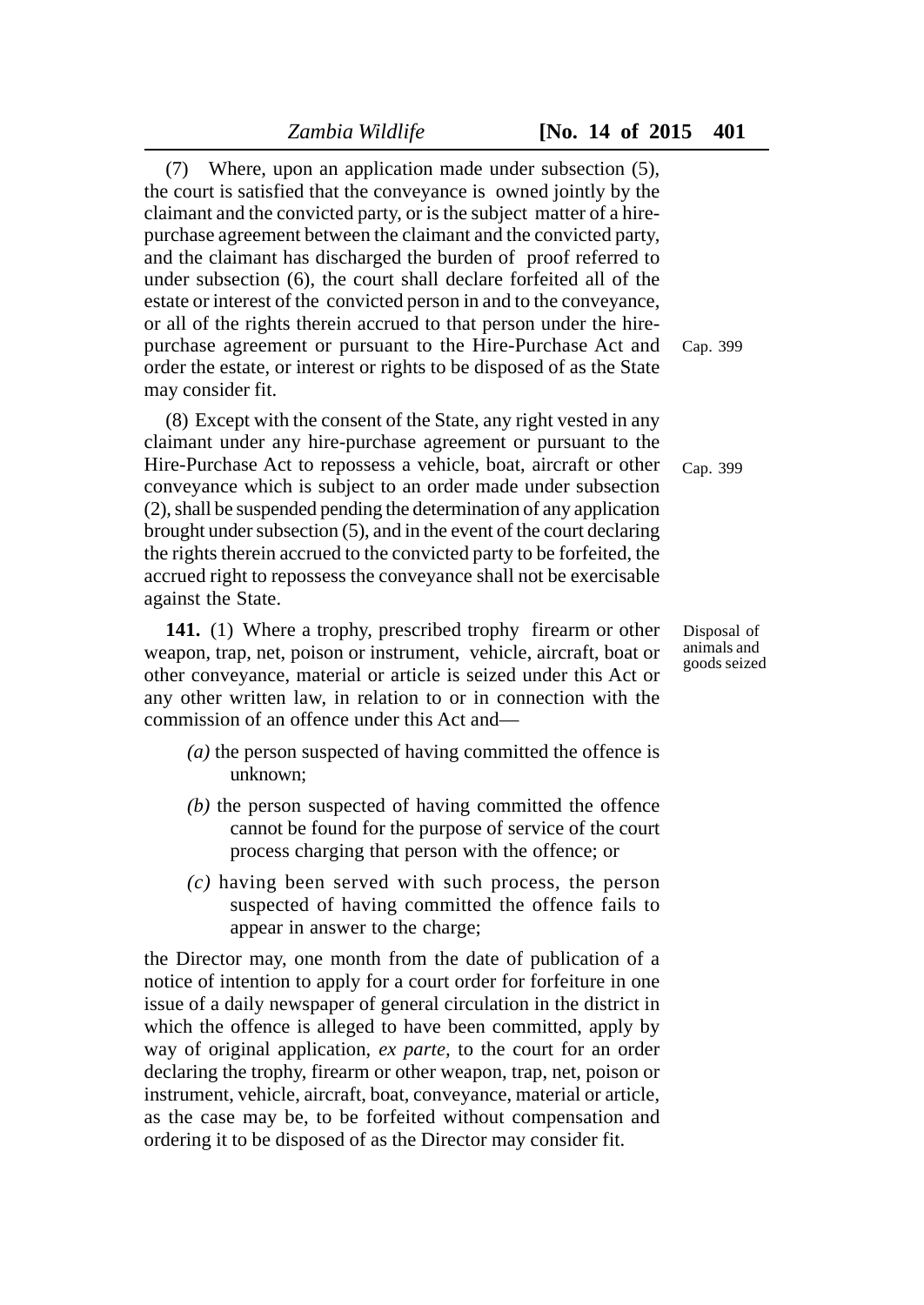(2) If a person claims any right of ownership in any vehicle, aircraft, boat or other conveyance, to which a notice published under subsection (1) applies, the person may, within one month from the date of publication, lodge with the clerk of the court a notice of claim of ownership and serve a copy of the notice upon the Director, and the provisions of subsections (4) to (8) of section *one hundred and forty* shall apply, with the necessary modifications, to the claim of ownership.

(3) If a wild animal or trophy is seized under this Act or any written law in relation to or in connection with the commission of an offence under this Act or such other written law, the Director may apply to the court by way of original application, *exparte*, for an order for the immediate disposal by sale or otherwise of the wild animal or trophy, and the court may order the sale and in the event of a sale of the wild animal or trophy, the proceeds shall be held by the Director pending the determination of any proceedings brought in respect of the offence and shall be dealt with by the Director as the court may direct or, if the person suspected of having committed the offence is unknown or cannot be found for the purposes of service of the process of the court, subsection (1) shall apply with necessary modifications to the proceedings.

**142.** (1) Nothing in this Act shall be construed as taking away or interfering with the right of the Republic or any person to sue for and recover, at common law or otherwise, compensation for or in respect of any damage or injury caused by the commission of an offence. Civil remedy reserved

> (2) The court shall, in assessing the compensation take into account the amount of any compensation recovered under section *one hundred and thirty-eight.*

**143.** Where in any proceedings under this Act a question arises whether any wildlife is the property of the Republic, it shall be presumed to be the property of the Republic unless the contrary is proved. Evidence

**144.** Where in any proceedings under this Act it becomes necessary for an authorised officer to produce in evidence any wildlife and, in the opinion of that authorised officer, production of the wildlife would be impracticable or involve unnecessary expense or undue delay, it shall be sufficient for the authorised officer to produce in the court any piece or sample of the wildlife. Exhibits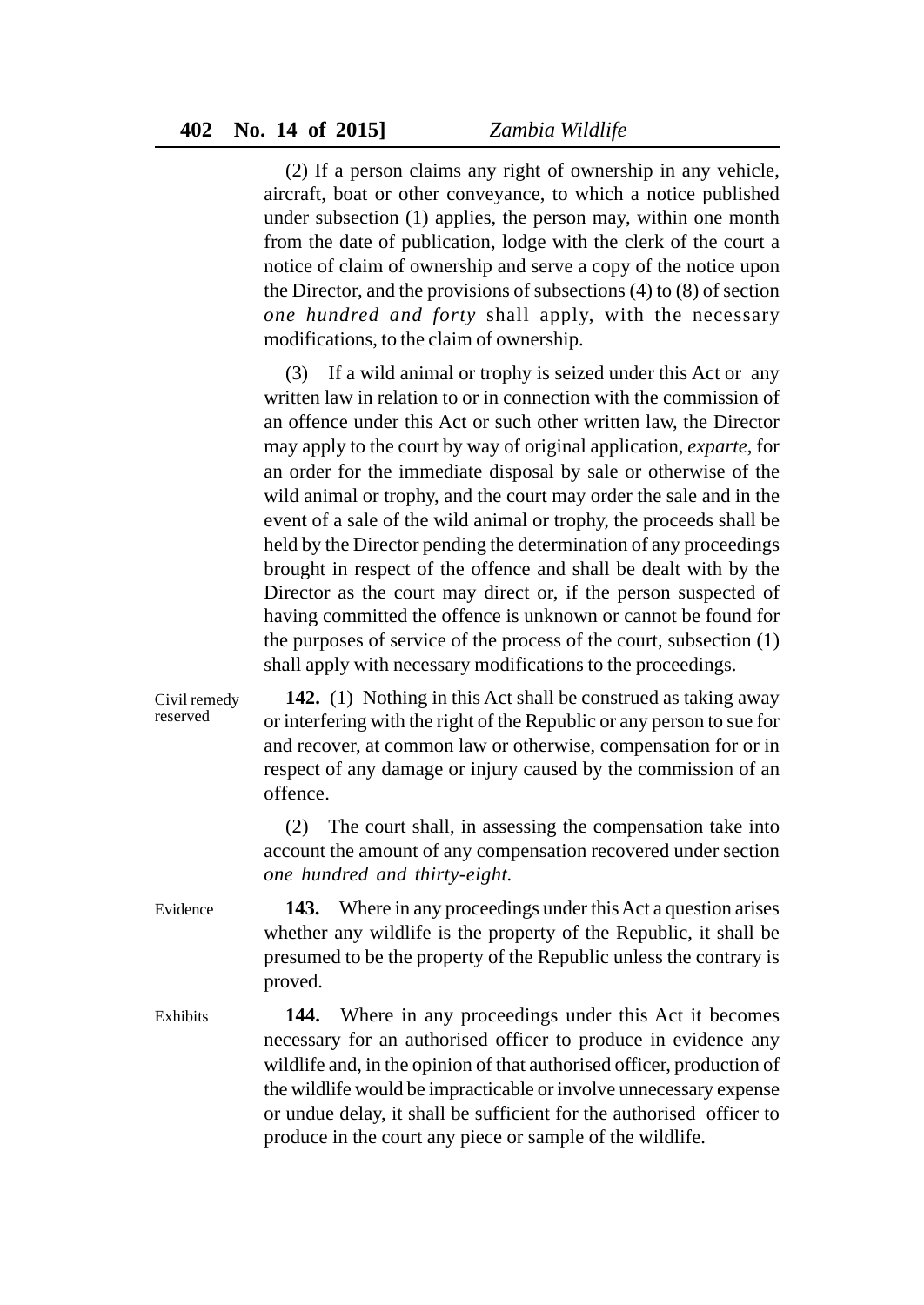# PART XV GENERAL PROVISIONS

**145.** (1) A person who is aggrieved with the decision of the Director or Committee under this Act may appeal to the Minister within thirty days of the receipt of the decision of the Director or **Committee** Appeals

(2) The decision of the Minister on an appeal under this section shall be subject to appeal to the High Court within thirty days of the receipt of the decision of the Minister.

**146.** (1) The Minister may, after consultation with the Director, by regulation, prescribe anything required to be prescribed under this Act and for the better carrying out of the provisions of this Act. Regulations

(2) Without prejudice to the generality of subsection (1), the regulations made under that subsection may make provision for-—

- *(a)* returns to be furnished to the Department or to the Director by holders of licences, permits or certificates issued under this Act;
- *(b)* the terms and conditions of the licences, permits and certificates issued under this Act;
- *(c)* the numbers and sex of each species which may be hunted under a licence or permit, the times of the year in which a species of game or protected animal may be hunted generally or in any specified area, the type of weapons prohibited or permitted and such other matters in respect of hunting as may be necessary;
- *(d)* the hearing and determination of appeals by the Minister;
- *(e)* the control or prohibition of entry into, passage through, settlement or residence and the regulation of the activities of persons in a Game Management Area;
- *(f)*the permitting, controlling or prohibiting the burning, cutting, felling or removal of vegetation from a Game Management Area;
- *(g)* the control or prohibition of hunting of wild animal and protected animals or a species or variety or sex of wild animal or protected animals in a Game Management Area, Community Partnership Park or open area;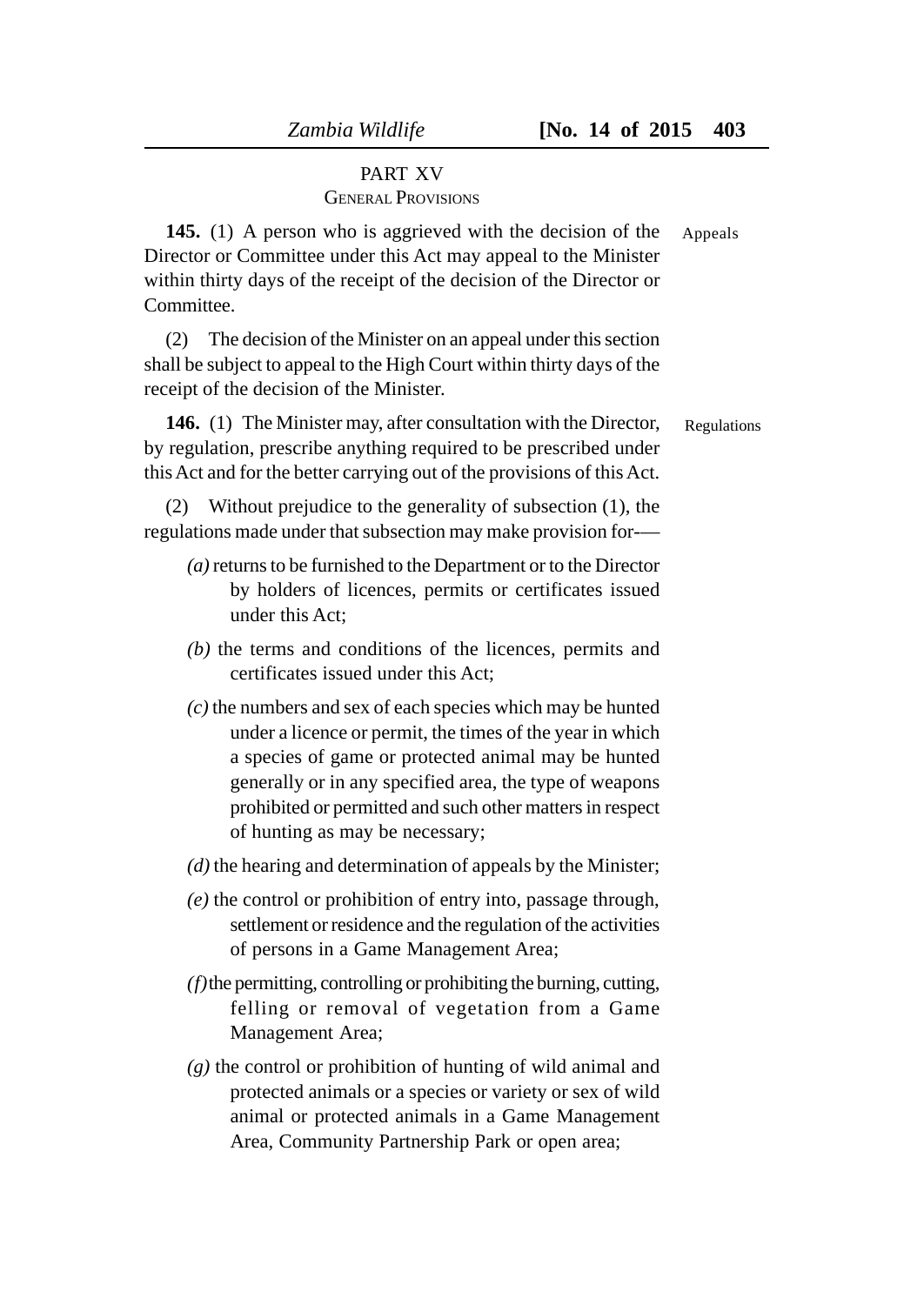- *(h)* the control, regulation or prohibition of land development or mining within a National Park, Game Management Area or Community Partnership Park and the imposition of terms and conditions under which land development or mining may be undertaken in such areas;
- *(i)*the control of the sale or movement of a game or protected animal, meat of a game or protected animal, or of any trophy, from a National Park, Game Management Area, wildlife sanctuary or bird sanctuary;
- *(j)*the fees to be paid for anything to be done under this Act and the remission of any fees payable under this Act;
- *(k)* the terms and conditions of wildlife conservation and management on private wildlife estates;
- *(l)*the sealing of firearms in areas where the hunting of animals is prohibited or controlled;
- *(m)* the terms and conditions under which wild animals lawfully owned may be kept on private wildlife estates, including specifications as to the size and design of enclosures for such wild animals;
- *(n)* the preparation of general management plans for National Parks, Community Partnership Parks and Game Management Areas;
- *(o)* the payment of rewards to finders of trophies;
- *(p)* the functions of a Chief as patron of a board and the conduct of business of boards, including the tenure of such boards;
- *(q)* the terms and conditions under which an honorary wildlife police officer may exercise the functions of a wildlife police officer;
- *(r)* the implementation of the Convention on Wetlands of International Importance Especially as Waterfowl Habitat, the Lusaka Agreement on Cooperative Enforcement Operation Directed at Illegal Trade in Wild Flora and Fauna and the Convention on Biological Diversity; and
- *(s)* the terms and conditions of co-operation with a person or organisation carrying out the functions of the Department.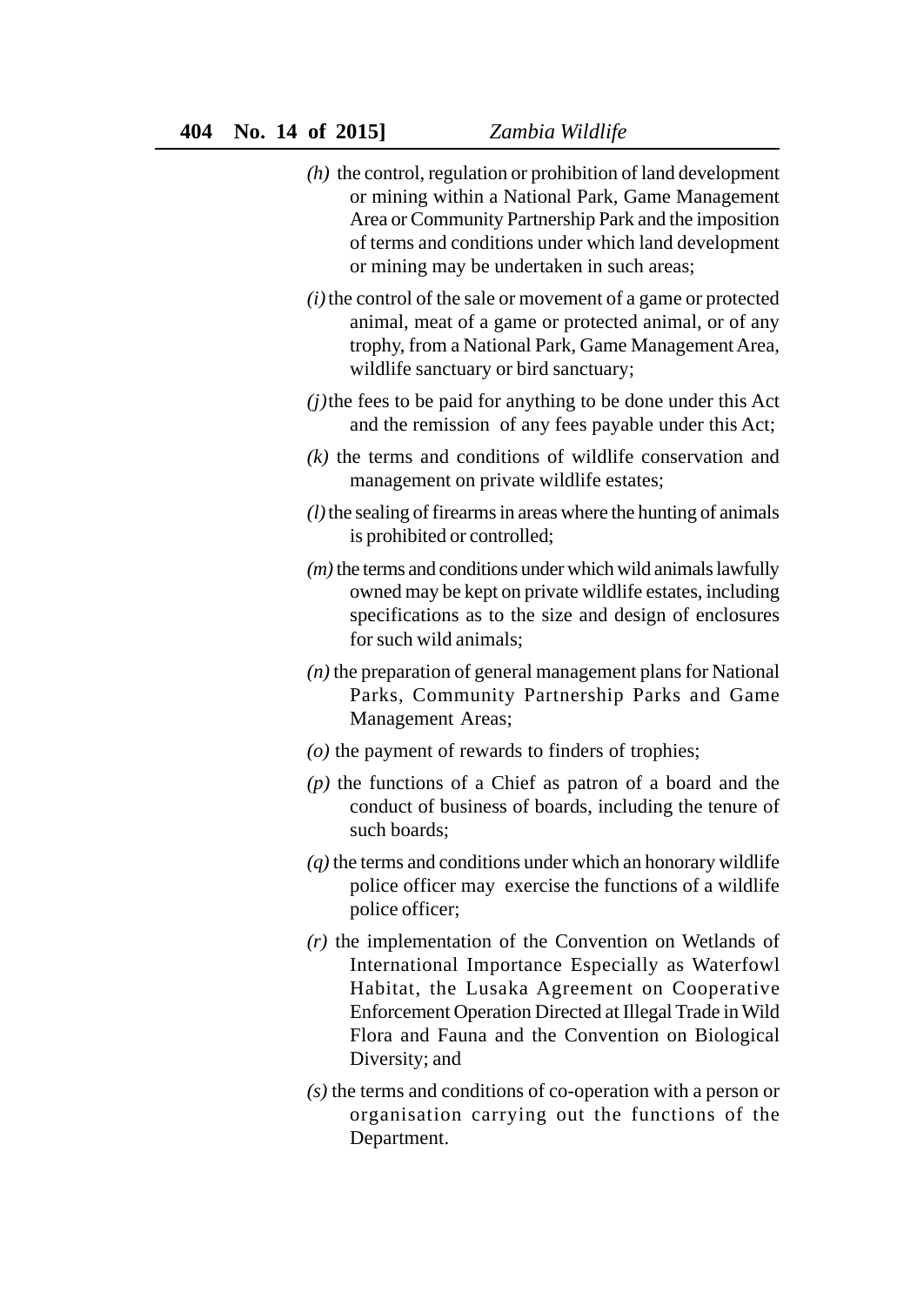(3) The Minister may, on the advice of the Director, in any regulations made under this section, prescribe in respect of the contravention of a provision of the regulations—

- *(a)* a penalty not exceeding four hundred thousand penalty units or a term of imprisonment for a period not exceeding five years, or both;
- *(b)* the forfeiture of anything which was the subject matter of the contravention or with which the offence was committed or which was used in, for the purpose of, in relation to, or in connection with, the contravention; and
- *(c)* in the case of a continuing offence, an additional penalty not exceeding fifty thousand penalty units for each breach.
- **147.** The Zambia Wildlife Act, 1998, is repealed.

Repeal of Zambia Wildlife Act, 1998 Act No. 12 of 1998

Savings and transitional provisions

**148.** (1) The savings and transitional provisions set out in the Second Schedule apply to the winding up of the Zambia Wildlife Authority.

(2) Notwithstanding the provisions of this Act, a National Park, bird or wildlife sanctuary and Game Management Area established under the repealed Act continues to exist as if established under this Act.

## FIRST SCHEDULE (*Section* 7(7))

## THE WILDLIFE MANAGEMENT LICENSING COMMITTEE

**1.** (1) Subject to the other provisions of this Act, a member of the Committee shall hold office for a term of three years from the date of appointment and may be re-appointed for a further term of three years.

(2) On the expiration of the term for which a member is appointed, the member shall continue to hold office until another member is appointed, but in no case shall an extension of the period exceed three months.

Act No. 12 of 1998

Tenure of office and vacancy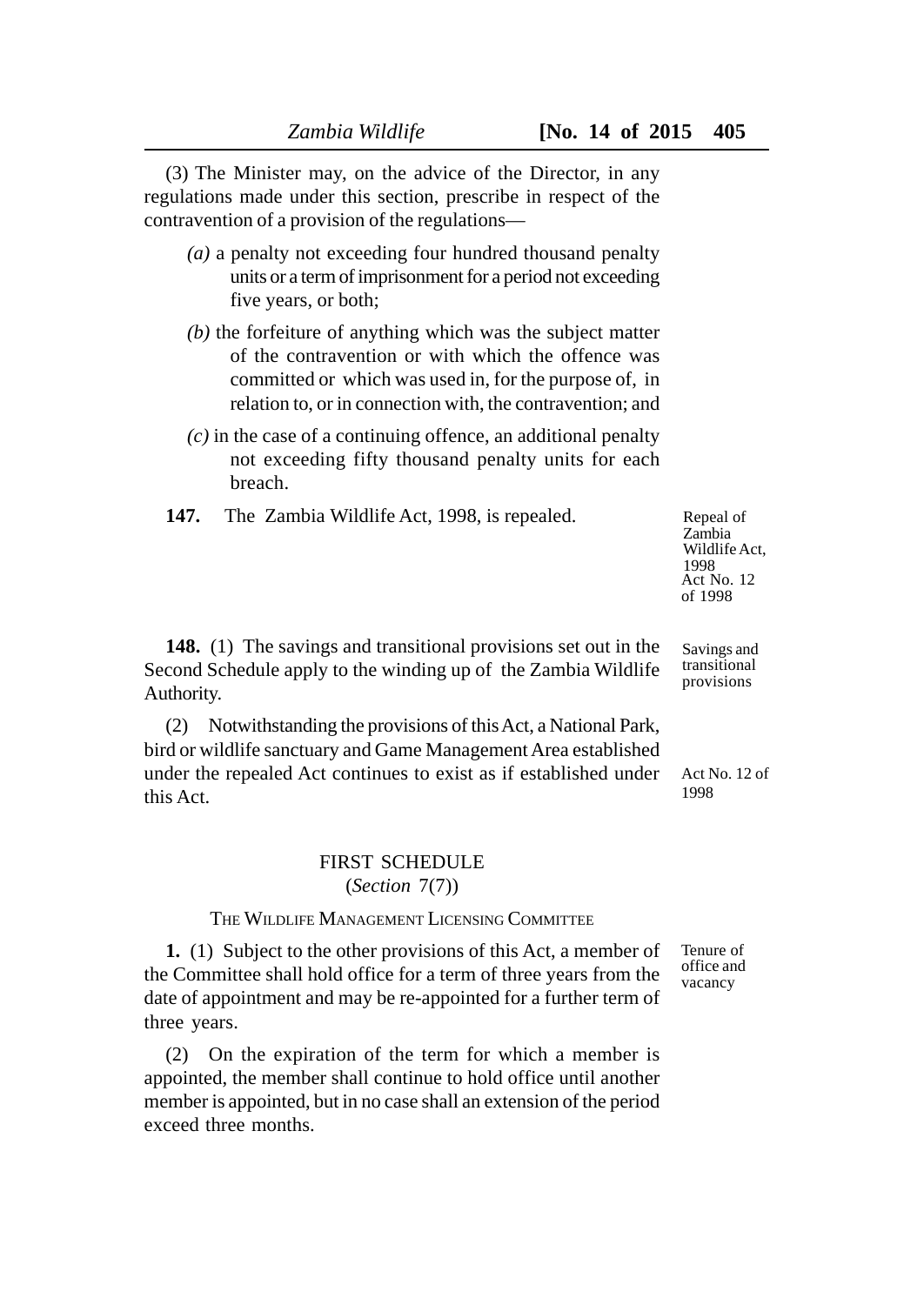- (3) The office of a member becomes vacant—
	- *(a)* on the member's death;
	- *(b)* if the member is adjudged bankrupt;
	- *(c)* if the member is absent, without reasonable excuse, from three consecutive meetings of the Committee of which the member had notice, without the prior approval of the Committee;
	- *(d)* upon the expiry of one month's notice of the member's intention to resign, given by the member, in writing, to the Minister;
	- *(e)* if the member becomes mentally or physically incapable of performing duties as a member of the Committee; or
	- *(f)*if the member is convicted of an offence under this Act or any other written law.

Filling of casual vacancy

**2.** The Minister may, where the office of a member becomes vacant before the expiry of the term of office, appoint another member in the place of the member who vacates office, but that member shall hold office for the unexpired part of the term.

Proceedings of Committee

**3.** (1) Subject to the other provisions of this Act, the Committee may regulate its own procedure.

(2) The Committee shall meet as often as is necessary to perform its functions and at such places and times as the Chairperson may determine.

(3) The Chairperson may, upon giving notice of not less than fourteen days, call a meeting of the Committee and shall call a special meeting to be held within fourteen days of receipt of a written request to the Chairperson by at least five members of the Committee.

(4) If the urgency of any particular matter does not permit the giving of the notice required under sub-paragraph (3), a special meeting may be called by the Chairperson on giving a shorter notice.

(5) The quorum at a meeting of the Committee shall be half of the members of the Committee.

(6) There shall preside at a meeting of the Committee—

- *(a)* the Chairperson;
- *(b)* in the absence of the Chairperson, the Vice-Chairperson; and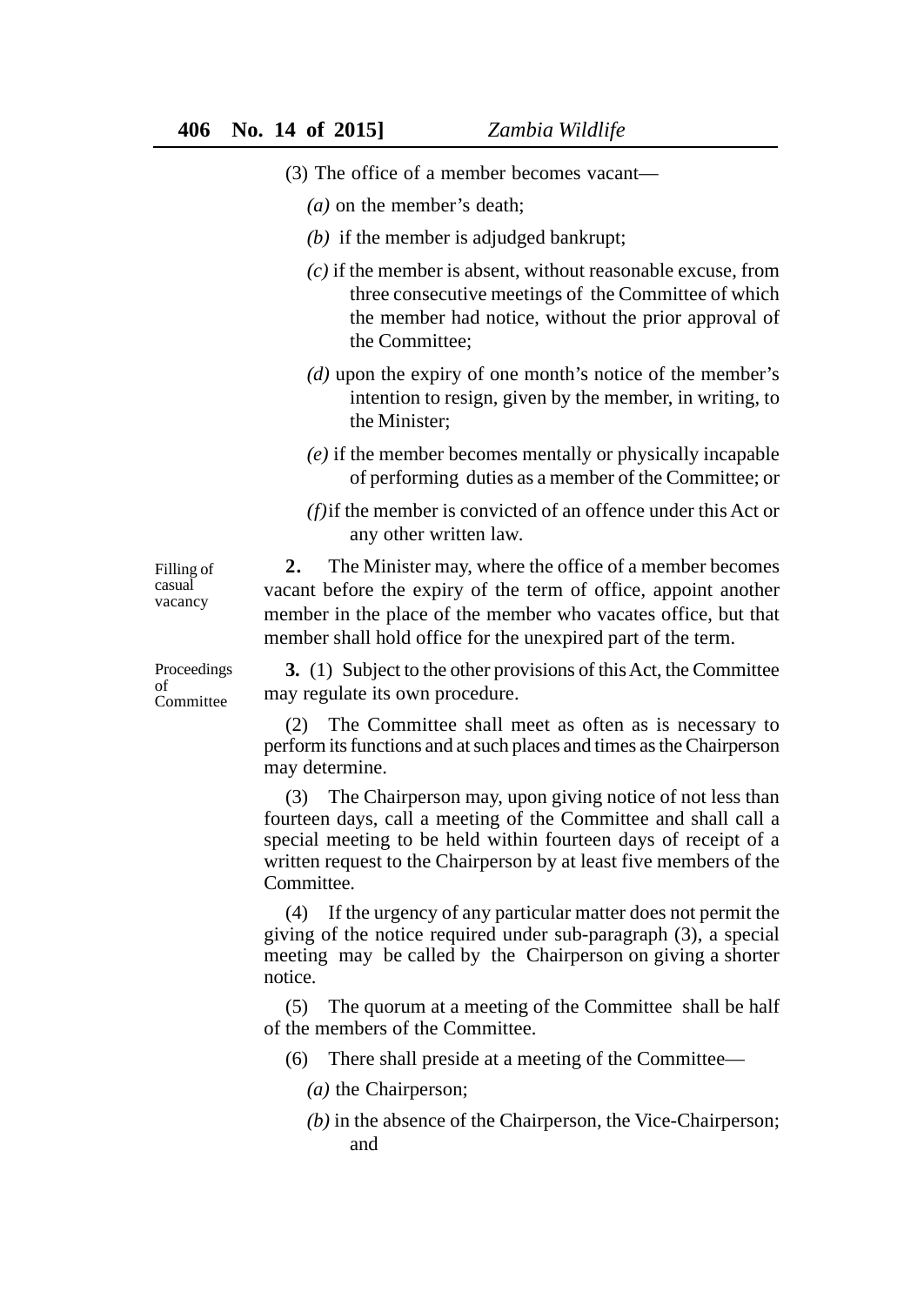*(c)* in the absence of both the Chairperson and the Vice-Chairperson, such member as the members present may elect from amongst themselves for the purpose of that meeting.

(7) A decision of the Committee on any question shall be by the majority of votes of the members present and voting at the meeting and, in the event of an equality of votes, the person presiding at the meeting shall have a casting vote, in addition to the person's deliberative vote.

(8) The Committee may invite any person whose presence is in its opinion desirable to attend and participate in the deliberations of a meeting of the Committee but such a person shall not have a vote.

(9) The validity of any proceedings, act or decision of the Committee shall not be affected by a vacancy in the membership of the Committee or by a defect in the appointment of a member or by reason that a person not entitled to do so, took part in the proceedings.

(10) The Committee shall cause minutes to be kept of the proceedings of every meeting of the Committee and every meeting of a sub-committee established by the Committee.

**4.** (1) The Committee may, for the purpose of performing its functions, constitute such sub-committees as it considers necessary for the effective performance of the functions of the Committee.

(2) The Committee may appoint, as members of a subcommittee, persons who are or are not members of the Committee, except that at least one member of the Committee shall be a member of a sub-committee.

(3) A person serving as a member of a sub-Committee shall hold office for such period as the Committee may determine.

(4) Subject to any specific or general direction of the Committee, a sub-committee may regulate its own procedure.

**5.** The members of the Committee or any sub-committee of the Committee shall be paid such allowances as the Committee may determine with the approval of the Minister.

Subcommittees of Committee

Allowances of members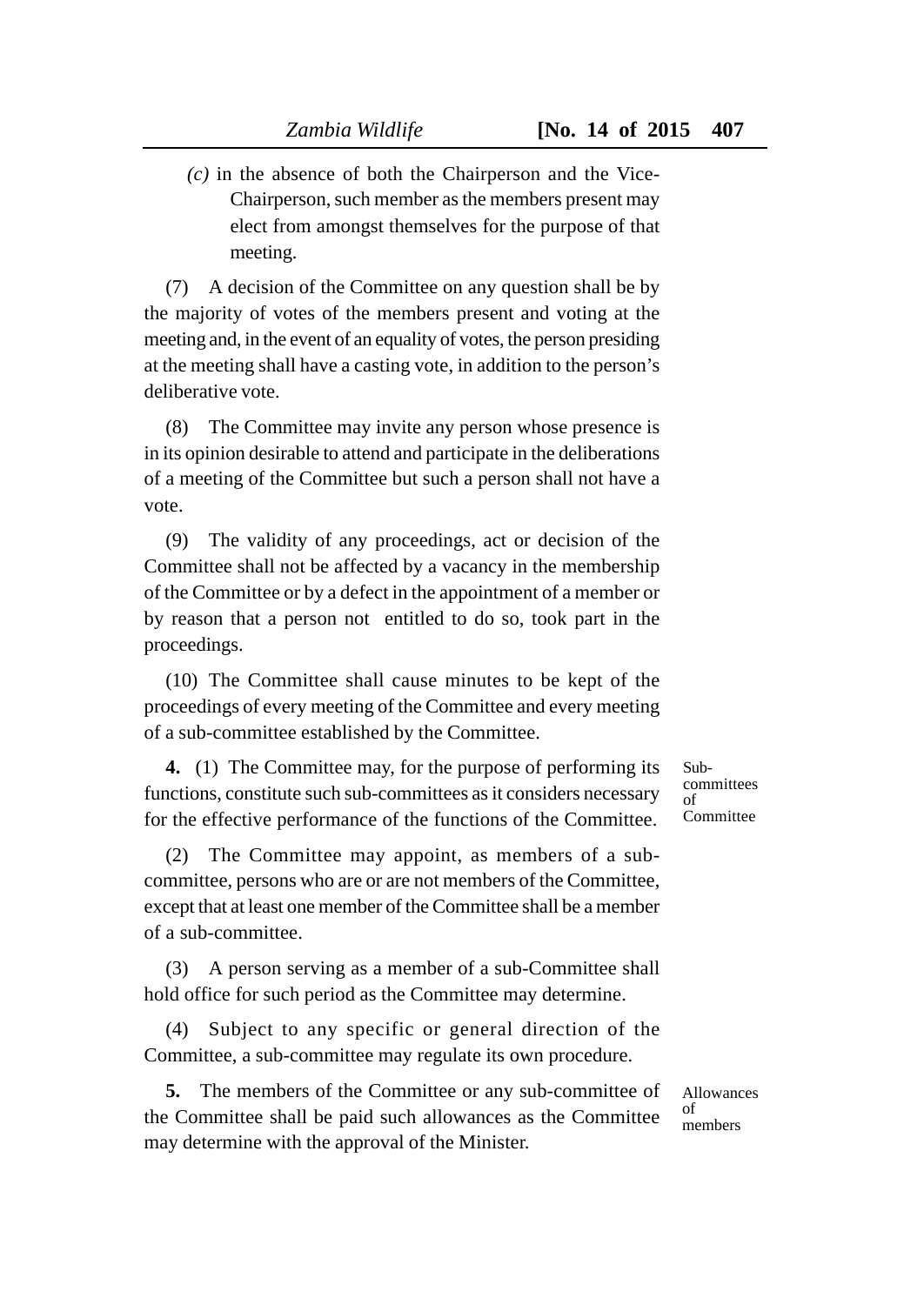**6.** (1) A member or person who is present at a meeting of the Committee or a sub-committee of the Committee at which a matter is the subject of consideration and in which matter that member or person or the member's or that person's associate or relative, is directly or indirectly interested in a private capacity shall, as soon as is practicable, after the commencement of the meeting, declare that interest and shall not, unless the Committee or the subcommittee otherwise directs, take part in any consideration or discussion of, or vote on any question relating to, that matter. Disclosure of interest

> (2) A declaration of interest made under this paragraph shall be recorded in the minutes of the meeting at which it is made.

- (3) In this paragraph—
	- *(a)* " associate ", in relation to a person means—
		- (i) a nominee or an employee of that person;
		- (ii) a former spouse or conjugal partner of that person;
		- (iii) a firm of which that person, or that person's nominee, is a partner or a person in charge or in control of its business or affairs;
		- (iv) a company in which that person, or that person's nominee, is a director or is in charge or in control of its business or affairs, or in which that person, alone or together with that person's nominee, holds a controlling interest or shares amounting to more than thirty percent of the total share capital; or
		- (v) the trustee of a trust, where the trust has been created by that person or the total value of the assets contributed by that person before or after the creation of the trust amounts, at any time, to twenty percent or more of the total value of the assets of the trust; and
	- *(b)* " relative " in relation to a person means—
		- (i) a parent, son, daughter, brother, sister, niece, uncle, aunt, grandparent or cousin of that person; or
		- (ii) that person's spouse or the spouse of a person mentioned in sub-item (i).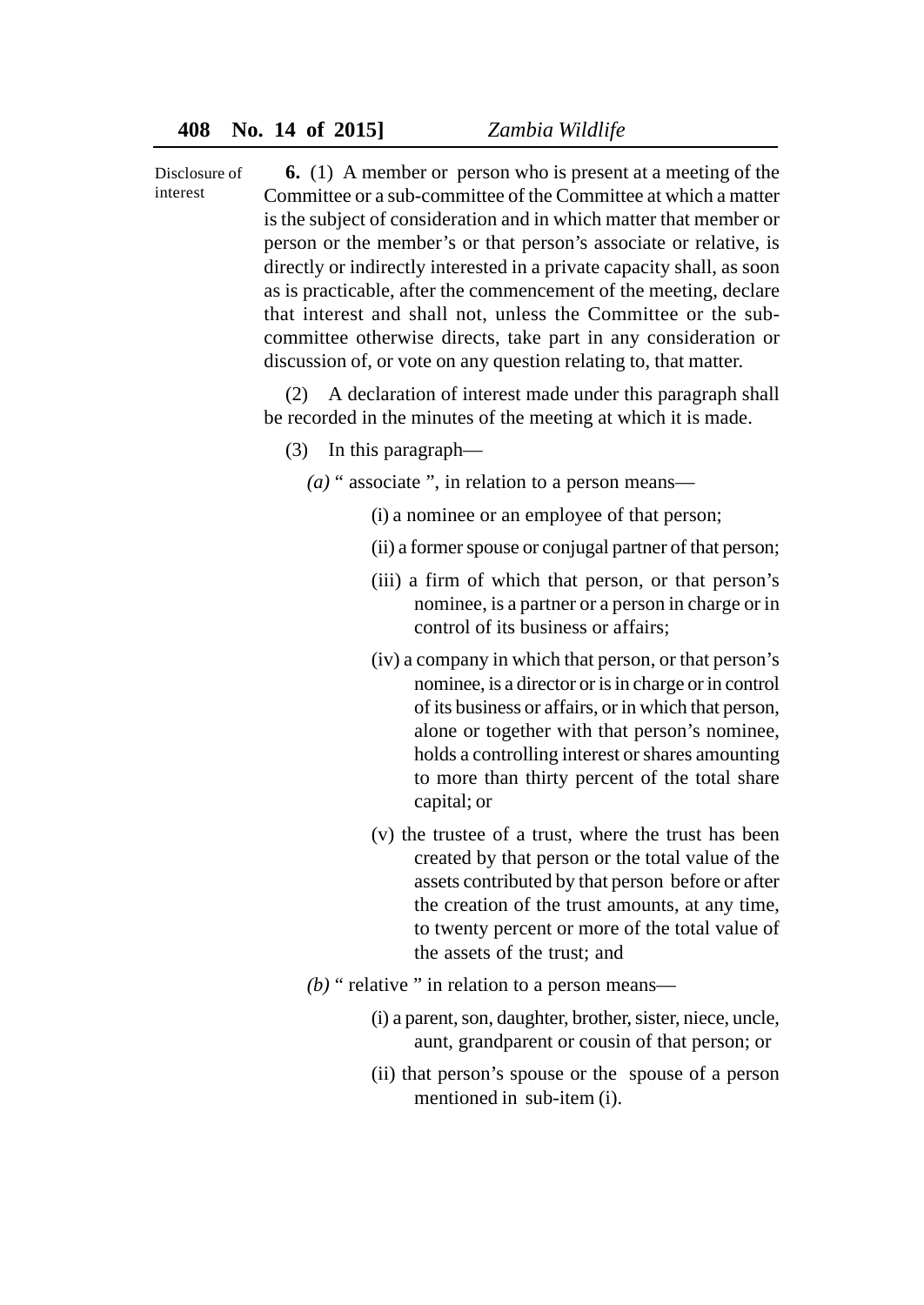**7.** (1) A person shall not, without the consent in writing, given by or on behalf of the Committee, publish or disclose to an unauthorised person, otherwise than in the course of duties of that person, the contents of any document, communication or information, which relates to or which has come to the knowledge of that person in the course of that person's duties under this Act.

(2) A person who contravenes sub-paragraph (1) commits an offence and is liable, upon conviction, to a fine not exceeding two hundred thousand penalty units or to imprisonment for a period not exceeding two years, or to both.

(3) A person who, having any information which to the knowledge of that person has been published or disclosed in contravention of sub-paragraph (1), unlawfully publishes or communicates the information to any other person commits an offence and is liable, upon conviction, to a fine not exceeding two hundred thousand penalty units or to imprisonment for a period not exceeding two years, or to both.

**8.** An action or other proceeding shall not lie or be instituted against a member of the Committee or sub-committee in respect of an act or thing done or omitted to be done in good faith in the exercise or performance of any of the powers or functions conferred under this Act.

# SECOND SCHEDULE (*Section* 148 (1))

SAVINGS AND TRANSITIONAL PROVISIONS

| 1. In this Act unless the context otherwise requires—                                                                                                                  | Interpretation                           |
|------------------------------------------------------------------------------------------------------------------------------------------------------------------------|------------------------------------------|
| " appointed date " means such date as the Minister shall<br>appoint by statutory instrument;                                                                           |                                          |
| "Authority" means the Zambia Wildlife Authority established<br>under section <i>four</i> of the Zambia Wildlife Act, 1998, before<br>the commencement of this Act; and | Act No. $12$<br>of 1998                  |
| "Secretary to the Treasury" means the Secretary to the<br>Treasury appointed under section <i>six</i> of the Public Finance<br>Act, 2004;                              | Act No. 15<br>of $2004$                  |
| 2. (1) From the commencement of this Act, the Authority shall<br>exist only for the purpose of winding up its affairs and for no other<br>purpose.                     | Winding up<br>of affairs of<br>Authority |

Prohibition of publication or disclosure of information to unauthorised persons

Immunity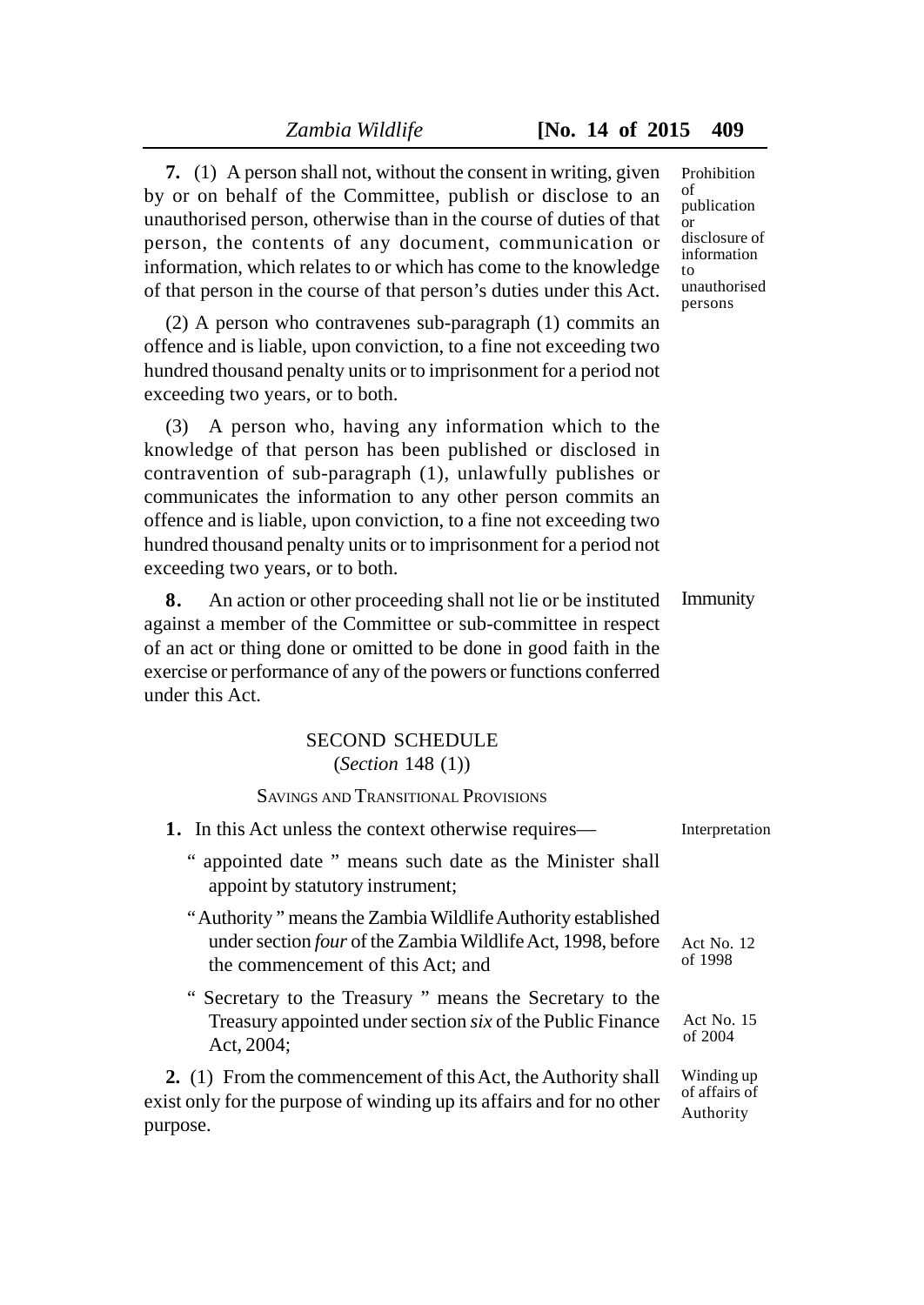Act No. 15  $of 2004$ 

(2) After the commencement of this Act, the Secretary to the Treasury shall, pursuant to section *forty-three* of the Public Finance Act, 2004, constitute a committee consisting of not less than five members, two of whom shall be Government officers, to wind up the affairs of the Authority.

(3) The committee constituted in accordance with subsection (2) shall ensure that—

- *(a)* the assets of the Authority are properly inventoried, valued and disposed of subject to the instructions of the Secretary to the Treasury;
- *(b)* ensure that all debts due to the Authority are properly recovered;
- *(c*) ensure that the claims of all creditors, including employees and tax liabilities, if any, are proved and settled in full;
- *(d)* any balance remaining after the conclusion of transactions referred to in paragraph*s (b)* and *(c)* is credited to Government revenue; and
- *(e)* any asset considered strategic by Government in the public interest reverts to the ownership of the Government at no cost to Government.

(4) Notwithstanding anything to the contrary contained in this Act or in any other written law, the Authority shall, subject to the instructions of the Secretary to the Treasury have, for the purpose of winding up its affairs, power to do anything which is necessary or expedient for the purpose or which is incidental thereto, including in particular, without prejudice to the generality of that power, power to enter into and carry out agreement and arrangements for the transfer of its property, rights, liabilities and obligations to the Government.

(5) When the Minister is satisfied, on the advice of the Secretary to the Treasury, that all necessary agreements and arrangements have been made for the winding up of the affairs of the Authority, the Minister shall, by statutory instrument, order that the Authority be dissolved on such date as may be appointed in the statutory instrument.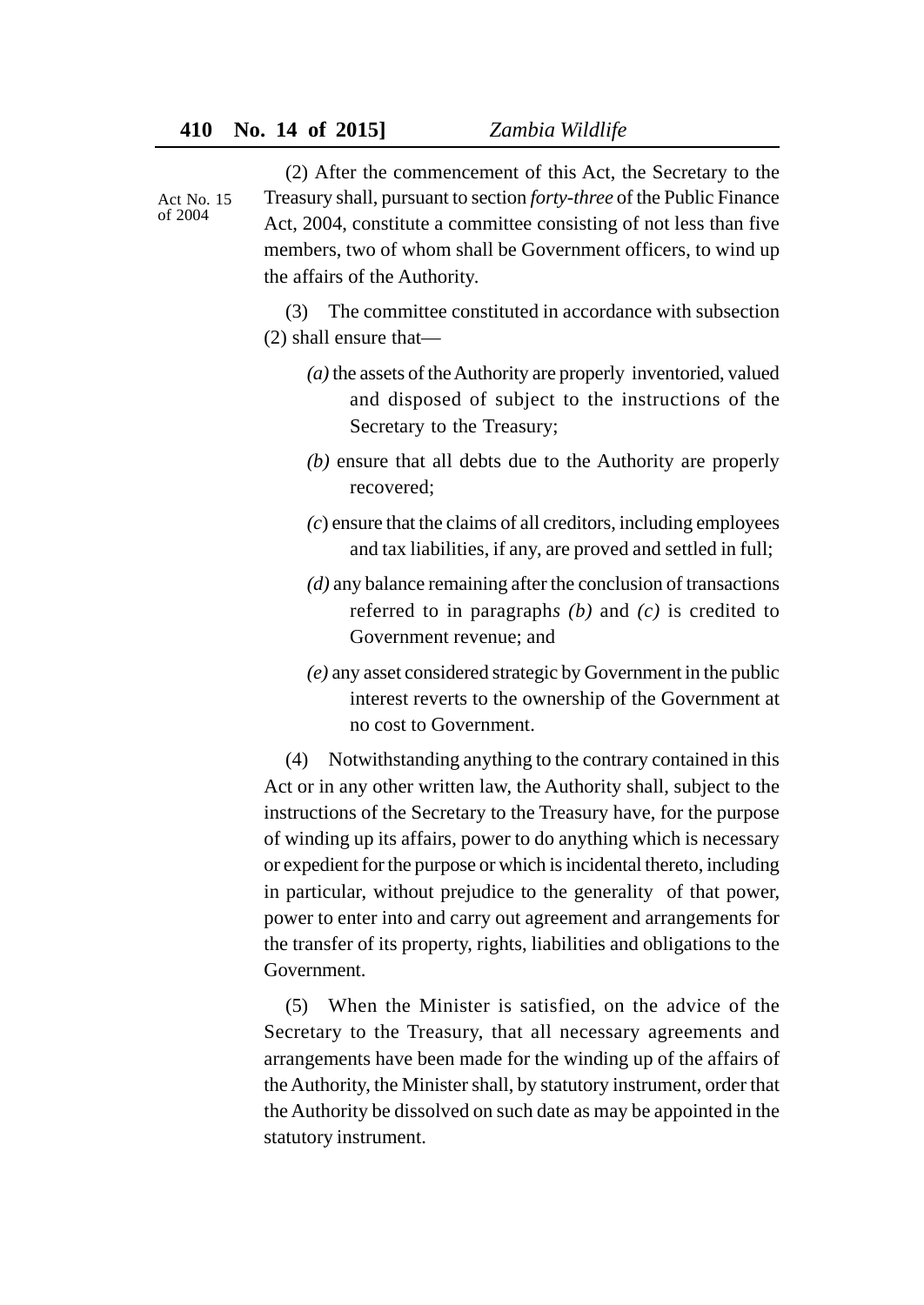**3.** (1) Whenever in pursuance of this Act, any property, rights, liabilities and obligations of the Government through the Authority are deemed transferred to the Government in respect of which transfer a written law provides for registration, the Minister shall make an application in writing to the appropriate authority for registration of the transfer.

(2) The registration authority referred to in sub paragraph (1) shall make such entries in the appropriate register as shall give effect to such transfer and, where applicable, issue to the transferee concerned with a certificate of title in respect of the property or make necessary amendments to the register, as the case may be, and shall make endorsement on the deeds relating to the title, right or obligation concerned and no registration fees or other duties shall be payable in respect thereof.

**4.** (1) On or after the appointed date, the Public Service Commission shall appoint as officers of the Department public officers who were employed on permanent and pensionable conditions of service under the Authority, to continue their service under the conditions of the Public Service Pensions Act.

(2) Where an employee of the Authority is appointed to the Department, the terms and conditions of service with the Department shall not be less favorable than those the employee enjoyed with the Authority.

(3) On or after the appointed date, employees of the Authority who were employed under contract shall have their contracts terminated and be paid their gratuity and terminal benefits payable under the contract, but such employees may apply to the Government for employment.

**5.** (1) Without prejudice to the other provisions of this Act, where any right, liability or obligations vests in the Government by virtue of this Act, the Government and all other persons have the same rights, powers and remedies, and in particular the same rights relating to the instituting or defending of legal proceedings or the making or resisting of applications to any Authority, for ascertaining, perfecting that right, liability or obligation as they would have had if it had all times been a right, liability or obligation of the Government.

(2) Any legal proceedings or application of any authority pending immediately before the commencement of this Act by or against the Government in respect of the Authority may be continued by or against the Government.

Registration of property to be transferred

Transfer of employees

#### Cap. 260

Legal proceedings